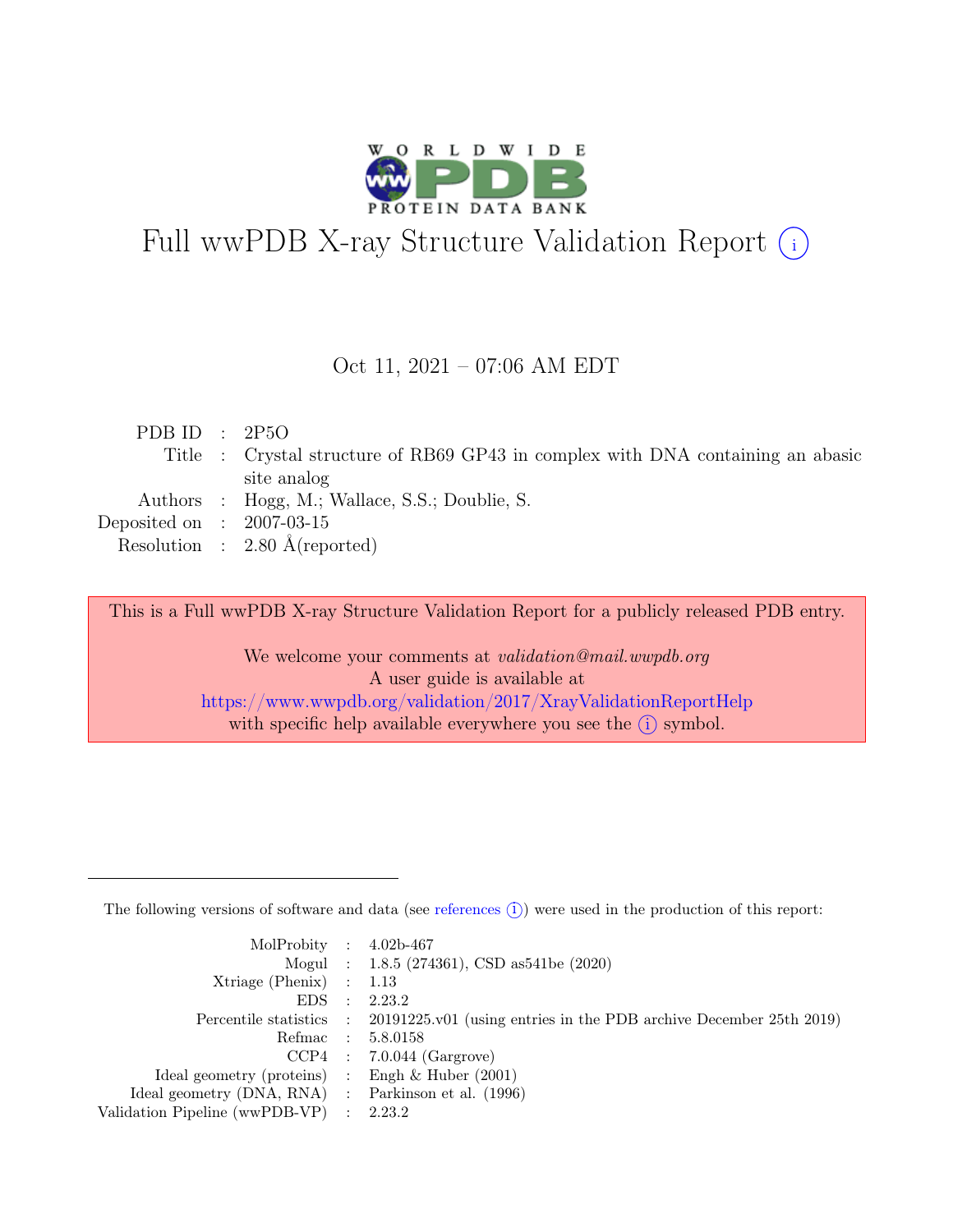### 1 Overall quality at a glance  $(i)$

The following experimental techniques were used to determine the structure: X-RAY DIFFRACTION

The reported resolution of this entry is 2.80 Å.

Percentile scores (ranging between 0-100) for global validation metrics of the entry are shown in the following graphic. The table shows the number of entries on which the scores are based.



| Metric                | Whole archive<br>$(\#Entries)$ | Similar resolution<br>$(\#Entries, resolution range(A))$ |
|-----------------------|--------------------------------|----------------------------------------------------------|
| $R_{free}$            | 130704                         | 3140 (2.80-2.80)                                         |
| Clashscore            | 141614                         | 3569 (2.80-2.80)                                         |
| Ramachandran outliers | 138981                         | $3498 (2.80-2.80)$                                       |
| Sidechain outliers    | 138945                         | 3500 (2.80-2.80)                                         |
| RSRZ outliers         | 127900                         | 3078 (2.80-2.80)                                         |

The table below summarises the geometric issues observed across the polymeric chains and their fit to the electron density. The red, orange, yellow and green segments of the lower bar indicate the fraction of residues that contain outliers for  $\geq$ =3, 2, 1 and 0 types of geometric quality criteria respectively. A grey segment represents the fraction of residues that are not modelled. The numeric value for each fraction is indicated below the corresponding segment, with a dot representing fractions <=5% The upper red bar (where present) indicates the fraction of residues that have poor fit to the electron density. The numeric value is given above the bar.

| Mol      |   | $\boxed{\text{Chain}}$ Length | Quality of chain |     |     |     |  |
|----------|---|-------------------------------|------------------|-----|-----|-----|--|
|          | E | 18                            | 6%<br>44%        |     | 56% |     |  |
|          | G | 18                            | 6%<br>17%        | 56% |     | 28% |  |
|          |   | 18                            | 44%              |     | 50% | 6%  |  |
|          | K | 18                            | 22%<br>6%        | 44% | 50% |     |  |
| $\Omega$ | F | 15                            | 7%<br>33%        |     | 67% |     |  |

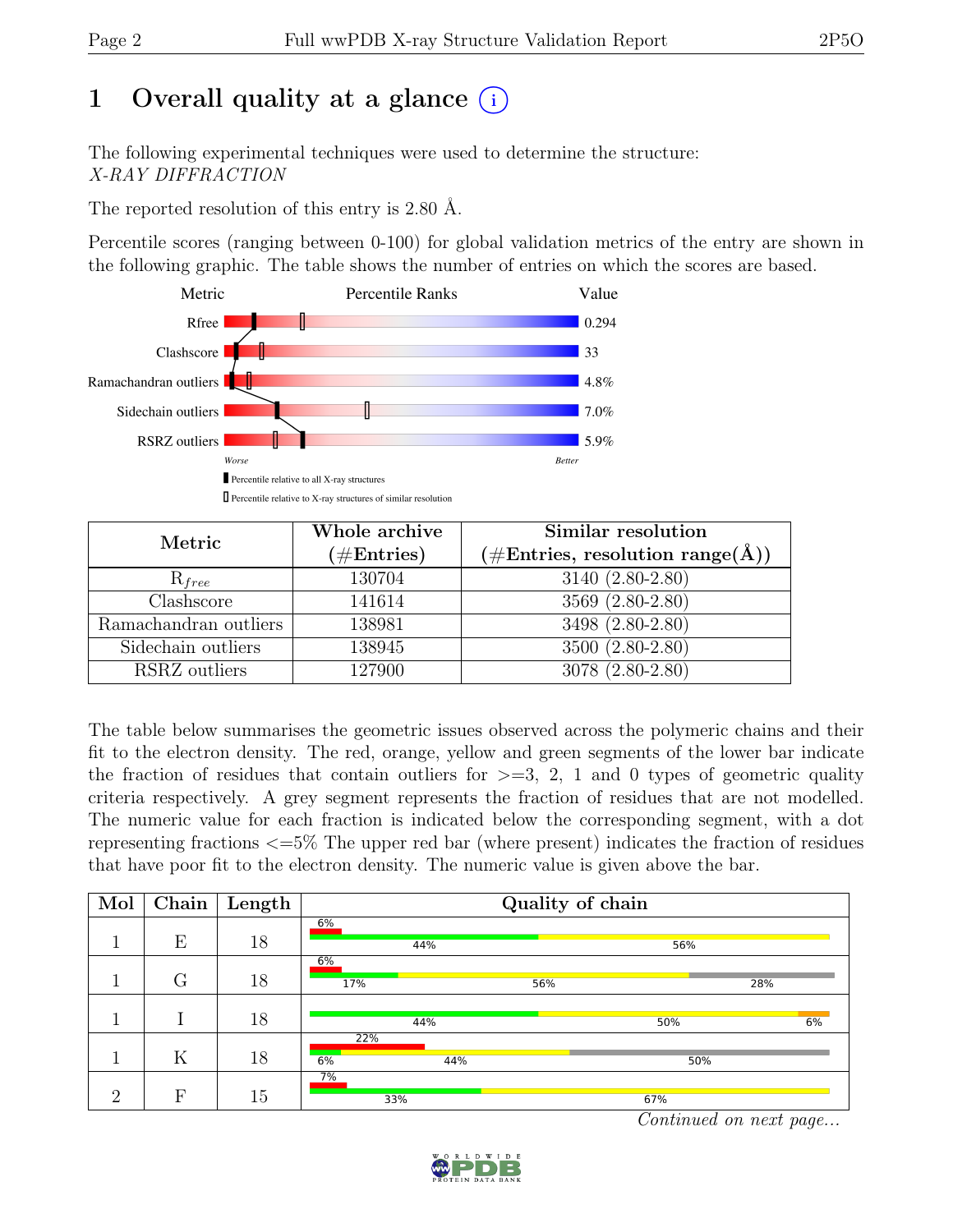| Mol            | Chain       | Length | Quality of chain     |     |                 |  |  |
|----------------|-------------|--------|----------------------|-----|-----------------|--|--|
| 2              | H           | 15     | 27%<br>40%           |     | 60%             |  |  |
| $\overline{2}$ | $\mathbf J$ | 15     | 7%<br>33%            | 67% |                 |  |  |
|                |             |        | 47%                  |     |                 |  |  |
| 2              | L           | 15     | 47%<br>7%            |     | 47%             |  |  |
| 3              | А           | 903    | $\frac{9}{6}$<br>56% |     | .5%<br>35%      |  |  |
| 3              | B           | 903    | 5%<br>39%            | 40% | $5\%$ .<br>15%  |  |  |
| 3              | $\rm C$     | 903    | $\frac{9}{6}$<br>51% |     | 38%<br>6%<br>6% |  |  |
| 3              | D           | 903    | 11%<br>30%           | 37% | $7\%$ .<br>26%  |  |  |

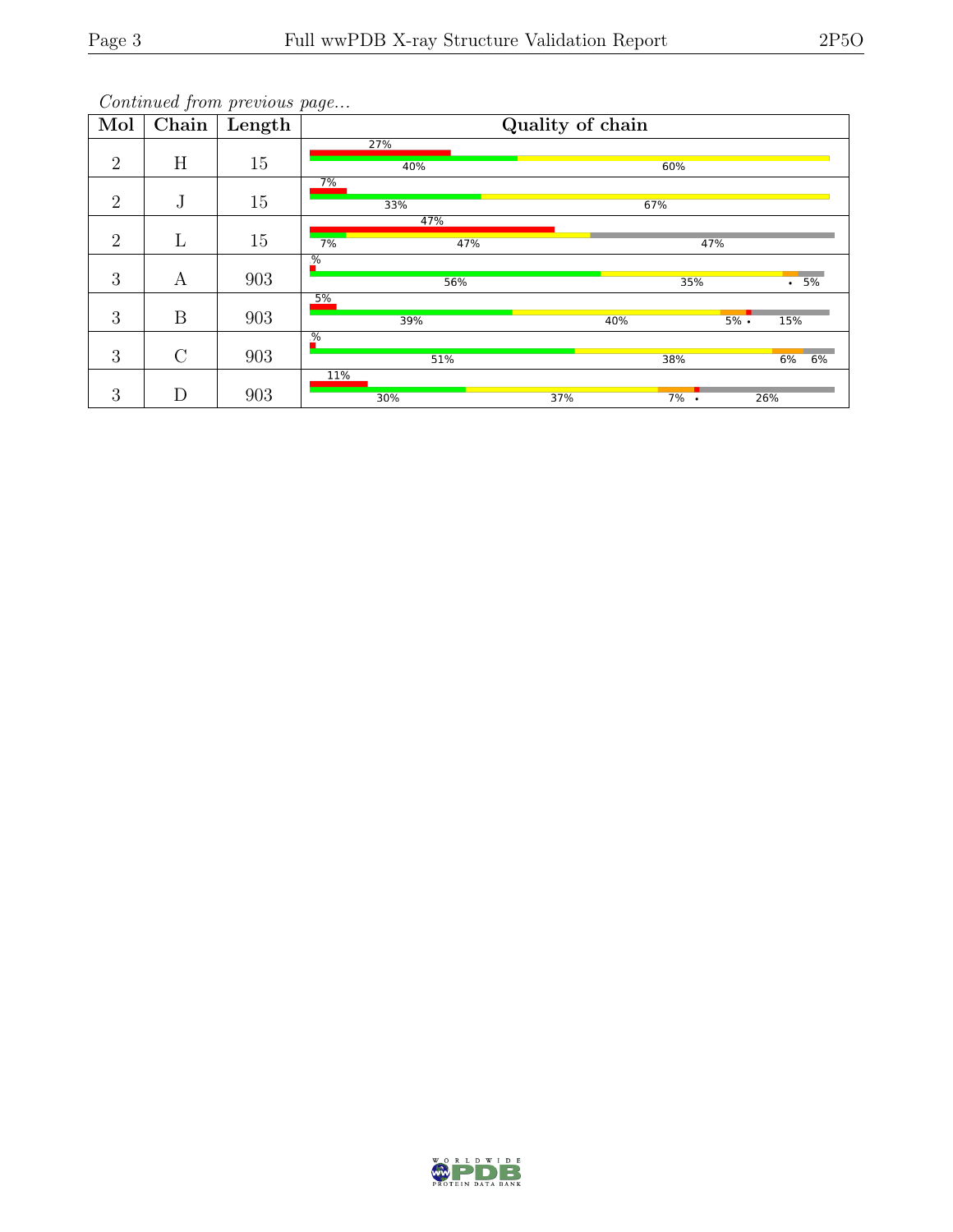### 2 Entry composition  $(i)$

There are 4 unique types of molecules in this entry. The entry contains 27752 atoms, of which 0 are hydrogens and 0 are deuteriums.

In the tables below, the ZeroOcc column contains the number of atoms modelled with zero occupancy, the AltConf column contains the number of residues with at least one atom in alternate conformation and the Trace column contains the number of residues modelled with at most 2 atoms.

| Mol |                  | Chain   Residues           | Atoms                                     | $ZeroOcc \mid AltConf \mid Trace$ |  |
|-----|------------------|----------------------------|-------------------------------------------|-----------------------------------|--|
|     | E<br>18          |                            | Total                                     |                                   |  |
|     |                  |                            | 355<br>169<br>64<br>17<br>105             |                                   |  |
|     | $\mathfrak{c}_1$ | 13                         | Total<br>N<br>P<br>$\mathcal{C}$          |                                   |  |
|     |                  |                            | 264<br>126<br>75<br>12<br>51              |                                   |  |
|     |                  | 18                         | Total<br>P<br>$\mathcal{C}_{\mathcal{C}}$ |                                   |  |
|     |                  |                            | 355<br>169<br>64<br>105<br>-17            |                                   |  |
|     |                  |                            | Total<br>P                                |                                   |  |
| ĸ   | 9                | 181<br>86<br>37<br>8<br>50 |                                           |                                   |  |

• Molecule 1 is a DNA chain called Template DNA.

• Molecule 2 is a DNA chain called Primer DNA.

| Mol                         | <b>Chain</b> | <b>Residues</b> |       |                        | Atoms |    |              |  | $ZeroOcc \   \$ AltConf | Trace |
|-----------------------------|--------------|-----------------|-------|------------------------|-------|----|--------------|--|-------------------------|-------|
| $\overline{2}$              | $_{\rm F}$   | 15              | Total | $\mathcal{C}$          | N     |    |              |  |                         |       |
|                             |              |                 | 308   | 147                    | 60    | 87 | 14           |  |                         |       |
| $\mathcal{D}_{\mathcal{L}}$ | Η            | 15              | Total | $\left( \ \right)$     | N     |    |              |  |                         |       |
|                             |              |                 | 308   | 147                    | 60    | 87 | 14           |  |                         |       |
| റ                           |              |                 | Total | $\left( \cdot \right)$ | N     |    |              |  |                         |       |
|                             |              | 15              | 308   | 147                    | 60    | 87 | 14           |  |                         |       |
| റ                           |              |                 | Total |                        | N     |    | $\mathbf{P}$ |  |                         |       |
|                             |              | 8               | 163   | 78                     | 30    | 48 |              |  |                         |       |

• Molecule 3 is a protein called DNA polymerase.

| Mol | Chain         | Residues |       |                             | Atoms |                    |   |               | ZeroOcc | AltConf $\vert$ Trace |  |
|-----|---------------|----------|-------|-----------------------------|-------|--------------------|---|---------------|---------|-----------------------|--|
| 3   | А             | 856      | Total | $\mathcal{C}$               | N     |                    | S | <b>Se</b>     |         |                       |  |
|     |               |          | 6941  | 4460                        | 1154  | 1295               | 8 | 24            |         |                       |  |
| 3   | B             | 771      | Total | C                           |       |                    | S | <sub>Se</sub> |         |                       |  |
|     |               |          | 6245  | 4013                        | 1034  | 1167               | 6 | 25            |         |                       |  |
| 3   | $\mathcal{C}$ | 853      | Total | $\mathcal{C}$               | N     | ( )                | S | <b>Se</b>     |         |                       |  |
|     |               |          | 6895  | 4430                        | 1143  | 1290               | 8 | 24            |         |                       |  |
|     | 3<br>Ð        | 671      | Total | $\mathcal{C}_{\mathcal{C}}$ | Ν     | $\left( \ \right)$ | S | Se            |         |                       |  |
|     |               |          | 4934  | 3144                        | 818   | 948                | 6 | 18            |         |                       |  |

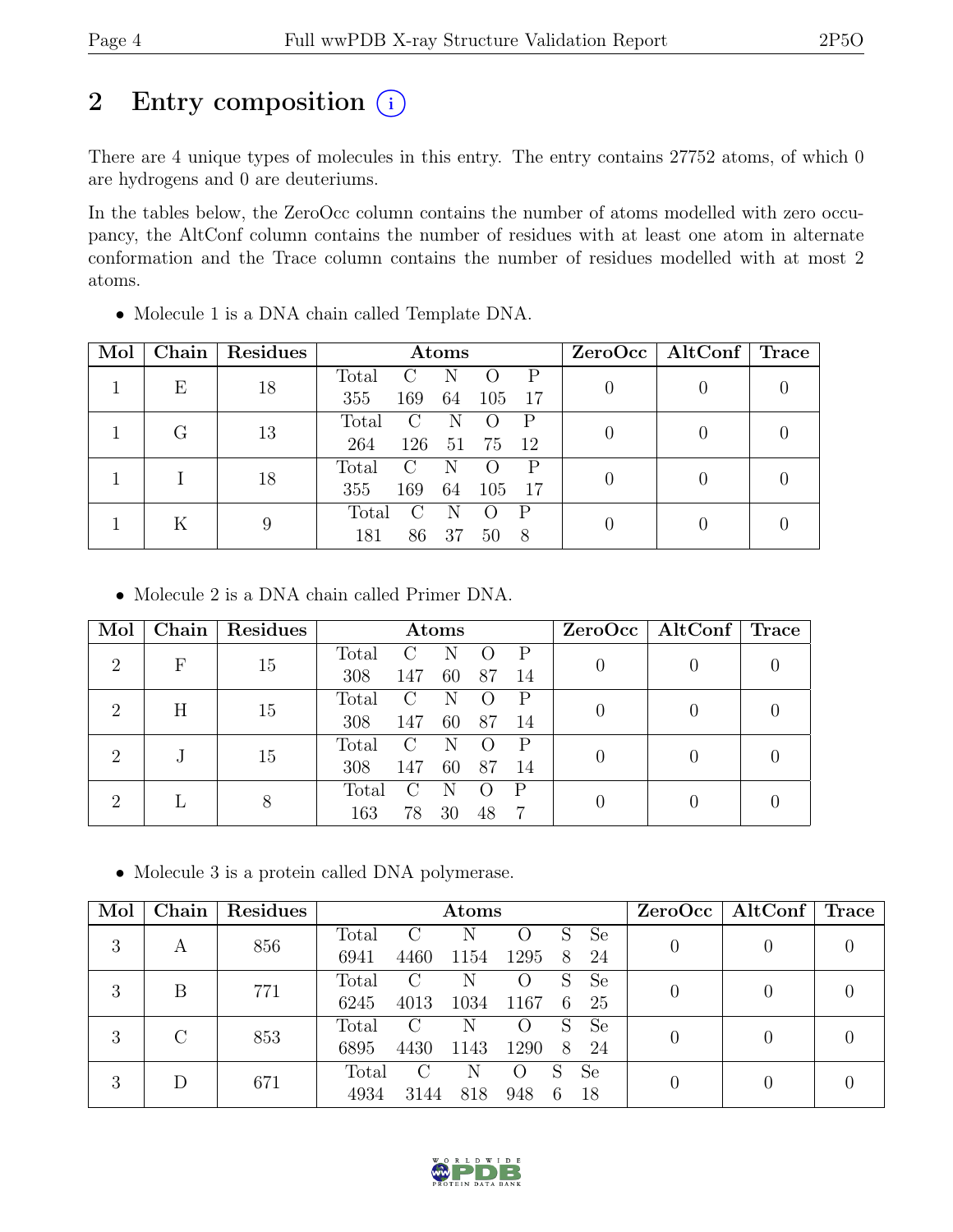| Chain                   | Residue          | Modelled                | Actual     | Comment             | Reference         |
|-------------------------|------------------|-------------------------|------------|---------------------|-------------------|
| А                       | 1                | <b>MSE</b>              |            | modified residue    | <b>UNP Q38087</b> |
| A                       | 65               | <b>MSE</b>              | <b>MET</b> | modified residue    | <b>UNP Q38087</b> |
| $\mathbf{A}$            | 75               | <b>MSE</b>              | <b>MET</b> | modified residue    | <b>UNP Q38087</b> |
| A                       | 85               | <b>MSE</b>              | <b>MET</b> | modified residue    | <b>UNP Q38087</b> |
| $\boldsymbol{A}$        | 189              | <b>MSE</b>              | <b>MET</b> | modified residue    | <b>UNP Q38087</b> |
| A                       | 199              | <b>MSE</b>              | <b>MET</b> | modified residue    | <b>UNP Q38087</b> |
| А                       | 222              | <b>ALA</b>              | ASP        | engineered mutation | <b>UNP Q38087</b> |
| A                       | 256              | <b>MSE</b>              | MET        | modified residue    | <b>UNP Q38087</b> |
| А                       | 327              | $AL\overline{A}$        | ASP        | engineered mutation | <b>UNP Q38087</b> |
| А                       | 347              | <b>MSE</b>              | <b>MET</b> | modified residue    | <b>UNP Q38087</b> |
| A                       | 408              | <b>MSE</b>              | <b>MET</b> | modified residue    | <b>UNP Q38087</b> |
| A                       | 461              | <b>MSE</b>              | <b>MET</b> | modified residue    | <b>UNP Q38087</b> |
| $\mathbf{A}$            | 462              | $\overline{\text{MSE}}$ | <b>MET</b> | modified residue    | <b>UNP Q38087</b> |
| $\mathbf{A}$            | 489              | <b>MSE</b>              | <b>MET</b> | modified residue    | <b>UNP Q38087</b> |
| A                       | 541              | <b>MSE</b>              | MET        | modified residue    | <b>UNP Q38087</b> |
| $\mathbf{A}$            | 553              | <b>MSE</b>              | <b>MET</b> | modified residue    | <b>UNP Q38087</b> |
| $\mathbf{A}$            | 592              | <b>MSE</b>              | <b>MET</b> | modified residue    | <b>UNP Q38087</b> |
| $\mathbf{A}$            | 659              | <b>MSE</b>              | <b>MET</b> | modified residue    | <b>UNP Q38087</b> |
| A                       | 670              | <b>MSE</b>              | <b>MET</b> | modified residue    | <b>UNP Q38087</b> |
| $\mathbf{A}$            | 674              | <b>MSE</b>              | <b>MET</b> | modified residue    | <b>UNP Q38087</b> |
| A                       | 681              | <b>MSE</b>              | <b>MET</b> | modified residue    | <b>UNP Q38087</b> |
| A                       | 683              | <b>MSE</b>              | <b>MET</b> | modified residue    | <b>UNP Q38087</b> |
| $\mathbf{A}$            | $\overline{715}$ | <b>MSE</b>              | <b>MET</b> | modified residue    | <b>UNP Q38087</b> |
| A                       | 728              | <b>MSE</b>              | <b>MET</b> | modified residue    | <b>UNP Q38087</b> |
| A                       | 752              | <b>MSE</b>              | <b>MET</b> | modified residue    | <b>UNP Q38087</b> |
| А                       | 866              | <b>MSE</b>              | <b>MET</b> | modified residue    | <b>UNP Q38087</b> |
| A                       | 900              | <b>MSE</b>              | <b>MET</b> | modified residue    | <b>UNP Q38087</b> |
| $\overline{\mathrm{B}}$ | 1                | <b>MSE</b>              |            | modified residue    | <b>UNP Q38087</b> |
| $\boldsymbol{B}$        | 65               | <b>MSE</b>              | <b>MET</b> | modified residue    | UNP Q38087        |
| B                       | 75               | MSE                     | MET        | modified residue    | <b>UNP Q38087</b> |
| B                       | 85               | <b>MSE</b>              | MET        | modified residue    | <b>UNP Q38087</b> |
| $\boldsymbol{B}$        | 189              | <b>MSE</b>              | MET        | modified residue    | <b>UNP Q38087</b> |
| B                       | 199              | <b>MSE</b>              | <b>MET</b> | modified residue    | <b>UNP Q38087</b> |
| B                       | 222              | ALA                     | ASP        | engineered mutation | <b>UNP Q38087</b> |
| $\boldsymbol{B}$        | 256              | <b>MSE</b>              | <b>MET</b> | modified residue    | <b>UNP Q38087</b> |
| $\boldsymbol{B}$        | 327              | <b>ALA</b>              | ASP        | engineered mutation | <b>UNP Q38087</b> |
| $\boldsymbol{B}$        | 347              | <b>MSE</b>              | <b>MET</b> | modified residue    | <b>UNP Q38087</b> |
| $\boldsymbol{B}$        | 408              | <b>MSE</b>              | <b>MET</b> | modified residue    | <b>UNP Q38087</b> |
| $\boldsymbol{B}$        | 461              | <b>MSE</b>              | <b>MET</b> | modified residue    | <b>UNP Q38087</b> |
| $\boldsymbol{B}$        | 462              | <b>MSE</b>              | <b>MET</b> | modified residue    | <b>UNP Q38087</b> |
| Β                       | 489              | <b>MSE</b>              | <b>MET</b> | modified residue    | <b>UNP Q38087</b> |
| $\boldsymbol{B}$        | 541              | <b>MSE</b>              | <b>MET</b> | modified residue    | <b>UNP Q38087</b> |

There are 108 discrepancies between the modelled and reference sequences:

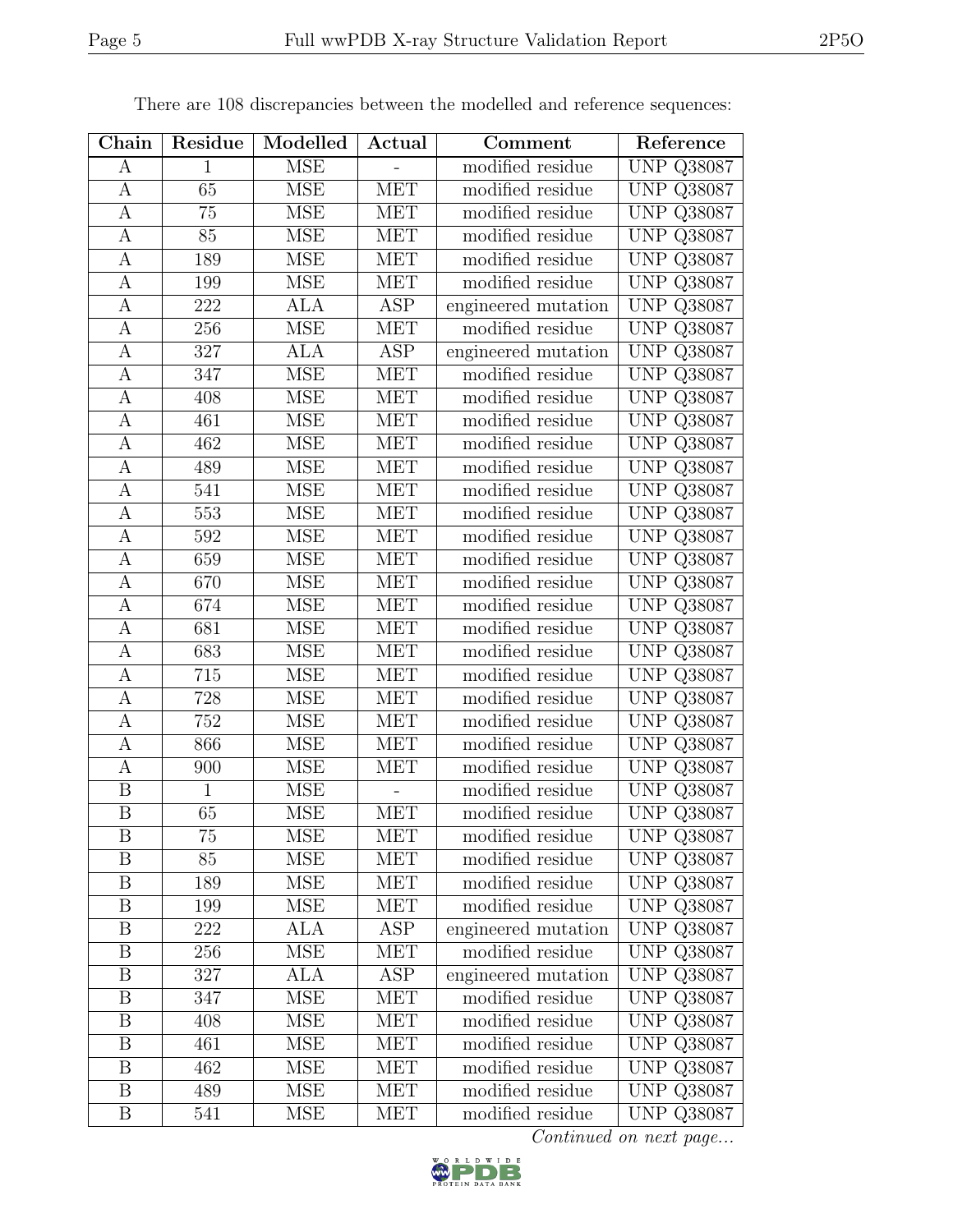| Chain                   | Residue          | Modelled   | Actual     | Comment             | Reference         |
|-------------------------|------------------|------------|------------|---------------------|-------------------|
| B                       | 553              | <b>MSE</b> | <b>MET</b> | modified residue    | <b>UNP Q38087</b> |
| B                       | $592\,$          | <b>MSE</b> | MET        | modified residue    | <b>UNP Q38087</b> |
| B                       | 659              | <b>MSE</b> | <b>MET</b> | modified residue    | <b>UNP Q38087</b> |
| $\boldsymbol{B}$        | 670              | <b>MSE</b> | <b>MET</b> | modified residue    | <b>UNP Q38087</b> |
| $\boldsymbol{B}$        | 674              | <b>MSE</b> | <b>MET</b> | modified residue    | <b>UNP Q38087</b> |
| $\boldsymbol{B}$        | 681              | <b>MSE</b> | <b>MET</b> | modified residue    | <b>UNP Q38087</b> |
| B                       | 683              | <b>MSE</b> | <b>MET</b> | modified residue    | <b>UNP Q38087</b> |
| $\overline{B}$          | 715              | <b>MSE</b> | <b>MET</b> | modified residue    | <b>UNP Q38087</b> |
| $\boldsymbol{B}$        | 728              | <b>MSE</b> | <b>MET</b> | modified residue    | <b>UNP Q38087</b> |
| $\overline{\mathrm{B}}$ | $\overline{752}$ | <b>MSE</b> | <b>MET</b> | modified residue    | <b>UNP Q38087</b> |
| $\boldsymbol{B}$        | 866              | <b>MSE</b> | <b>MET</b> | modified residue    | <b>UNP Q38087</b> |
| $\overline{\mathrm{B}}$ | 900              | <b>MSE</b> | <b>MET</b> | modified residue    | <b>UNP Q38087</b> |
| $\overline{C}$          | $\mathbf{1}$     | <b>MSE</b> |            | modified residue    | <b>UNP Q38087</b> |
| $\overline{C}$          | 65               | <b>MSE</b> | <b>MET</b> | modified residue    | <b>UNP Q38087</b> |
| $\overline{C}$          | $75\,$           | <b>MSE</b> | <b>MET</b> | modified residue    | <b>UNP Q38087</b> |
| $\overline{C}$          | 85               | <b>MSE</b> | <b>MET</b> | modified residue    | <b>UNP Q38087</b> |
| $\overline{\rm C}$      | 189              | <b>MSE</b> | MET        | modified residue    | <b>UNP Q38087</b> |
| $\overline{C}$          | 199              | <b>MSE</b> | <b>MET</b> | modified residue    | <b>UNP Q38087</b> |
| $\overline{C}$          | 222              | <b>ALA</b> | ASP        | engineered mutation | <b>UNP Q38087</b> |
| $\overline{\rm C}$      | 256              | <b>MSE</b> | <b>MET</b> | modified residue    | <b>UNP Q38087</b> |
| $\mathcal{C}$           | 327              | <b>ALA</b> | <b>ASP</b> | engineered mutation | <b>UNP Q38087</b> |
| $\overline{\rm C}$      | 347              | <b>MSE</b> | <b>MET</b> | modified residue    | <b>UNP Q38087</b> |
| $\overline{C}$          | 408              | <b>MSE</b> | <b>MET</b> | modified residue    | <b>UNP Q38087</b> |
| $\overline{C}$          | 461              | <b>MSE</b> | <b>MET</b> | modified residue    | <b>UNP Q38087</b> |
| $\overline{C}$          | 462              | <b>MSE</b> | <b>MET</b> | modified residue    | <b>UNP Q38087</b> |
| $\mathcal{C}$           | 489              | <b>MSE</b> | <b>MET</b> | modified residue    | <b>UNP Q38087</b> |
| $\overline{C}$          | 541              | <b>MSE</b> | <b>MET</b> | modified residue    | <b>UNP Q38087</b> |
| $\overline{C}$          | 553              | <b>MSE</b> | <b>MET</b> | modified residue    | <b>UNP Q38087</b> |
| $\overline{\rm C}$      | $\overline{592}$ | <b>MSE</b> | <b>MET</b> | modified residue    | <b>UNP Q38087</b> |
| $\overline{C}$          | 659              | <b>MSE</b> | <b>MET</b> | modified residue    | <b>UNP Q38087</b> |
| $\overline{C}$          | 670              | <b>MSE</b> | <b>MET</b> | modified residue    | <b>UNP Q38087</b> |
| $\mathcal{C}$           | 674              | <b>MSE</b> | <b>MET</b> | modified residue    | <b>UNP Q38087</b> |
| $\overline{C}$          | 681              | <b>MSE</b> | MET        | modified residue    | <b>UNP Q38087</b> |
| $\overline{C}$          | 683              | <b>MSE</b> | <b>MET</b> | modified residue    | <b>UNP Q38087</b> |
| $\mathcal{C}$           | 715              | <b>MSE</b> | <b>MET</b> | modified residue    | <b>UNP Q38087</b> |
| $\overline{C}$          | 728              | <b>MSE</b> | <b>MET</b> | modified residue    | <b>UNP Q38087</b> |
| $\overline{C}$          | 752              | <b>MSE</b> | <b>MET</b> | modified residue    | <b>UNP Q38087</b> |
| $\mathcal{C}$           | 866              | <b>MSE</b> | <b>MET</b> | modified residue    | <b>UNP Q38087</b> |
| $\overline{C}$          | 900              | <b>MSE</b> | <b>MET</b> | modified residue    | <b>UNP Q38087</b> |
| $\mathbf{D}$            | $\mathbf{1}$     | <b>MSE</b> |            | modified residue    | <b>UNP Q38087</b> |
| D                       | 65               | <b>MSE</b> | <b>MET</b> | modified residue    | <b>UNP Q38087</b> |
| D                       | 75               | <b>MSE</b> | MET        | modified residue    | <b>UNP Q38087</b> |

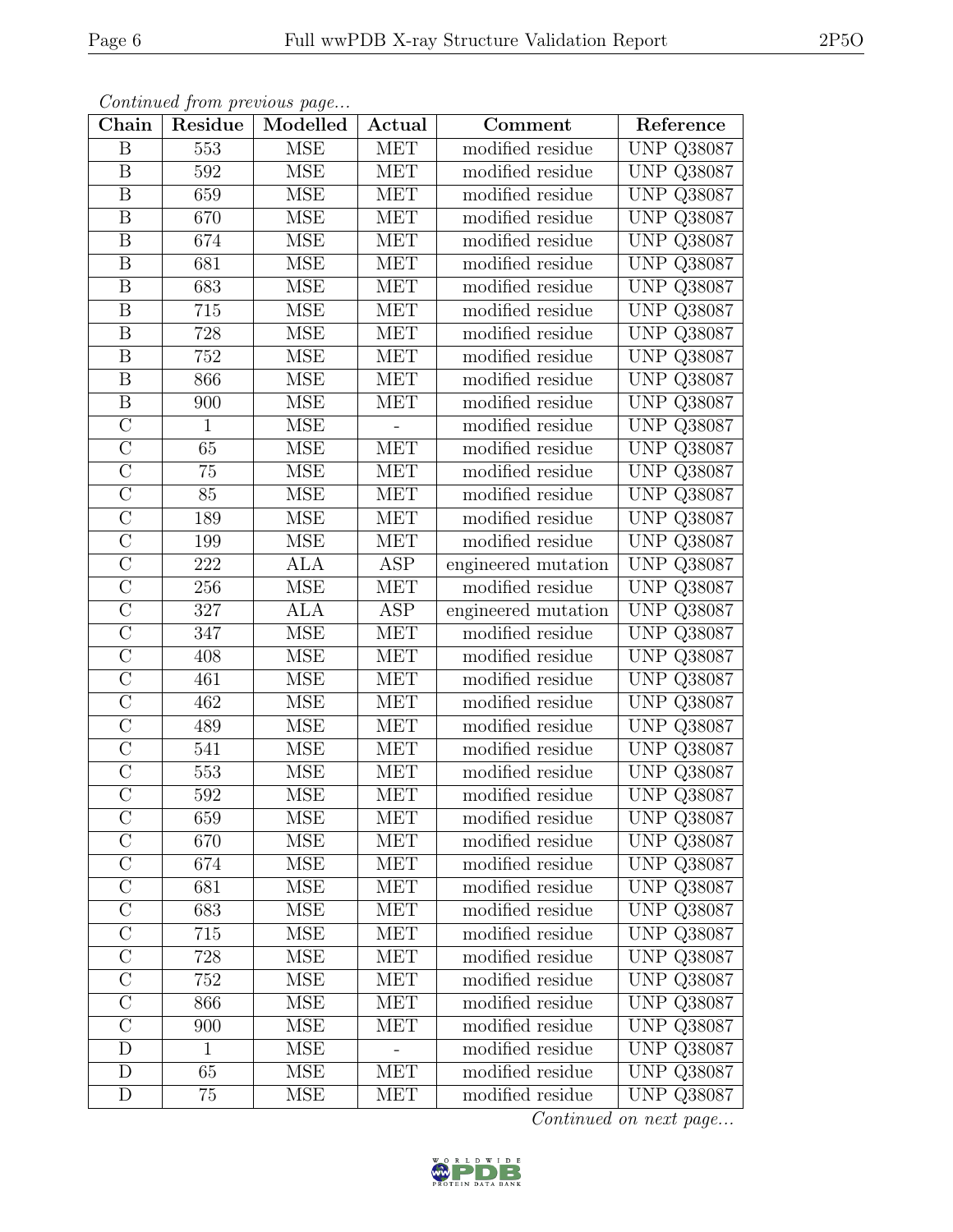| Chain        | Residue | Modelled   | Actual     | Comment             | Reference            |
|--------------|---------|------------|------------|---------------------|----------------------|
| D            | 85      | <b>MSE</b> | <b>MET</b> | modified residue    | <b>UNP Q38087</b>    |
| $\mathbf D$  | 189     | <b>MSE</b> | MET        | modified residue    | <b>UNP Q38087</b>    |
| $\mathbf D$  | 199     | <b>MSE</b> | <b>MET</b> | modified residue    | <b>UNP Q38087</b>    |
| D            | 222     | ALA        | ASP        | engineered mutation | <b>UNP</b><br>Q38087 |
| $\mathbf D$  | 256     | <b>MSE</b> | <b>MET</b> | modified residue    | <b>UNP</b><br>Q38087 |
| $\mathbf D$  | 327     | ALA        | ASP        | engineered mutation | <b>UNP</b><br>Q38087 |
| $\mathbf D$  | 347     | <b>MSE</b> | <b>MET</b> | modified residue    | <b>UNP</b><br>Q38087 |
| D            | 408     | MSE        | MET        | modified residue    | <b>UNP Q38087</b>    |
| $\mathbf D$  | 461     | <b>MSE</b> | <b>MET</b> | modified residue    | <b>UNP Q38087</b>    |
| $\mathbf D$  | 462     | <b>MSE</b> | <b>MET</b> | modified residue    | <b>UNP</b><br>Q38087 |
| $\mathbf D$  | 489     | <b>MSE</b> | <b>MET</b> | modified residue    | <b>UNP Q38087</b>    |
| $\mathbf D$  | 541     | <b>MSE</b> | <b>MET</b> | modified residue    | <b>UNP Q38087</b>    |
| $\mathbf D$  | 553     | <b>MSE</b> | <b>MET</b> | modified residue    | <b>UNP Q38087</b>    |
| D            | 592     | <b>MSE</b> | <b>MET</b> | modified residue    | <b>UNP Q38087</b>    |
| D            | 659     | <b>MSE</b> | <b>MET</b> | modified residue    | <b>UNP Q38087</b>    |
| D            | 670     | <b>MSE</b> | <b>MET</b> | modified residue    | <b>UNP Q38087</b>    |
| D            | 674     | <b>MSE</b> | <b>MET</b> | modified residue    | <b>UNP Q38087</b>    |
| D            | 681     | <b>MSE</b> | <b>MET</b> | modified residue    | <b>UNP Q38087</b>    |
| D            | 683     | <b>MSE</b> | MET        | modified residue    | <b>UNP Q38087</b>    |
| D            | 715     | MSE        | <b>MET</b> | modified residue    | <b>UNP Q38087</b>    |
| D            | 728     | <b>MSE</b> | <b>MET</b> | modified residue    | <b>UNP Q38087</b>    |
| $\mathbf D$  | 752     | MSE        | MET        | modified residue    | <b>UNP Q38087</b>    |
| D            | 866     | <b>MSE</b> | <b>MET</b> | modified residue    | <b>UNP Q38087</b>    |
| $\mathbf{D}$ | 900     | MSE        | <b>MET</b> | modified residue    | <b>UNP Q38087</b>    |

 $\bullet\,$  Molecule 4 is water.

| Mol            | Chain            | Residues       | Atoms                                                 |                | ZeroOcc   AltConf |
|----------------|------------------|----------------|-------------------------------------------------------|----------------|-------------------|
| $\overline{4}$ | E                | 3              | Total<br>$\circ$<br>3<br>3                            | $\theta$       | $\left( \right)$  |
| 4              | $\boldsymbol{F}$ | $\overline{5}$ | Total<br>O<br>$\overline{5}$<br>5                     | $\overline{0}$ | 0                 |
| 4              | G                | 7              | Total<br>$\Omega$<br>7                                | $\Omega$       | O                 |
| 4              | H                | $\overline{2}$ | Total<br>$\Omega$<br>$\overline{2}$<br>$\overline{2}$ | 0              |                   |
| 4              | I                | 17             | Total<br>$\Omega$<br>17<br>17                         | $\theta$       | $\left( \right)$  |
| 4              | J                | 9              | Total<br>$\Omega$<br>9<br>9                           | 0              | $\left( \right)$  |
| 4              | Κ                | 8              | Total<br>$\Omega$<br>8<br>8                           |                |                   |

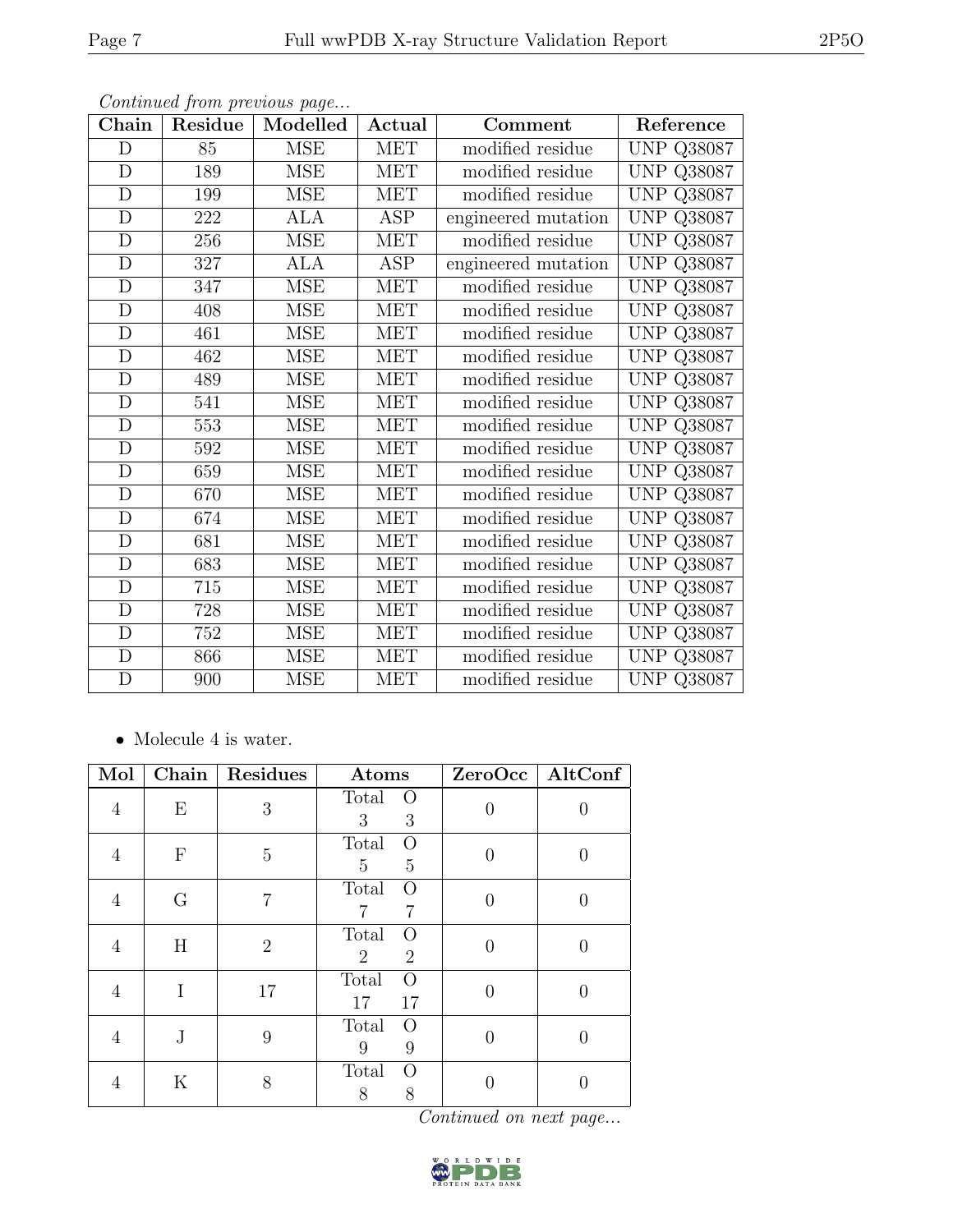Continued from previous page...

| Mol            | Chain     | Residues | Atoms                                   | $ZeroOcc \mid \overline{AltConf} \mid$ |
|----------------|-----------|----------|-----------------------------------------|----------------------------------------|
| $\overline{4}$ | L         | 6        | Total<br>$\overline{O}$<br>6<br>6       |                                        |
|                | А         | 139      | Total<br>$\left( \right)$<br>139<br>139 |                                        |
|                | Β         | 106      | Total<br>$\left( \right)$<br>106<br>106 |                                        |
|                | $\bigcap$ | 147      | Total<br>$\Omega$<br>147<br>147         |                                        |
|                | D         | 46       | Total<br>$\Omega$<br>46<br>46           |                                        |

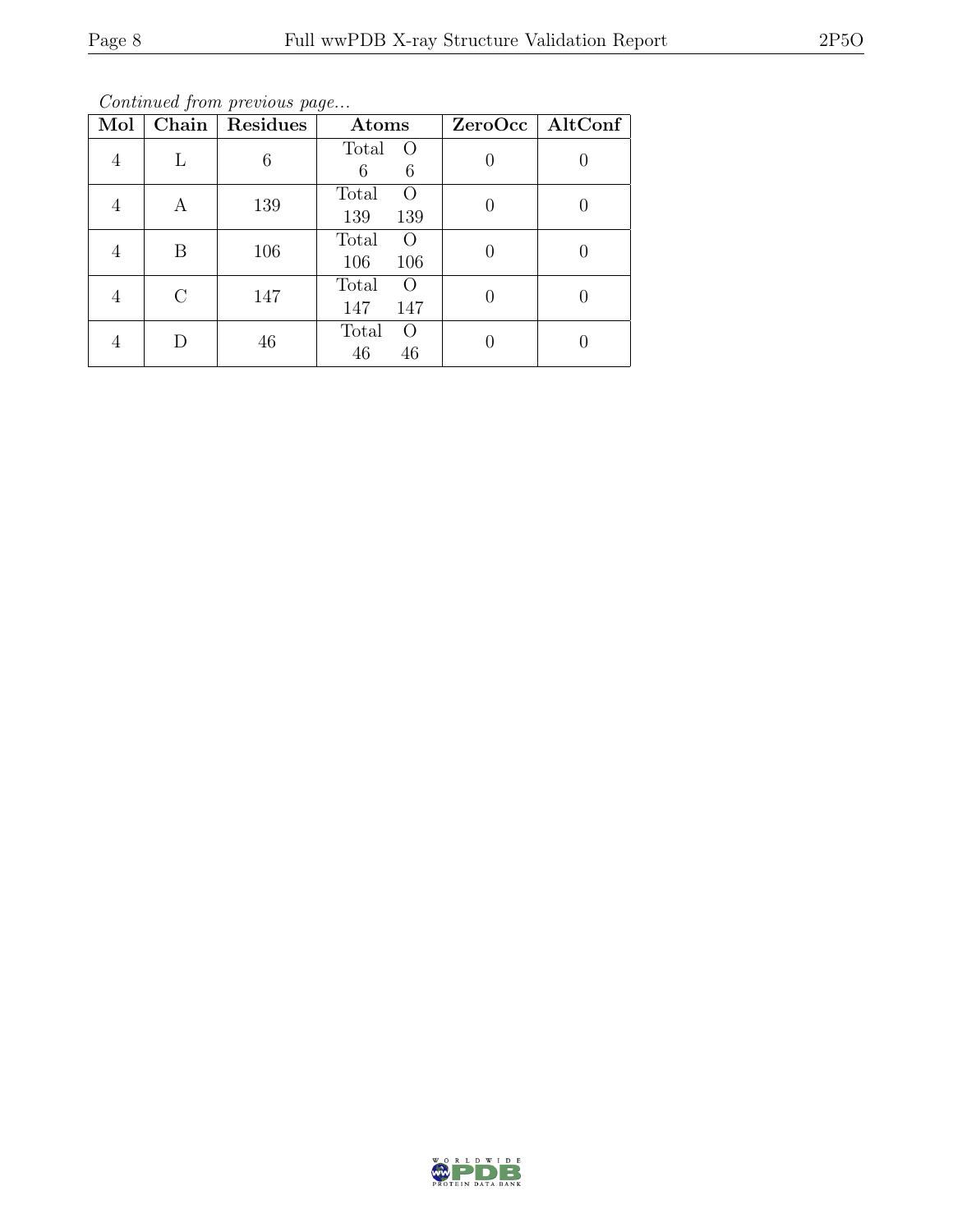### 3 Residue-property plots (i)

These plots are drawn for all protein, RNA, DNA and oligosaccharide chains in the entry. The first graphic for a chain summarises the proportions of the various outlier classes displayed in the second graphic. The second graphic shows the sequence view annotated by issues in geometry and electron density. Residues are color-coded according to the number of geometric quality criteria for which they contain at least one outlier:  $green = 0$ , yellow  $= 1$ , orange  $= 2$  and red  $= 3$  or more. A red dot above a residue indicates a poor fit to the electron density (RSRZ > 2). Stretches of 2 or more consecutive residues without any outlier are shown as a green connector. Residues present in the sample, but not in the model, are shown in grey.



• Molecule 1: Template DNA

• Molecule 2: Primer DNA

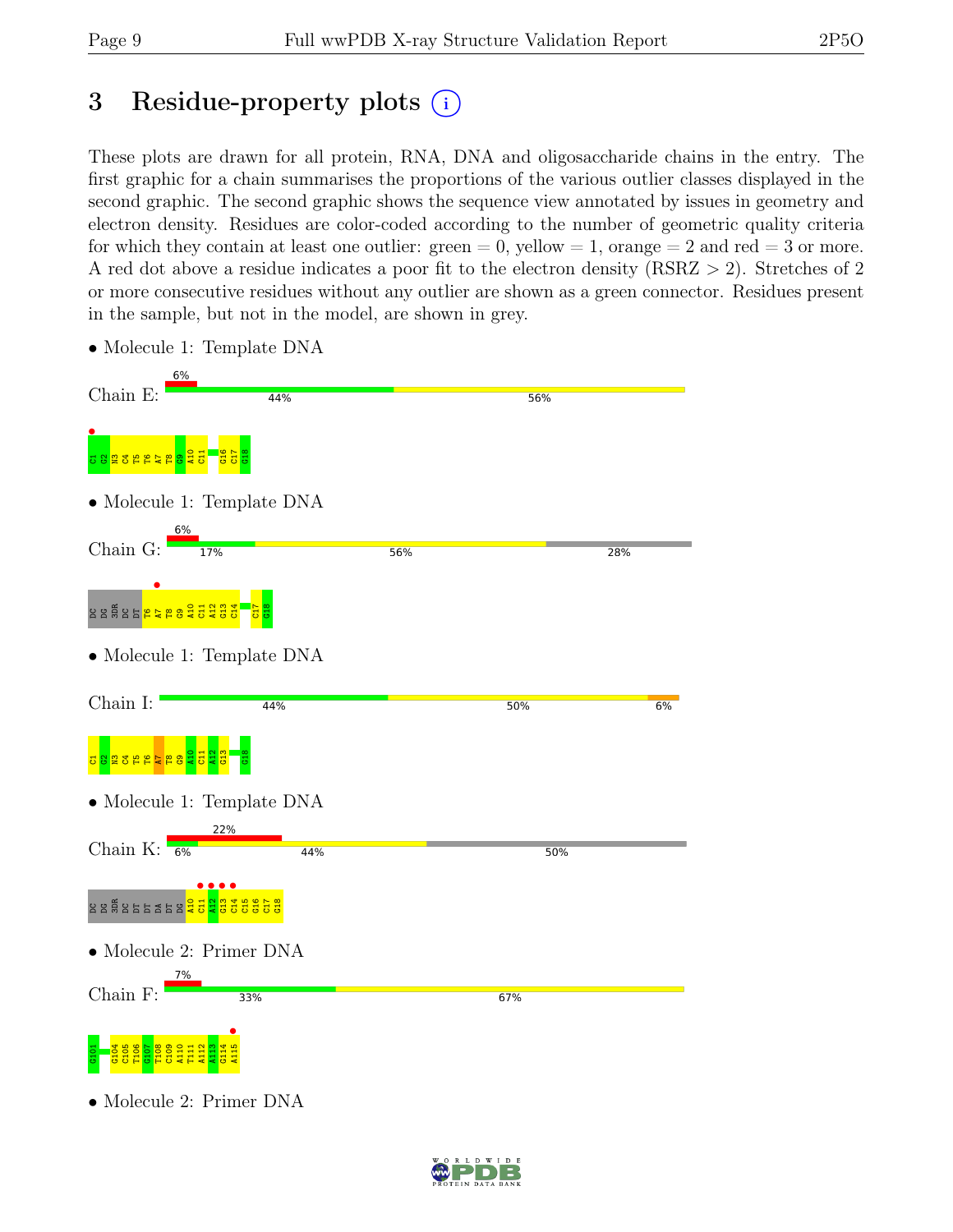



LDWIDE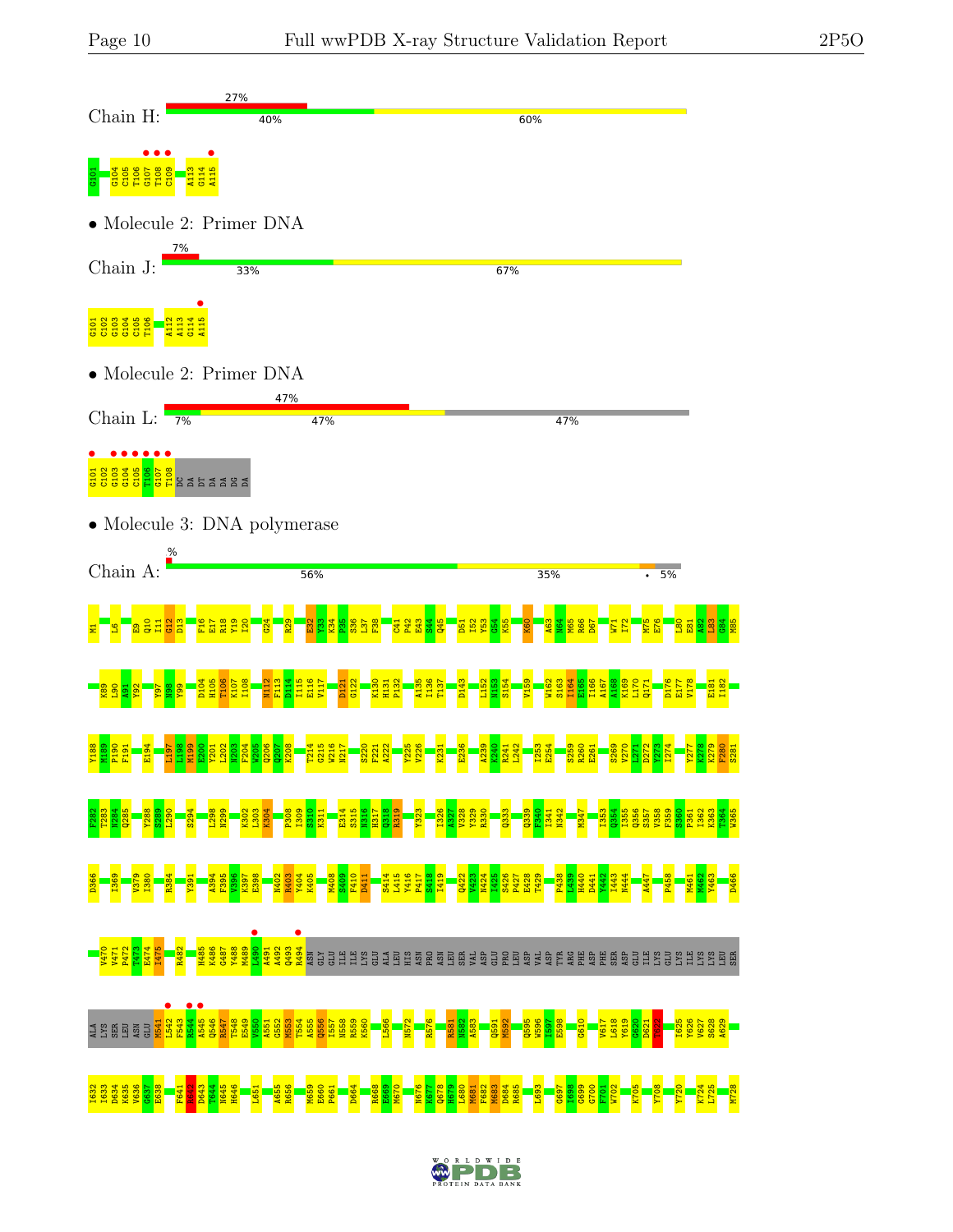# E731 A740 K743 R750 R751 M752 L753 E757 E758 S759 L760 Q761 E762 Y763 S778 S781 A785 • A789 K790 Y791 D792 P799 K800 C801 P802 I805 R806 G807 I808 N812 I815 I819 D820 A821 • V825 E826 G827 E828 Y831 P834 L835 R836 E837 <u>868 B8628 B850 B860 S860 B862 B862 E853 P8</u><br><mark>863 B866 B86</mark><br>863 B866 P888 E886 P886 P886 P88 E89 P80 F898 B86 F888 F898 E88



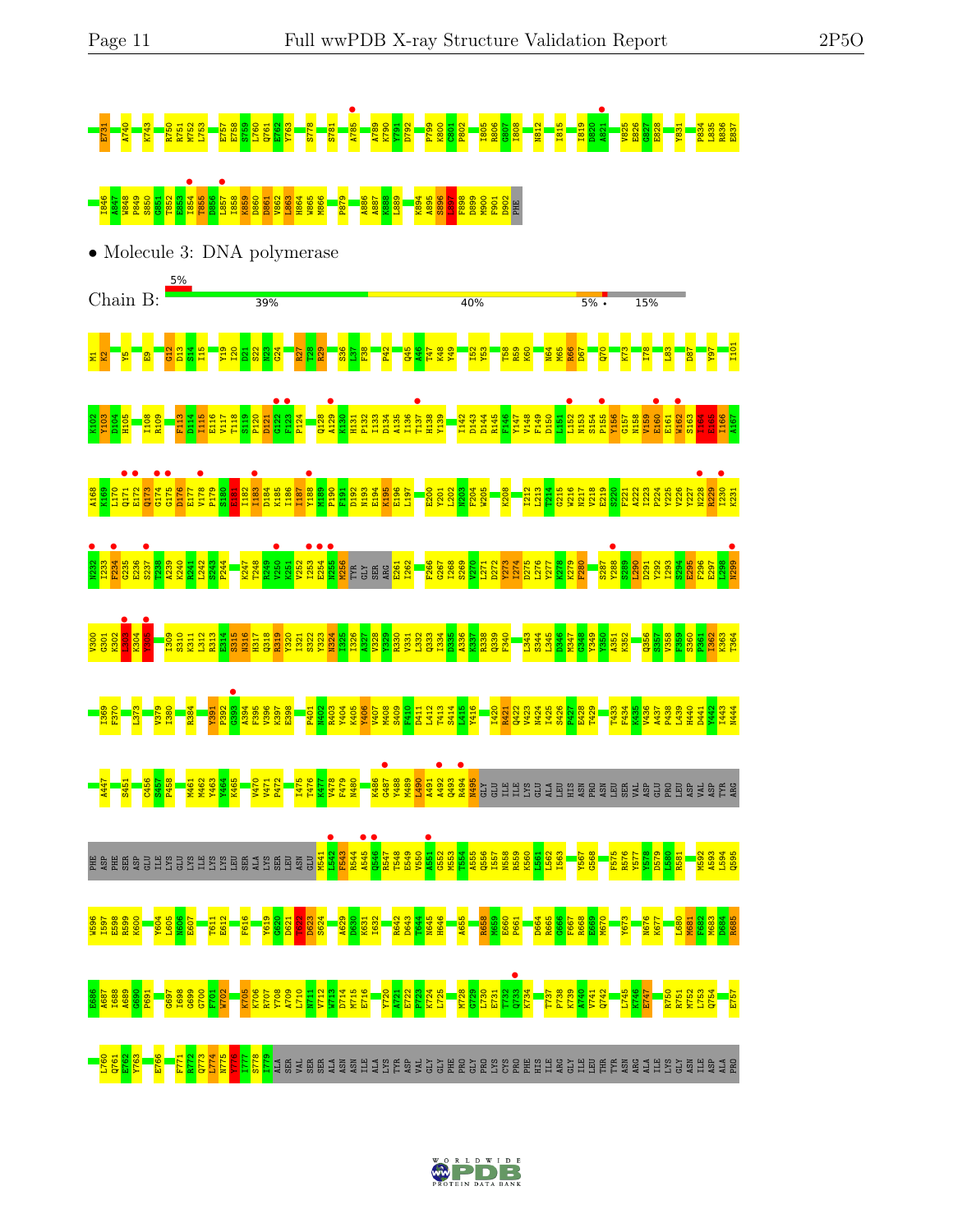I78  $\frac{8}{3}$  $\frac{80}{2}$ E81

Y156 G157 N158 V159 E160

F221 A222 I223 P224 Y225

**•**<br>L303  $\frac{1}{2}$  $\frac{1}{1050}$ 

 $\frac{3}{3}$ A394 F395 P401

> G469  $\frac{1}{2}$ V471 P472

# GLN VAL VAL GLU GLY GLU LYS VAL TYR VAL LEU PRO LEU ARG GLU GLY ASN PRO PHE GLY ASP LYS CYS ILE ALA TRP PRO SER GLY THR GLU ILE THR ASP LEU ILE LYS ASP D861 • V862 • L863 • H864 W865 • M866 D867 V870 • L871 L872 • T875 F876 • I877 K878 P879 F883 L889

## K893<br>K894 895 S898 S896 E9D<br>A895 S898 S896 E9D

• Molecule 3: DNA polymerase Chain C:  $51%$ 38%  $6%$ 6% នន្ត្<mark>នា</mark><br>ស្ថិត្តិ  $\frac{1}{2}$  $\Xi$  $\frac{\Omega}{\Omega}$  $\frac{3}{2}$ S14  $\frac{15}{11}$ F16  $\Xi^*$ R18  $\frac{9}{2}$ I20 <u>នា</u>  $\frac{22}{2}$ N23  $\frac{24}{12}$ R25 E26 R27  $\frac{137}{2}$  $\frac{8}{5}$ P42 E43 S44 Q45 A46 T47  $\frac{48}{1}$ Y49  $\frac{1}{2}$ D51  $\frac{52}{2}$ Y53  $\frac{2}{3}$ K55 T58  $R_{59}$  $\frac{8}{2}$  $\frac{1}{2}$ F62 M65  $\frac{1}{2}$ M75 D104  $\frac{10}{2}$ T106 R109 V110 A111 N112 F113 E116 V117 T118 S119 P120 S127 Q128 A129 K130 H131 P132 I133 D134 A135 I136 T137 H138 Y139 D140 S141 I142 D143 D144 R145 F146 Y147 V148 F149 D150 L151 L152 N153 S154 P155  $\frac{2}{18}$  $\frac{183}{2}$  $\frac{4}{181}$ M85  $\frac{89}{2}$  $\frac{1}{2}$  $\frac{8}{2}$ I<sub>164</sub> •  $\frac{171}{171}$ E172 • E161 W162 S163 A167 L170 Q173 G174 G175 D176 E177 V178 P179  $\frac{180}{2}$ E181 I182 I183 D184 K185 I186 I187 Y188 M189 P190 F191  $\frac{192}{2}$ N193 E194 K195 E196 L197 L198 M199 E200 Y201 L202 N203 F204 W205 Q206  $\overline{q}$ K208 I212  $\frac{1213}{2}$ T214 G215 W216 N217 V218 V227<br>Y227 N228 I230 I233 F234 P244 I253 E254 Y257 G258 R260 T264 G267 Y273 Y277 K278  $\frac{80}{2}$ N284 L290 I293 S294 E297 L298  $\frac{80}{2}$ R229 K231 N232  $6235$ E236 H245 R246 V252 N255 M256  $\frac{259}{25}$ L265 F266 L276 K279 S281 Q285 D291 Y292 N299 G301 K302 R313 E314 S315 N316 H317  $q318$ R319 Y320 I321 S322 Y323 N324 I325 R330  $\frac{331}{2}$ L332 R338  $\frac{339}{2}$ F340 L343 M347 I353  $2354$ I355 Q356 S357 V358 F359 I362 K363 T364 W365 I368 I369 F370 L373 K374 K378 V379 I380 P381 R384 Y391 P392  $\frac{1}{2}$ R403 Y404 K405 M408 S409 F410 L412 T413 S414 L415 Y416 P417 Q422 V423 N424 I425 S426 P427 E428 T433 F434 K435 V436 A437 P438  $\frac{1439}{2}$ H440 Y442 I443 A447 E448 R449 P450 D452 V453 Y454 S455 C456 S457 P458 N459 G460 M462 Y463 D466 D411 D441 S451 M461 **1**<br>K486  $\frac{1490}{103}$ **a**<br><mark>a 983 3.98</mark><br>Glacos Service Des La Glacos Des La Glacos Des La Glacos Des La Glacos Des La Glacos Des La Glacos T473 E474 I475 V478 F479 R482 M489  $V550$   $\bullet$ 

LEU ASN GLU M541 L542 F543 R544 E549 A551 G552 M553 T554 A555  $\frac{1556}{1}$ I557 N558 R559 K560 L561 L562 I563 N564 S565 L566 F575 R576 D579 N582 Q591 M592 A593 L594 Q595 L605 N606 E607 V608 C609 G610 L618 T622 D623 S624 A629  $\frac{630}{2}$ K631 I632 I633 V636 W647 F650 L651 E660 P661 A662 I663 D664 R665  $\frac{666}{2}$ F667 R668 E669 M670 M674 N675 N676 K677 Q678 H679 L680 M681 F682 M683 D684 R685 I688 A689 G690 P691 P692 S695 K696 G697 I698 G699 G700 F701 W702 K705 L710 Y720 A721 E722 P723 K724 L725 K726 I727 M728 E731 T732  $2733$ K734 P738 V741 Q742 L745 K746 E747 R750 R751 M752 L753  $2754$ E755 G756 E757 L760 Y763 E766 E770 F771 R772 Y776 I779 N787 K790 Y791 G795 K800 C801 P802 R813 A814 I815 K816  $\frac{18}{18}$ N818 I819 D820 A821 V825 E828 K829  $\frac{80}{2}$ Y831 V832 L833 A847 W848 I854 L857 L863 M866 L871 L872 E873 K874 T875 F876 I877 K878 P879 L880 E881 A886 L889 E892 K893 K894 L897 F898 ASP MSE PHE ASP PHE

• Molecule 3: DNA polymerase 11% Chain D:30% 37%  $7\%$  . 26% D W I D E

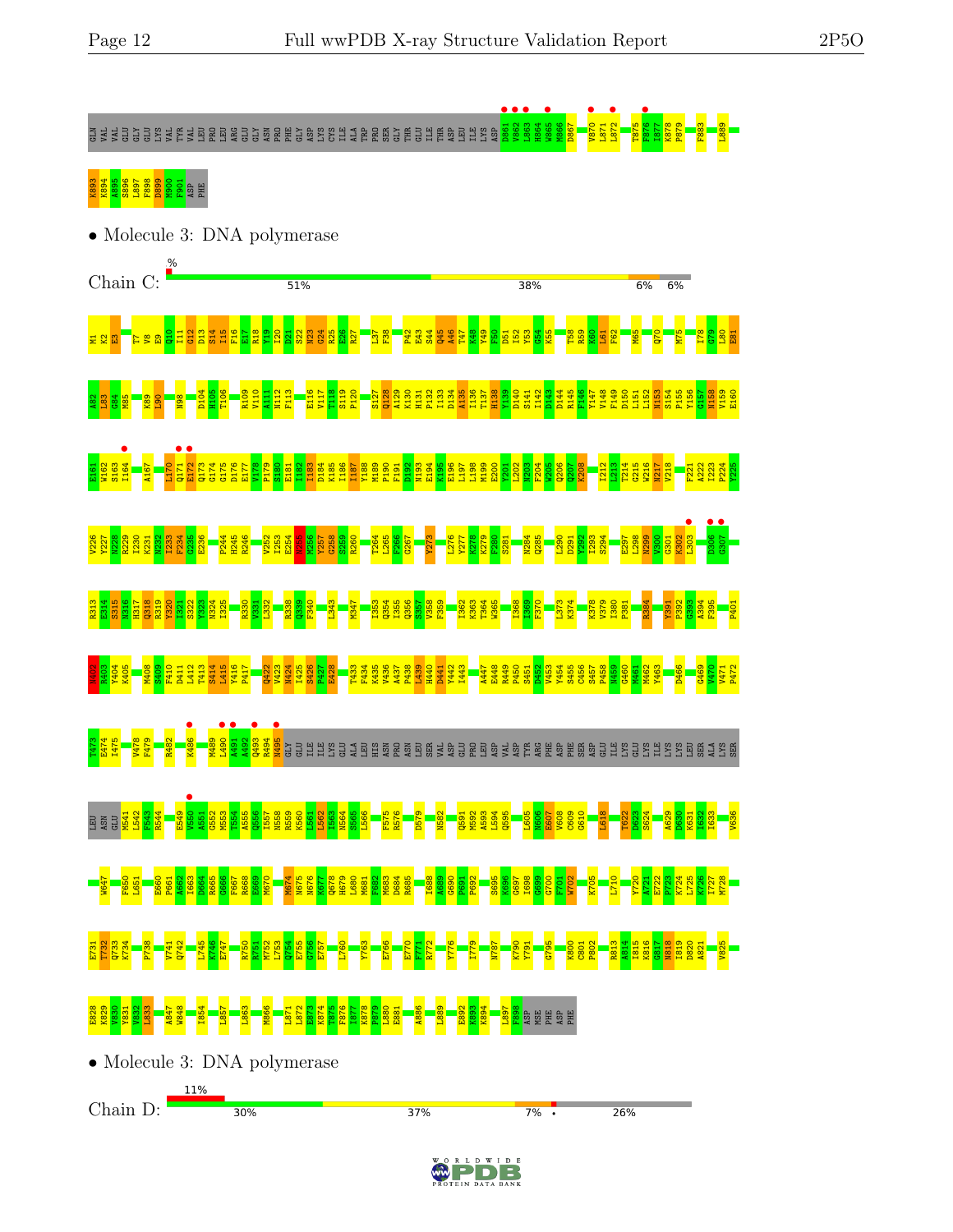



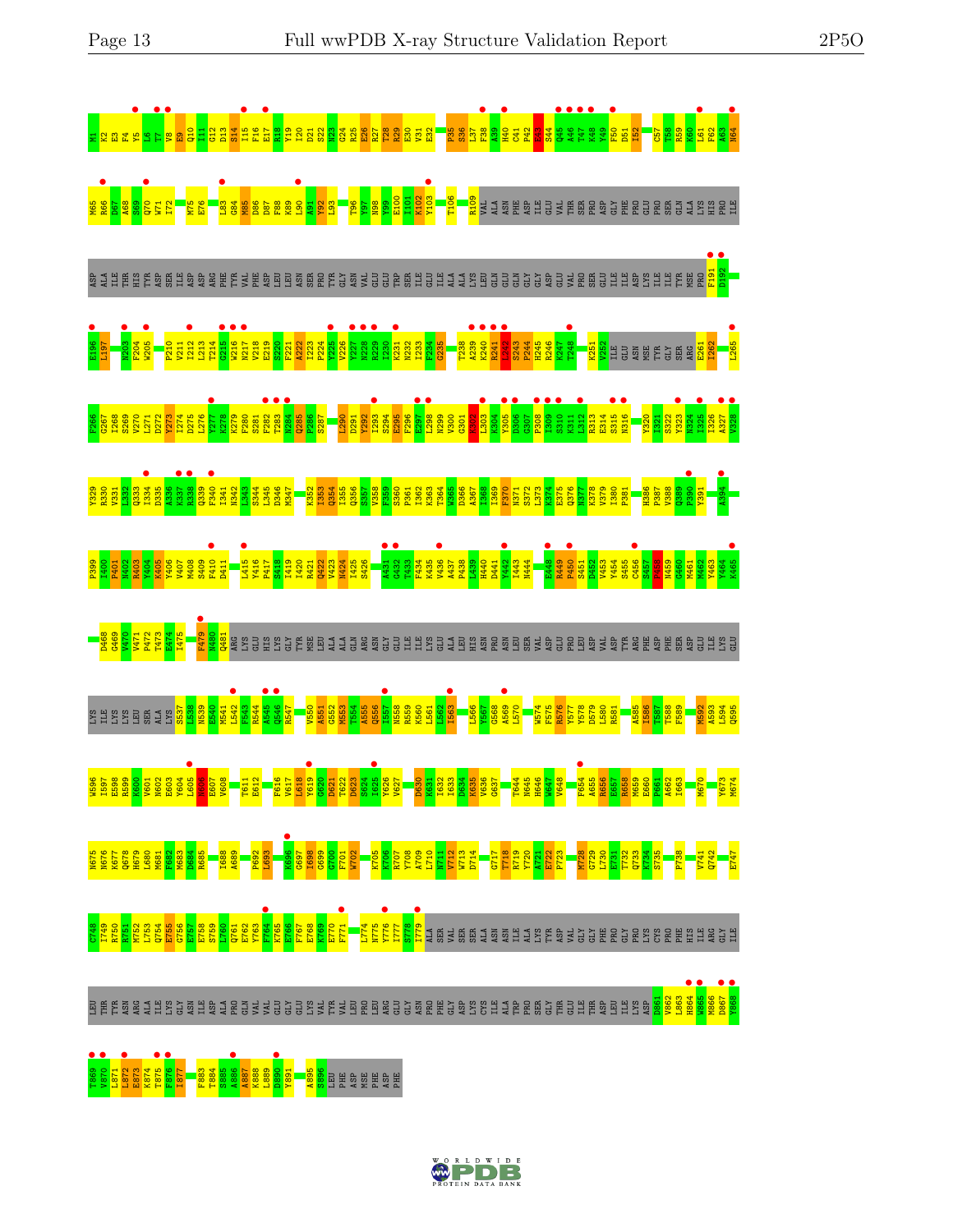### 4 Data and refinement statistics  $(i)$

| Property                                                             | Value                                           | Source         |
|----------------------------------------------------------------------|-------------------------------------------------|----------------|
| Space group                                                          | P 1 21 1                                        | Depositor      |
| Cell constants                                                       | 123.21Å<br>$165.62\text{\AA}$<br>133.02Å        |                |
| a, b, c, $\alpha$ , $\beta$ , $\gamma$                               | $90.00^\circ$<br>$95.82^\circ$<br>$90.00^\circ$ | Depositor      |
| Resolution $(A)$                                                     | 44.00<br>2.80<br>$\equiv$                       | Depositor      |
|                                                                      | 44.11<br>2.80<br>$\equiv$ .                     | <b>EDS</b>     |
| % Data completeness                                                  | $90.9(44.00-2.80)$                              | Depositor      |
| (in resolution range)                                                | 95.8 (44.11-2.80)                               | <b>EDS</b>     |
| $R_{merge}$                                                          | (Not available)                                 | Depositor      |
| $\mathrm{R}_{sym}$                                                   | (Not available)                                 | Depositor      |
| $\langle I/\sigma(I) \rangle$ <sup>1</sup>                           | 2.39 (at $2.81\text{\AA}$ )                     | Xtriage        |
| Refinement program                                                   | <b>CNS</b>                                      | Depositor      |
|                                                                      | 0.245<br>0.290<br>$\overline{a}$ ,              | Depositor      |
| $R, R_{free}$                                                        | 0.253<br>0.294<br>$\overline{\phantom{a}}$      | DCC            |
| $R_{free}$ test set                                                  | 24426 reflections $(9.67\%)$                    | wwPDB-VP       |
| Wilson B-factor $(A^2)$                                              | 49.8                                            | Xtriage        |
| Anisotropy                                                           | 0.156                                           | Xtriage        |
| Bulk solvent $k_{sol}(e/\mathring{A}^3)$ , $B_{sol}(\mathring{A}^2)$ | 0.31, 60.7                                      | <b>EDS</b>     |
| L-test for $\mathrm{twinning}^2$                                     | $< L >$ = 0.49, $< L^2 >$ = 0.32                | <b>Xtriage</b> |
| Estimated twinning fraction                                          | No twinning to report.                          | Xtriage        |
| $F_o, F_c$ correlation                                               | 0.89                                            | <b>EDS</b>     |
| Total number of atoms                                                | 27752                                           | wwPDB-VP       |
| Average B, all atoms $(A^2)$                                         | 65.0                                            | wwPDB-VP       |

Xtriage's analysis on translational NCS is as follows: The largest off-origin peak in the Patterson function is 2.47% of the height of the origin peak. No significant pseudotranslation is detected.

<sup>&</sup>lt;sup>2</sup>Theoretical values of  $\langle |L| \rangle$ ,  $\langle L^2 \rangle$  for acentric reflections are 0.5, 0.333 respectively for untwinned datasets, and 0.375, 0.2 for perfectly twinned datasets.



<span id="page-13-1"></span><span id="page-13-0"></span><sup>1</sup> Intensities estimated from amplitudes.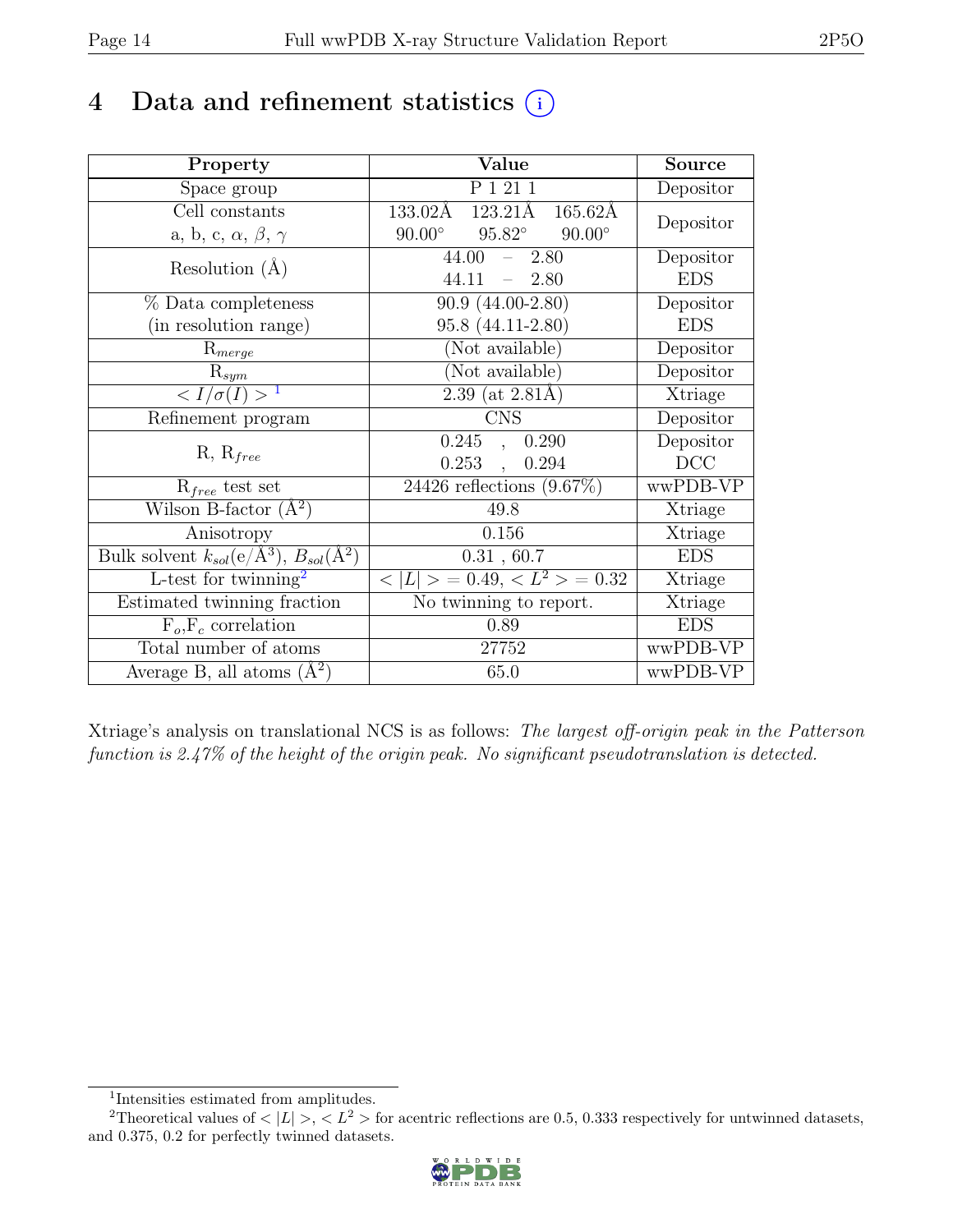### 5 Model quality  $(i)$

### 5.1 Standard geometry  $(i)$

Bond lengths and bond angles in the following residue types are not validated in this section: 3DR

The Z score for a bond length (or angle) is the number of standard deviations the observed value is removed from the expected value. A bond length (or angle) with  $|Z| > 5$  is considered an outlier worth inspection. RMSZ is the root-mean-square of all Z scores of the bond lengths (or angles).

| Chain<br>Mol   |     | Bond lengths |             | Bond angles |                      |
|----------------|-----|--------------|-------------|-------------|----------------------|
|                |     | <b>RMSZ</b>  | # $ Z  > 5$ | RMSZ        | $\# Z  > 5$          |
| 1              | Ε   | 0.36         | 0/384       | 0.68        | 0/588                |
| 1              | G   | 0.40         | 0/296       | 0.91        | $(455(0.2\%)$        |
| $\mathbf{1}$   | Ι   | 0.55         | 0/384       | 0.78        | 0/588                |
| 1              | Κ   | 0.37         | 0/203       | 0.66        | 0/311                |
| $\overline{2}$ | F   | 0.31         | 0/346       | 0.67        | 0/533                |
| $\overline{2}$ | Η   | 0.33         | 0/346       | 0.68        | 0/533                |
| $\overline{2}$ | J.  | 0.43         | 0/346       | 0.73        | 0/533                |
| $\overline{2}$ | L   | 0.26         | 0/182       | 0.63        | 0/280                |
| 3              | А   | 0.49         | 0/7090      | 0.69        | 0/9555               |
| 3              | B   | 0.42         | 0/6376      | 0.63        | 0/8593               |
| 3              | C   | 0.46         | 0/7045      | 0.66        | 0/9502               |
| 3              | D   | 0.33         | 0/5028      | 0.55        | 0/6831               |
| All            | All | 0.43         | 0/28026     | 0.65        | $38302~(0.0\%)$<br>1 |

Chiral center outliers are detected by calculating the chiral volume of a chiral center and verifying if the center is modelled as a planar moiety or with the opposite hand.A planarity outlier is detected by checking planarity of atoms in a peptide group, atoms in a mainchain group or atoms of a sidechain that are expected to be planar.

|  | Mol   Chain   $\#\text{Chirality outliers}$   $\#\text{Planarity outliers}$ |
|--|-----------------------------------------------------------------------------|
|  |                                                                             |
|  |                                                                             |
|  |                                                                             |
|  |                                                                             |

There are no bond length outliers.

All (1) bond angle outliers are listed below:

|  |     | $\mid$ Mol $\mid$ Chain $\mid$ Res $\mid$ Type $\mid$ Atoms | $\vert$ Observed $(^\circ)$ $\vert$ Ideal $(^\circ)$ |        |
|--|-----|-------------------------------------------------------------|------------------------------------------------------|--------|
|  | DT. | $\mid$ C6-C5-C7 $\mid$ -5.18                                | 119.79                                               | 122.90 |

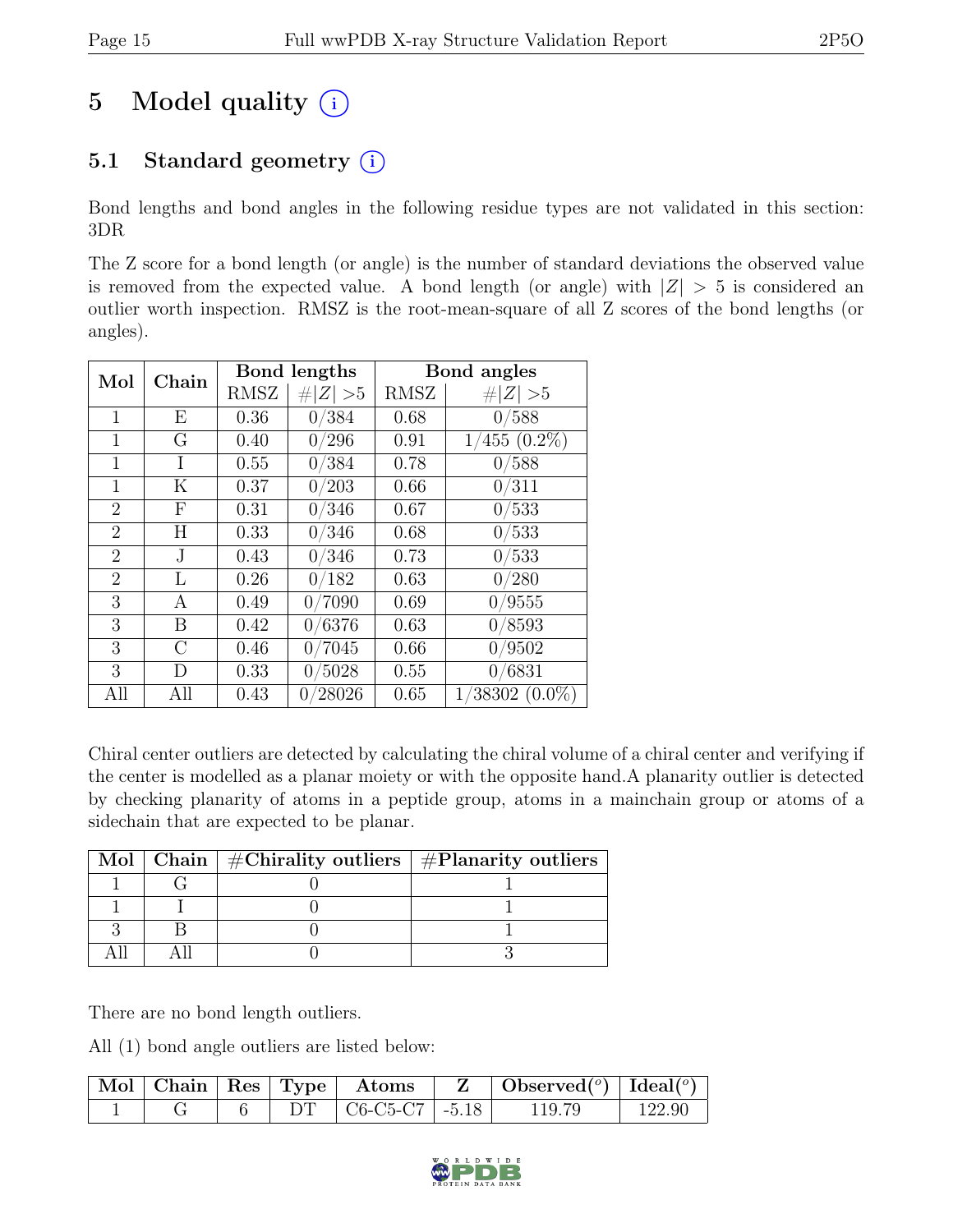There are no chirality outliers.

All (3) planarity outliers are listed below:

| Mol | Chain |     | Res   Type | Group     |
|-----|-------|-----|------------|-----------|
|     |       | 273 | TYR.       | Sidechain |
|     |       | 17  | DC         | Sidechain |
|     |       |     |            | Sidechain |

### 5.2 Too-close contacts  $(i)$

In the following table, the Non-H and H(model) columns list the number of non-hydrogen atoms and hydrogen atoms in the chain respectively. The H(added) column lists the number of hydrogen atoms added and optimized by MolProbity. The Clashes column lists the number of clashes within the asymmetric unit, whereas Symm-Clashes lists symmetry-related clashes.

| Mol            | Chain                   | $Non-H$         | H (model)        | H(added)         | Clashes          | Symm-Clashes     |
|----------------|-------------------------|-----------------|------------------|------------------|------------------|------------------|
| $\mathbf{1}$   | $\overline{E}$          | 355             | $\theta$         | $\overline{200}$ | $\overline{18}$  | $\boldsymbol{0}$ |
| $\overline{1}$ | $\overline{G}$          | 264             | $\overline{0}$   | 147              | 12               | $\boldsymbol{0}$ |
| $\overline{1}$ | $\overline{I}$          | 355             | $\overline{0}$   | 200              | $\overline{13}$  | $\overline{0}$   |
| $\mathbf{1}$   | $\overline{\mathrm{K}}$ | 181             | $\overline{0}$   | 101              | $15\,$           | $\boldsymbol{0}$ |
| $\overline{2}$ | $\overline{F}$          | 308             | $\overline{0}$   | 170              | 20               | $\overline{0}$   |
| $\overline{2}$ | $\overline{H}$          | 308             | $\overline{0}$   | 170              | 18               | $\overline{0}$   |
| $\overline{2}$ | $\overline{\text{J}}$   | 308             | $\overline{0}$   | 170              | $13\,$           | $\overline{0}$   |
| $\overline{2}$ | $\overline{\mathrm{L}}$ | 163             | $\overline{0}$   | 92               | $24\,$           | $\boldsymbol{0}$ |
| $\overline{3}$ | $\boldsymbol{A}$        | 6941            | $\boldsymbol{0}$ | 6787             | 309              | $\boldsymbol{0}$ |
| $\overline{3}$ | $\boldsymbol{B}$        | 6245            | $\overline{0}$   | 6024             | 495              | $\boldsymbol{0}$ |
| $\overline{3}$ | $\overline{C}$          | 6895            | $\overline{0}$   | 6710             | 380              | $\overline{0}$   |
| $\overline{3}$ | $\overline{D}$          | 4934            | $\overline{0}$   | 4297             | 420              | $\overline{0}$   |
| $\overline{4}$ | $\overline{A}$          | 139             | $\overline{0}$   | $\overline{0}$   | $\overline{18}$  | $\overline{0}$   |
| $\overline{4}$ | $\boldsymbol{B}$        | 106             | $\overline{0}$   | $\overline{0}$   | 24               | $\overline{0}$   |
| $\overline{4}$ | $\overline{\rm C}$      | 147             | $\overline{0}$   | $\overline{0}$   | $16\,$           | $\overline{0}$   |
| $\overline{4}$ | $\mathbf D$             | $46\,$          | $\overline{0}$   | $\overline{0}$   | $\boldsymbol{9}$ | $\overline{0}$   |
| $\overline{4}$ | E                       | 3               | $\overline{0}$   | $\overline{0}$   | $\mathbf{1}$     | $\boldsymbol{0}$ |
| $\overline{4}$ | $\overline{F}$          | $\overline{5}$  | $\overline{0}$   | $\overline{0}$   | $\overline{0}$   | $\boldsymbol{0}$ |
| $\overline{4}$ | $\overline{G}$          | $\overline{7}$  | $\overline{0}$   | $\overline{0}$   | $\overline{0}$   | $\overline{0}$   |
| $\overline{4}$ | $\overline{\rm H}$      | $\overline{2}$  | $\overline{0}$   | $\overline{0}$   | $\overline{0}$   | $\overline{0}$   |
| $\overline{4}$ | $\overline{I}$          | $17\,$          | $\overline{0}$   | $\overline{0}$   | $\boldsymbol{0}$ | $\overline{0}$   |
| $\overline{4}$ | $\overline{\text{J}}$   | $9\phantom{.0}$ | $\overline{0}$   | $\overline{0}$   | $\boldsymbol{0}$ | $\boldsymbol{0}$ |
| $\overline{4}$ | ${\bf K}$               | 8               | $\overline{0}$   | $\overline{0}$   | $\overline{1}$   | $\overline{0}$   |
| $\overline{4}$ | $\mathbf{L}$            | $\overline{6}$  | $\overline{0}$   | $\overline{0}$   | $\overline{2}$   | $\overline{0}$   |
| All            | All                     | 27752           | $\overline{0}$   | 25068            | 1711             | $\overline{0}$   |

The all-atom clashscore is defined as the number of clashes found per 1000 atoms (including hydrogen atoms). The all-atom clashscore for this structure is 33.

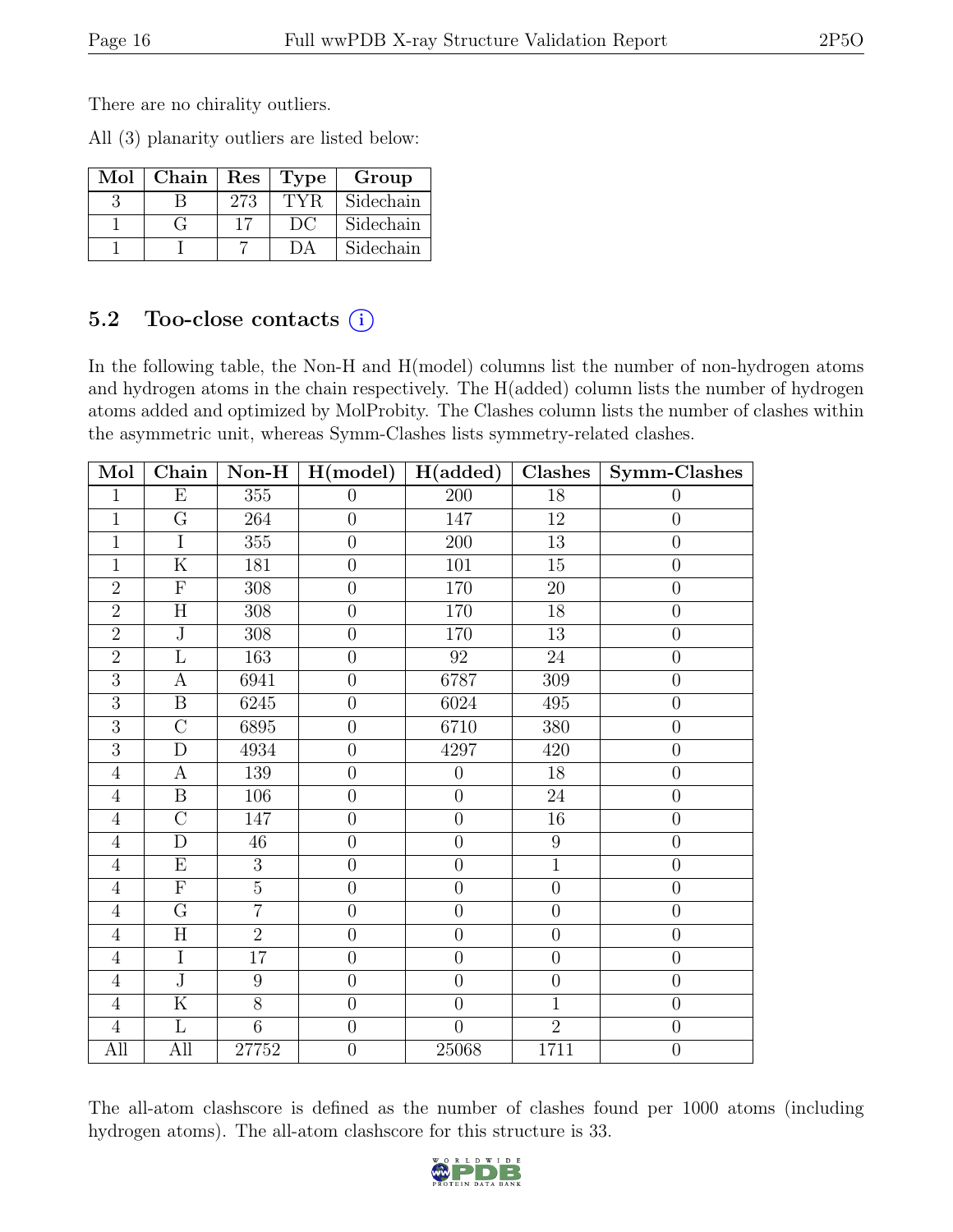|                                    |                                 | Interatomic      | $\overline{\text{Clash}}$ |
|------------------------------------|---------------------------------|------------------|---------------------------|
| Atom-1                             | Atom-2                          | distance $(\AA)$ | overlap $(\AA)$           |
| 2:L:107:DG:C2'                     | 2:L:108:DT:H71                  | 1.77             | 1.14                      |
| 1:G:12:DA:H2"                      | 1:G:13:DG:H5                    | 1.30             | 1.14                      |
| 3:D:14:SER:HA                      | 3:D:32:GLU:HA                   | 1.32             | 1.11                      |
| 3:B:164:ILE:HD12                   | 3:B:164:ILE:H                   | 1.10             | 1.10                      |
| 1:E:16:DG:H2"                      | 1: E: 17: DC: H5'               | 1.27             | 1.09                      |
| 3:A:897:LEU:H                      | 3:A:897:LEU:HD12                | 1.17             | 1.09                      |
| 3:C:825:VAL:HB                     | 3:C:828:GLU:HG3                 | 1.32             | 1.08                      |
| $2: L: 101: \overline{DG:H2"}$     | 2:L:102:DC:H5"                  | 1.32             | 1.07                      |
| $3: D:52: \overline{\text{ILE:H}}$ | 3:D:52:ILE:HD12                 | 1.10             | 1.07                      |
| 3:D:453:VAL:HG23                   | 3:D:454:TYR:H                   | 1.21             | 1.03                      |
| 3:B:687:ALA:HB2                    | 3:B:715:MSE:HE1                 | 1.36             | 1.03                      |
| 2:H:105:DC:H2"                     | 2:H:106:DT:H5'                  | 1.40             | 1.02                      |
| 3:A:395:PHE:HB2                    | $3: A:591: GLN: H\overline{G3}$ | 1.41             | 1.02                      |
| 3:B:218:VAL:HG13                   | 3:B:222:ALA:HB3                 | 1.41             | 1.02                      |
| 3:B:412:LEU:HD12                   | 3:B:623:ASP:HA                  | 1.38             | 1.00                      |
| $2:$ F:114:DG:H2"                  | 2:F:115:DA:H5"                  | 1.43             | 1.00                      |
| 3:D:298:LEU:HB3                    | 3:D:300:VAL:HG13                | 1.45             | 0.98                      |
| 3:D:302:LYS:HD2                    | 3:D:303:LEU:H                   | 1.25             | 0.98                      |
| 3:C:863:LEU:HA                     | 3:C:866:MSE:HE3                 | 1.45             | 0.97                      |
| 2:L:107:DG:H2"                     | 2:L:108:DT:H71                  | 1.44             | 0.97                      |
| 3:C:422:GLN:HG2                    | 3:C:678:GLN:O                   | 1.65             | 0.97                      |
| 3:A:863:LEU:HA                     | 3:A:866:MSE:HE3                 | 1.46             | 0.96                      |
| 3:B:362:ILE:HD13                   | 3:B:362:ILE:H                   | 1.27             | 0.96                      |
| 3:D:191:PHE:HD1                    | 3:D:197:LEU:HA                  | 1.29             | 0.94                      |
| 3:A:581:ARG:HH11                   | 3:A:581:ARG:HG3                 | 1.33             | 0.93                      |
| 1:G:12:DA:H2"                      | 1:G:13:DG:C5                    | 1.98             | 0.93                      |
| 2:H:105:DC:H2'                     | 2:H:106:DT:H71                  | 1.50             | 0.93                      |
| 3:A:410:PHE:HB2                    | 3:A:683:MSE:HE3                 | 1.51             | 0.92                      |
| 3:A:489:MSE:SE                     | 3:A:553:MSE:HG3                 | 2.20             | 0.92                      |
| 3:A:60:LYS:HB2                     | 3:A:60:LYS:NZ                   | 1.85             | 0.92                      |
| 3:A:625:ILE:HD11                   | 3:A:683:MSE:HE1                 | 1.49             | 0.91                      |
| 3:B:331:VAL:HA                     | 3:B:334:ILE:HD12                | 1.50             | 0.91                      |
| 3:A:308:PRO:HG2                    | 3: A: 311: LYS: HB2             | 1.53             | 0.90                      |
| 3:C:112:ASN:HB3                    | 3:C:214:THR:HG23                | 1.50             | 0.90                      |
| 2:F:109:DC:H2"                     | 2:F:110:DA:H5'                  | 1.53             | 0.90                      |
| 2:J:104:DG:H2"                     | 2:J:105:DC:H5"                  | 1.53             | 0.90                      |
| 3:D:218:VAL:HG13                   | 3: D: 222: ALA: HB3             | 1.54             | 0.89                      |
| 3:B:187:ILE:HD12                   | 3:B:187:ILE:H                   | 1.38             | 0.88                      |
| 3:A:199:MSE:HE1                    | 3:A:202:LEU:HD23                | 1.55             | 0.88                      |
| 3:D:273:TYR:HA                     | 3:D:276:LEU:HD13                | 1.56             | 0.88                      |

All (1711) close contacts within the same asymmetric unit are listed below, sorted by their clash magnitude.

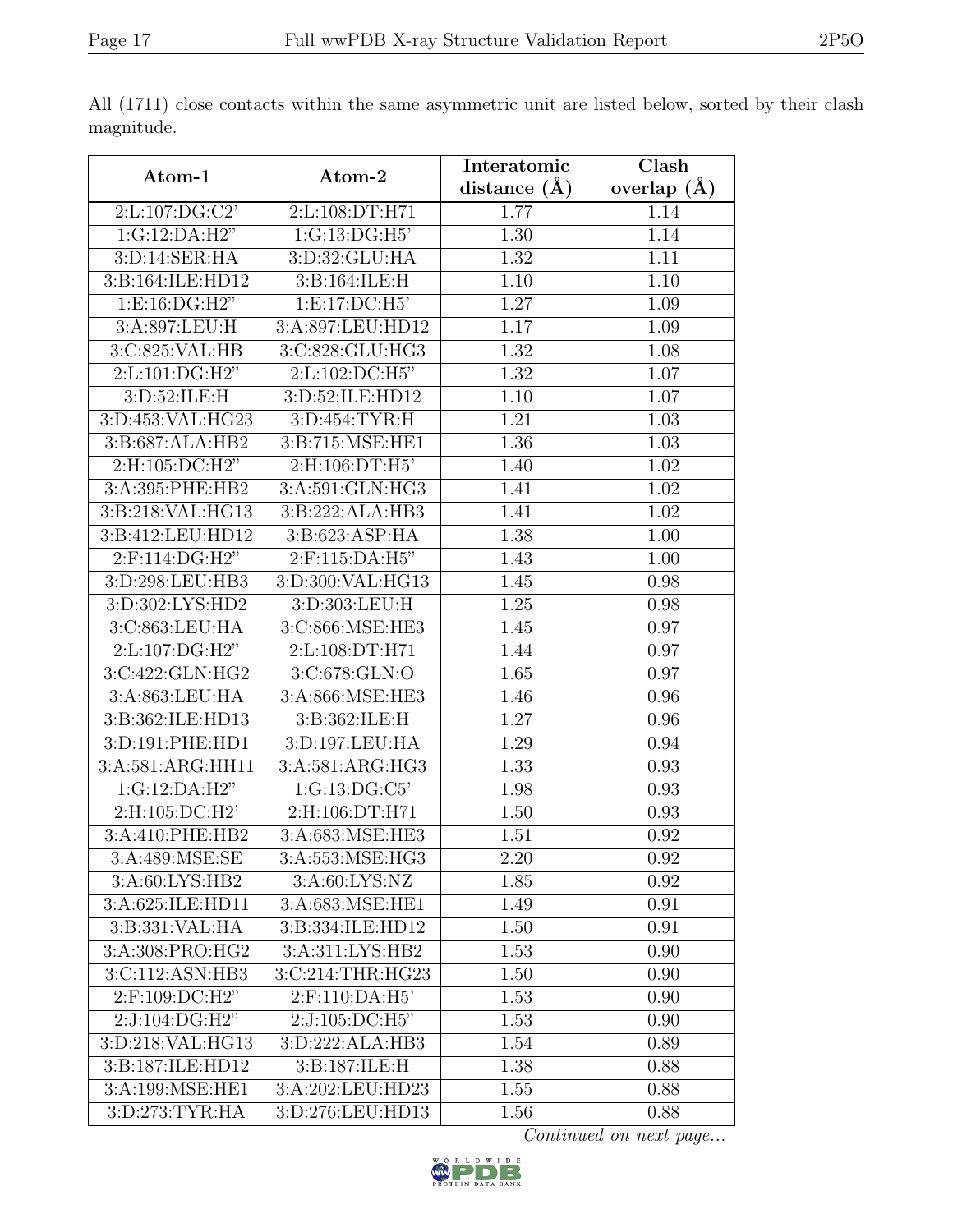| Continuea from previous page |                              | Interatomic      | Clash             |
|------------------------------|------------------------------|------------------|-------------------|
| Atom-1                       | Atom-2                       | distance $(\AA)$ | overlap $(A)$     |
| 3:D:752:MSE:HE2              | 3:D:889:LEU:HD22             | 1.52             | 0.88              |
| 1: E:10:DA:H2"               | 1: E: 11: DC: H5"            | 1.56             | 0.88              |
| 3:A:270:VAL:HB               | 4:A:1042:HOH:O               | 1.75             | 0.87              |
| 3:B:261:GLU:HG2              | 3:B:262:ILE:H                | 1.39             | 0.87              |
| 3:C:158:ASN:HD22             | 3:C:159:VAL:N                | 1.73             | 0.86              |
| 3:B:408:MSE:HE3              | 3:B:688:ILE:HG12             | 1.56             | 0.86              |
| 3:C:216:TRP:O                | 3:C:217:ASN:HB2              | 1.74             | 0.86              |
| 3:B:121:ASP:HB2              | 4:B:1002:HOH:O               | 1.75             | 0.86              |
| 3:B:491:ALA:O                | 3: B: 495: ASN: HB2          | 1.75             | 0.85              |
| 3:C:424:ASN:HD21             | 3:C:469:GLY:H                | 1.21             | 0.85              |
| 3:D:458:PRO:HB2              | 3:D:588:THR:HG22             | 1.59             | 0.85              |
| 3:A:854:ILE:HD11             | 3:A:859:LYS:HA               | 1.58             | 0.85              |
| 3:A:836:ARG:HH12             | 3:A:865:TRP:HA               | 1.40             | 0.85              |
| 3:D:602:ASN:HD22             | 3:D:617:VAL:HG22             | 1.40             | 0.85              |
| 3:A:116:GLU:HB2              | 3:A:135:ALA:HB3              | 1.57             | 0.84              |
| 3:D:52:ILE:H                 | 3:D:52:ILE:CD1               | 1.87             | 0.84              |
| 3:B:734:LYS:HB2              | 3:B:737:THR:HG22             | 1.58             | 0.84              |
| 3:B:438:PRO:HD2              | 3:B:441:ASP:OD1              | 1.78             | 0.84              |
| 3:B:734:LYS:HZ3              | 3:B:734:LYS:HB3              | 1.43             | 0.84              |
| 3:B:541:MSE:HG3              | 3:B:544:ARG:HE               | 1.43             | 0.84              |
| 1:K:13:DG:H1                 | 2:L:105:DC:N4                | 1.76             | 0.84              |
| 3:B:405:LYS:HA               | 3:B:699:GLY:HA3              | 1.60             | 0.84              |
| 3:B:143:ASP:O                | 3:B:145:ARG:HG2              | 1.78             | 0.83              |
| 3:C:633:ILE:HD11             | 3:C:651:LEU:HD11             | 1.60             | 0.83              |
| 3:D:85:MSE:N                 | 3:D:380:ILE:HD11             | 1.93             | 0.83              |
| 2:H:108:DT:H2"               | 2:H:109:DC:H5"               | 1.61             | $\overline{0.83}$ |
| 3:A:115:ILE:CD1              | 3:A:136:ILE:HG12             | 2.09             | 0.83              |
| 3:C:732:THR:HG23             | 3:C:733:GLN:OE1              | 1.80             | 0.82              |
| 3:D:85:MSE:HE1               | 3:D:87:ASP:HB3               | 1.61             | 0.82              |
| 3:B:451:SER:HB2              | 3:B:462:MSE:HE1              | 1.60             | 0.82              |
| 3:B:486:LYS:HB2              | 3:B:556:GLN:NE2              | 1.94             | 0.82              |
| 3:B:541:MSE:HA               | 3: B:544: ARG: HG2           | 1.62             | 0.82              |
| 3: A:408: MSE: HE1           | $3:A:655:ALA:H\overline{B2}$ | 1.59             | 0.82              |
| 3:D:471:VAL:HB               | 3:D:472:PRO:HD3              | 1.60             | 0.82              |
| 3:B:176:ASP:HA               | 3:B:319:ARG:HE               | 1.46             | 0.81              |
| 3:D:654:PHE:O                | 3:D:658:ARG:HB3              | 1.80             | 0.81              |
| 3:D:415:LEU:HD23             | 3:D:622:THR:HG23             | 1.63             | 0.81              |
| 3:D:655:ALA:HA               | 3:D:659:MSE:HB2              | 1.60             | 0.81              |
| 3:D:605:LEU:HD13             | 3:D:632:ILE:HD11             | 1.61             | 0.80              |
| 3:D:722:GLU:HG3              | 3:D:723:PRO:HD2              | 1.63             | 0.80              |
| 2:L:101:DG:C2'               | 2:L:102:DC:H5"               | 2.10             | 0.80              |

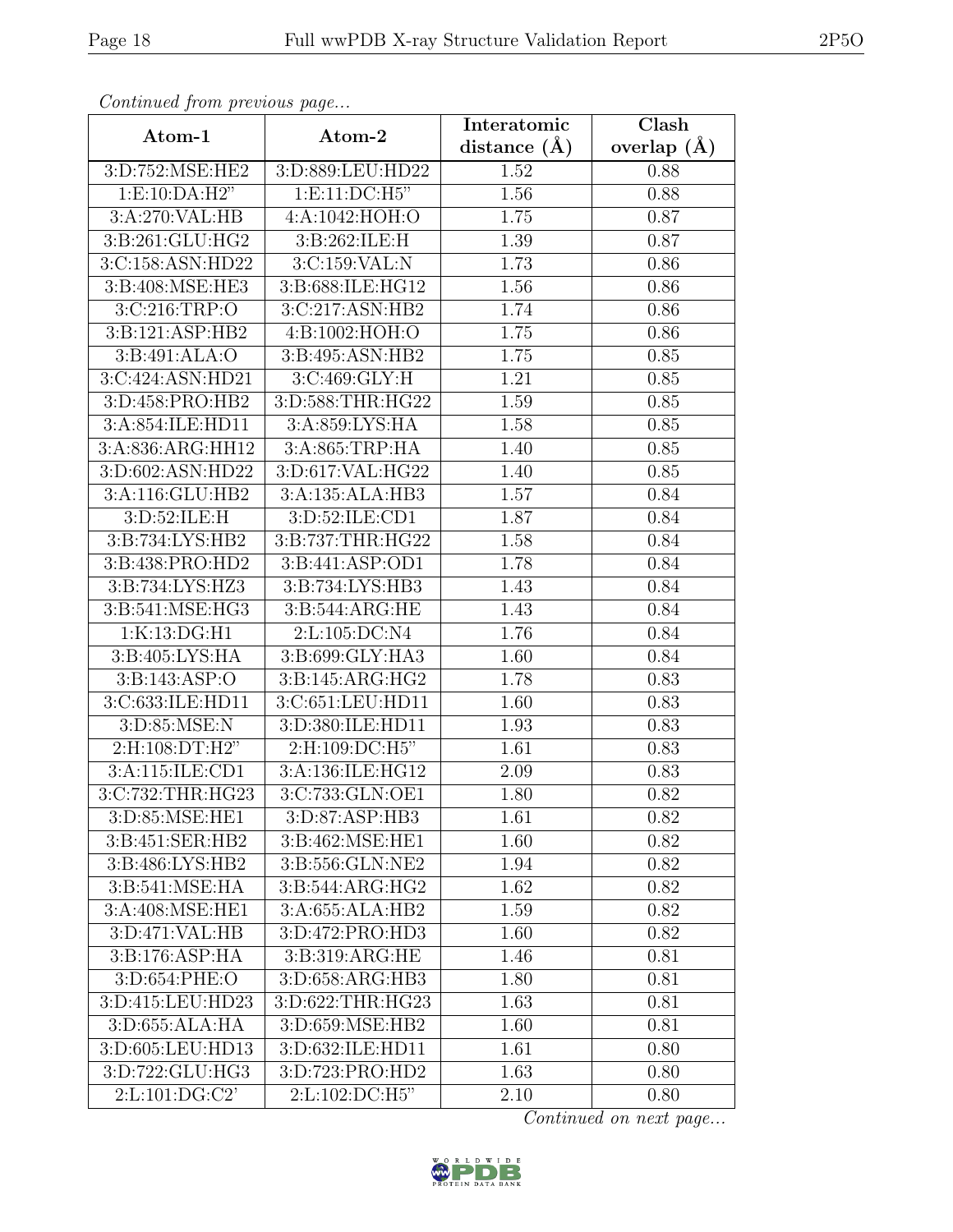|                    |                            | Interatomic       | Clash         |
|--------------------|----------------------------|-------------------|---------------|
| Atom-1             | Atom-2                     | distance $(A)$    | overlap $(A)$ |
| 3:B:461:MSE:HE2    | 3:B:461:MSE:HA             | 1.63              | 0.80          |
| 3:D:71:TRP:HE1     | 3:D:75:MSE:HE3             | 1.45              | 0.80          |
| 3:C:825:VAL:HB     | 3:C:828:GLU:CG             | 2.12              | 0.80          |
| 3:B:27:ARG:NH1     | 4:B:950:HOH:O              | 2.15              | 0.79          |
| 3: C: 1: MSE: HA   | $3:\overline{C:1:MSE:HE3}$ | 1.63              | 0.79          |
| 3:B:164:ILE:H      | 3:B:164:ILE:CD1            | 1.87              | 0.79          |
| 3: B: 194: GLU: C  | 3:B:196:GLU:H              | 1.84              | 0.79          |
| 3:A:424:ASN:O      | 3:A:429:THR:HG21           | 1.82              | 0.79          |
| 3:B:233:ILE:H      | 3:B:233:ILE:HD12           | 1.47              | 0.79          |
| 3:B:629:ALA:HA     | 3:B:632:ILE:HD13           | 1.65              | 0.79          |
| 3:D:469:GLY:HA3    | 3:D:472:PRO:HD2            | 1.64              | 0.79          |
| 1:G:12:DA:H61      | 2:H:106:DT:H3              | 1.29              | 0.79          |
| 3:B:700:GLY:HA2    | 3:B:753:LEU:HD22           | 1.63              | 0.79          |
| 3:A:115:ILE:HD12   | 3:A:136:ILE:HG12           | 1.65              | 0.79          |
| 3:C:116:GLU:HB2    | 3:C:135:ALA:HB3            | 1.65              | 0.79          |
| 1: E:6: DT:H2"     | 1: E: 7: DA: H5'           | 1.64              | 0.78          |
| 3:D:611:THR:HG22   | 3:D:612:GLU:H              | 1.46              | 0.78          |
| 3:B:305:TYR:OH     | 3:B:309:ILE:HB             | 1.83              | 0.78          |
| 3:B:182:ILE:HG22   | 3:B:186:ILE:HD11           | 1.65              | 0.78          |
| 2: L: 108: DT:H3'  | 4:L:246:HOH:O              | 1.83              | 0.78          |
| 3:B:115:ILE:HD11   | 3:B:222:ALA:HA             | 1.66              | 0.78          |
| 3:B:244:PRO:HG2    | 3:B:267:GLY:HA3            | 1.66              | 0.78          |
| 3:D:272:ASP:OD1    | 3:D:274:ILE:HG22           | 1.84              | 0.78          |
| 3:B:215:GLY:HA3    | 3:B:218:VAL:HG21           | $\overline{1.65}$ | 0.78          |
| 3:B:594:LEU:HD13   | 3:B:623:ASP:H              | 1.49              | 0.77          |
| 3:C:435:LYS:HA     | 4: C:1036: HOH:O           | 1.83              | 0.77          |
| 3:C:818:ASN:OD1    | 3:C:857:LEU:HD11           | 1.84              | 0.77          |
| 3:D:52:ILE:HD12    | 3:D:52:ILE:N               | 1.95              | 0.77          |
| 3:A:60:LYS:HB2     | 3:A:60:LYS:HZ2             | 1.45              | 0.77          |
| 3:C:592:MSE:HE3    | 3:C:670:MSE:SE             | 2.35              | 0.77          |
| 3:A:825:VAL:HG12   | 3:A:826:GLU:H              | 1.48              | 0.77          |
| 1:K:13:DG:H1       | 2:L:105:DC:H42             | 1.32              | 0.76          |
| 3:B:395:PHE:HD2    | 3:B:594:LEU:HD23           | 1.50              | 0.76          |
| 3:D:618:LEU:HD23   | 3:D:618:LEU:H              | 1.49              | 0.76          |
| 3:D:618:LEU:HG     | 3:D:619:TYR:H              | 1.51              | 0.76          |
| 3: D:109: ARG:HE   | 3:D:211:VAL:HG23           | 1.51              | 0.76          |
| 2: L: 107: DG: C1' | 2: L: 108: DT: H71         | 2.14              | 0.76          |
| 3:A:656:ARG:HA     | 3:A:660:GLU:HG3            | 1.68              | 0.76          |
| 3:B:192:ASP:O      | 3:B:193:ASN:HB3            | 1.84              | 0.76          |
| 3:B:439:LEU:O      | 3:B:443:ILE:HG13           | 1.84              | 0.76          |
| 3:C:112:ASN:HB3    | 3:C:214:THR:CG2            | 2.15              | 0.76          |

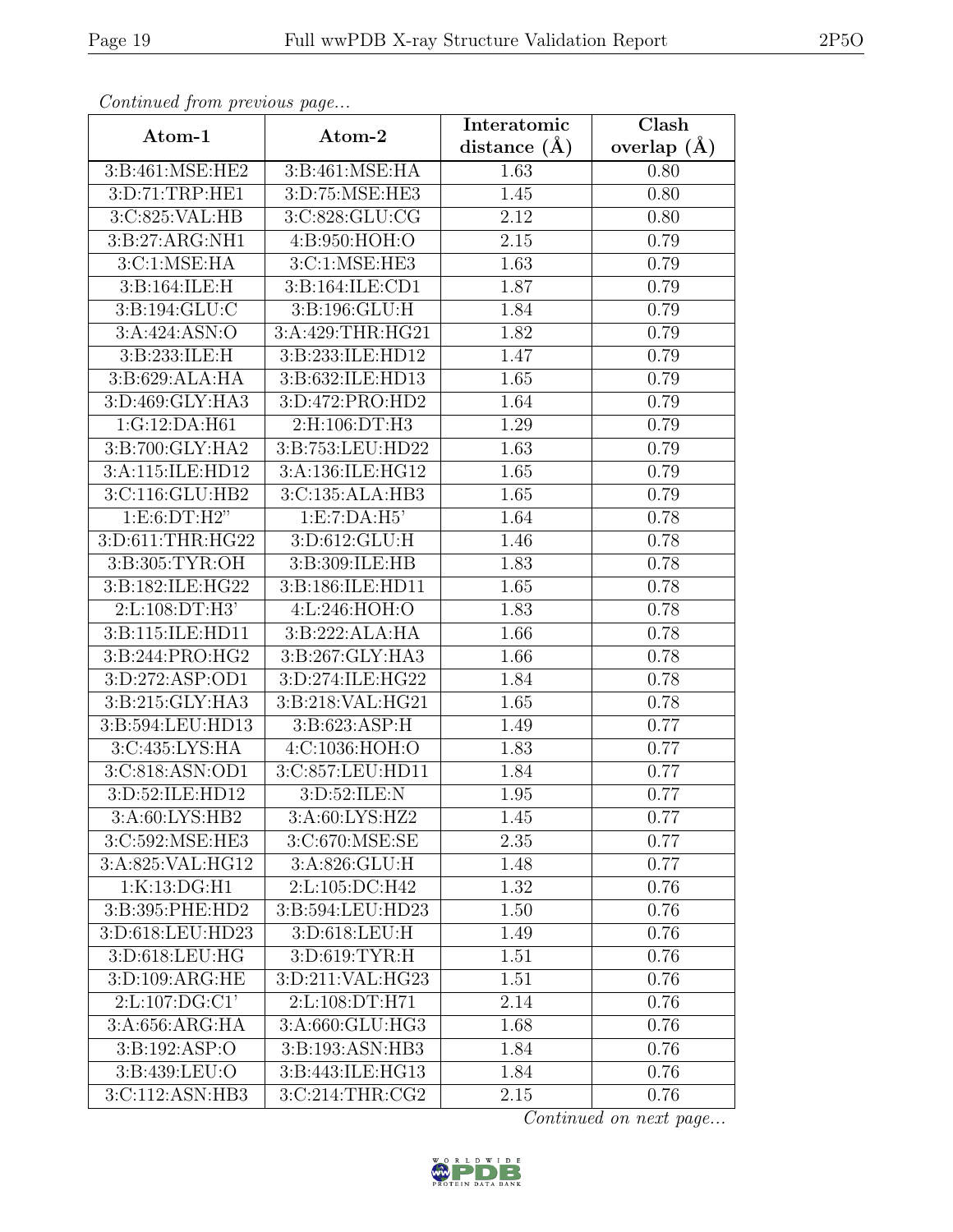| Continueu from pretious page     |                                     | Interatomic       | $\overline{\text{Clash}}$ |
|----------------------------------|-------------------------------------|-------------------|---------------------------|
| Atom-1                           | Atom-2                              | distance $(A)$    | overlap $(\AA)$           |
| 2:H:108:DT:H2"                   | 2:H:109:DC:C5'                      | 2.16              | 0.76                      |
| 3:B:261:GLU:HG2                  | 3:B:262:ILE:N                       | $\overline{2}.00$ | 0.75                      |
| 3:B:288:TYR:HA                   | 3:B:293:ILE:HD11                    | 1.68              | 0.75                      |
| 3:B:487:GLY:HA2                  | 3:5:490:LEU:HD12                    | 1.69              | 0.75                      |
| 3:D:481:GLN:HB3                  | 3:D:559:ARG:HH11                    | 1.51              | 0.75                      |
| 2:J:114:DG:H2"                   | 2:J:115:DA:OP2                      | 1.83              | 0.75                      |
| 3:C:863:LEU:HA                   | 3:C:866:MSE:CE                      | 2.15              | 0.75                      |
| 1:K:11:DC:H4'                    | 4:K:346:HOH:O                       | 1.87              | 0.75                      |
| 3:C:489:MSE:HG3                  | 4:C:1020:HOH:O                      | 1.87              | 0.75                      |
| 3:B:394:ALA:HB1                  | 3:B:622:THR:HB                      | 1.69              | 0.75                      |
| 3:C:1:MSE:HB3                    | 3:C:22:SER:O                        | 1.87              | 0.75                      |
| 3:D:568:GLY:HA3                  | 4:D:906:HOH:O                       | 1.87              | 0.75                      |
| 3:A:314:GLU:HG3                  | 3:A:315:SER:H                       | 1.52              | 0.74                      |
| 3:B:486:LYS:HB2                  | $3: B: 556: \overline{GLN: HE22}$   | 1.50              | 0.74                      |
| 3:C:495:ASN:HD22                 | 3:C:495:ASN:N                       | 1.83              | 0.74                      |
| 3:A:277:TYR:O                    | 3:A:281:SER:HB3                     | 1.87              | 0.74                      |
| 3: B: 182: ILE: O                | 3:B:186:ILE:HG13                    | 1.87              | 0.74                      |
| 3:C:380:ILE:HG23                 | 3:C:576:ARG:HD3                     | 1.67              | 0.74                      |
| 3:B:396:VAL:HG13                 | 3:B:705:LYS:NZ                      | 2.03              | 0.74                      |
| 3:C:489:MSE:O                    | 3:C:493:GLN:HG3                     | 1.87              | 0.74                      |
| 3:C:668:ARG:HH11                 | $3:C:668:ARG:\overline{HG3}$        | 1.53              | 0.74                      |
| 2:F:114:DG:C2'                   | 2:F:115:DA:H5"                      | 2.15              | 0.74                      |
| 3:B:274:ILE:HG23                 | 3:B:275:ASP:OD1                     | 1.87              | 0.74                      |
| 3:C:70:GLN:NE2                   | 3:C:70:GLN:HA                       | 2.02              | 0.74                      |
| 2:J:104:DG:C2'                   | 2:J:105:DC:H5"                      | 2.17              | 0.74                      |
| $3: B: 752: \overline{MSE:HG2}$  | 3:B:760:LEU:HD22                    | 1.70              | 0.74                      |
| 3:C:422:GLN:HE21                 | 3:C:680:LEU:H                       | 1.35              | 0.74                      |
| 3:B:118:THR:HG23                 | 3:B:134:ASP:OD2                     | 1.88              | 0.74                      |
| 3:A:815:ILE:HD12                 | 3:A:857:LEU:HD23                    | 1.69              | 0.73                      |
| 3:B:129:ALA:CB                   | 3:B:229:ARG:HG2                     | 2.18              | 0.73                      |
| 3:C:660:GLU:HB3                  | 3:C:661:PRO:HD3                     | 1.69              | 0.73                      |
| 3:C:738:PRO:HG2                  | $3:C:741:\overline{\text{VAL}:CG2}$ | 2.18              | 0.73                      |
| 3:B:330:ARG:O                    | 3:B:334:ILE:HG13                    | 1.87              | 0.73                      |
| 3: B:305: TYR: N                 | 3:B:305:TYR:HD2                     | 1.85              | 0.73                      |
| 3:C:412:LEU:HG                   | 3:C:683:MSE:HE3                     | 1.71              | 0.73                      |
| 3:B:129:ALA:HB3                  | 3:B:229:ARG:HG2                     | 1.69              | 0.73                      |
| 3:D:597:ILE:HD11                 | 3:D:663:ILE:HG23                    | 1.70              | 0.73                      |
| $3: B: 757: GLU: \overline{HB2}$ | 3:B:889:LEU:HD22                    | 1.68              | 0.73                      |
| 3:D:323:TYR:HA                   | 3:D:326:ILE:CG1                     | 2.18              | 0.73                      |
| 3:A:394:ALA:HB1                  | 3:A:622:THR:HB                      | 1.71              | 0.73                      |
| 3:B:164:ILE:HD12                 | $3: B: 164: I\overline{LE:N}$       | 1.95              | 0.73                      |

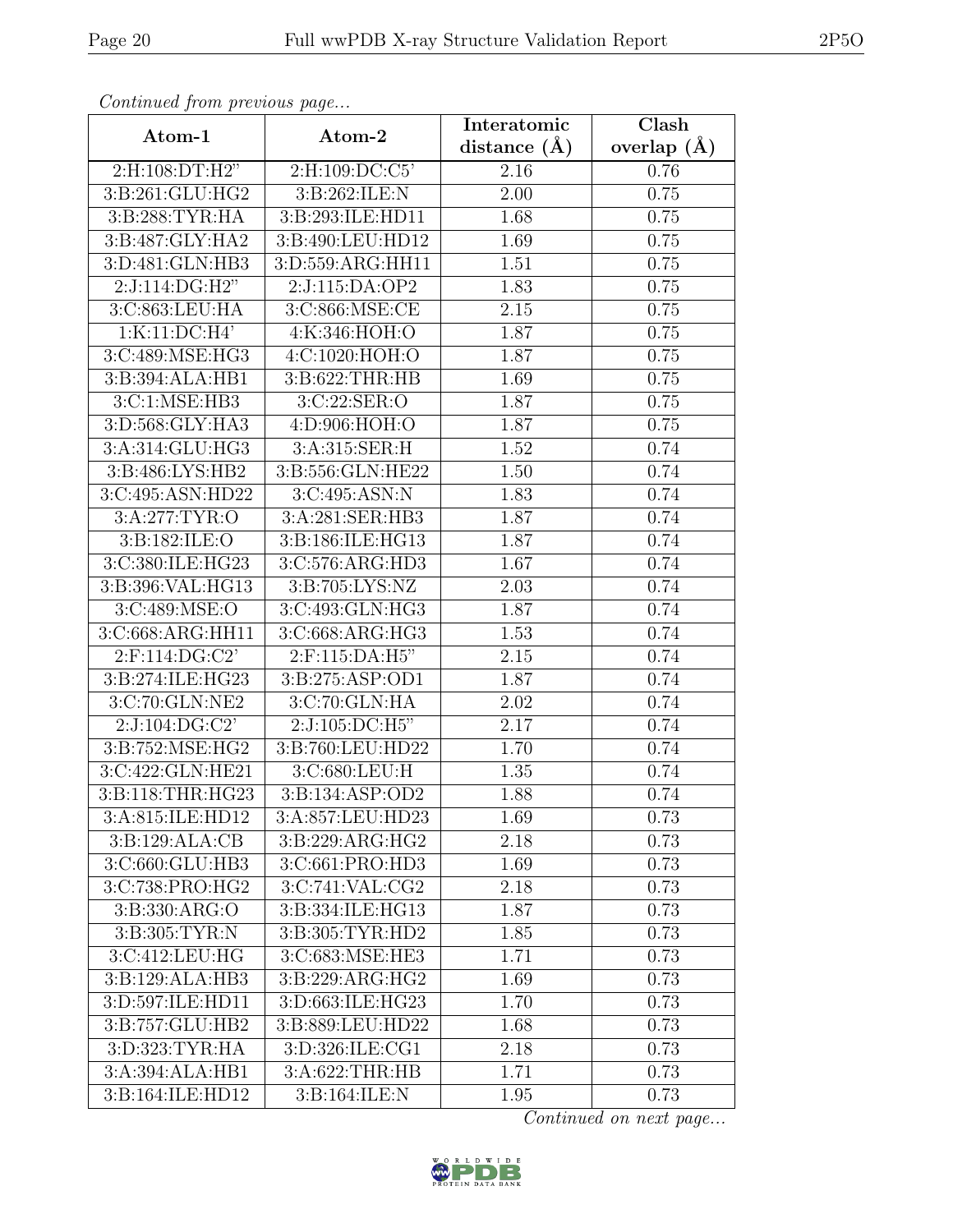| Convenaca from previous page |                        | Interatomic      | Clash         |
|------------------------------|------------------------|------------------|---------------|
| Atom-1                       | Atom-2                 | distance $(\AA)$ | overlap $(A)$ |
| 3:C:818:ASN:HD22             | 3:C:819:ILE:N          | 1.85             | 0.73          |
| 3:A:81:GLU:HG2               | 3:A:83:LEU:HD22        | 1.72             | 0.72          |
| 3:B:42:PRO:HD2               | 3:B:45:GLN:HE21        | 1.54             | 0.72          |
| 3:C:254:GLU:HA               | 3:C:258:GLY:CA         | 2.19             | 0.72          |
| 3:A:859:LYS:HG2              | 3:A:860:ASP:H          | 1.54             | 0.72          |
| 3:D:712:VAL:HG12             | 3:D:714:ASP:H          | 1.53             | 0.72          |
| 1:I:7:DA:H2'                 | 1:1:8:DT:C6            | 2.24             | 0.72          |
| 3:D:581:ARG:HG2              | 3:D:581:ARG:HH11       | 1.53             | 0.72          |
| 3:D:733:GLN:HA               | 3:D:742:GLN:NE2        | 2.04             | 0.72          |
| 3:B:15:ILE:HG13              | 3:B:65:MSE:HE1         | 1.72             | 0.72          |
| 2:H:108:DT:C2'               | $2: H: 109: D\\C: H5"$ | 2.20             | 0.72          |
| 3:B:159:VAL:HG22             | 3:B:160:GLU:H          | 1.55             | 0.72          |
| 3:A:220:SER:HB3              | 3:A:260:ARG:HH11       | 1.54             | 0.72          |
| 3:A:859:LYS:HG2              | 3:A:860:ASP:N          | 2.05             | 0.72          |
| 3:A:825:VAL:HB               | 3:A:828:GLU:HG3        | 1.70             | 0.72          |
| 3:D:40:HIS:NE2               | 3:D:83:LEU:HD21        | 2.06             | 0.71          |
| 3:D:602:ASN:ND2              | 3:D:617:VAL:HG22       | 2.06             | 0.71          |
| 3:A:492:ALA:O                | 3:A:549:GLU:HG3        | 1.91             | 0.71          |
| 3:A:581:ARG:HH11             | 3: A:581: ARG:CG       | 2.03             | 0.71          |
| 3:C:290:LEU:HD13             | 3:C:294:SER:HB2        | 1.72             | 0.71          |
| 3:B:154:SER:C                | 3:B:156:TYR:H          | 1.93             | 0.71          |
| 3:B:305:TYR:N                | 3:B:305:TYR:CD2        | 2.58             | 0.71          |
| 3:D:92:TYR:HE2               | 3:D:96:THR:HG21        | 1.54             | 0.71          |
| 1: E:6:DT:H1'                | 1: E: 7:DA: H5"        | 1.73             | 0.71          |
| 3:D:290:LEU:O                | 3:D:293:ILE:HG22       | 1.91             | 0.71          |
| 3: B:240: LYS: HG2           | 3:B:248:THR:HG22       | 1.73             | 0.71          |
| 3:D:89:LYS:HE2               | 3:D:354:GLN:HE22       | 1.54             | 0.70          |
| 3:B:316:ASN:HD21             | 3:B:318:GLN:HB3        | 1.56             | 0.70          |
| 3:C:441:ASP:HB3              | 3:C:447:ALA:HB2        | 1.72             | 0.70          |
| 3:A:902:ASP:HA               | 4:A:1021:HOH:O         | 1.91             | 0.70          |
| 3:B:300:VAL:HG12             | 3:B:301:GLY:N          | 2.06             | 0.70          |
| 3:C:727:ILE:O                | 3:C:728:MSE:HE2        | 1.91             | 0.70          |
| 3:B:700:GLY:HA2              | 3:B:753:LEU:CD2        | 2.20             | 0.70          |
| 3:A:429:THR:HG22             | 3:A:463:TYR:HB3        | 1.72             | 0.70          |
| 3:B:217:ASN:HA               | 3:B:274:ILE:HG21       | 1.73             | 0.70          |
| 3:B:541:MSE:CG               | 3:B:544:ARG:HE         | 2.03             | 0.70          |
| 3:A:901:PHE:O                | 3:A:902:ASP:HB2        | 1.92             | 0.70          |
| 3:D:604:TYR:HE1              | 3:D:659:MSE:HA         | 1.57             | 0.69          |
| 3: D:547: ARG:O              | 3:D:550:VAL:HG22       | 1.92             | 0.69          |
| 3:A:700:GLY:HA2              | 3:A:753:LEU:HD22       | 1.74             | 0.69          |
| 3:D:14:SER:HA                | 3:D:32:GLU:CA          | 2.18             | 0.69          |

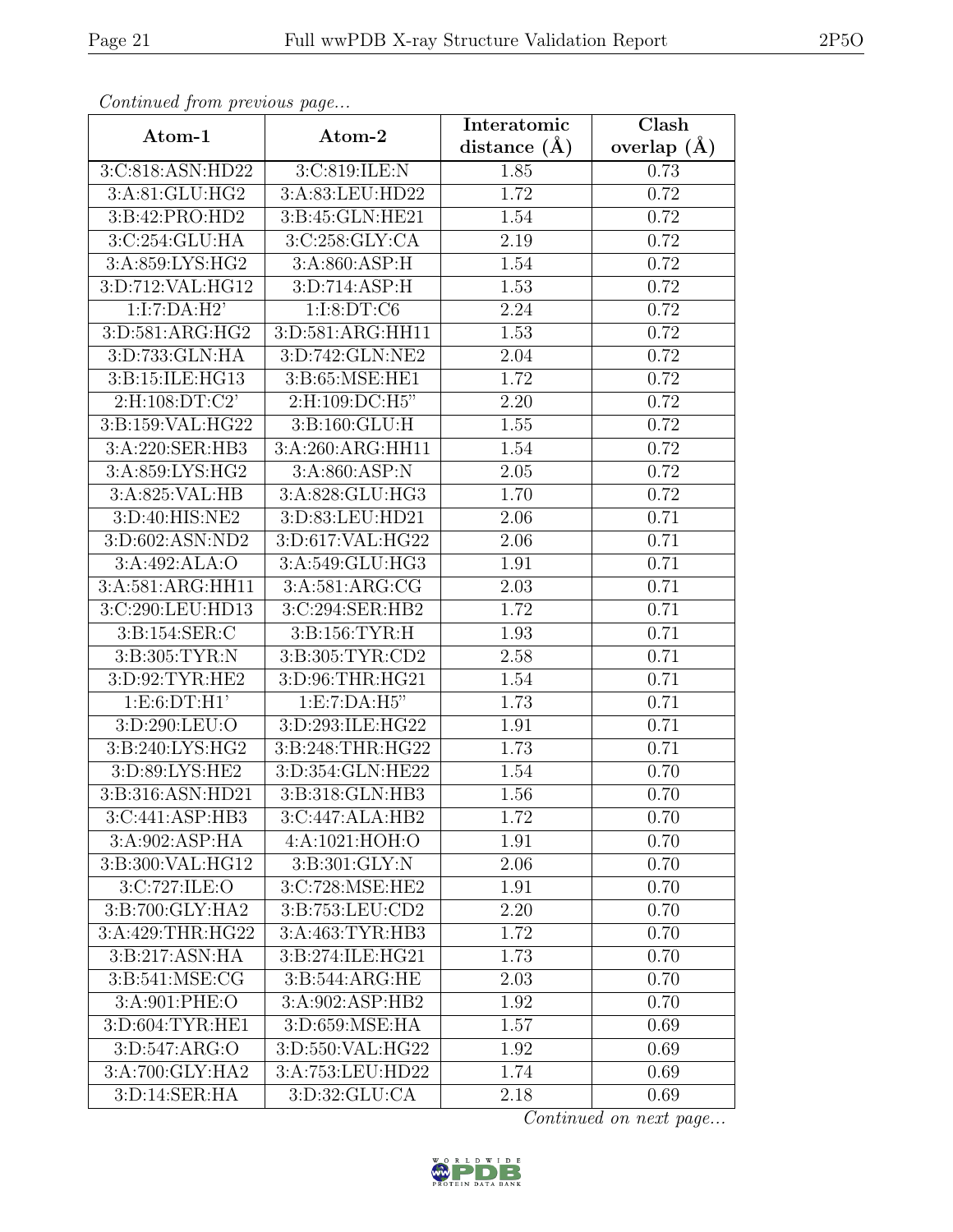| Continua from previous page              |                  | Interatomic      | Clash         |
|------------------------------------------|------------------|------------------|---------------|
| Atom-1                                   | Atom-2           | distance $(\AA)$ | overlap $(A)$ |
| 3:D:212:ILE:O                            | 3:D:212:ILE:HG22 | 1.90             | 0.69          |
| 3:D:453:VAL:HG23                         | 3:D:454:TYR:N    | 2.02             | 0.69          |
| 3:B:734:LYS:HB3                          | 3:B:734:LYS:NZ   | 2.07             | 0.69          |
| 3:D:71:TRP:NE1                           | 3:D:75:MSE:HE3   | 2.07             | 0.69          |
| 3:A:825:VAL:HG12                         | 3:A:826:GLU:N    | 2.06             | 0.69          |
| 3:B:444:ASN:HA                           | 3:B:599:ARG:HH11 | 1.57             | 0.69          |
| $2:$ F:104:DG:H1'                        | 2:F:105:DC:H5"   | 1.75             | 0.69          |
| 3:A:415:LEU:O                            | 3:A:419:ILE:HG13 | 1.92             | 0.69          |
| 3:A:848:TRP:HB2                          | 3:A:849:PRO:HD2  | 1.73             | 0.69          |
| 3:C:404:TYR:CE1                          | 3:C:618:LEU:HD13 | 2.28             | 0.69          |
| 3:B:137:THR:OG1                          | 3:B:328:VAL:HG21 | 1.92             | 0.69          |
| 3:D:235:GLY:HA3                          | 3:D:238:THR:HB   | 1.74             | 0.69          |
| 3:D:663:ILE:HD13                         | 3:D:683:MSE:HE3  | 1.75             | 0.69          |
| 1:E:6:DT:H2"                             | 1: E: 7: DA: C5' | 2.24             | 0.69          |
| 3:B:441:ASP:HB3                          | 3:B:447:ALA:HB2  | 1.74             | 0.69          |
| 3:B:347:MSE:HG2                          | 3:B:358:VAL:HG23 | 1.74             | 0.68          |
| 3:D:85:MSE:HE1                           | 3:D:87:ASP:CB    | 2.23             | 0.68          |
| 3:A:660:GLU:HB2                          | 3:A:661:PRO:HD3  | 1.75             | 0.68          |
| 3:A:897:LEU:H                            | 3:A:897:LEU:CD1  | 1.94             | 0.68          |
| 3:B:183:ILE:HD13                         | 3:B:183:ILE:H    | 1.58             | 0.68          |
| 3:D:776:TYR:CE1                          | 3:D:777:ILE:HG23 | 2.27             | 0.68          |
| 3:A:85:MSE:HE1                           | 3:A:366:ASP:OD2  | 1.92             | 0.68          |
| 3:D:361:PRO:HB2                          | 3:D:569:ALA:HB2  | 1.75             | 0.68          |
| 3:C:89:LYS:NZ                            | 3:C:354:GLN:HE22 | 1.92             | 0.68          |
| 3:A:231:LYS:HD3                          | 4:A:943:HOH:O    | 1.93             | 0.68          |
| 3:C:112:ASN:HD21                         | 3:C:332:LEU:HD21 | 1.57             | 0.68          |
| $3:\overline{C}:159:\overline{VAL}:HG11$ | 3:C:317:HIS:HB3  | 1.75             | 0.68          |
| 3: C: 555: ALA: O                        | 3:C:559:ARG:HG2  | 1.93             | 0.68          |
| 3:D:421:ARG:NH1                          | 3:D:680:LEU:HD13 | 2.09             | 0.68          |
| 2:J:112:DA:H2"                           | 2:J:113:DA:C8    | 2.29             | 0.68          |
| 3:C:254:GLU:HA                           | 3:C:258:GLY:HA2  | 1.76             | 0.68          |
| 3:D:239:ALA:C                            | 3: D:241: ARG:H  | 1.96             | 0.68          |
| 1:I:8:DT:OP1                             | 3:C:705:LYS:HB2  | 1.94             | 0.68          |
| 3:C:549:GLU:HG2                          | 4:C:1020:HOH:O   | 1.93             | 0.68          |
| 3:D:576:ARG:HB3                          | 3:D:576:ARG:NH1  | 2.07             | 0.68          |
| 3:A:836:ARG:NH1                          | 3:A:865:TRP:HA   | 2.08             | 0.68          |
| 3:B:300:VAL:HG12                         | 3:B:301:GLY:H    | 1.59             | 0.68          |
| 3:D:415:LEU:O                            | 3:D:419:ILE:HG12 | 1.94             | 0.68          |
| 3:B:451:SER:HB2                          | 3:B:462:MSE:CE   | 2.23             | 0.67          |
| 3:C:42:PRO:HG2                           | 3:C:45:GLN:HG3   | 1.76             | 0.67          |
| 3:C:128:GLN:HA                           | 3:C:128:GLN:HE21 | 1.58             | 0.67          |

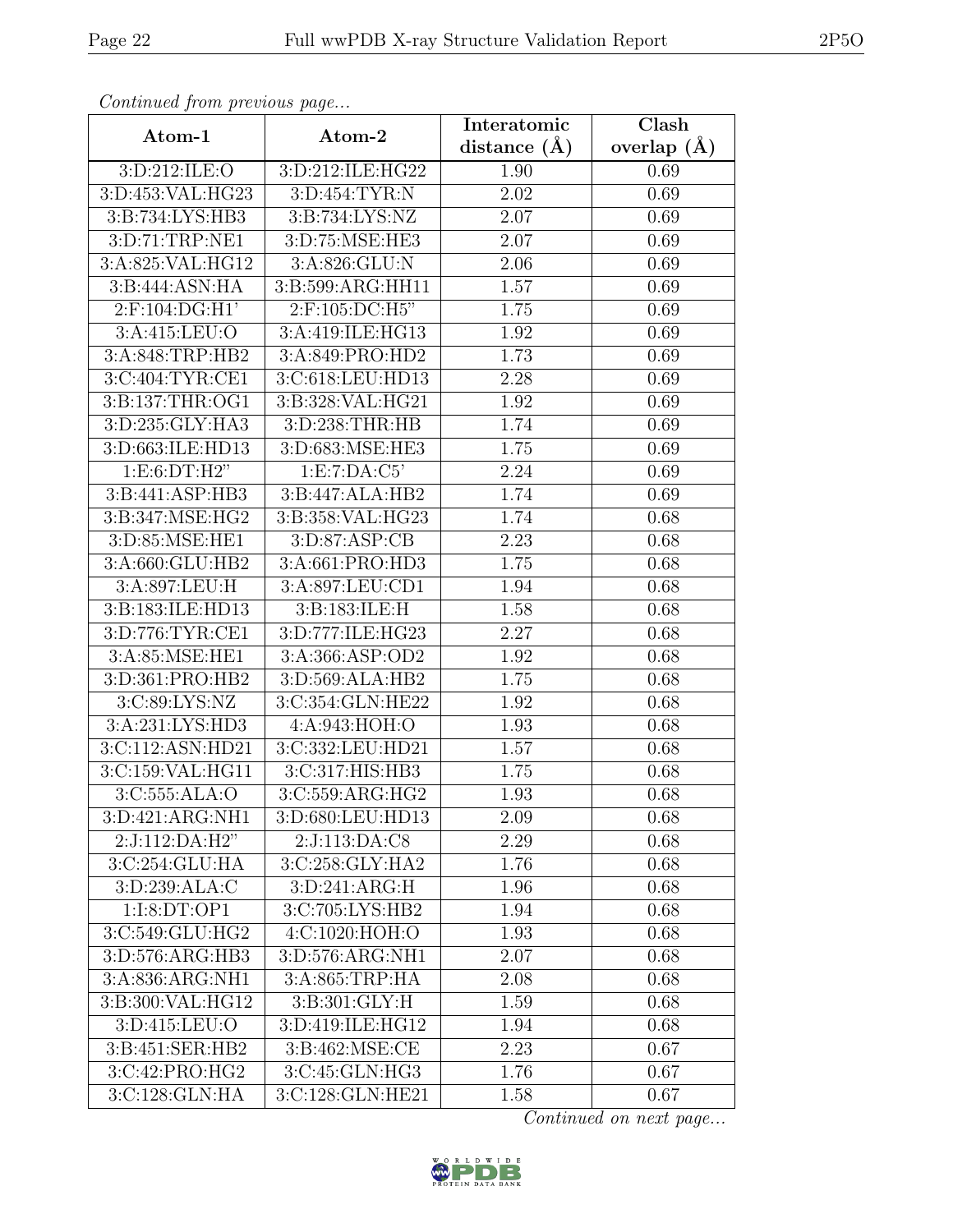| Continuati jibin protibus puga |                    | Interatomic      | Clash         |
|--------------------------------|--------------------|------------------|---------------|
| Atom-1                         | Atom-2             | distance $(\AA)$ | overlap $(A)$ |
| 1:E:10:DA:H2"                  | 1: E: 11: DC: C5'  | 2.23             | 0.67          |
| 3:A:422:GLN:HG3                | 3:A:678:GLN:O      | 1.94             | 0.67          |
| 3:B:421:ARG:HD2                | 3:B:476:THR:OG1    | 1.94             | 0.67          |
| 3:A:208:LYS:HE3                | 4:A:912:HOH:O      | 1.94             | 0.67          |
| 3:D:83:LEU:H                   | 3:D:83:LEU:HD12    | 1.60             | 0.67          |
| 3: B:187: ILE:H                | 3:B:187:ILE:CD1    | 2.07             | 0.67          |
| 3:D:611:THR:HG22               | 3:D:612:GLU:N      | 2.10             | 0.67          |
| 3:D:759:SER:C                  | 3:D:761:GLN:H      | 1.95             | 0.67          |
| 3:B:182:ILE:H                  | 3:B:183:ILE:HD13   | 1.60             | 0.67          |
| 3:B:757:GLU:O                  | 3:B:761:GLN:HG3    | 1.95             | 0.67          |
| 3:B:218:VAL:HG12               | 3:B:223:ILE:HG13   | 1.77             | 0.67          |
| 3:B:261:GLU:CG                 | 3: B:262: ILE:H    | 2.02             | 0.67          |
| 3:A:664:ASP:O                  | 3:A:668:ARG:HG3    | 1.94             | 0.67          |
| 3:C:173:GLN:HG2                | 4:C:1033:HOH:O     | 1.94             | 0.67          |
| 3:D:52:ILE:HD11                | 3:D:381:PRO:HD3    | 1.76             | 0.67          |
| 1:K:13:DG:H2"                  | 1:K:14:DC:OP2      | 1.95             | 0.67          |
| 3:A:42:PRO:HD2                 | 3:A:45:GLN:HG3     | 1.75             | 0.67          |
| 3:B:115:ILE:HG22               | 3:B:136:ILE:HG13   | 1.76             | 0.67          |
| 3:B:194:GLU:O                  | 3:B:196:GLU:N      | 2.28             | 0.67          |
| 3:B:611:THR:O                  | 3:B:612:GLU:HG3    | 1.95             | 0.66          |
| 3:D:323:TYR:HA                 | 3:D:326:ILE:HG13   | 1.76             | 0.66          |
| 3:C:81:GLU:HG3                 | 3:C:384:ARG:NH2    | 2.10             | 0.66          |
| 3:A:116:GLU:HA                 | 3:A:116:GLU:OE2    | 1.96             | 0.66          |
| 3:B:187:ILE:HD12               | 3:B:187:ILE:N      | 2.09             | 0.66          |
| 3:D:685:ARG:HD2                | 3:D:688:ILE:HD11   | 1.77             | 0.66          |
| 3:B:117:VAL:HG21               | 3:B:124:PRO:HG3    | 1.76             | 0.66          |
| 3:D:689:ALA:HB2                | 3: D: 712: VAL: HA | 1.76             | 0.66          |
| 3:C:458:PRO:HG3                | 3:C:592:MSE:SE     | 2.46             | 0.66          |
| 3:D:302:LYS:CD                 | 3:D:303:LEU:H      | 2.06             | 0.66          |
| 3:B:159:VAL:HG22               | 3:B:160:GLU:N      | 2.11             | 0.66          |
| 3:B:752:MSE:CG                 | 3:B:760:LEU:HD22   | 2.26             | 0.66          |
| 3:C:12:GLY:O                   | 3:C:14:SER:N       | 2.29             | 0.66          |
| 3:D:102:LYS:HD3                | 3:D:103:TYR:H      | 1.61             | 0.66          |
| 3:B:9:GLU:HG2                  | 3:B:266:PHE:CD2    | 2.30             | 0.66          |
| 3:B:396:VAL:HG11               | 4: B: 941: HOH: O  | 1.96             | 0.66          |
| 3:A:272:ASP:OD1                | 3:A:274:ILE:HG22   | 1.97             | 0.65          |
| 3:C:148:VAL:HG21               | 3:C:325:ILE:HD11   | 1.78             | 0.65          |
| 3:C:818:ASN:HD22               | 3:C:818:ASN:C      | 1.97             | 0.65          |
| 1:K:13:DG:H22                  | 2:L:105:DC:N4      | 1.95             | 0.65          |
| 3:D:231:LYS:HA                 | 3:D:239:ALA:HB2    | 1.78             | 0.65          |
| 3:D:322:SER:O                  | 3:D:326:ILE:HG12   | 1.96             | 0.65          |

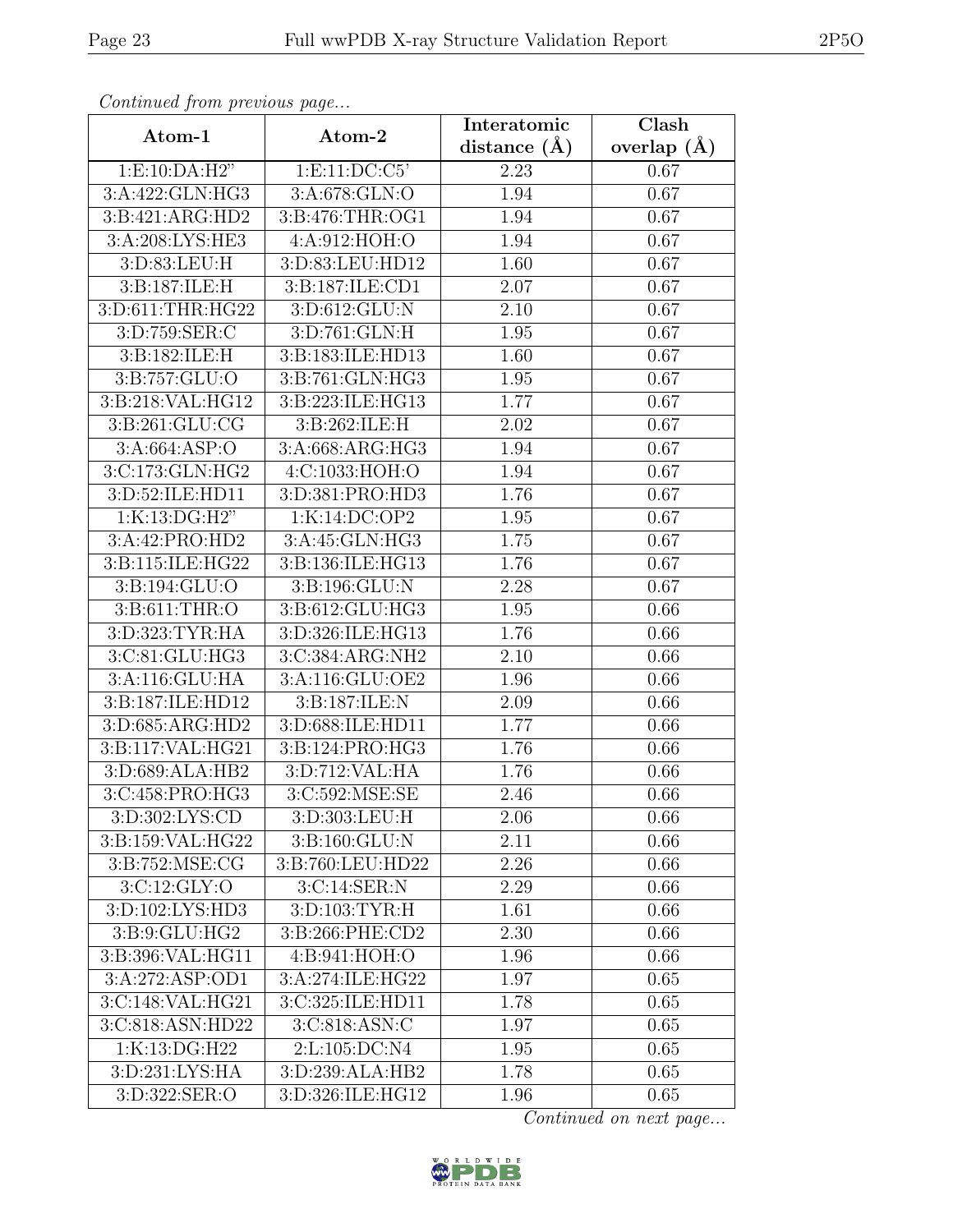| Continuum from protious page |                   | Interatomic    | Clash         |
|------------------------------|-------------------|----------------|---------------|
| Atom-1                       | Atom-2            | distance $(A)$ | overlap $(A)$ |
| 3:D:405:LYS:HE2              | 3:D:406:TYR:HE1   | 1.60           | 0.65          |
| 3:D:593:ALA:HA               | 3:D:670:MSE:SE    | 2.47           | 0.65          |
| 3:B:233:ILE:HD12             | 3:B:233:ILE:N     | 2.10           | 0.65          |
| 3:B:396:VAL:HG13             | 3:B:705:LYS:HZ2   | 1.61           | 0.65          |
| 3:D:331:VAL:HA               | 3:D:334:ILE:HD12  | 1.77           | 0.65          |
| 3:A:166:ILE:HA               | 3:A:169:LYS:HE2   | 1.78           | 0.65          |
| 3:A:90:LEU:HD11              | 3:A:363:LYS:HD2   | 1.78           | 0.65          |
| 3:B:159:VAL:HG21             | 3:B:317:HIS:CG    | 2.30           | 0.65          |
| 3:B:597:ILE:HD12             | 3:B:598:GLU:N     | 2.11           | 0.65          |
| 3:D:416:TYR:HB2              | 3:D:417:PRO:HD3   | 1.79           | 0.65          |
| 3:B:42:PRO:HG2               | 3:B:45:GLN:HG2    | 1.78           | 0.65          |
| 3:B:303:LEU:HD23             | 3:B:326:ILE:HG13  | 1.77           | 0.65          |
| 3:B:456:CYS:SG               | 3:B:462:MSE:HE2   | 2.36           | 0.65          |
| 3:D:420:ILE:HD11             | 3:D:586:ILE:HD11  | 1.77           | 0.65          |
| 3:C:110:VAL:H                | 3:C:141:SER:HB3   | 1.62           | 0.65          |
| 3:C:373:LEU:HB3              | 3:C:378:LYS:HB2   | 1.78           | 0.65          |
| 3:C:818:ASN:ND2              | 3:C:820:ASP:H     | 1.95           | 0.65          |
| 3:D:702:TRP:CZ3              | 3:D:710:LEU:HD21  | 2.32           | 0.65          |
| 3:Bi:179:PRO:O               | 3:B:183:ILE:HG23  | 1.97           | 0.64          |
| 3:B:287:SER:HB3              | 3:B:292:TYR:HD2   | 1.63           | 0.64          |
| 3:C:70:GLN:HA                | 3:C:70:GLN:HE21   | 1.61           | 0.64          |
| 1: E: 10: DA: C2'            | 1: E: 11: DC: H5" | 2.25           | 0.64          |
| 2:L:102:DC:H2"               | 2:L:103:DG:N7     | 2.12           | 0.64          |
| 3:B:133:ILE:HG12             | 3:B:225:TYR:HE2   | 1.61           | 0.64          |
| 3:C:191:PHE:CZ               | 3:C:200:GLU:HG2   | 2.32           | 0.64          |
| 3: B: 231: LYS: HA           | 3:B:235:GLY:HA2   | 1.78           | 0.64          |
| 3:B:268:ILE:HG22             | 3:B:269:SER:N     | 2.13           | 0.64          |
| 3:D:714:ASP:HB2              | 3: D: 717: GLY: O | 1.96           | 0.64          |
| 3:B:64:ASN:OD1               | 3:B:66:ARG:HG3    | 1.98           | 0.64          |
| 3:B:150:ASP:OD1              | 3:B:321:ILE:HG12  | 1.97           | 0.64          |
| 3:B:295:GLU:HG2              | 3:B:300:VAL:O     | 1.97           | 0.64          |
| 3:C:230:ILE:HG23             | 3:C:234:PHE:HD2   | 1.63           | 0.64          |
| $2:J:104:\overline{DG:H2"}$  | 2:J:105:DC:C5     | 2.28           | 0.64          |
| 3:B:297:GLU:HB2              | 4:B:983:HOH:O     | 1.96           | 0.64          |
| 3:D:85:MSE:CE                | 3:D:90:LEU:HB2    | 2.27           | 0.64          |
| 3: D: 411: ASP: HB2          | 3: D:623: ASP:O   | 1.96           | 0.64          |
| 3:A:410:PHE:CB               | 3:A:683:MSE:HE3   | 2.25           | 0.64          |
| 3:C:109:ARG:HD3              | 4:C:964:HOH:O     | 1.98           | 0.64          |
| 3:D:369:ILE:O                | 3:D:373:LEU:HD13  | 1.97           | 0.64          |
| 2:F:108:DT:H5"               | 4:A:1020:HOH:O    | 1.97           | 0.64          |
| 3:A:202:LEU:O                | 3:A:206:GLN:HG2   | 1.98           | 0.64          |

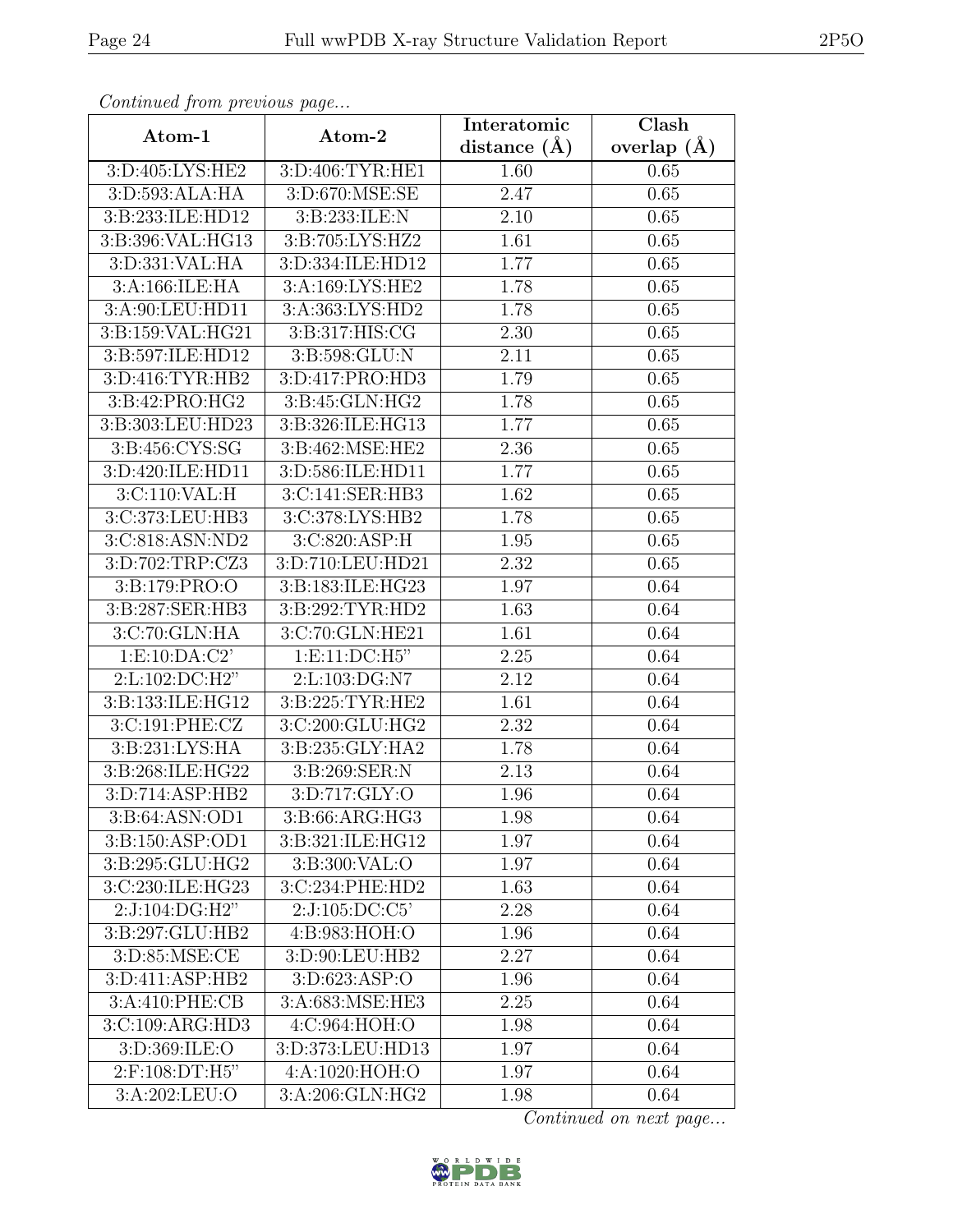| Continuea from previous page |                     | Interatomic    | Clash         |
|------------------------------|---------------------|----------------|---------------|
| Atom-1                       | Atom-2              | distance $(A)$ | overlap $(A)$ |
| 3: B:27: ARG:HG2             | 4:B:904:HOH:O       | 1.98           | 0.64          |
| 2:F:108:DT:H2"               | $2:$ F:109:DC:C5'   | 2.28           | 0.63          |
| 2: L: 107: DG: H2"           | 2: L: 108: DT: C7   | 2.24           | 0.63          |
| 3:A:685:ARG:HD3              | 4:A:970:HOH:O       | 1.97           | 0.63          |
| 3:B:310:SER:O                | 3:B:311:LYS:HD2     | 1.98           | 0.63          |
| 3:C:301:GLY:O                | 3:C:302:LYS:HG2     | 1.98           | 0.63          |
| 3:D:376:GLN:HB2              | 3:D:378:LYS:HG2     | 1.81           | 0.63          |
| 3:A:121:ASP:OD2              | 3:A:121:ASP:N       | 2.25           | 0.63          |
| 3:B:166:ILE:HB               | 4:B:949:HOH:O       | 1.97           | 0.63          |
| 3:C:173:GLN:HG3              | 3:C:174:GLY:N       | 2.14           | 0.63          |
| 3:C:684:ASP:HB3              | 4: C:934: HOH:O     | 1.98           | 0.63          |
| 3:D:656:ARG:O                | 3:D:660:GLU:HB2     | 1.98           | 0.63          |
| 1: E: 16: DG: H2"            | 1: E: 17: DC: C5'   | 2.18           | 0.63          |
| 3: A: 181: GLU: N            | 3:A:181:GLU:OE1     | 2.31           | 0.63          |
| 3:A:643:ASP:HA               | 3:A:693:LEU:HD23    | 1.79           | 0.63          |
| 3:D:738:PRO:HG2              | 3:D:741:VAL:HG23    | 1.80           | 0.63          |
| 1:E:3:3DR:H4'1               | 3:A:572:ASN:HD22    | 1.64           | 0.63          |
| 3:B:492:ALA:HB1              | 3:B:549:GLU:HB3     | 1.81           | 0.63          |
| 3:C:700:GLY:HA2              | 3:C:753:LEU:CD2     | 2.29           | 0.63          |
| 3:A:11:ILE:HD12              | 3:A:16:PHE:CD1      | 2.33           | 0.63          |
| 3:B:52:ILE:HG22              | 3:B:53:TYR:CE1      | 2.33           | 0.63          |
| 3:B:183:ILE:HD13             | 3:B:183:ILE:N       | 2.13           | 0.63          |
| 3:C:61:LEU:HD23              | 3:C:62:PHE:H        | 1.63           | 0.63          |
| 3:D:42:PRO:C                 | 3:D:44:SER:H        | 2.02           | 0.63          |
| 3:C:401:PRO:O                | 3:C:402:ASN:HB2     | 1.98           | 0.63          |
| 3: D:679: HIS:O              | 3:D:680:LEU:HD23    | 1.98           | 0.63          |
| 2:H:106:DT:H2"               | 2:H:107:DG:C8       | 2.33           | 0.63          |
| 3:D:85:MSE:HG3               | 3:D:370:PHE:CE1     | 2.34           | 0.63          |
| 3:A:898:PHE:C                | 3:A:900:MSE:H       | 2.02           | 0.62          |
| 3: B: 687: ALA: CB           | 3:B:715:MSE:HE1     | 2.21           | 0.62          |
| 1:1:6:DT:H2"                 | 1:I:7:DA:H5"        | 1.79           | 0.62          |
| 3:B:316:ASN:ND2              | 3:B:318:GLN:HB3     | 2.14           | 0.62          |
| 3: B:416: TYR:O              | 3:B:420:ILE:HG13    | 1.99           | 0.62          |
| 3:B:216:TRP:N                | 3:B:218:VAL:HG23    | 2.15           | 0.62          |
| 3:A:489:MSE:HB2              | 4:A:1010:HOH:O      | 1.97           | 0.62          |
| 3:B:305:TYR:HDI              | 3:B:312:LEU:HD13    | 1.65           | 0.62          |
| 3:B:422:GLN:HE21             | 3:B:676:ASN:HD22    | 1.45           | 0.62          |
| 3:B:660:GLU:HB2              | 3:B:661:PRO:HD3     | 1.79           | 0.62          |
| 3:D:403:ARG:HB2              | 3: D:698: ILE: HG21 | 1.81           | 0.62          |
| 3:D:422:GLN:O                | 3: D:676: ASN:HB3   | 1.98           | 0.62          |
| 1: E: 16: DG: C2'            | 1: E: 17: DC: H5'   | 2.17           | 0.62          |

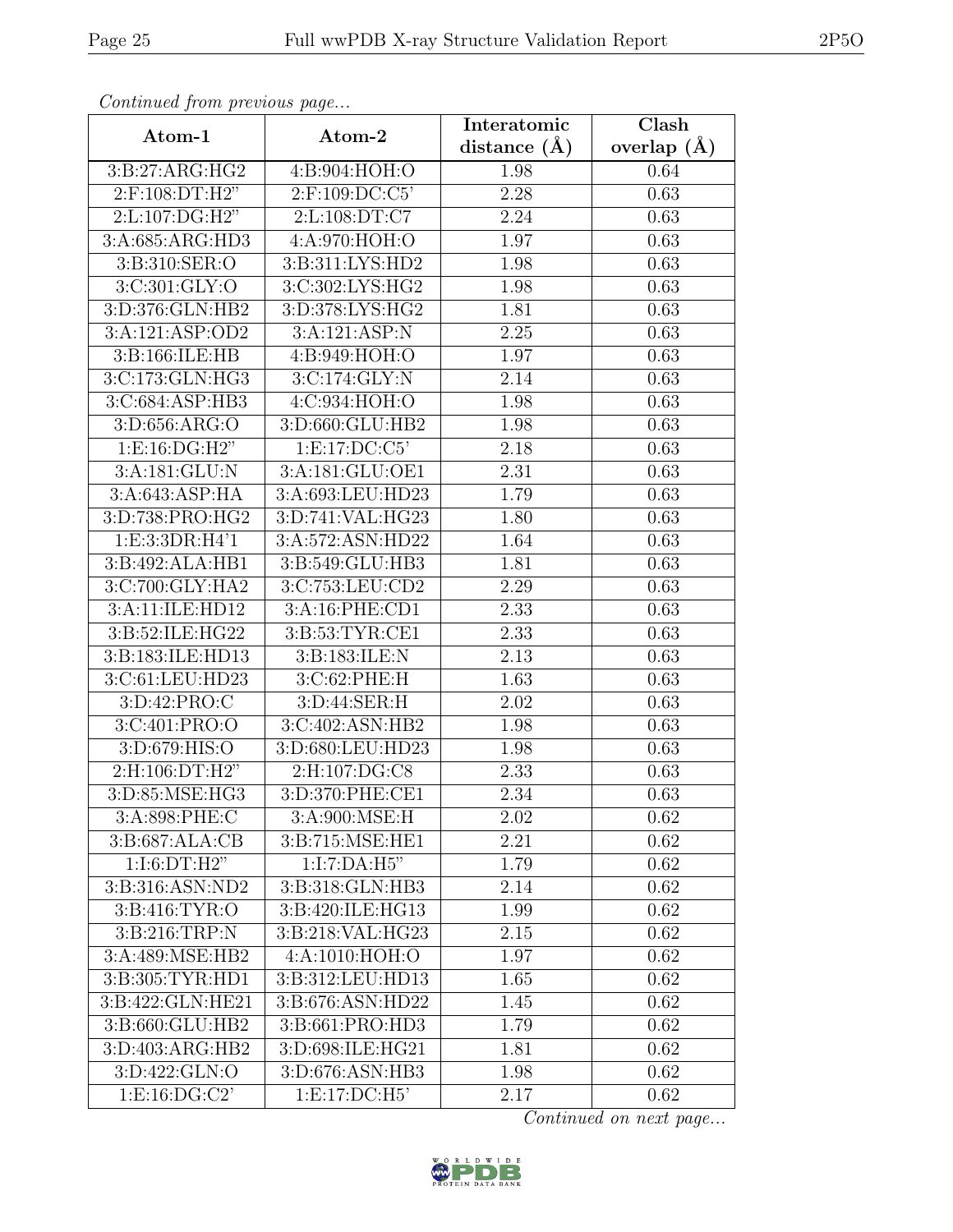| Continued from previous page |                                | Interatomic       | Clash           |
|------------------------------|--------------------------------|-------------------|-----------------|
| Atom-1                       | Atom-2                         | distance $(A)$    | overlap $(\AA)$ |
| 2:H:105:DC:H2"               | 2:H:106:DT:C5'                 | 2.23              | 0.62            |
| 3:B:158:ASN:O                | 3: B: 159: VAL: HB             | 1.99              | 0.62            |
| 3: B: 194: GLU: C            | 3:B:196:GLU:N                  | 2.53              | 0.62            |
| 3:A:216:TRP:O                | 3:A:217:ASN:HB2                | 1.99              | 0.62            |
| 3:D:362:ILE:HG22             | 3:D:575:PHE:HD1                | 1.65              | 0.62            |
| 3:D:458:PRO:HB2              | 3:D:588:THR:CG2                | 2.29              | 0.62            |
| 2:H:113:DA:OP1               | 3:B:288:TYR:HB2                | 1.99              | 0.62            |
| 3:B:115:ILE:HA               | 3: B: 135: ALA: O              | 1.99              | 0.62            |
| 3:C:147:TYR:HB3              | 3:C:149:PHE:HE1                | 1.64              | 0.62            |
| 3:D:109:ARG:O                | 3:D:211:VAL:HB                 | 2.00              | 0.62            |
| 3:B:331:VAL:HG23             | 3:B:332:LEU:HD12               | 1.81              | 0.61            |
| 3:C:167:ALA:HA               | 3:C:176:ASP:HB2                | 1.82              | 0.61            |
| 3:A:897:LEU:HD12             | 3:A:897:LEU:N                  | 2.02              | 0.61            |
| 3:B:631:LYS:NZ               | $3: B:631: LY\overline{S:HB2}$ | 2.15              | 0.61            |
| 3:D:40:HIS:HA                | 3:D:57:CYS:HB3                 | 1.81              | 0.61            |
| 3:D:330:ARG:O                | 3:D:333:GLN:HB2                | 2.00              | 0.61            |
| 3: D:399: PRO:               | 3:D:401:PRO:HD3                | 2.00              | 0.61            |
| 2:H:104:DG:H2"               | 2: H: 105: DC: O5'             | 2.01              | 0.61            |
| 3:A:428:GLU:N                | 3:A:428:GLU:OE2                | 2.33              | 0.61            |
| 3:A:632:ILE:HD12             | 3:A:632:ILE:N                  | 2.15              | 0.61            |
| 3:C:463:TYR:OH               | 3:C:582:ASN:ND2                | $\overline{2.34}$ | 0.61            |
| 3:C:474:GLU:O                | 3:C:478:VAL:HG23               | 2.00              | 0.61            |
| 2:H:113:DA:H2"               | 2:H:114:DG:OP2                 | 2.00              | 0.61            |
| 2:L:107:DG:N9                | 2:L:108:DT:H71                 | $\overline{2.15}$ | 0.61            |
| 3:A:397:LYS:HD3              | 3:A:619:TYR:HA                 | 1.81              | 0.61            |
| 3:B:193:ASN:ND2              | 3:B:194:GLU:H                  | 1.98              | 0.61            |
| 3:B:411:ASP:O                | 3:B:683:MSE:HA                 | 2.00              | 0.61            |
| 3:B:412:LEU:CD1              | 3:B:623:ASP:HA                 | 2.25              | 0.61            |
| 3:D:232:ASN:HB2              | 4:D:949:HOH:O                  | 1.99              | 0.61            |
| 3:B:188:TYR:CZ               | 3:B:190:PRO:HB3                | 2.36              | 0.61            |
| 2:J:112:DA:H5'               | 3:C:734:LYS:HG2                | 1.82              | 0.61            |
| 3:C:416:TYR:HB2              | 3:C:417:PRO:HD3                | 1.81              | 0.61            |
| 3:D:409:SER:HB3              | 3:D:626:TYR:CD2                | 2.36              | 0.61            |
| 3:D:362:ILE:HG22             | 3:D:575:PHE:CD1                | 2.36              | 0.61            |
| 3:D:603:GLU:O                | 3:D:607:GLU:HG2                | 1.99              | 0.61            |
| 3:A:32:GLU:OE1               | 3:A:32:GLU:N                   | 2.21              | 0.61            |
| 3:B:319:ARG:HG2              | 3:B:319:ARG:HH11               | 1.66              | 0.61            |
| 3:C:752:MSE:HE3              | 3:C:889:LEU:HD12               | 1.83              | 0.61            |
| 3:A:314:GLU:HG3              | 3:A:315:SER:N                  | 2.15              | 0.61            |
| 3:A:458:PRO:HG3              | 3:A:592:MSE:SE                 | 2.51              | 0.61            |
| 3:D:29:ARG:O                 | 3:D:29:ARG:HG3                 | 2.00              | 0.61            |

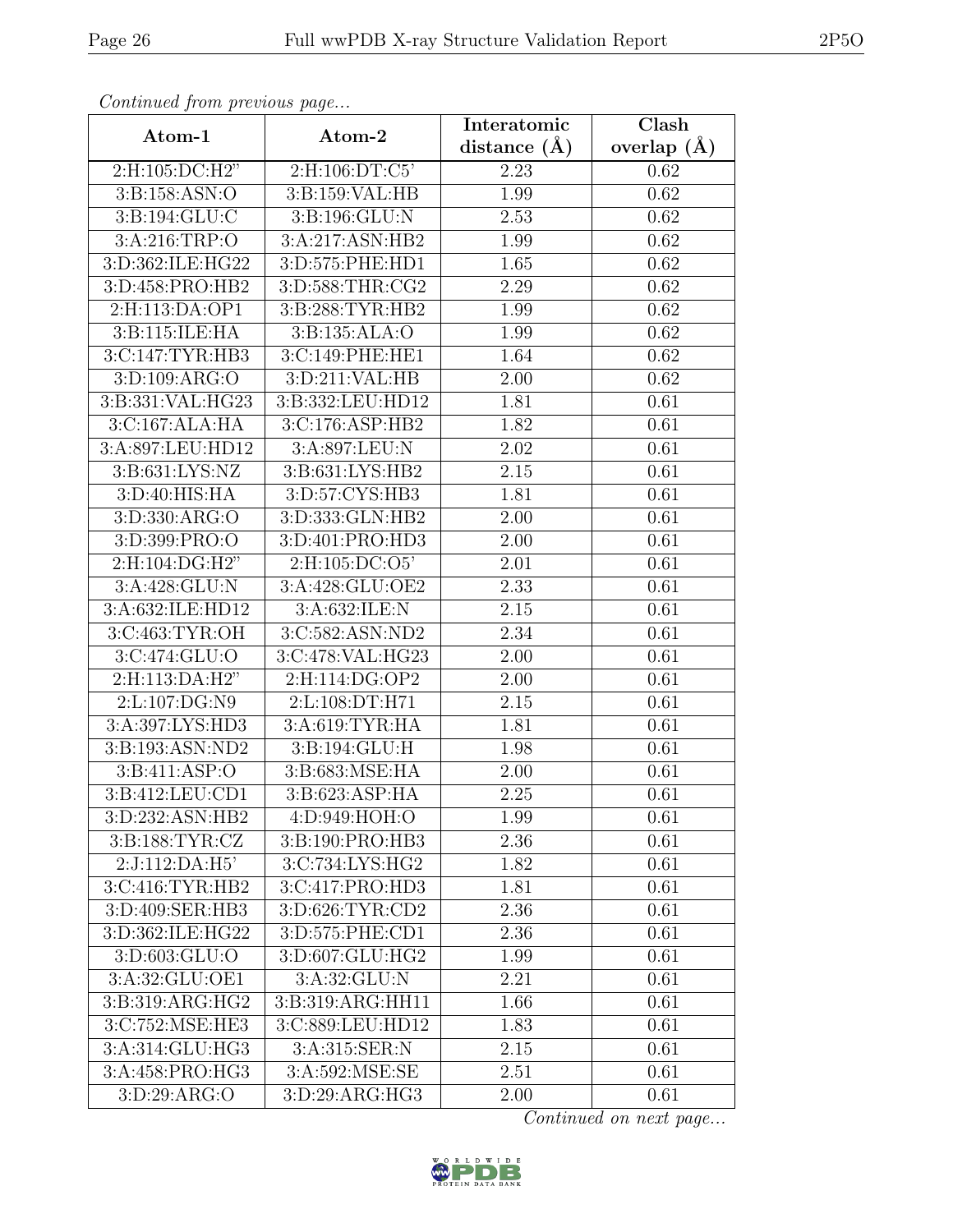| Continuati jibni protibus puga                |                  | Interatomic       | Clash         |
|-----------------------------------------------|------------------|-------------------|---------------|
| Atom-1                                        | Atom-2           | distance $(A)$    | overlap $(A)$ |
| 3:B:229:ARG:HH11                              | 3:B:233:ILE:HD11 | 1.66              | 0.60          |
| 3: B:291: ASP:O                               | 3:B:295:GLU:HB2  | $\overline{2.00}$ | 0.60          |
| 3:D:323:TYR:HA                                | 3:D:326:ILE:HG12 | 1.82              | 0.60          |
| 3:A:429:THR:CG2                               | 3:A:463:TYR:HB3  | 2.31              | 0.60          |
| 3:B:193:ASN:HD22                              | 3:B:194:GLU:H    | 1.49              | 0.60          |
| 3:B:395:PHE:CD2                               | 3:B:594:LEU:HD23 | 2.33              | 0.60          |
| 3:D:35:PRO:HG2                                | 3:D:62:PHE:HB2   | 1.83              | 0.60          |
| 3:A:541:MSE:O                                 | 3:A:543:PHE:N    | 2.32              | 0.60          |
| 3:D:85:MSE:HE2                                | 3:D:90:LEU:HB2   | 1.82              | 0.60          |
| 3:C:302:LYS:HZ2                               | 3:C:302:LYS:HB3  | 1.66              | 0.60          |
| 2:L:102:DC:H2"                                | 2:L:103:DG:C8    | 2.37              | 0.60          |
| 3:A:362:ILE:HD11                              | 3: A:572: ASN:CG | 2.22              | 0.60          |
| 3:B:384:ARG:HH11                              | 3:B:384:ARG:HG3  | 1.67              | 0.60          |
| $3: D: 14: \overline{\text{SER}:CA}$          | 3:D:32:GLU:HA    | 2.18              | 0.60          |
| 3:A:75:MSE:HE3                                | 3:A:80:LEU:HB2   | 1.84              | 0.60          |
| 3:A:545:ALA:O                                 | 3:A:549:GLU:HB2  | 2.01              | 0.60          |
| 3:B:105:HIS:HA                                | 3:B:108:ILE:HD12 | 1.83              | 0.60          |
| 3:B:137:THR:HG1                               | 3:B:328:VAL:HG21 | 1.66              | 0.60          |
| 3:B:182:ILE:HD13                              | 3:B:185:LYS:HD2  | 1.84              | 0.60          |
| 3:B:273:TYR:O                                 | 3:B:274:ILE:C    | 2.39              | 0.60          |
| 3:B:867:ASP:OD1                               | 3:B:870:VAL:HG23 | 2.01              | 0.60          |
| 3:C:153:ASN:ND2                               | 3:C:158:ASN:HB2  | 2.16              | 0.60          |
| 1:K:13:DG:H22                                 | 2:L:105:DC:H42   | 1.49              | 0.60          |
| 3:A:835:LEU:HD11                              | 3:A:846:ILE:HB   | 1.84              | 0.60          |
| 3:B:222:ALA:O                                 | 3:B:226:VAL:HG23 | 2.02              | 0.60          |
| 3:C:191:PHE:HZ                                | 3:C:200:GLU:HG2  | 1.64              | 0.60          |
| 3:C:434:PHE:CE2                               | 3:C:460:GLY:HA2  | 2.37              | 0.60          |
| 3: D:420: ILE: HG22                           | 3:D:472:PRO:HG3  | 1.83              | 0.60          |
| 3:D:551:ALA:HA                                | 3:D:555:ALA:HB3  | 1.84              | 0.60          |
| 3:B:219:GLU:HG2                               | 3:B:262:ILE:HD11 | 1.84              | 0.59          |
| $3: B:751: \overline{\text{ARG}: \text{NH1}}$ | 3:B:763:TYR:HB2  | 2.17              | 0.59          |
| 3:C:112:ASN:HD21                              | 3:C:332:LEU:CD2  | 2.15              | 0.59          |
| 3:C:593:ALA:HB1                               | 3:C:681:MSE:CE   | 2.32              | 0.59          |
| 3:D:28:THR:O                                  | 3:D:29:ARG:HB3   | 2.02              | 0.59          |
| 2:J:102:DC:H4'                                | 2:J:102:DC:OP1   | 2.02              | 0.59          |
| 3:A:428:GLU:OE1                               | 3:A:470:VAL:HG23 | 2.02              | 0.59          |
| 3:B:154:SER:O                                 | 3:B:156:TYR:N    | 2.35              | 0.59          |
| 3:B:486:LYS:CB                                | 3:B:556:GLN:HE22 | 2.14              | 0.59          |
| 3:C:255:ASN:C                                 | 3:C:257:TYR:H    | 2.06              | 0.59          |
| 3:A:199:MSE:CE                                | 3:A:202:LEU:HD23 | 2.31              | 0.59          |
| 3:B:290:LEU:C                                 | 4:B:1000:HOH:O   | 2.40              | 0.59          |

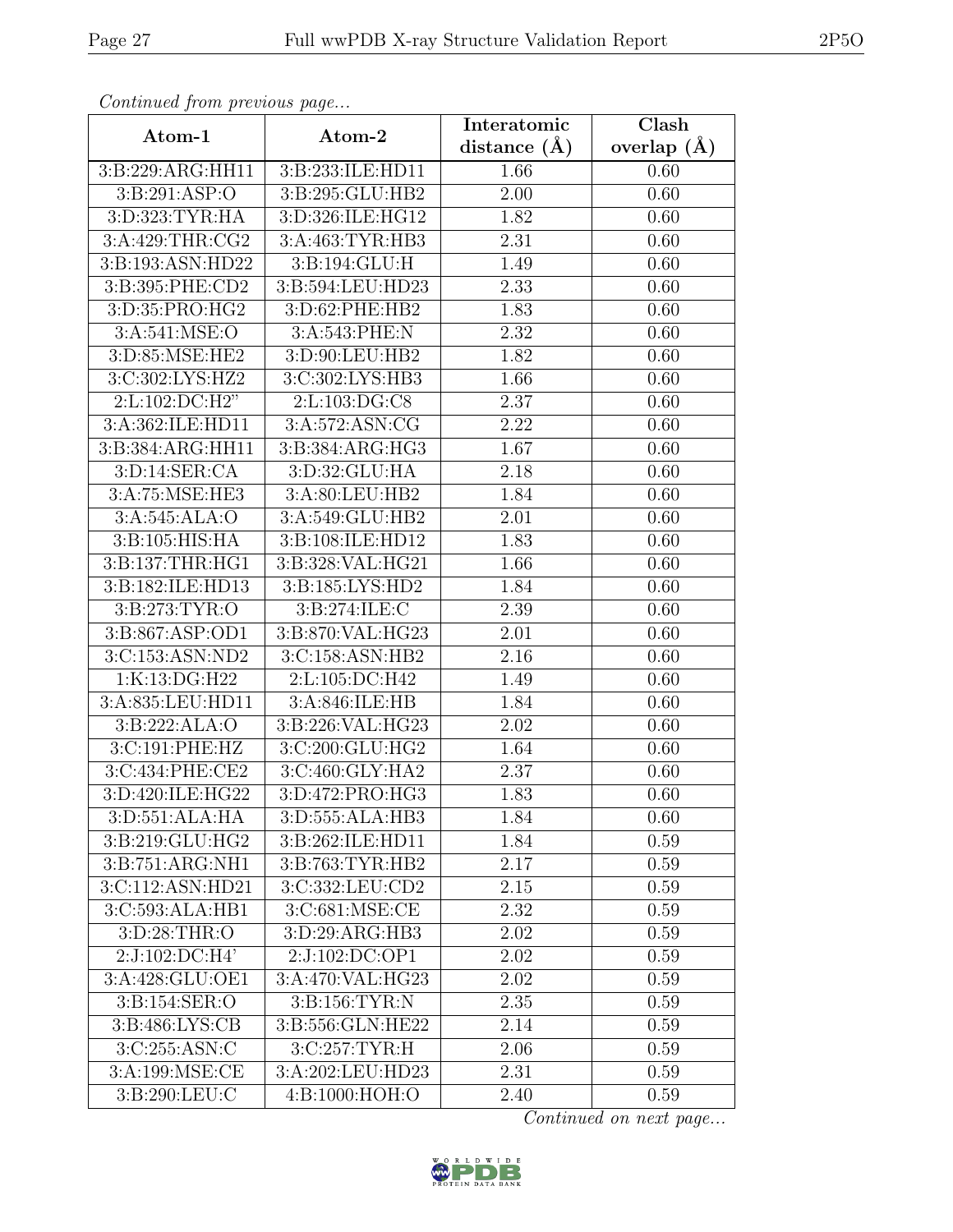| Continuati jibni protibus puga |                               | Interatomic    | Clash           |
|--------------------------------|-------------------------------|----------------|-----------------|
| Atom-1                         | Atom-2                        | distance $(A)$ | overlap $(\AA)$ |
| 3:B:428:GLU:OE1                | 3:B:470:VAL:N                 | 2.28           | 0.59            |
| 3:D:52:ILE:HD11                | 3:D:381:PRO:CD                | 2.32           | 0.59            |
| 3:D:274:ILE:HG23               | 3:D:275:ASP:OD1               | 2.02           | 0.59            |
| 3:D:775:ASN:OD1                | 3:D:777:ILE:HG12              | 2.02           | 0.59            |
| 3:A:60:LYS:HB2                 | 3:A:60:LYS:HZ3                | 1.67           | 0.59            |
| 3:D:592:MSE:HG2                | 3:D:593:ALA:N                 | 2.16           | 0.59            |
| 3:A:83:LEU:HB3                 | 3:A:379:VAL:CG1               | 2.33           | 0.59            |
| 3:C:222:ALA:O                  | 3:C:226:VAL:HG23              | 2.03           | 0.59            |
| 3:C:254:GLU:HA                 | 3:C:258:GLY:HA3               | 1.83           | 0.59            |
| 3:D:83:LEU:HD12                | 3:D:83:LEU:N                  | 2.16           | 0.59            |
| 1:K:13:DG:N2                   | 2:L:105:DC:H42                | 2.00           | 0.59            |
| 3:A:41:CYS:HB2                 | 3:A:42:PRO:HD2                | 1.83           | 0.59            |
| 3:A:625:ILE:HD11               | 3:A:683:MSE:CE                | 2.27           | 0.59            |
| 3:D:663:ILE:HG21               | 3:D:683:MSE:HE2               | 1.85           | 0.59            |
| 3:A:132:PRO:HD2                | 4:A:909:HOH:O                 | 2.02           | 0.59            |
| 3:A:176:ASP:HA                 | 3:A:319:ARG:NH2               | 2.18           | 0.59            |
| 3:A:404:TYR:CD1                | 3:A:618:LEU:HD22              | 2.38           | 0.59            |
| 3:C:439:LEU:O                  | 3:C:443:ILE:HG13              | 2.03           | 0.59            |
| 3:C:863:LEU:HD12               | 3:C:866:MSE:CE                | 2.32           | 0.59            |
| 3:D:342:ASN:HB2                | 4:D:934:HOH:O                 | 2.02           | 0.59            |
| 3:D:469:GLY:CA                 | 3:D:472:PRO:HD2               | 2.30           | 0.59            |
| 1:K:11:DC:OP1                  | 3:D:874:LYS:HE3               | 2.03           | 0.59            |
| 3:A:422:GLN:O                  | 3:A:676:ASN:HB3               | 2.02           | 0.59            |
| 3:B:321:ILE:HD12               | 3:B:321:ILE:N                 | 2.18           | 0.59            |
| 3:C:475:ILE:HG23               | 3:C:566:LEU:HD22              | 1.84           | 0.59            |
| 3:D:191:PHE:CD1                | 3: D: 197: LEU: HA            | 2.22           | 0.59            |
| 3:D:449:ARG:HH21               | 3:D:675:ASN:HD22              | 1.51           | 0.59            |
| 3: D: 555: ALA: O              | 3:D:558:ASN:HB3               | 2.03           | 0.59            |
| 3:D:556:GLN:HG3                | 4:D:918:HOH:O                 | 2.01           | 0.59            |
| 2:F:109:DC:H2"                 | 2:F:110:DA:C5'                | 2.28           | 0.59            |
| 3:A:641:PHE:HA                 | 3:A:646:HIS:ND1               | 2.18           | 0.59            |
| 3:D:887:ALA:O                  | 3:D:889:LEU:HD12              | 2.01           | 0.59            |
| 3:D:85:MSE:CE                  | 3: D:87: ASP:H                | 2.16           | 0.59            |
| 3:D:274:ILE:HG23               | $3: D: 275: \overline{ASP:H}$ | 1.68           | 0.59            |
| 3:A:547:ARG:HH22               | 3:A:551:ALA:CB                | 2.15           | 0.58            |
| 3:A:720:TYR:CE2                | 3:A:724:LYS:HD2               | 2.38           | 0.58            |
| 3:B:219:GLU:HG2                | 3:B:262:ILE:CD1               | 2.33           | 0.58            |
| 3:A:260:ARG:HG2                | 3:A:261:GLU:N                 | 2.18           | 0.58            |
| 3:B:113:PHE:HE1                | 3:B:218:VAL:HG11              | 1.68           | 0.58            |
| 3:B:360:SER:OG                 | 3:B:362:ILE:HG12              | 2.02           | 0.58            |
| 3:B:380:ILE:HG23               | 3:B:576:ARG:HD2               | 1.84           | 0.58            |

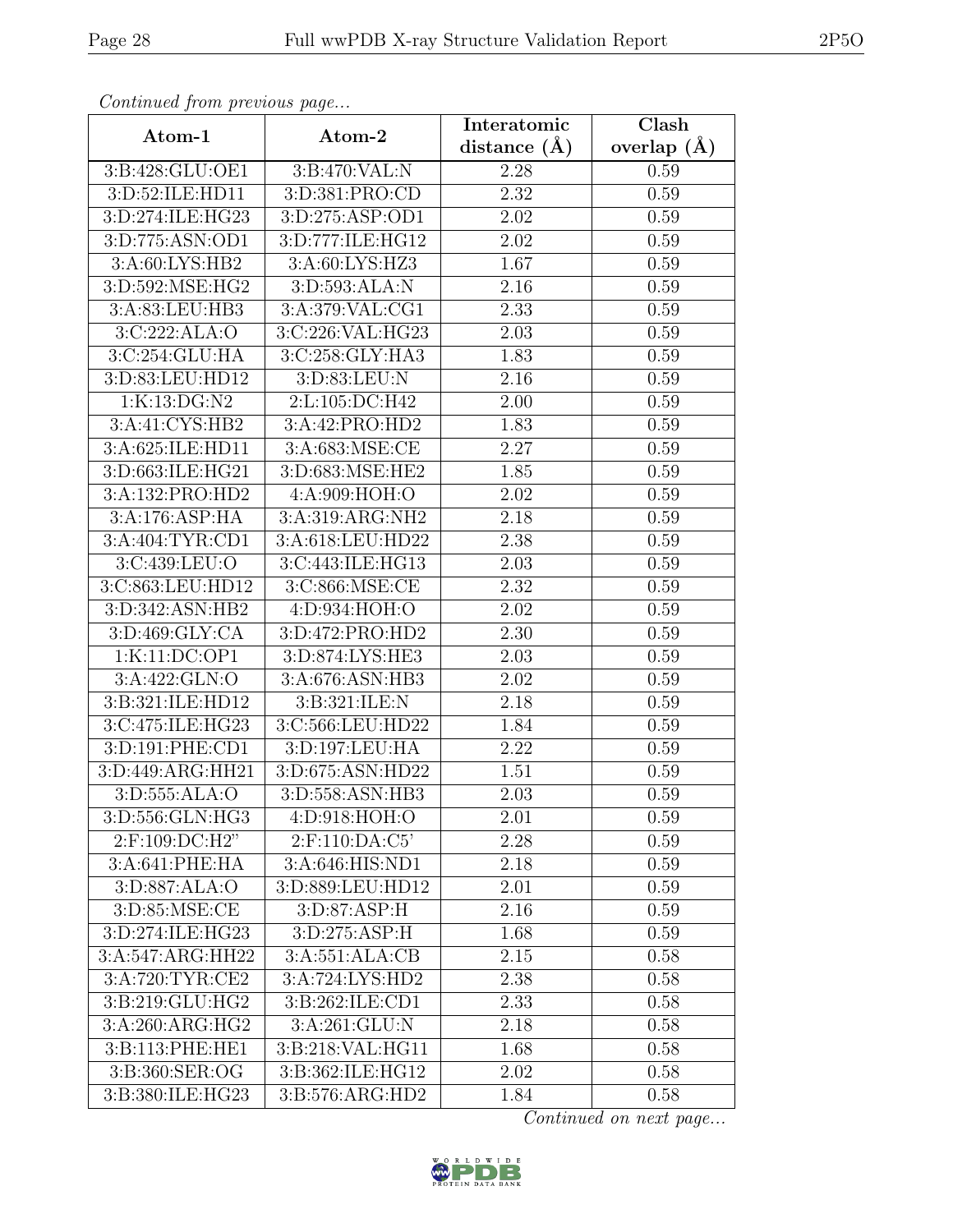| Continued from previous page  |                                | Interatomic       | $\overline{\text{Clash}}$ |
|-------------------------------|--------------------------------|-------------------|---------------------------|
| Atom-1                        | Atom-2                         | distance $(A)$    | overlap $(\AA)$           |
| 3:B:896:SER:HG                | 3:B:898:PHE:HD2                | 1.50              | 0.58                      |
| 3:D:475:ILE:HD13              | 3:D:566:LEU:HD22               | 1.85              | 0.58                      |
| 3:D:750:ARG:HG2               | 3: D: 754: GLN: CG             | 2.33              | 0.58                      |
| 3:D:218:VAL:CG1               | 3:D:222:ALA:HB3                | 2.31              | 0.58                      |
| 2:L:103:DG:H2"                | 2:L:104:DG:C8                  | 2.38              | 0.58                      |
| 3:A:355:ILE:O                 | 3:A:358:VAL:HG12               | 2.04              | 0.58                      |
| 3:A:785:ALA:HB2               | 3:A:808:ILE:HD11               | 1.86              | 0.58                      |
| 3:B:202:LEU:HD21              | $3: B:242: LEU: \overline{HG}$ | 1.85              | 0.58                      |
| 3:B:331:VAL:HA                | 3:B:334:ILE:CD1                | 2.27              | 0.58                      |
| 2:J:105:DC:H2'                | 2:J:106:DT:H71                 | 1.85              | 0.58                      |
| 3:B:272:ASP:OD2               | 3:B:274:ILE:HG22               | 2.02              | 0.58                      |
| 3:B:404:TYR:HA                | 4: B: 974: HOH: O              | 2.01              | 0.58                      |
| 3:B:761:GLN:OE1               | 3:B:893:LYS:HE2                | 2.03              | 0.58                      |
| 3:C:137:THR:OG1               | $3:C:324:AS\overline{N:ND2}$   | 2.37              | 0.58                      |
| 3:D:216:TRP:HA                | 3: D: 272: ASP: OD1            | 2.03              | 0.58                      |
| 3:C:426:SER:HB3               | 3:C:428:GLU:OE2                | 2.04              | 0.58                      |
| 1: E: 4: DC: H2"              | 1: E: 5: DT: C7                | 2.34              | 0.58                      |
| 3:C:20:ILE:HA                 | 3:C:25:ARG:O                   | 2.04              | 0.58                      |
| 3: D: 41: CYS:H               | 3:D:57:CYS:HA                  | 1.67              | 0.58                      |
| 1:I:11:DC:OP1                 | 3:C:874:LYS:HD3                | 2.04              | 0.58                      |
| 3:D:594:LEU:O                 | 3:D:597:ILE:HG22               | 2.04              | 0.58                      |
| 3:B:276:LEU:O                 | 3:B:280:PHE:HB2                | 2.04              | 0.58                      |
| 3:D:420:ILE:HD11              | 3:D:586:ILE:CD1                | 2.33              | 0.58                      |
| 3:B:193:ASN:ND2               | 3:B:194:GLU:N                  | $\overline{2.52}$ | 0.57                      |
| 3:C:183:ILE:O                 | 3:C:183:ILE:HD13               | 2.03              | 0.57                      |
| 3:C:186:ILE:HG22              | 3:C:187:ILE:N                  | $\overline{2}.19$ | 0.57                      |
| 3:D:38:PHE:HB2                | 3:D:379:VAL:HG11               | 1.85              | 0.57                      |
| 3:A:543:PHE:O                 | 3:A:547:ARG:HB2                | 2.04              | 0.57                      |
| 3:B:397:LYS:HD3               | 3: B:619: TYR: HA              | 1.86              | 0.57                      |
| 3:C:766:GLU:O                 | 3:C:770:GLU:HG2                | 2.04              | 0.57                      |
| 3: D:37: LEU: N               | 3:D:37:LEU:HD12                | 2.18              | 0.57                      |
| 3:D:222:ALA:O                 | 3:D:226:VAL:HG13               | 2.04              | 0.57                      |
| 3:D:295:GLU:HA                | 3:D:299:ASN:H                  | 1.68              | 0.57                      |
| $2: L: 107: \overline{DG:CS}$ | 2:L:108:DT:H73                 | 2.40              | 0.57                      |
| 3: A:461: MSE:N               | 3:A:461:MSE:HE2                | 2.19              | 0.57                      |
| 3:B:699:GLY:HA3               | 4:B:923:HOH:O                  | 2.04              | 0.57                      |
| 3:C:11:ILE:HD12               | 3:C:16:PHE:CE1                 | 2.39              | 0.57                      |
| 3:C:140:ASP:OD1               | 3:C:142:ILE:HB                 | 2.04              | 0.57                      |
| 3:C:186:ILE:O                 | 3:C:187:ILE:HG13               | 2.04              | 0.57                      |
| 3:D:550:VAL:HG23              | 3:D:550:VAL:O                  | 2.04              | 0.57                      |
| 3:A:298:LEU:O                 | 3:A:299:ASN:HB2                | 2.03              | 0.57                      |

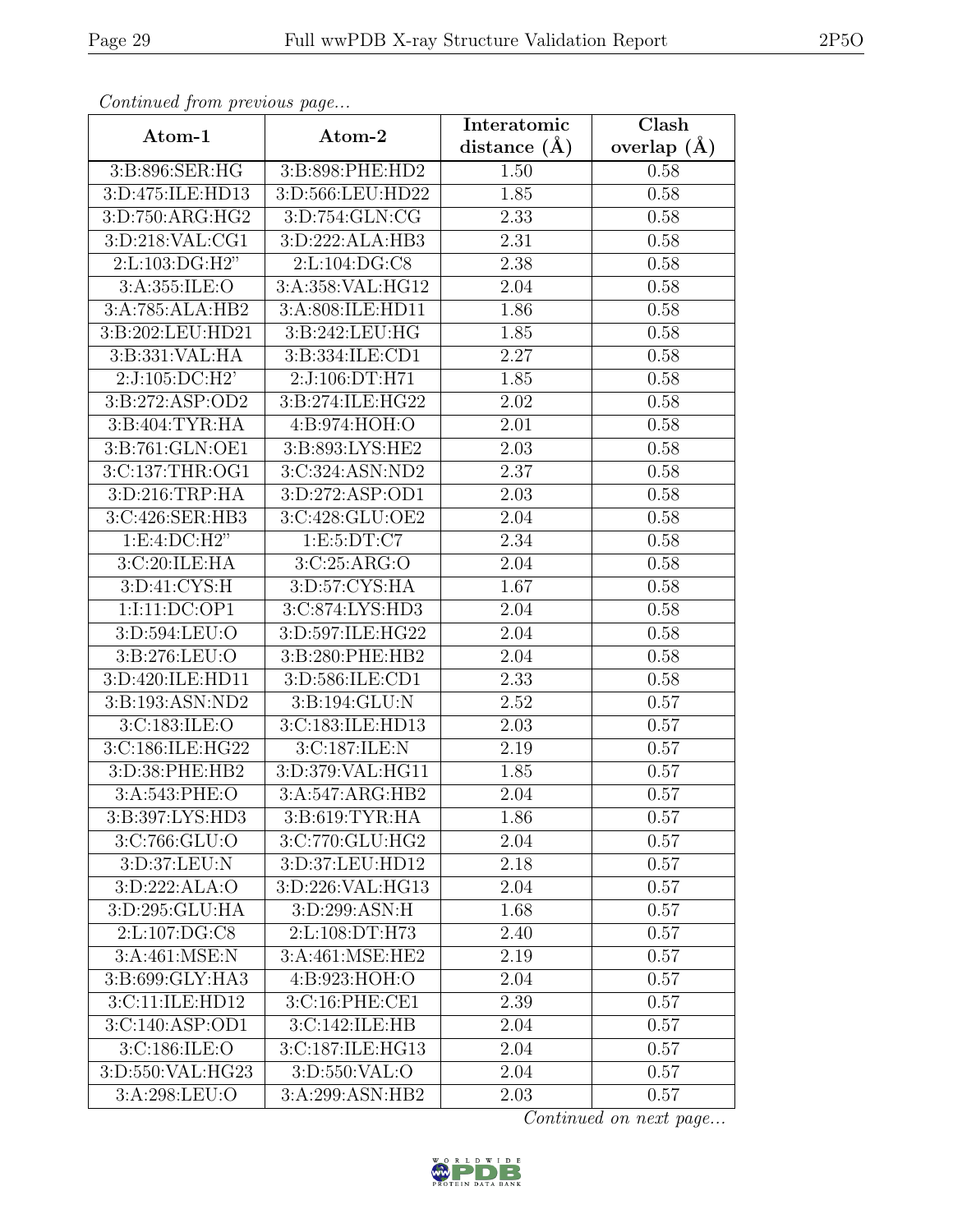| Continuea from previous page |                     | Interatomic       | Clash         |
|------------------------------|---------------------|-------------------|---------------|
| Atom-1                       | Atom-2              | distance $(A)$    | overlap $(A)$ |
| 3:B:233:ILE:H                | 3: B: 233: ILE: CD1 | 2.14              | 0.57          |
| 3:D:366:ASP:OD1              | 3:D:576:ARG:HD3     | $\overline{2.05}$ | 0.57          |
| 3:B:145:ARG:HH11             | 3:B:187:ILE:HD11    | 1.69              | 0.57          |
| 3:B:221:PHE:HB3              | 4:B:929:HOH:O       | 2.03              | 0.57          |
| 3:B:597:ILE:HD12             | 3:B:598:GLU:H       | 1.69              | 0.57          |
| 3:D:268:ILE:HG22             | 3:D:269:SER:N       | 2.20              | 0.57          |
| 3:D:561:LEU:H                | 3:D:561:LEU:HD12    | 1.69              | 0.57          |
| 3:B:555:ALA:O                | 3:B:559:ARG:HD3     | 2.04              | 0.57          |
| 3:A:63:ALA:HB3               | 3:A:67:ASP:OD1      | 2.05              | 0.57          |
| 3:B:218:VAL:HG13             | 3:B:222:ALA:CB      | 2.26              | 0.57          |
| 3:D:596:TRP:CE2              | 3:D:670:MSE:HB2     | 2.39              | 0.57          |
| 1:G:11:DC:H2"                | 1:G:12:DA:OP2       | 2.04              | 0.57          |
| 3:B:52:ILE:HG22              | 3:B:53:TYR:CD1      | 2.40              | 0.57          |
| 3:B:162:TRP:HB3              | 3:B:188:TYR:CZ      | 2.40              | 0.57          |
| 3:B:472:PRO:O                | 3:B:475:ILE:HG22    | 2.04              | 0.57          |
| 3:B:552:GLY:O                | 3:B:556:GLN:HG3     | 2.04              | 0.57          |
| 3:B:730:LEU:HB3              | 3:B:883:PHE:CE1     | 2.40              | 0.57          |
| 3:C:149:PHE:HB3              | 3:C:197:LEU:HD21    | 1.87              | 0.57          |
| 3:D:274:ILE:HG23             | 3:D:275:ASP:N       | 2.20              | 0.57          |
| 3:D:295:GLU:HA               | 3:D:299:ASN:N       | 2.19              | 0.57          |
| 3:A:162:TRP:HB3              | 3:A:188:TYR:CE1     | 2.39              | 0.57          |
| 3:C:159:VAL:HG11             | 3:C:317:HIS:CB      | 2.35              | 0.57          |
| 3:C:698:ILE:HG12             | 3:C:752:MSE:O       | 2.04              | 0.57          |
| 3:C:787:ASN:HB3              | 3:C:790:LYS:HB3     | 1.85              | 0.57          |
| 3:D:459:ASN:OD1              | 3:D:585:ALA:HA      | 2.05              | 0.57          |
| 3:A:239:ALA:O                | 3:A:242:LEU:HB2     | $\overline{2}.05$ | 0.57          |
| 3:A:680:LEU:HA               | 3:A:682:PHE:CZ      | 2.40              | 0.57          |
| 3:B:87:ASP:OD1               | 3:B:363:LYS:HE3     | 2.05              | 0.57          |
| 3:B:223:ILE:HB               | 3:B:224:PRO:HD3     | 1.86              | 0.57          |
| 3:C:193:ASN:HB3              | 3:C:196:GLU:HB2     | 1.86              | 0.57          |
| 3:C:422:GLN:HG3              | 3:C:680:LEU:HB2     | 1.87              | 0.57          |
| 3:C:818:ASN:C                | 3:C:818:ASN:ND2     | 2.58              | 0.57          |
| 3:D:83:LEU:HB3               | 3:D:380:ILE:O       | 2.05              | 0.57          |
| 3:A:548:THR:O                | 3: A: 552: GLY:N    | 2.30              | 0.56          |
| 3:A:815:ILE:CD1              | 3:A:857:LEU:HD23    | 2.34              | 0.56          |
| 3:C:833:LEU:HD22             | 3:C:848:TRP:CH2     | 2.40              | 0.56          |
| 3:D:697:GLY:HA3              | 3:D:755:GLU:O       | 2.04              | 0.56          |
| 2:H:115:DA:H3'               | 3:B:116:GLU:OE1     | 2.04              | 0.56          |
| 3:A:89:LYS:HB2               | 3:A:89:LYS:NZ       | 2.20              | 0.56          |
| 3:A:799:PRO:O                | 3:A:800:LYS:HB2     | 2.04              | 0.56          |
| 3:C:791:TYR:CD2              | 3:C:801:CYS:HA      | 2.40              | 0.56          |

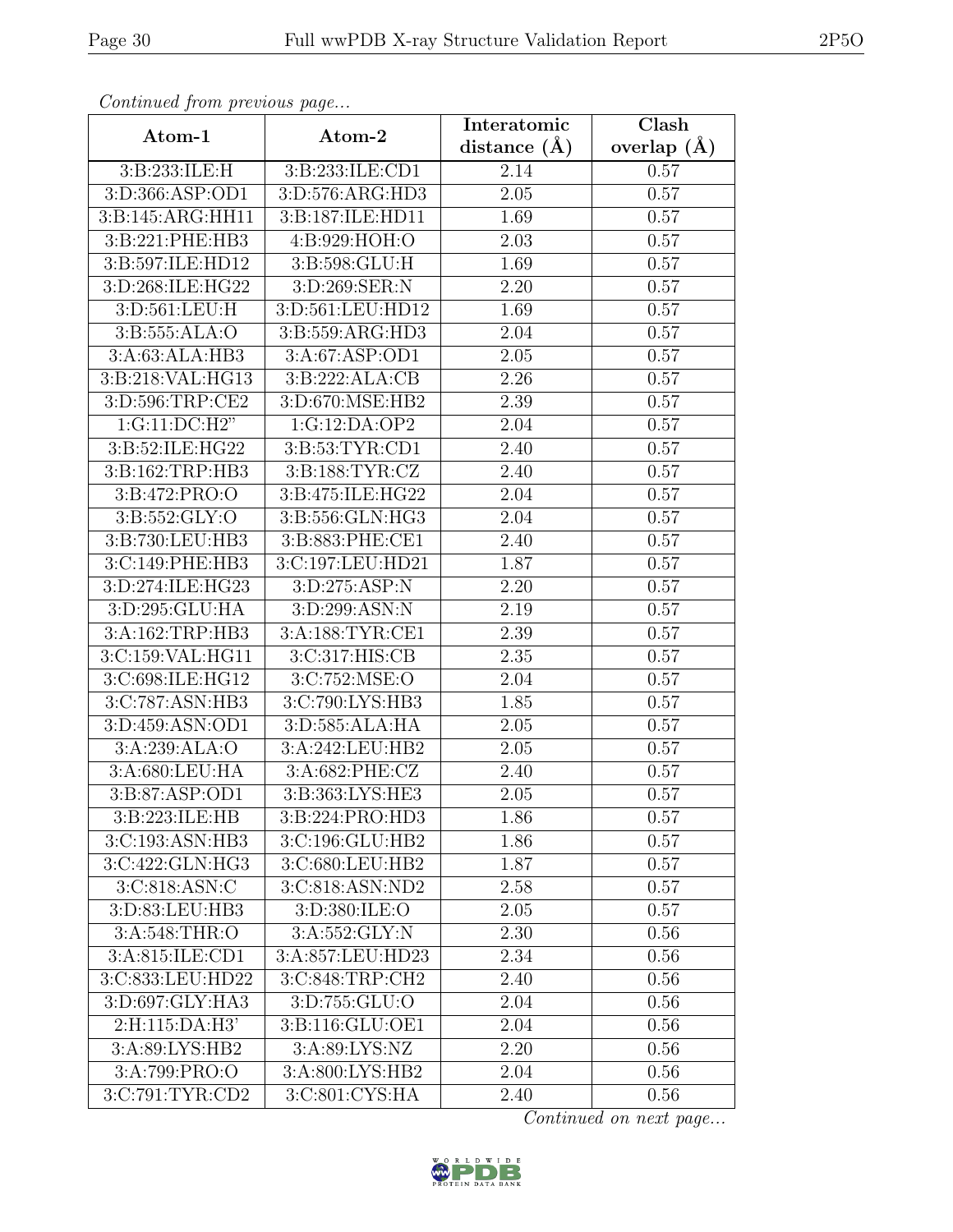| Continuation procession page         |                            | Interatomic        | Clash           |
|--------------------------------------|----------------------------|--------------------|-----------------|
| Atom-1                               | Atom-2                     | distance $(A)$     | overlap $(\AA)$ |
| 3:B:274:ILE:HG23                     | 3:B:275:ASP:H              | 1.70               | $0.56\,$        |
| 3:C:51:ASP:HB2                       | $4:C:917:\overline{HOH:O}$ | 2.04               | 0.56            |
| 3:C:700:GLY:HA2                      | 3:C:753:LEU:HD22           | 1.86               | 0.56            |
| 3:C:75:MSE:CE                        | 3:C:80:LEU:HB3             | 2.36               | 0.56            |
| 2:F:108:DT:H2"                       | 2:F:109:DC:H5"             | 1.88               | 0.56            |
| 3: B: 47: THR: OG1                   | 3: B:48: LYS:N             | 2.38               | 0.56            |
| 3: C: 607: GLU:O                     | 3:C:610:GLY:N              | 2.37               | 0.56            |
| 3:D:423:VAL:HG22                     | 3:D:676:ASN:ND2            | 2.20               | 0.56            |
| 3:D:597:ILE:O                        | 3:D:601:VAL:HG23           | 2.06               | 0.56            |
| 3:D:863:LEU:H                        | 3:D:863:LEU:HD12           | 1.70               | 0.56            |
| 3:A:191:PHE:CD1                      | 3:A:197:LEU:HD22           | 2.41               | 0.56            |
| 3:A:475:ILE:HD13                     | 3:A:566:LEU:HD23           | 1.86               | 0.56            |
| 3:A:541:MSE:C                        | 3:A:543:PHE:H              | 2.08               | 0.56            |
| 3:A:861:ASP:O                        | 3:A:865:TRP:HD1            | $\overline{1}$ .88 | 0.56            |
| 3:B:159:VAL:HG21                     | 3:B:317:HIS:CB             | 2.36               | 0.56            |
| 3:B:171:GLN:NE2                      | 3:B:174:GLY:HA2            | 2.20               | 0.56            |
| 3:B:181:GLU:HG2                      | 3:B:181:GLU:O              | $\overline{2.06}$  | 0.56            |
| 3:C:11:ILE:HB                        | 3:C:16:PHE:HE1             | 1.70               | 0.56            |
| 3:C:171:GLN:C                        | 3:C:173:GLN:H              | 2.09               | 0.56            |
| 3:C:264:THR:C                        | 3:C:265:LEU:HD23           | 2.26               | 0.56            |
| 3:D:85:MSE:HG3                       | 3:D:370:PHE:CD1            | 2.40               | 0.56            |
| 3: A:24: GLY:O                       | 3:A:107:LYS:HD2            | 2.06               | 0.56            |
| 3:A:280:PHE:HZ                       | 3:A:358:VAL:HG22           | 1.70               | 0.56            |
| 3:D:43:GLU:CD                        | 3: D: 43: GLU: H           | 2.09               | 0.56            |
| 3:D:873:GLU:HA                       | 3:D:877:ILE:CB             | 2.35               | 0.56            |
| 3:B:120:PRO:HG2                      | 3:B:121:ASP:OD2            | 2.05               | 0.56            |
| 3:C:402:ASN:HA                       | 3:C:886:ALA:O              | 2.06               | 0.56            |
| 3:C:405:LYS:O                        | 3:C:690:GLY:HA2            | 2.06               | 0.56            |
| 3:C:878:LYS:HB3                      | 3:C:878:LYS:NZ             | 2.21               | 0.56            |
| 3:D:386:HIS:HB3                      | 3:D:387:PRO:HD2            | 1.87               | 0.56            |
| 3:D:749:ILE:HD11                     | 3:D:883:PHE:CE1            | 2.41               | 0.56            |
| 3: D: 862: VAL: C                    | 3:D:864:HIS:H              | 2.08               | 0.56            |
| 2:F:104:DG:H2"                       | $2:$ F:105:DC:H5'          | 1.88               | 0.56            |
| 3:A:37:LEU:HD21                      | 3:A:72:ILE:HD11            | 1.87               | 0.56            |
| 3:A:152:LEU:HD11                     | 3:A:190:PRO:HB2            | 1.88               | 0.56            |
| 3:A:283:THR:O                        | 3:A:285:GLN:HG2            | 2.06               | 0.56            |
| 3:B:228:ASN:HA                       | 4:B:915:HOH:O              | 2.07               | 0.56            |
| 3:B:380:ILE:HG23                     | 3:B:576:ARG:CD             | 2.36               | 0.56            |
| 3:C:347:MSE:HB2                      | 3:C:558:ASN:ND2            | 2.20               | 0.56            |
| 3:D:380:ILE:HD12                     | 3: D: 576: ARG: CZ         | 2.36               | 0.56            |
| $3: D:560: \overline{\text{LYS:HA}}$ | 3:D:563:ILE:CD1            | 2.35               | 0.56            |

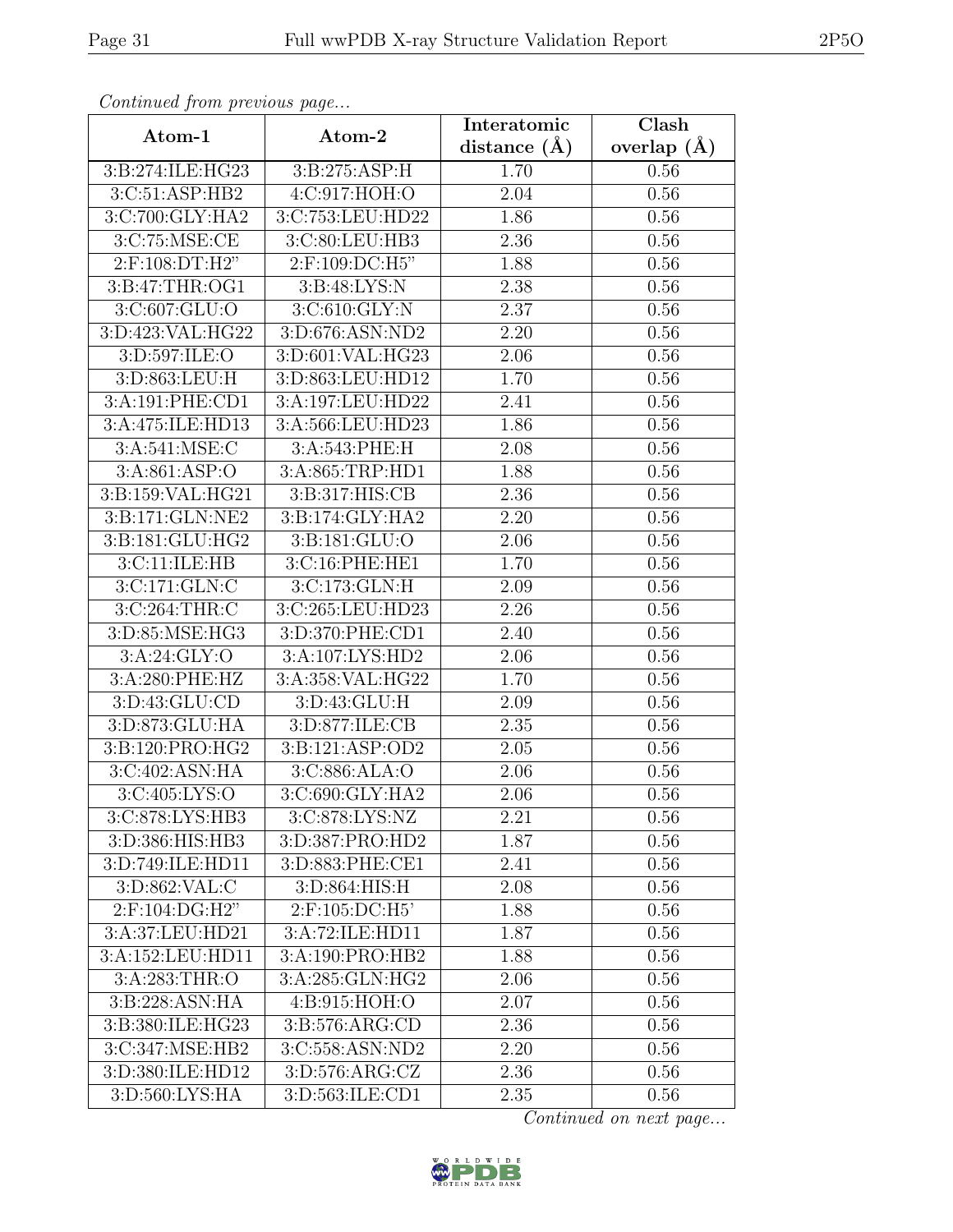| Continuati jibni protibus puga |                     | Interatomic       | Clash           |
|--------------------------------|---------------------|-------------------|-----------------|
| Atom-1                         | Atom-2              | distance $(A)$    | overlap $(\AA)$ |
| 3:D:604:TYR:O                  | 3:D:608:VAL:HG23    | 2.06              | 0.56            |
| 3:A:214:THR:HG21               | 3:A:341:ILE:HD11    | 1.88              | 0.55            |
| 3:A:414:SER:O                  | 3:A:417:PRO:HD2     | 2.06              | 0.55            |
| 3:5:407:VAL:HG13               | 3:B:689:ALA:HB3     | 1.86              | 0.55            |
| 3:C:223:ILE:HB                 | 3:C:224:PRO:HD3     | 1.88              | 0.55            |
| 3:D:244:PRO:HG2                | 3:D:267:GLY:HA3     | 1.88              | 0.55            |
| 3:D:408:MSE:O                  | 3:D:627:VAL:HG22    | 2.06              | 0.55            |
| 3:C:279:LYS:HD2                | 3:C:359:PHE:HD2     | 1.70              | 0.55            |
| 3:D:298:LEU:HD11               | 3:D:333:GLN:HB2     | 1.87              | 0.55            |
| 3:D:561:LEU:HD12               | 3:D:561:LEU:N       | 2.20              | 0.55            |
| 2:F:110:DA:C8                  | 2:F:111:DT:C7       | 2.89              | 0.55            |
| 3:C:120:PRO:HD2                | 3:C:131:HIS:CD2     | 2.42              | 0.55            |
| 3:C:355:ILE:O                  | 3:C:358:VAL:HG13    | 2.06              | 0.55            |
| 3:D:36:SER:C                   | 3:D:37:LEU:HD12     | 2.27              | $0.55\,$        |
| 3:D:61:LEU:N                   | 3:D:61:LEU:HD12     | 2.22              | 0.55            |
| 3:D:410:PHE:HB3                | 3:D:683:MSE:HG2     | 1.87              | 0.55            |
| 3:D:761:GLN:HG3                | 3:D:891:TYR:O       | 2.07              | 0.55            |
| 1: E: 3:3DR: H2"               | 1: E: 4: DC: H5"    | 1.88              | 0.55            |
| 3:B:138:HIS:ND1                | 3:B:204:PHE:HE2     | 2.05              | 0.55            |
| 3:C:134:ASP:O                  | 3:C:135:ALA:HB2     | 2.05              | 0.55            |
| 3:C:193:ASN:HB3                | 3:C:196:GLU:CB      | 2.37              | 0.55            |
| 3:C:455:SER:HA                 | 3:C:675:ASN:O       | 2.07              | 0.55            |
| 3:B:741:VAL:HG11               | 3:B:875:THR:HB      | 1.89              | 0.55            |
| 3:B:897:LEU:CD2                | 3:D:636:VAL:HB      | $\overline{2}.36$ | 0.55            |
| 3: C: 364: THR:O               | 3:C:368:ILE:HG13    | 2.06              | 0.55            |
| 1:K:15:DC:H2"                  | 1:K:16:DG:N7        | 2.21              | 0.55            |
| 3:A:112:ASN:HD22               | 3:A:113:PHE:N       | 2.04              | 0.55            |
| 3:B:20:ILE:CG2                 | 3:B:24:GLY:HA2      | $\overline{2.37}$ | 0.55            |
| 3:B:159:VAL:HG21               | 3:B:317:HIS:HB2     | 1.87              | 0.55            |
| 3:C:25:ARG:HG2                 | 3:C:27:ARG:NH2      | 2.22              | 0.55            |
| 3:C:164:ILE:HB                 | 3:C:183:ILE:HD11    | 1.88              | 0.55            |
| 3:D:738:PRO:HG2                | 3: D: 741: VAL: CG2 | 2.37              | 0.55            |
| 3:B:305:TYR:CD1                | 3:B:312:LEU:HD13    | 2.41              | 0.55            |
| 3:B:362:ILE:H                  | 3:B:362:ILE:CD1     | 1.99              | 0.55            |
| 3:B:396:VAL:O                  | 3:B:705:LYS:NZ      | 2.40              | 0.55            |
| 3:B:425:ILE:HG12               | 3:B:463:TYR:CZ      | 2.40              | 0.55            |
| 3:C:411:ASP:HB3                | 4:C:936:HOH:O       | 2.06              | 0.55            |
| 3:C:661:PRO:O                  | 3:C:665:ARG:HB2     | 2.06              | 0.55            |
| 3:D:581:ARG:HH11               | 3:D:581:ARG:CG      | 2.20              | 0.55            |
| 3:A:280:PHE:CD2                | 3:A:280:PHE:N       | 2.73              | 0.55            |
| 3:B:66:ARG:NH1                 | 3:B:66:ARG:HB2      | 2.21              | 0.55            |

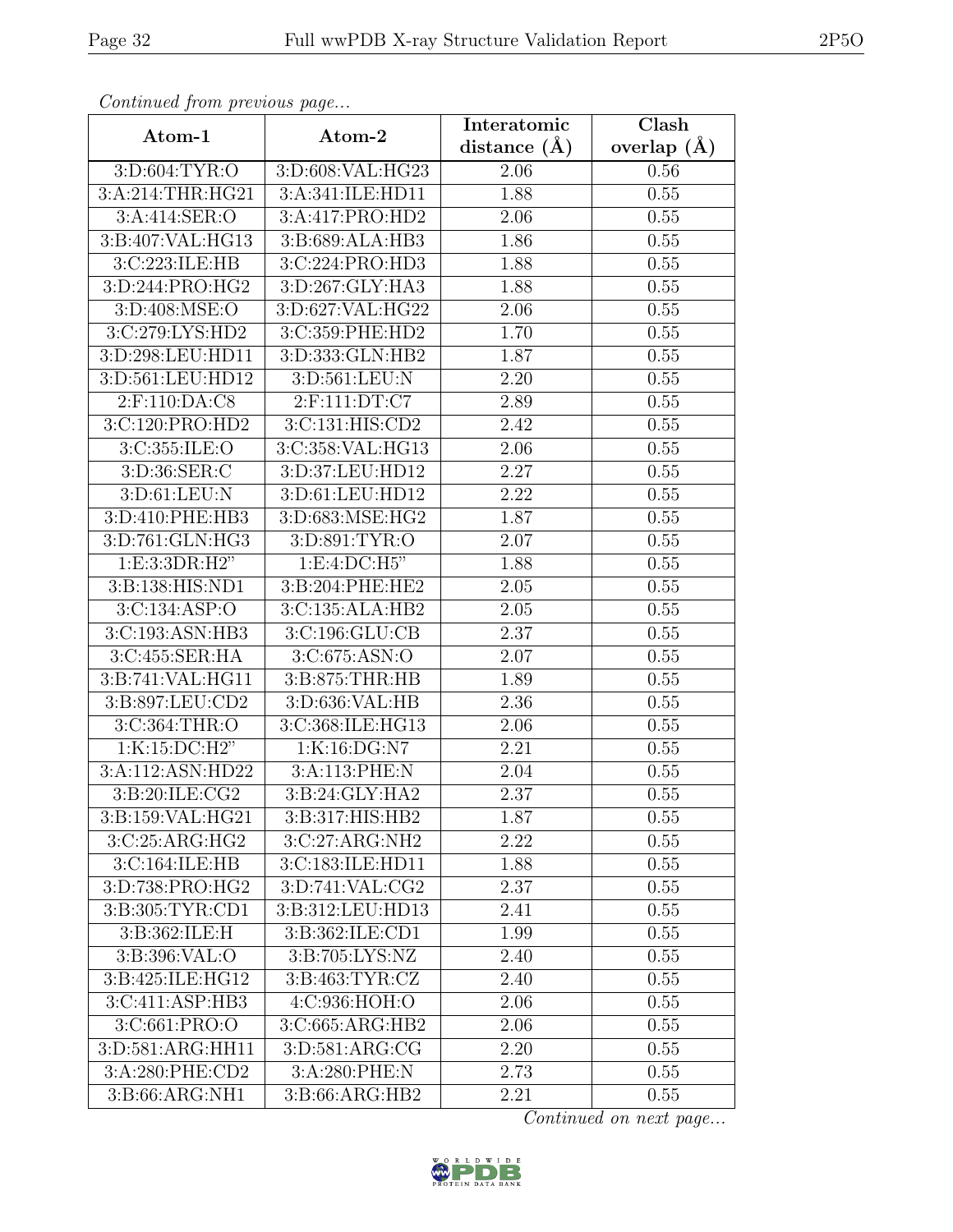| Communica from previous page |                                 | Interatomic       | Clash           |
|------------------------------|---------------------------------|-------------------|-----------------|
| Atom-1                       | Atom-2                          | distance $(A)$    | overlap $(\AA)$ |
| 3:C:119:SER:HA               | 3:C:131:HIS:HD2                 | 1.72              | 0.55            |
| 3:C:215:GLY:O                | 3:C:273:TYR:HB2                 | 2.07              | 0.55            |
| 3:C:313:ARG:C                | 3:C:315:SER:H                   | 2.09              | 0.55            |
| 3:D:330:ARG:O                | 3:D:334:ILE:HG13                | 2.07              | 0.55            |
| 3:A:304:LYS:O                | 3:A:319:ARG:HD3                 | 2.07              | 0.55            |
| 3:B:486:LYS:CB               | 3:B:556:GLN:NE2                 | 2.69              | 0.55            |
| 3:B:661:PRO:O                | 3:B:665:ARG:HG3                 | $\overline{2.05}$ | 0.55            |
| 3:C:133:ILE:HD12             | 3:C:198:LEU:HD21                | 1.89              | 0.55            |
| 3:C:170:LEU:HA               | 3:C:177:GLU:HG2                 | 1.87              | 0.55            |
| 3:C:455:SER:OG               | 3:C:676:ASN:HA                  | 2.07              | 0.55            |
| 3:C:489:MSE:HB2              | 3:C:552:GLY:HA3                 | 1.89              | 0.55            |
| 3:D:92:TYR:CE2               | 3:D:96:THR:HG21                 | 2.40              | 0.55            |
| 3:D:407:VAL:HG11             | 3:D:710:LEU:HD22                | 1.87              | 0.55            |
| 3:D:218:VAL:HA               | $3: D: 222: ALA: \overline{CB}$ | 2.36              | 0.55            |
| 3:C:158:ASN:HD22             | 3:C:158:ASN:C                   | 2.10              | 0.54            |
| 3:B:268:ILE:CG2              | 3:B:269:SER:N                   | 2.70              | 0.54            |
| 3: D:381: PRO:O              | 3: D: 576: ARG: NH2             | 2.40              | 0.54            |
| 3:A:859:LYS:O                | 3:A:861:ASP:N                   | 2.34              | 0.54            |
| 3:B:83:LEU:H                 | 3:B:83:LEU:HD12                 | 1.72              | 0.54            |
| 3:C:52:ILE:HD12              | 3:C:428:GLU:HG2                 | 1.90              | 0.54            |
| 3:C:633:ILE:HD11             | 3:C:651:LEU:CD1                 | 2.36              | 0.54            |
| 3:C:647:TRP:CE3              | 3:C:651:LEU:HD12                | 2.43              | 0.54            |
| 3:B:171:GLN:HE22             | $3: B:174: \overline{GLY:HA2}$  | 1.70              | 0.54            |
| 3:B:486:LYS:O                | 3:B:490:LEU:HG                  | $\overline{2.08}$ | 0.54            |
| 3:B:658:ARG:O                | 3:B:661:PRO:HD2                 | 2.08              | 0.54            |
| 3:C:725:LEU:HD11             | 3:C:750:ARG:HB2                 | 1.89              | 0.54            |
| 3:C:848:TRP:CD2              | 3:C:854:ILE:HD12                | 2.42              | 0.54            |
| 3:D:455:SER:HA               | 3:D:675:ASN:O                   | 2.06              | 0.54            |
| 3:D:561:LEU:H                | 3:D:561:LEU:CD1                 | 2.20              | 0.54            |
| 3:D:589:PHE:CE2              | 3:D:674:MSE:HG3                 | 2.43              | 0.54            |
| 3:B:594:LEU:HD13             | 3:B:623:ASP:N                   | 2.21              | 0.54            |
| 3:D:362:ILE:HG13             | 3:D:363:LYS:H                   | 1.72              | 0.54            |
| 3:B:328:VAL:O                | 3:B:331:VAL:HG22                | 2.08              | 0.54            |
| 3:B:621:ASP:OD1              | 3:B:706:LYS:HE2                 | 2.08              | 0.54            |
| 3:A:812:ASN:O                | 3:A:815:ILE:HG22                | 2.08              | 0.54            |
| 3:B:154:SER:C                | 3:B:156:TYR:N                   | 2.61              | 0.54            |
| 3:B:287:SER:HB3              | 3:B:292:TYR:CD2                 | 2.43              | 0.54            |
| 3: B:391:TYR:HB2             | 3:B:392:PRO:HD2                 | 1.90              | 0.54            |
| 3:C:204:PHE:CE1              | 3:C:208:LYS:HD3                 | 2.43              | 0.54            |
| 3:C:422:GLN:NE2              | 3:C:680:LEU:H                   | 2.03              | 0.54            |
| 3:D:426:SER:HB3              | 3:D:472:PRO:HD3                 | 1.90              | 0.54            |

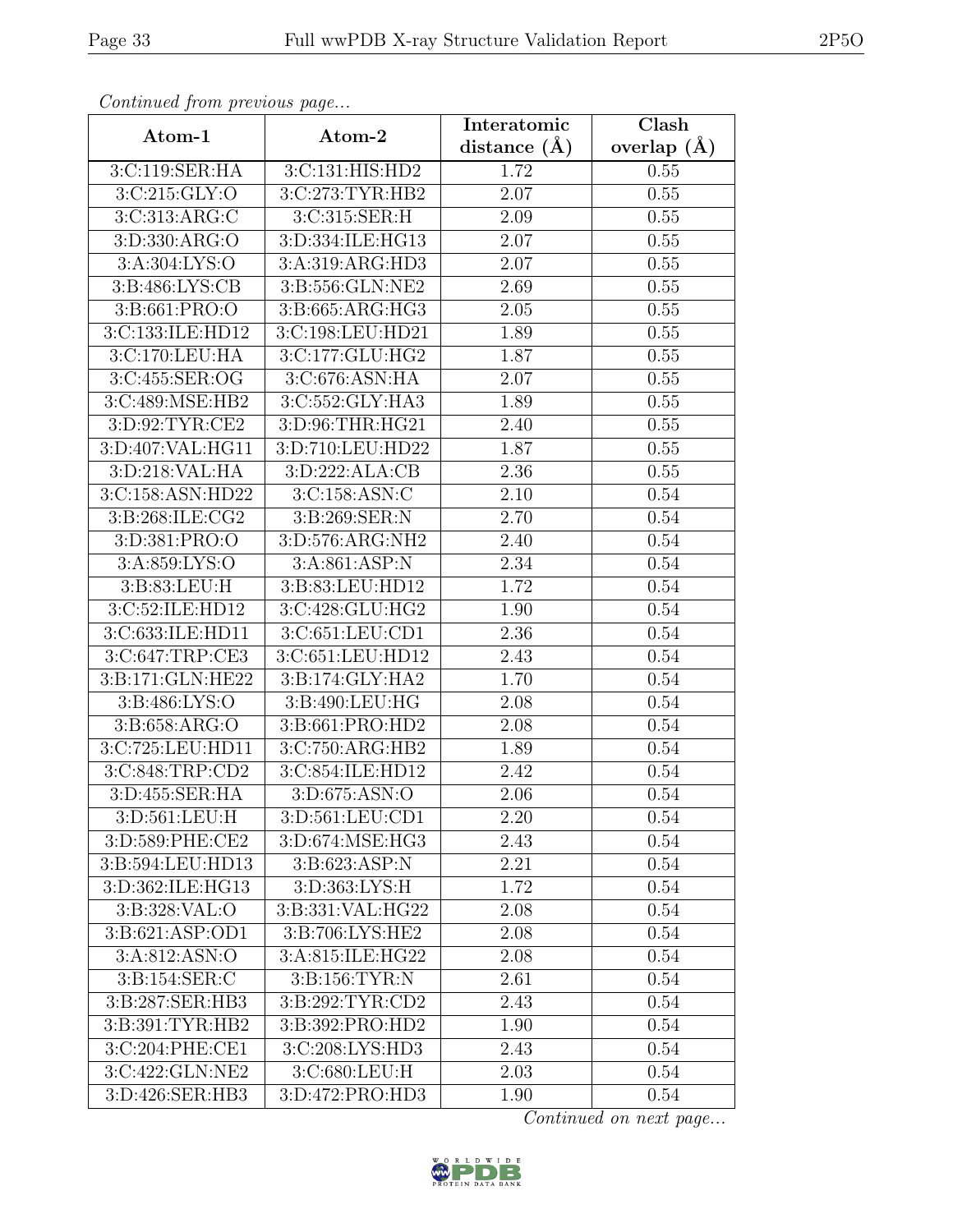| Continueu from pretious page | Atom-2             | Interatomic    | Clash           |
|------------------------------|--------------------|----------------|-----------------|
| Atom-1                       |                    | distance $(A)$ | overlap $(\AA)$ |
| 3:A:36:SER:O                 | 3:A:37:LEU:HD12    | 2.08           | 0.54            |
| 3:A:789:ALA:HA               | 3:A:792:ASP:HB2    | 1.90           | 0.54            |
| 3:B:185:LYS:HG3              | 3: B: 185: LYS: O  | 2.08           | 0.54            |
| 3:C:23:ASN:O                 | 3:C:25:ARG:N       | 2.41           | 0.54            |
| 3:C:636:VAL:HG21             | 3:C:650:PHE:CZ     | 2.43           | 0.54            |
| 3:D:360:SER:OG               | 3:D:362:ILE:HG13   | 2.08           | 0.54            |
| 3: B: 247: LYS: O            | 3:B:266:PHE:HB2    | 2.07           | 0.54            |
| 3:B:313:ARG:O                | 3:B:313:ARG:HD3    | 2.07           | 0.54            |
| 3:C:159:VAL:HG12             | 3: C:160: GLU: N   | 2.21           | 0.54            |
| 3:D:434:PHE:CE1              | 3:D:456:CYS:HB3    | 2.42           | 0.54            |
| 3:D:459:ASN:CG               | 3:D:585:ALA:HA     | 2.28           | 0.54            |
| 3: B:301: GLY: C             | 3:B:303:LEU:H      | 2.11           | 0.53            |
| 3:D:732:THR:HG22             | 3:D:733:GLN:N      | 2.23           | 0.53            |
| 3: D: 862: VAL: C            | 3:D:864:HIS:N      | 2.62           | 0.53            |
| 3:A:137:THR:HG22             | 3:A:328:VAL:HG21   | 1.89           | 0.53            |
| 3:A:443:ILE:HD13             | 3:A:595:GLN:CB     | 2.38           | 0.53            |
| 3:C:722:GLU:HB3              | 4:C:1005:HOH:O     | 2.08           | 0.53            |
| 3:D:273:TYR:CA               | 3:D:276:LEU:HD13   | 2.33           | 0.53            |
| 3:B:108:ILE:HD13             | 3:B:345:LEU:HD21   | 1.91           | 0.53            |
| $2:$ F:105:DC:H2"            | 2:F:106:DT:C6      | 2.43           | 0.53            |
| 3:A:83:LEU:HB3               | 3:A:379:VAL:HG12   | 1.90           | 0.53            |
| 3:A:231:LYS:HG3              | 3:A:236:GLU:HA     | 1.90           | 0.53            |
| 3:B:137:THR:HG23             | 3:B:324:ASN:OD1    | 2.09           | 0.53            |
| 3:C:607:GLU:O                | 3:C:609:CYS:N      | 2.40           | 0.53            |
| 3:B:423:VAL:HB               | 3:B:425:ILE:HG13   | 1.90           | 0.53            |
| 3:C:631:LYS:HG2              | 4:C:957:HOH:O      | 2.08           | 0.53            |
| 3:D:62:PHE:CD2               | 3: D:68: ALA: HA   | 2.43           | 0.53            |
| 1:E:4:DC:H2"                 | 1: E: 5: DT: C5    | 2.44           | 0.53            |
| 1:I:7:DA:H4'                 | 1:I:8:DT:OP1       | 2.09           | 0.53            |
| 3:B:370:PHE:HA               | 3:B:380:ILE:HD11   | 1.90           | 0.53            |
| 3:B:698:ILE:HG13             | 3:B:753:LEU:HD23   | 1.91           | 0.53            |
| 3:B:725:LEU:HD22             | 3:B:753:LEU:HD12   | 1.90           | 0.53            |
| 3:C:20:ILE:CG2               | 3:C:24:GLY:HA2     | 2.39           | 0.53            |
| 3:C:404:TYR:CD1              | 3:C:618:LEU:HD13   | 2.43           | 0.53            |
| 3:D:750:ARG:HG2              | 3:D:754:GLN:HG3    | 1.90           | 0.53            |
| 3:B:274:ILE:HG23             | 3:B:275:ASP:N      | 2.24           | 0.53            |
| 3:C:265:LEU:HD23             | 3:C:265:LEU:N      | 2.23           | 0.53            |
| 3:A:353:ILE:HD12             | 3:A:357:SER:HB2    | 1.90           | 0.53            |
| 3:B:133:ILE:HG12             | 3: B:225: TYR: CE2 | 2.43           | 0.53            |
| 3:B:176:ASP:OD2              | 3:B:319:ARG:HD2    | 2.09           | 0.53            |
| 3:B:216:TRP:CH2              | 3:B:293:ILE:HD12   | 2.44           | 0.53            |

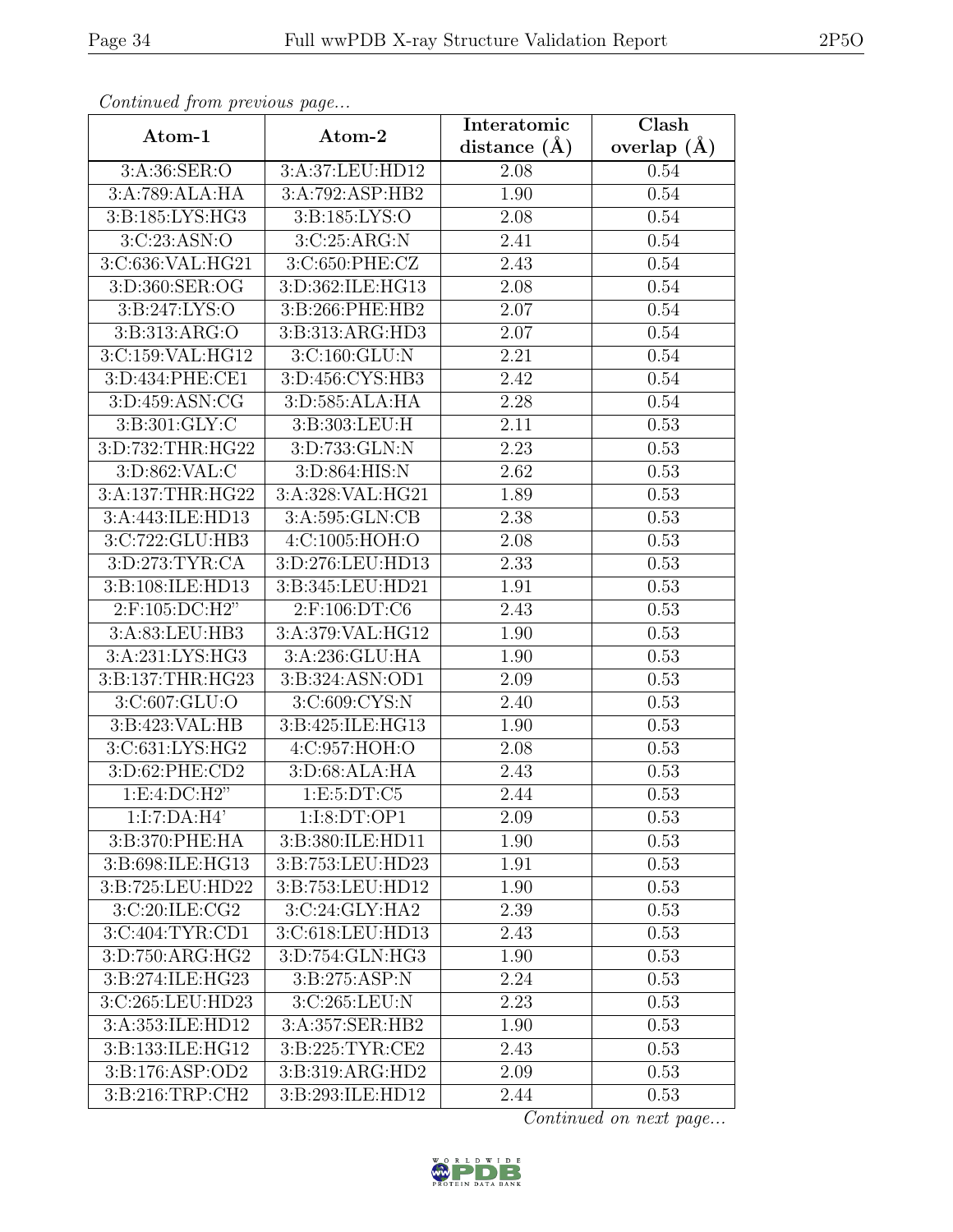| Continued from previous page |                     | Interatomic       | Clash           |
|------------------------------|---------------------|-------------------|-----------------|
| Atom-1                       | Atom-2              | distance $(\AA)$  | overlap $(\AA)$ |
| 3:B:305:TYR:CE1              | 3:B:312:LEU:HD22    | 2.43              | 0.53            |
| 3:B:312:LEU:HD23             | 3:B:320:TYR:HD1     | 1.74              | 0.53            |
| 3:C:117:VAL:HG22             | 3:C:133:ILE:HA      | 1.91              | 0.53            |
| 3:D:42:PRO:C                 | 3:D:44:SER:N        | 2.62              | 0.53            |
| 3:D:560:LYS:HA               | 3:D:563:ILE:HG13    | 1.90              | 0.53            |
| 3:C:187:ILE:O                | 3:C:187:ILE:HG22    | 2.09              | 0.53            |
| 3:D:688:ILE:HB               | 3: D: 714: ASP: OD1 | $\overline{2.08}$ | 0.53            |
| 3:D:871:LEU:O                | 3:D:875:THR:HG22    | 2.09              | 0.53            |
| 3:B:697:GLY:HA3              | 3:B:753:LEU:O       | 2.09              | 0.53            |
| 3:D:218:VAL:HA               | 3: D: 222: ALA: HB3 | 1.89              | 0.53            |
| 1:I:4:DC:H2"                 | 1:I:5:DT:OP2        | 2.09              | 0.52            |
| 3:A:461:MSE:HE2              | 3: A:461: MSE: CA   | 2.38              | 0.52            |
| 3:B:226:VAL:O                | 3:B:230:ILE:HG13    | 2.09              | 0.52            |
| 3:C:81:GLU:HG3               | 3:C:384:ARG:HH21    | 1.71              | 0.52            |
| 3:A:52:ILE:HG13              | 3:A:53:TYR:CD1      | 2.43              | 0.52            |
| 3:A:405:LYS:HA               | 3:A:699:GLY:HA3     | 1.92              | 0.52            |
| 3:B:218:VAL:HA               | 4:B:929:HOH:O       | 2.08              | 0.52            |
| 3:C:154:SER:C                | 3:C:156:TYR:H       | 2.11              | 0.52            |
| 3:C:692:PRO:HD2              | 3:C:695:SER:OG      | 2.09              | 0.52            |
| 3:D:699:GLY:O                | 3:D:753:LEU:HD13    | 2.09              | 0.52            |
| 3:A:269:SER:OG               | 3:A:356:GLN:NE2     | 2.42              | 0.52            |
| 3:A:395:PHE:HA               | 4:A:918:HOH:O       | 2.09              | 0.52            |
| 3:C:727:ILE:HG21             | 3:C:732:THR:HG21    | 1.90              | 0.52            |
| 3:D:218:VAL:HG13             | 3:D:222:ALA:CB      | 2.34              | 0.52            |
| 3:D:576:ARG:HB3              | 3:D:576:ARG:HH11    | 1.72              | 0.52            |
| 1:G:12:DA:N6                 | 2:H:106:DT:H3       | $\overline{2}.03$ | 0.52            |
| 3:B:253:ILE:HG12             | 3:B:254:GLU:N       | 2.24              | 0.52            |
| 3: B: 664: ASP: O            | 3:B:668:ARG:HG3     | 2.09              | 0.52            |
| 3:B:422:GLN:HE21             | 3:B:676:ASN:ND2     | 2.06              | 0.52            |
| 3:B:622:THR:O                | 3:B:623:ASP:CB      | 2.57              | 0.52            |
| 3:C:38:PHE:HB2               | 3:C:83:LEU:HB2      | 1.90              | 0.52            |
| 3:C:75:MSE:HE3               | 3:C:80:LEU:HB3      | 1.90              | 0.52            |
| 3:C:128:GLN:HE21             | 3:C:128:GLN:CA      | 2.22              | 0.52            |
| 3:D:380:ILE:HB               | 3:D:576:ARG:NH1     | 2.24              | 0.52            |
| 1:1:3:3DR:H1'2               | 4:C:1010:HOH:O      | 2.10              | 0.52            |
| 3:B:405:LYS:HG2              | 3: B:406: TYR:CD2   | 2.45              | 0.52            |
| 3:B:763:TYR:HA               | 3:B:766:GLU:HB3     | 1.91              | 0.52            |
| 3:C:776:TYR:HB2              | 3:C:866:MSE:HE1     | 1.91              | 0.52            |
| 2:L:107:DG:N9                | 2:L:108:DT:C7       | 2.72              | 0.52            |
| 3:A:176:ASP:HA               | 3:A:319:ARG:HH21    | 1.75              | 0.52            |
| 3:B:271:LEU:CD1              | 3:B:356:GLN:HA      | 2.40              | 0.52            |

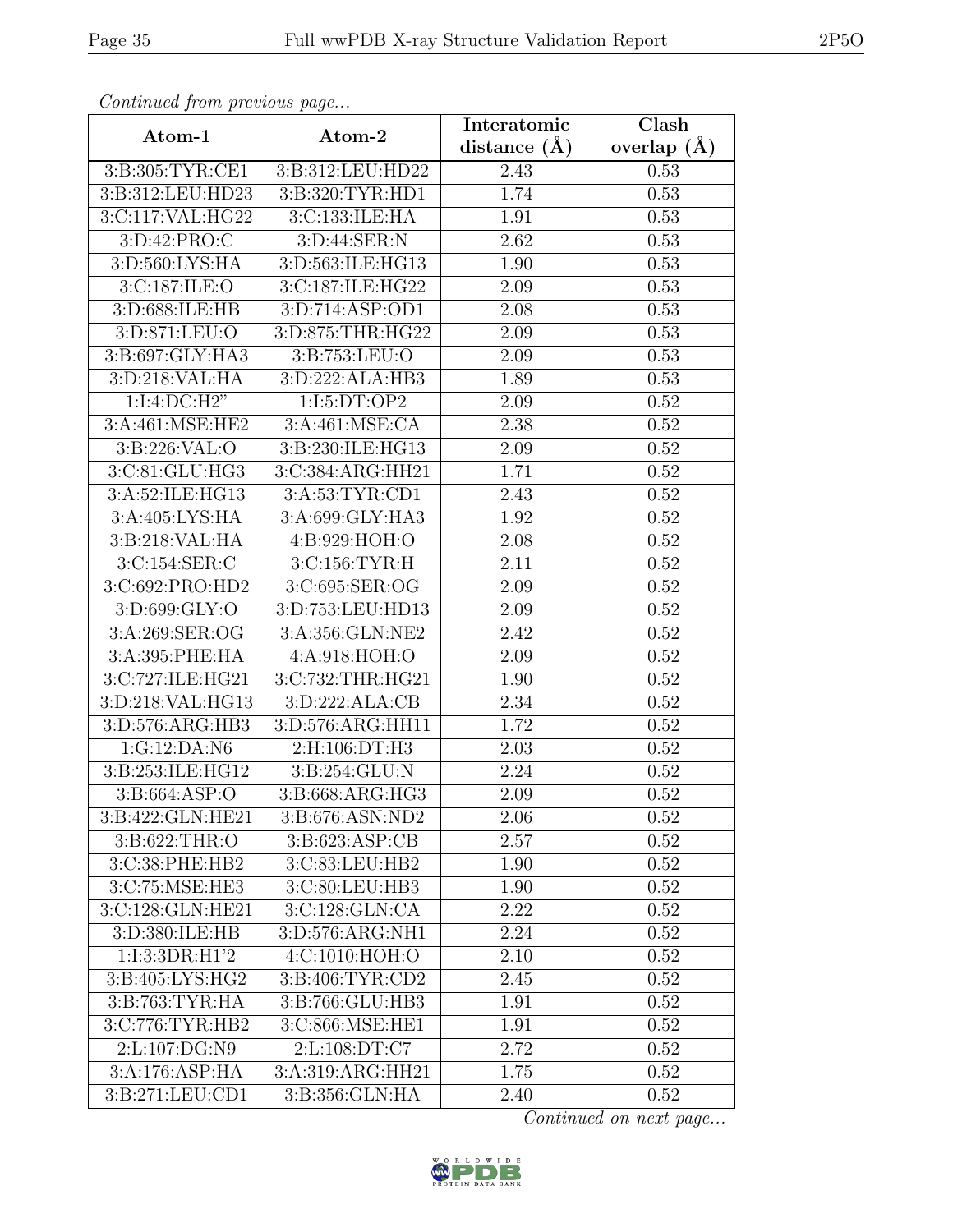| Continued from previous page          |                    | Interatomic    | Clash             |
|---------------------------------------|--------------------|----------------|-------------------|
| Atom-1                                | Atom-2             | distance $(A)$ | overlap $(\AA)$   |
| 3:B:276:LEU:O                         | 3:B:280:PHE:HD2    | 1.93           | 0.52              |
| 3:C:173:GLN:CG                        | 3:C:174:GLY:N      | 2.73           | 0.52              |
| 3:C:458:PRO:N                         | 3:C:674:MSE:HE2    | 2.24           | 0.52              |
| 3:D:291:ASP:HB3                       | 3:D:302:LYS:HG2    | 1.91           | 0.52              |
| 3:A:43:GLU:CD                         | 3:A:43:GLU:N       | 2.64           | 0.52              |
| 3:A:854:ILE:HG13                      | 3:A:859:LYS:HB2    | 1.92           | 0.52              |
| $3: B:38: PHE: \overline{\text{CE2}}$ | 3:B:59:ARG:HB2     | 2.44           | 0.52              |
| 3:B:543:PHE:HB3                       | 4:B:948:HOH:O      | 2.09           | 0.52              |
| 3:C:11:ILE:HD12                       | 3:C:16:PHE:CD1     | 2.44           | 0.52              |
| 3:B:192:ASP:O                         | 3:B:193:ASN:CB     | 2.52           | 0.52              |
| 3:C:53:TYR:CE2                        | 3:C:428:GLU:HA     | 2.44           | 0.52              |
| 3:C:110:VAL:HB                        | 3:C:141:SER:HB2    | 1.91           | 0.52              |
| 3:C:391:TYR:HB2                       | 3:C:392:PRO:HD2    | 1.92           | $\overline{0.52}$ |
| 3:C:720:TYR:CD2                       | 3:C:724:LYS:HG3    | 2.45           | 0.52              |
| 3:B:52:ILE:HG23                       | 3:B:428:GLU:HB3    | 1.92           | 0.51              |
| 3:B:52:ILE:CG1                        | 3:B:470:VAL:HG21   | 2.39           | 0.51              |
| 3:B:396:VAL:HG13                      | 3:B:396:VAL:O      | 2.11           | 0.51              |
| 3:B:646:HIS:HD2                       | 4:B:977:HOH:O      | 1.93           | 0.51              |
| 3:C:83:LEU:HB3                        | 3:C:379:VAL:CG1    | 2.40           | 0.51              |
| 3:C:188:TYR:CD2                       | 3:C:190:PRO:HD3    | 2.45           | 0.51              |
| 3:D:13:ASP:OD1                        | 3:D:64:ASN:HA      | 2.11           | 0.51              |
| 3:D:733:GLN:HA                        | 3:D:742:GLN:HE22   | 1.75           | 0.51              |
| 3:B:171:GLN:C                         | 3:B:173:GLN:H      | 2.14           | 0.51              |
| 3: B: 475: ILE: HD11                  | 3:B:563:ILE:HG12   | 1.92           | 0.51              |
| 3:C:170:LEU:CD1                       | 3:C:170:LEU:H      | 2.24           | 0.51              |
| 3:C:172:GLU:HG2                       | 4:C:1033:HOH:O     | 2.09           | 0.51              |
| 3:C:493:GLN:HG2                       | 3:C:549:GLU:OE2    | 2.09           | 0.51              |
| 3: D: 9: GLU: HA                      | 3:D:89:LYS:HE3     | 1.92           | 0.51              |
| 3:B:145:ARG:HB3                       | 3:B:187:ILE:HD13   | 1.91           | 0.51              |
| 3:B:356:GLN:C                         | 3:B:358:VAL:H      | 2.12           | 0.51              |
| 3:B:771:PHE:CD2                       | 3:B:872:LEU:HD13   | 2.45           | 0.51              |
| 3:C:147:TYR:HB3                       | 3:C:149:PHE:CE1    | 2.45           | 0.51              |
| 3:C:170:LEU:HD12                      | 3:C:170:LEU:N      | 2.25           | 0.51              |
| 3:C:738:PRO:HG2                       | 3:C:741:VAL:HG21   | 1.92           | 0.51              |
| 3:D:419:ILE:HD12                      | 3:D:589:PHE:CD1    | 2.45           | 0.51              |
| 3: D: 455: SER: OG                    | 3:D:676:ASN:HA     | 2.10           | 0.51              |
| 3:D:606:ASN:ND2                       | 3: D: 611: THR: HB | 2.25           | 0.51              |
| 3:D:705:LYS:C                         | 3:D:707:ARG:H      | 2.12           | 0.51              |
| 3:A:854:ILE:HG13                      | 3:A:854:ILE:O      | 2.09           | 0.51              |
| 3:B:261:GLU:CG                        | 3:B:262:ILE:N      | 2.68           | 0.51              |
| 3:C:290:LEU:O                         | 3:C:294:SER:HB2    | 2.10           | 0.51              |

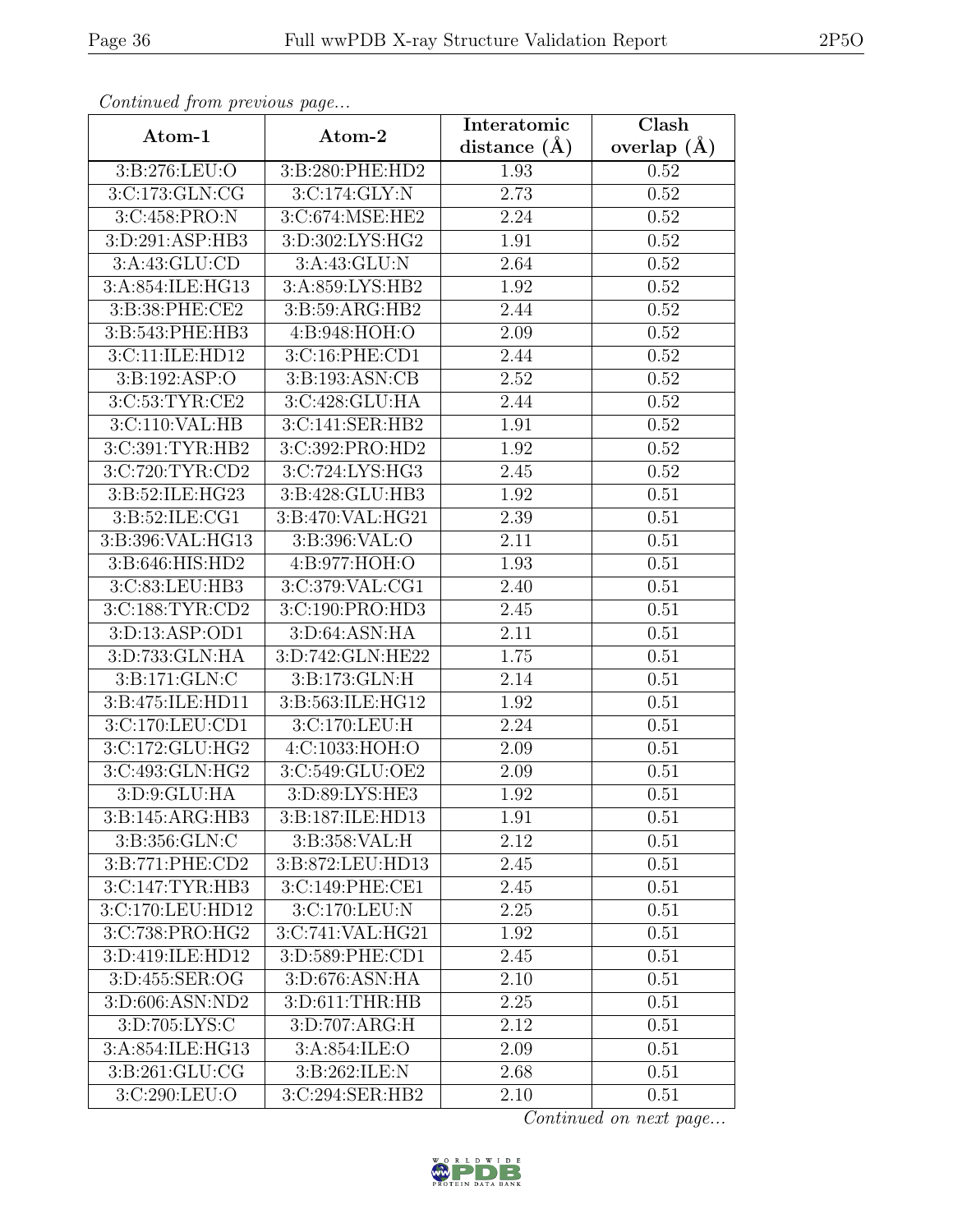| Continuea from previous page   |                                 | Interatomic       | Clash         |
|--------------------------------|---------------------------------|-------------------|---------------|
| Atom-1                         | Atom-2                          | distance $(\AA)$  | overlap $(A)$ |
| 3:C:362:ILE:HG23               | 3:C:575:PHE:HD1                 | 1.75              | 0.51          |
| 3:C:495:ASN:N                  | 3:C:495:ASN:ND2                 | 2.54              | 0.51          |
| 3:C:757:GLU:N                  | 4: C:950:HOH:O                  | 2.42              | 0.51          |
| 3:A:403:ARG:HD2                | 3:A:887:ALA:O                   | 2.10              | 0.51          |
| 3:A:493:GLN:HG3                | 3:A:494:ARG:NH1                 | 2.25              | 0.51          |
| 3:A:656:ARG:NH1                | 3:A:656:ARG:HB3                 | 2.25              | 0.51          |
| 3:A:789:ALA:HA                 | 3:A:792:ASP:CB                  | 2.40              | 0.51          |
| 3:B:186:ILE:O                  | 3:B:186:ILE:HG22                | 2.09              | 0.51          |
| 3:C:833:LEU:HD22               | 3:C:848:TRP:HH2                 | 1.75              | 0.51          |
| 3:D:380:ILE:HB                 | 3:D:576:ARG:HH12                | 1.76              | 0.51          |
| 3:D:405:LYS:HE2                | 3:D:406:TYR:CE1                 | 2.43              | 0.51          |
| 3:D:702:TRP:CE2                | 3:D:708:TYR:HB3                 | 2.46              | 0.51          |
| 3:D:759:SER:C                  | 3:D:761:GLN:N                   | 2.64              | 0.51          |
| 1:K:16:DG:H2"                  | 1:K:17:DC:O5'                   | 2.11              | 0.51          |
| 3:B:117:VAL:HG11               | 3:B:225:TYR:CE2                 | 2.45              | 0.51          |
| 3:B:117:VAL:CG2                | 3:B:124:PRO:HG3                 | 2.41              | 0.51          |
| 3: C:52: ILE: HD12             | 3:C:428:GLU:CG                  | 2.41              | 0.51          |
| 3:B:183:ILE:HA                 | 3:B:186:ILE:HD12                | 1.92              | 0.51          |
| 3:C:354:GLN:HB3                | 3:C:356:GLN:OE1                 | 2.11              | 0.51          |
| 3:D:270:VAL:O                  | 3:D:271:LEU:HD23                | 2.11              | 0.51          |
| 3:D:425:ILE:HG23               | 3:D:463:TYR:CE2                 | 2.46              | 0.51          |
| 3:D:863:LEU:HD12               | 3:D:863:LEU:N                   | 2.26              | 0.51          |
| 3:B:406:TYR:N                  | 4:B:923:HOH:O                   | 2.44              | 0.51          |
| 3:C:422:GLN:O                  | 3:C:676:ASN:HB3                 | $\overline{2}.10$ | 0.51          |
| 3:C:425:ILE:HG23               | 3:C:463:TYR:CE2                 | 2.46              | 0.51          |
| 3:D:216:TRP:CH2                | 3:D:293:ILE:HG12                | $\overline{2}.46$ | 0.51          |
| 3:A:104:ASP:OD2                | 3: A:106:THR:HB                 | 2.10              | 0.51          |
| 3: B: 117: VAL: HG11           | $3: B: 225: TYR: \overline{CZ}$ | 2.46              | 0.51          |
| 3:B:409:SER:OG                 | 3:B:687:ALA:N                   | 2.33              | 0.51          |
| 3:B:734:LYS:HB2                | 3:B:737:THR:CG2                 | 2.34              | 0.51          |
| 3:C:3:GLU:HG3                  | 3:C:20:ILE:O                    | 2.11              | 0.51          |
| 3:B:143:ASP:OD2                | 3:B:208:LYS:HE2                 | 2.12              | 0.50          |
| 3:B:490:LEU:HD22               | 3:B:494:ARG:HH12                | 1.76              | 0.50          |
| 3:C:170:LEU:H                  | 3:C:170:LEU:HD12                | 1.76              | 0.50          |
| 3:C:475:ILE:CG2                | 3:C:566:LEU:HD22                | 2.41              | 0.50          |
| 3:D:191:PHE:HB2                | 3:D:197:LEU:HG                  | 1.92              | 0.50          |
| $2: L: 107: DG: \overline{CS}$ | 2:L:108:DT:C7                   | 2.95              | 0.50          |
| 3:B:391:TYR:HB2                | 3:B:392:PRO:CD                  | 2.41              | 0.50          |
| 3:D:326:ILE:O                  | 3:D:329:TYR:HB3                 | 2.11              | 0.50          |
| 3:B:175:GLY:HA3                | 4:B:976:HOH:O                   | 2.10              | 0.50          |
| 3:B:893:LYS:HE2                | 3:B:893:LYS:HA                  | 1.93              | 0.50          |

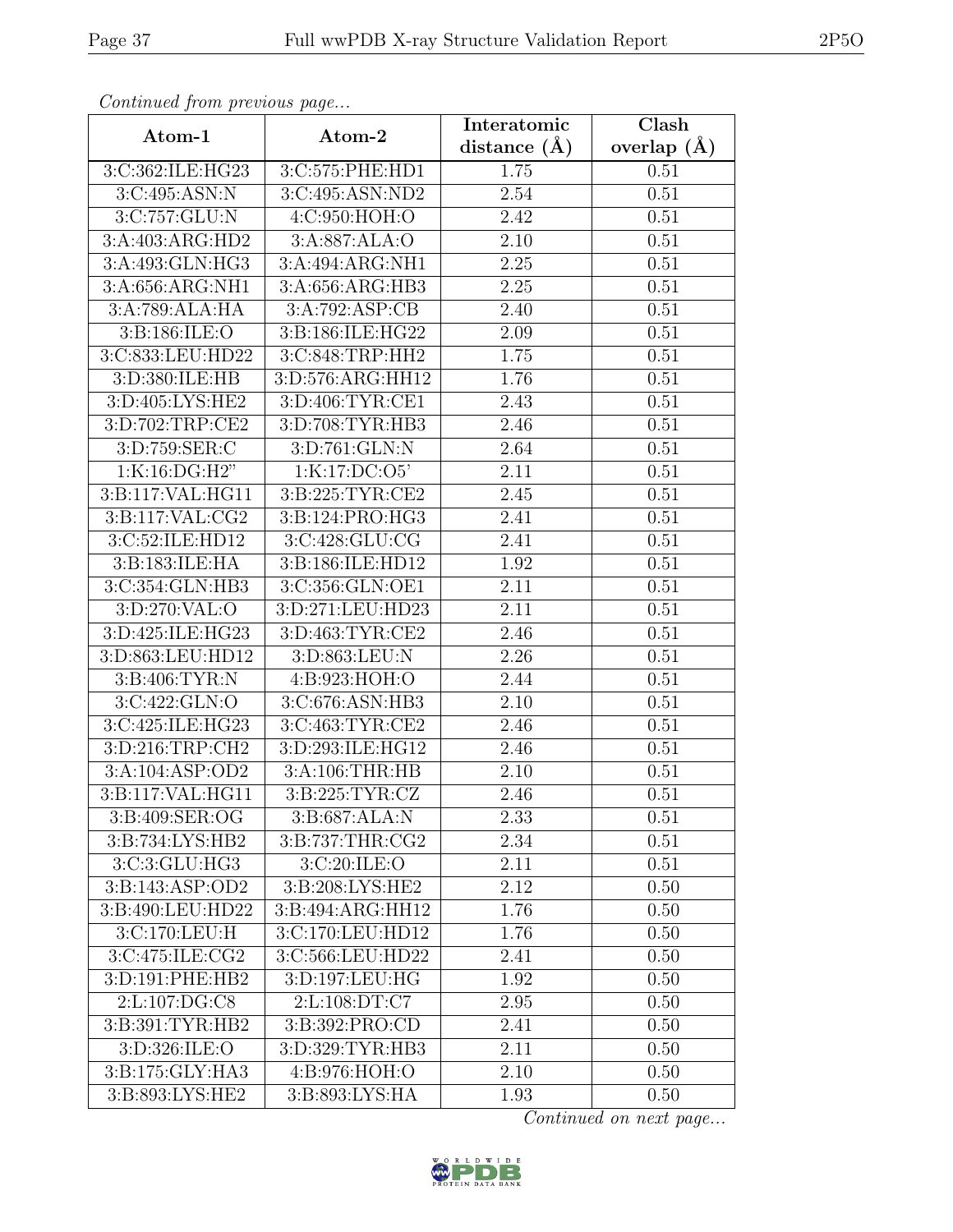| Communica from previous page         |                             | Interatomic      | Clash           |
|--------------------------------------|-----------------------------|------------------|-----------------|
| Atom-1                               | Atom-2                      | distance $(\AA)$ | overlap $(\AA)$ |
| 3:D:469:GLY:C                        | 3:D:472:PRO:HD2             | 2.32             | 0.50            |
| 3:D:872:LEU:O                        | 3: D:874: LYS: N            | 2.37             | 0.50            |
| 1:K:15:DC:H2"                        | 1:K:16:DG:CS                | 2.46             | 0.50            |
| 3:A:402:ASN:HA                       | 3:A:886:ALA:O               | 2.12             | 0.50            |
| 3:B:20:ILE:HG22                      | 3:B:24:GLY:HA2              | 1.93             | 0.50            |
| 3:B:362:ILE:HD13                     | 3:B:362:ILE:N               | 2.11             | 0.50            |
| 3:B:547:ARG:O                        | 3:B:550:VAL:HG22            | 2.11             | 0.50            |
| $3: B:750: ARG: H\overline{G2}$      | 3:B:754:GLN:OE1             | 2.12             | 0.50            |
| 3:D:713:TRP:O                        | 3:D:714:ASP:HB3             | 2.12             | 0.50            |
| 3:B:300:VAL:CG1                      | 3:B:301:GLY:N               | 2.74             | 0.50            |
| 3:A:130:LYS:HG3                      | 3:A:131:HIS:CE1             | 2.46             | 0.50            |
| 3:A:862:VAL:C                        | 3: A:864: HIS:H             | 2.14             | 0.50            |
| 3:B:131:HIS:HB3                      | 3:B:132:PRO:HD2             | 1.93             | 0.50            |
| 3:B:193:ASN:ND2                      | 3:B:195:LYS:H               | 2.10             | 0.50            |
| 3:B:472:PRO:HA                       | 3:B:475:ILE:HG22            | 1.92             | 0.50            |
| 3:C:25:ARG:HG2                       | 3:C:27:ARG:CZ               | 2.41             | 0.50            |
| $3:$ C:112:ASN:CB                    | 3:C:214:THR:HG23            | 2.33             | 0.50            |
| 3:D:323:TYR:HB2                      | 4:D:938:HOH:O               | 2.11             | 0.50            |
| 2:F:108:DT:H2"                       | 2:F:109:DC:H5'              | 1.94             | 0.50            |
| 1:G:12:DA:C2'                        | 1:G:13:DG:H5                | 2.21             | 0.50            |
| 3:B:136:ILE:HD12                     | 3:B:136:ILE:N               | 2.27             | 0.50            |
| 3:B:316:ASN:OD1                      | 3:B:319:ARG:HB2             | 2.11             | 0.50            |
| 3:B:401:PRO:HA                       | 3:B:702:TRP:O               | 2.12             | 0.50            |
| 3:B:541:MSE:HG2                      | 3:B:544:ARG:HD2             | 1.93             | 0.50            |
| 3:C:469:GLY:C                        | 3:C:472:PRO:HD2             | 2.32             | 0.50            |
| 3:D:717:GLY:O                        | 3:D:718:THR:C               | 2.48             | 0.50            |
| 3: A:581: ARG: CG                    | 3:A:581:ARG:NH1             | 2.71             | 0.50            |
| 3:A:708:TYR:CZ                       | 3:A:728:MSE:HG3             | 2.47             | 0.50            |
| 3:D:223:ILE:O                        | $3: D: 226: \sqrt{AL:HG22}$ | 2.12             | 0.50            |
| 3:D:659:MSE:O                        | 3:D:662:ALA:HB3             | 2.12             | 0.50            |
| 3:A:556:GLN:HE21                     | 3:A:557:ILE:N               | 2.10             | 0.50            |
| 3:C:285:GLN:HG3                      | 3:C:293:ILE:CD1             | 2.41             | 0.50            |
| 2:F:111:DT:H2"                       | $2:$ F:112:DA:H5"           | 1.93             | 0.49            |
| 1:K:10:DA:H2"                        | 1:K:11:DC:O5                | 2.12             | 0.49            |
| 3:C:848:TRP:CE3                      | 3:C:854:ILE:HD12            | 2.47             | 0.49            |
| $3: A:859: \overline{\text{LYS:CG}}$ | 3:A:860:ASP:N               | 2.74             | 0.49            |
| 3:B:221:PHE:O                        | 3:B:224:PRO:HD2             | 2.12             | 0.49            |
| 3:B:667:PHE:CE1                      | 3:B:681:MSE:HG2             | 2.47             | 0.49            |
| 3:D:440:HIS:HA                       | 3:D:443:ILE:HD11            | 1.94             | 0.49            |
| 3:A:408:MSE:HE1                      | 3:A:655:ALA:CB              | 2.38             | 0.49            |
| 3:B:545:ALA:HB3                      | 4:B:988:HOH:O               | 2.12             | 0.49            |

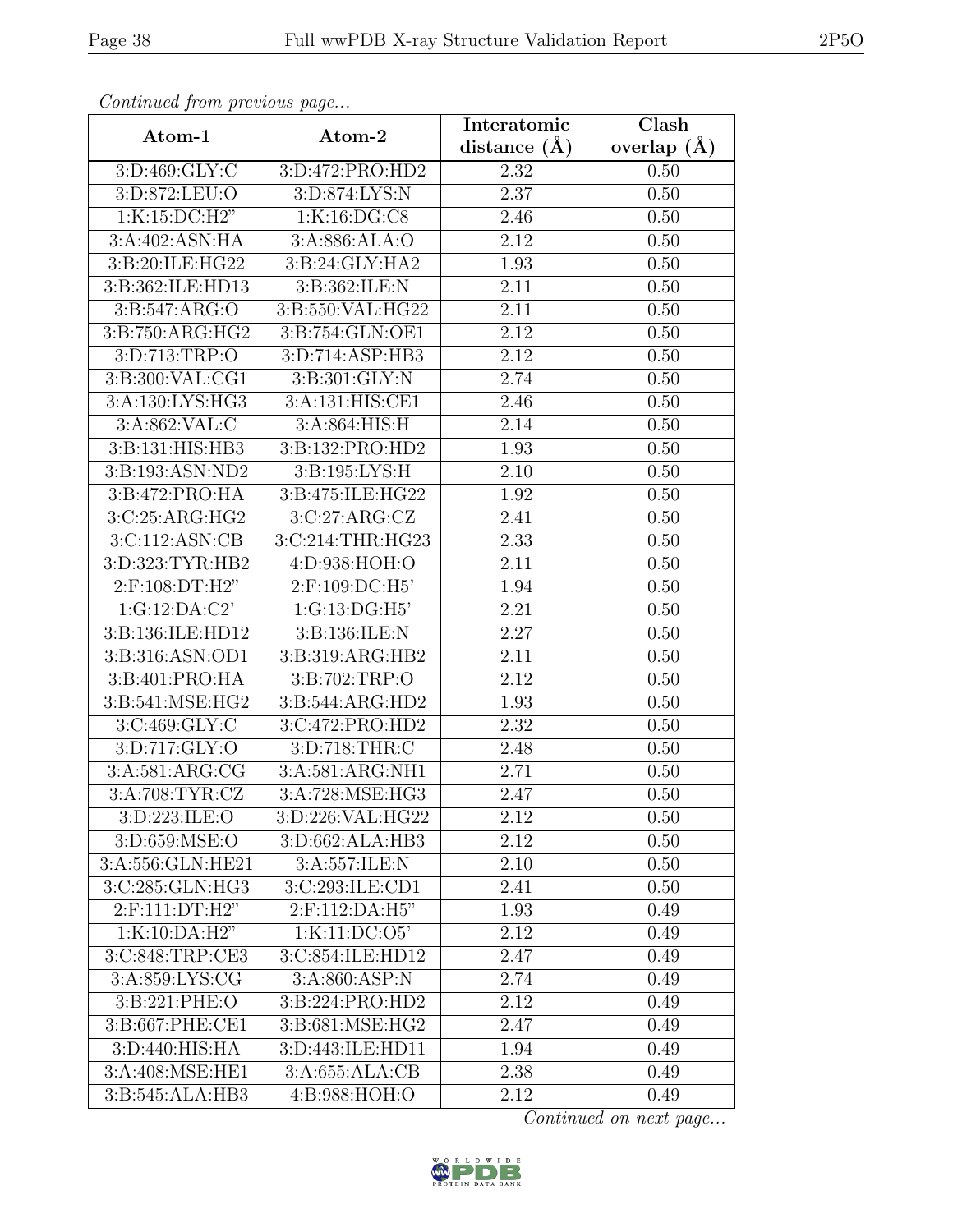| Continued from previous page                 |                    | Interatomic      | Clash           |
|----------------------------------------------|--------------------|------------------|-----------------|
| Atom-1                                       | Atom-2             | distance $(\AA)$ | overlap $(\AA)$ |
| 3:B:593:ALA:O                                | 3:B:597:ILE:HG13   | 2.12             | 0.49            |
| 3:C:553:MSE:O                                | 3:C:557:ILE:HG12   | 2.12             | 0.49            |
| 3: D:707: ARG: HA                            | 3:D:729:GLY:HA3    | 1.94             | 0.49            |
| 3:A:20:ILE:CG2                               | 3:A:24:GLY:HA2     | 2.43             | 0.49            |
| 3:A:112:ASN:HD22                             | 3:A:112:ASN:C      | 2.14             | 0.49            |
| 3:A:216:TRP:HZ2                              | 3:A:288:TYR:O      | 1.96             | 0.49            |
| 3:A:294:SER:OG                               | 3:A:330:ARG:HD2    | 2.12             | 0.49            |
| 3:A:395:PHE:CB                               | 3:A:591:GLN:HG3    | 2.29             | 0.49            |
| 3:B:707:ARG:HA                               | 3:B:728:MSE:O      | 2.12             | 0.49            |
| 3:C:433:THR:N                                | 3:C:462:MSE:HE2    | 2.27             | 0.49            |
| 3:A:541:MSE:O                                | 3:A:541:MSE:SE     | 2.81             | 0.49            |
| 3:C:1:MSE:HG2                                | 3:C:24:GLY:H       | 1.78             | 0.49            |
| 3:C:158:ASN:ND2                              | 3:C:159:VAL:N      | 2.51             | 0.49            |
| $3: A:859: \overline{\text{LYS}: \text{CG}}$ | 3: A:860: ASP: H   | 2.22             | 0.49            |
| 3:B:19:TYR:CE1                               | 3:B:29:ARG:HG2     | 2.48             | 0.49            |
| 3:B:391:TYR:H                                | 3:B:391:TYR:HD2    | 1.61             | 0.49            |
| 3:B:398:GLU:OE2                              | 3:B:705:LYS:HE2    | 2.12             | 0.49            |
| 3:B:421:ARG:HD3                              | 3:B:475:ILE:HG23   | 1.93             | 0.49            |
| 3:B:878:LYS:HB2                              | 3:B:879:PRO:CD     | 2.42             | 0.49            |
| 3:C:425:ILE:HA                               | 3:C:463:TYR:CD2    | 2.47             | 0.49            |
| 3:D:19:TYR:O                                 | 3:D:26:GLU:HA      | 2.13             | 0.49            |
| 3:D:287:SER:HB3                              | 3:D:292:TYR:HE2    | 1.77             | 0.49            |
| 3:A:426:SER:OG                               | 3:A:427:PRO:HD2    | 2.13             | 0.49            |
| 3:B:408:MSE:CE                               | 3:B:688:ILE:HG12   | 2.36             | 0.49            |
| 3:B:412:LEU:HD12                             | 3: B:623: ASP:CA   | 2.25             | 0.49            |
| 3:B:575:PHE:CE2                              | 3: B:577: TYR: HB2 | 2.47             | 0.49            |
| 3:C:181:GLU:OE1                              | 3:C:181:GLU:N      | 2.37             | 0.49            |
| 3:C:471:VAL:HB                               | 3:C:472:PRO:HD3    | 1.93             | 0.49            |
| 3:C:647:TRP:CZ3                              | 3:C:651:LEU:HD12   | 2.48             | 0.49            |
| 3:C:668:ARG:HG3                              | 3:C:668:ARG:NH1    | 2.25             | 0.49            |
| 3:D:863:LEU:H                                | 3:D:863:LEU:CD1    | 2.25             | 0.49            |
| 3:A:10:GLN:HG3                               | 3:A:65:MSE:SE      | 2.63             | 0.49            |
| 3:A:178:VAL:HG13                             | 3:A:182:ILE:HD11   | 1.95             | 0.49            |
| 3:B:147:TYR:N                                | 3: B:147: TYR: CD1 | 2.81             | 0.49            |
| 3:C:412:LEU:HD13                             | 3:C:415:LEU:HD13   | 1.94             | 0.49            |
| 3: A:277:TYR:O                               | 3:A:281:SER:CB     | 2.60             | 0.49            |
| 3:B:331:VAL:HG23                             | 3:B:332:LEU:N      | 2.27             | 0.49            |
| 3:C:408:MSE:HE2                              | 3:C:629:ALA:HB2    | 1.95             | 0.49            |
| 3:C:738:PRO:HG2                              | 3:C:741:VAL:HB     | 1.95             | 0.49            |
| 3:D:298:LEU:HB3                              | 3:D:300:VAL:CG1    | 2.30             | 0.49            |
| 2:L:104:DG:N2                                | 4:L:318:HOH:O      | 2.38             | 0.49            |

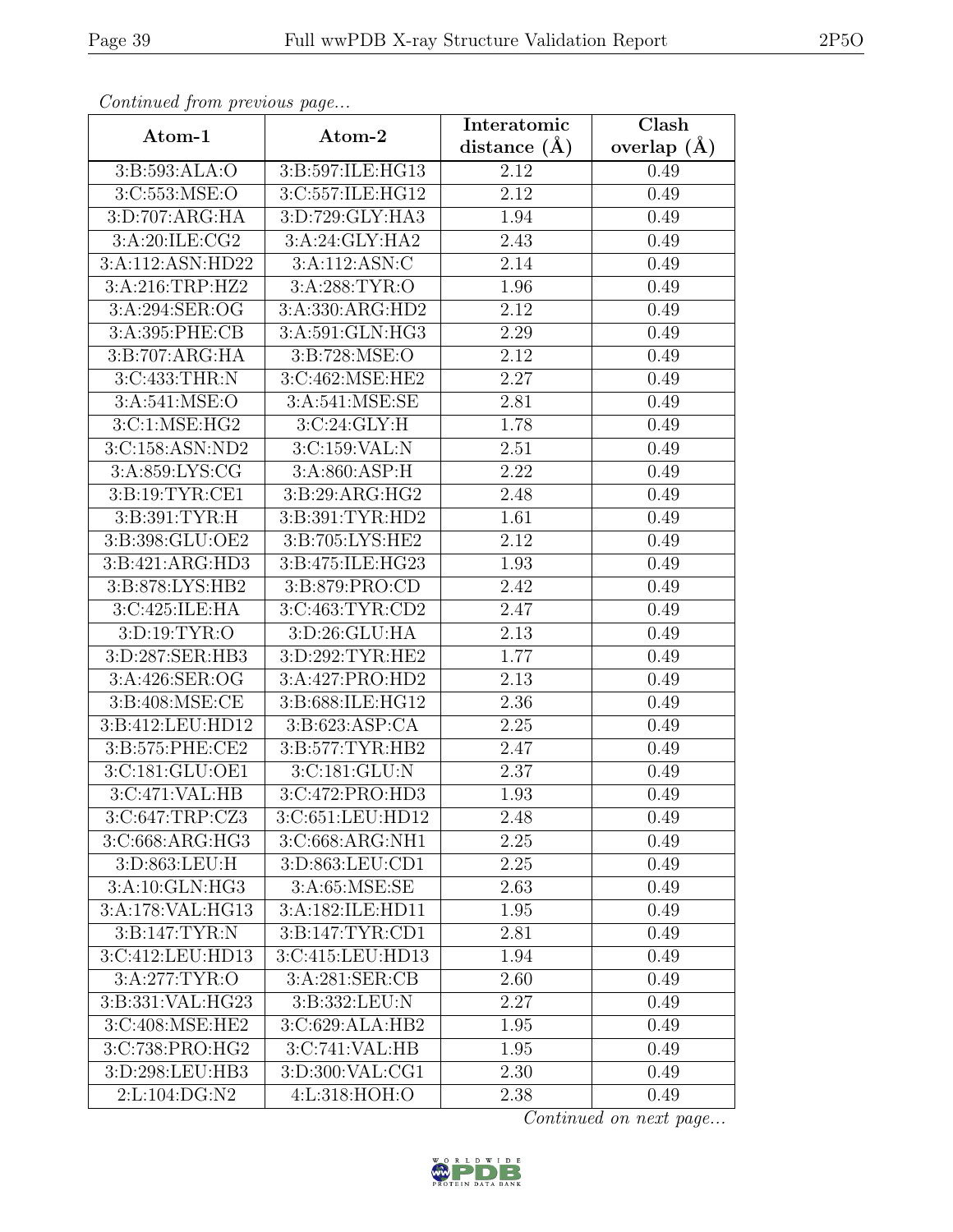| $\sigma$ . The second second $\sigma$ is the second second second second second second second second second second second second second second second second second second second second second second second second second second se |                     | Interatomic    | $\overline{\text{Clash}}$ |
|---------------------------------------------------------------------------------------------------------------------------------------------------------------------------------------------------------------------------------------|---------------------|----------------|---------------------------|
| Atom-1                                                                                                                                                                                                                                | Atom-2              | distance $(A)$ | overlap $(\AA)$           |
| 2:L:107:DG:C2'                                                                                                                                                                                                                        | 2:L:108:DT:C7       | 2.69           | 0.49                      |
| 3:A:596:TRP:CE2                                                                                                                                                                                                                       | 3:A:670:MSE:HB2     | 2.48           | 0.49                      |
| 3:A:618:LEU:HG                                                                                                                                                                                                                        | 3:A:626:TYR:O       | 2.13           | 0.49                      |
| 3:B:347:MSE:HE3                                                                                                                                                                                                                       | 3:B:358:VAL:HG22    | 1.94           | 0.49                      |
| 3:B:596:TRP:CE2                                                                                                                                                                                                                       | 3:B:670:MSE:HB2     | 2.47           | 0.49                      |
| 3:C:405:LYS:NZ                                                                                                                                                                                                                        | 4: C:904: HOH:O     | 2.46           | 0.49                      |
| 3:C:795:GLY:O                                                                                                                                                                                                                         | 3:C:813:ARG:HD3     | 2.12           | 0.49                      |
| 3:D:10:GLN:CB                                                                                                                                                                                                                         | 3:D:65:MSE:HE1      | 2.43           | 0.49                      |
| 3:D:72:ILE:O                                                                                                                                                                                                                          | 3:D:76:GLU:HG3      | 2.13           | 0.49                      |
| 3:D:85:MSE:CA                                                                                                                                                                                                                         | 3:D:380:ILE:HD11    | 2.43           | 0.49                      |
| 3:D:422:GLN:HG2                                                                                                                                                                                                                       | 3:D:678:GLN:O       | 2.13           | 0.49                      |
| 3:D:597:ILE:CD1                                                                                                                                                                                                                       | 3:D:663:ILE:HG23    | 2.42           | 0.48                      |
| 3:A:83:LEU:CD2                                                                                                                                                                                                                        | 3:A:83:LEU:N        | 2.76           | 0.48                      |
| 3:A:422:GLN:HE21                                                                                                                                                                                                                      | 3:A:680:LEU:H       | 1.60           | 0.48                      |
| 3:A:441:ASP:HB3                                                                                                                                                                                                                       | 3:A:447:ALA:HB2     | 1.94           | 0.48                      |
| 3:B:177:GLU:C                                                                                                                                                                                                                         | 3: B: 179: PRO: HD3 | 2.33           | 0.48                      |
| 3:B:230:ILE:HD12                                                                                                                                                                                                                      | 3:B:242:LEU:HD11    | 1.94           | 0.48                      |
| 3:D:102:LYS:HA                                                                                                                                                                                                                        | 3:D:102:LYS:NZ      | 2.28           | 0.48                      |
| 3: D: 298: LEU: HD11                                                                                                                                                                                                                  | 3:D:333:GLN:CB      | 2.44           | 0.48                      |
| 3:D:373:LEU:C                                                                                                                                                                                                                         | 3:D:375:GLU:H       | 2.16           | 0.48                      |
| 3:D:450:PRO:HB2                                                                                                                                                                                                                       | 3:D:456:CYS:SG      | 2.53           | 0.48                      |
| 3:D:604:TYR:CE1                                                                                                                                                                                                                       | 3:D:659:MSE:HA      | 2.42           | 0.48                      |
| 3:D:663:ILE:CG2                                                                                                                                                                                                                       | 3:D:683:MSE:HE2     | 2.43           | 0.48                      |
| $1:G:\overline{14:DC:H42}$                                                                                                                                                                                                            | 2:H:104:DG:H1       | 1.61           | 0.48                      |
| 3:B:129:ALA:HB1                                                                                                                                                                                                                       | 3:B:229:ARG:HG2     | 1.92           | 0.48                      |
| 3:B:405:LYS:HA                                                                                                                                                                                                                        | 3:B:699:GLY:CA      | 2.38           | 0.48                      |
| 3:B:553:MSE:O                                                                                                                                                                                                                         | 3:B:557:ILE:HG12    | 2.13           | 0.48                      |
| 3:C:290:LEU:O                                                                                                                                                                                                                         | 3:C:294:SER:CB      | 2.61           | 0.48                      |
| 3:D:459:ASN:ND2                                                                                                                                                                                                                       | 3:D:461:MSE:HG2     | 2.29           | 0.48                      |
| 3:A:253:ILE:HD12                                                                                                                                                                                                                      | 3:A:260:ARG:NH2     | 2.29           | 0.48                      |
| 3:A:422:GLN:NE2                                                                                                                                                                                                                       | 3:A:680:LEU:H       | 2.11           | 0.48                      |
| 3:B:137:THR:HG23                                                                                                                                                                                                                      | 3:B:324:ASN:CG      | 2.34           | 0.48                      |
| 3:B:159:VAL:HG11                                                                                                                                                                                                                      | 3:B:317:HIS:CE1     | 2.48           | 0.48                      |
| 3:B:776:TYR:CD1                                                                                                                                                                                                                       | 3:B:776:TYR:N       | 2.81           | 0.48                      |
| 3: D:89: LYS:O                                                                                                                                                                                                                        | 3:D:93:LEU:HG       | 2.14           | 0.48                      |
| 3:D:239:ALA:C                                                                                                                                                                                                                         | 3: D:241: ARG:N     | 2.64           | 0.48                      |
| 1:E:3:3DR:OP1                                                                                                                                                                                                                         | 3:A:361:PRO:HD2     | 2.14           | 0.48                      |
| 3:A:725:LEU:HD11                                                                                                                                                                                                                      | 3:A:750:ARG:HB2     | 1.96           | 0.48                      |
| 3:A:785:ALA:CB                                                                                                                                                                                                                        | 3:A:808:ILE:HD11    | 2.44           | 0.48                      |
| 3:B:681:MSE:HE2                                                                                                                                                                                                                       | 3:B:681:MSE:HA      | 1.94           | 0.48                      |
| 3:C:254:GLU:OE1                                                                                                                                                                                                                       | 3:C:258:GLY:HA3     | 2.13           | 0.48                      |

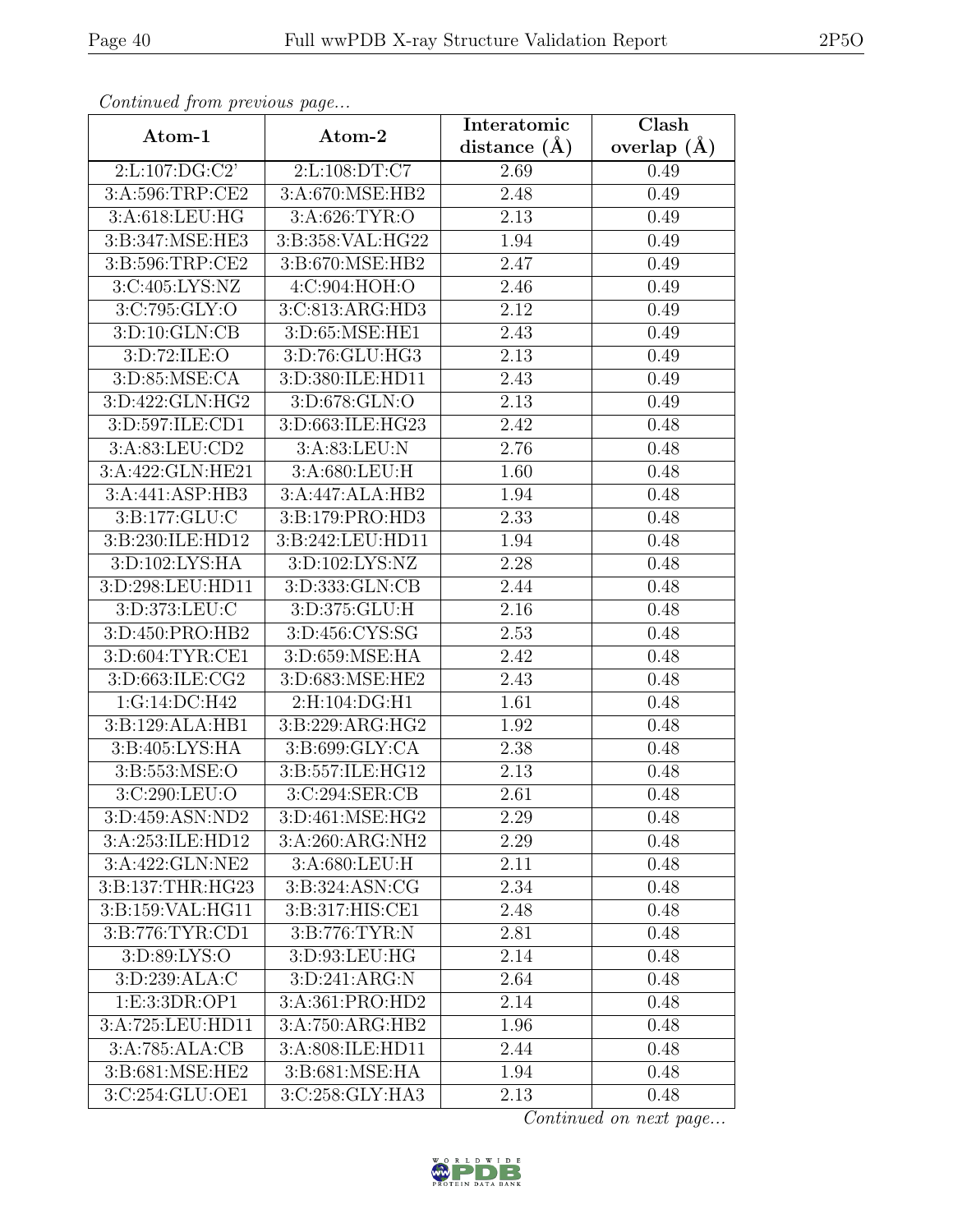| Continuati jibin protibus puga |                     | Interatomic      | Clash         |
|--------------------------------|---------------------|------------------|---------------|
| Atom-1                         | Atom-2              | distance $(\AA)$ | overlap $(A)$ |
| 3:D:87:ASP:O                   | 3:D:88:PHE:HB2      | 2.14             | 0.48          |
| 3:B:133:ILE:HG13               | 3:B:229:ARG:HG3     | 1.95             | 0.48          |
| 3:B:215:GLY:HA3                | 3:B:218:VAL:CG2     | 2.41             | 0.48          |
| 3:B:594:LEU:HA                 | 3:B:597:ILE:HD11    | 1.95             | 0.48          |
| 3:C:298:LEU:O                  | 3:C:299:ASN:HB2     | 2.12             | 0.48          |
| 3:C:423:VAL:HB                 | 3:C:425:ILE:HG13    | 1.95             | 0.48          |
| 3: D:84: GLY: C                | 3:D:380:ILE:HD11    | 2.34             | 0.48          |
| 3:D:434:PHE:CE2                | 3:D:450:PRO:HB3     | 2.48             | 0.48          |
| 1:G:12:DA:C2'                  | 1:G:13:DG:C5        | 2.82             | 0.48          |
| 3: B: 1: MSE: O                | 3:B:1:MSE:HG2       | 2.13             | 0.48          |
| 3:C:110:VAL:HG13               | 3:C:212:ILE:HB      | 1.95             | 0.48          |
| 3:CI:147:TYR:CB                | 3:C:149:PHE:HE1     | 2.27             | 0.48          |
| 3:C:151:LEU:O                  | 3: C: 313: ARG: NH2 | 2.38             | 0.48          |
| 3:D:241:ARG:O                  | 3:D:243:SER:N       | 2.46             | 0.48          |
| 3:D:617:VAL:HG23               | 3:D:617:VAL:O       | 2.14             | 0.48          |
| 1:G:9:DG:H2"                   | 1:G:10:DA:OP2       | 2.14             | 0.48          |
| 3:A:254:GLU:HA                 | 3:A:259:SER:HA      | 1.96             | 0.48          |
| 3:A:280:PHE:CZ                 | 3:A:358:VAL:HG22    | 2.49             | 0.48          |
| 3:B:234:PHE:N                  | 3:B:234:PHE:CD1     | 2.78             | 0.48          |
| 3:B:421:ARG:HB3                | 3:B:680:LEU:HD13    | 1.96             | 0.48          |
| 3:D:20:ILE:N                   | 3:D:20:ILE:HD12     | 2.29             | 0.48          |
| 3:D:301:GLY:O                  | 3:D:303:LEU:N       | 2.47             | 0.48          |
| 3:D:578:TYR:OH                 | 3:D:580:LEU:HB2     | 2.14             | 0.48          |
| 3:D:779:ILE:HD12               | 3:D:871:LEU:HD23    | 1.95             | 0.48          |
| 3:B:66:ARG:HG3                 | 3: B:67: ASP:N      | 2.29             | 0.48          |
| 3:B:622:THR:O                  | 3:B:623:ASP:OD1     | 2.32             | 0.48          |
| 3:C:434:PHE:CE1                | 3:C:456:CYS:HB3     | 2.49             | 0.48          |
| 3:C:593:ALA:HB1                | 3:C:681:MSE:HE3     | 1.96             | 0.48          |
| 3:C:872:LEU:HD12               | 3:C:876:PHE:HB3     | 1.95             | 0.48          |
| 3:D:327:ALA:C                  | 3:D:329:TYR:N       | 2.64             | 0.48          |
| 3:A:850:SER:O                  | 3:A:852:THR:HG23    | 2.13             | 0.48          |
| 3:B:113:PHE:CE1                | 3:B:218:VAL:HG11    | 2.48             | 0.48          |
| 3: B: 143: ASP: O              | 3: B: 144: ASP: C   | 2.52             | 0.48          |
| 3:B:295:GLU:O                  | 3:B:299:ASN:HA      | 2.13             | 0.48          |
| 3:B:425:ILE:HA                 | 3:B:463:TYR:CD2     | 2.48             | 0.48          |
| 3:C:343:LEU:HG                 | 3:C:558:ASN:OD1     | 2.13             | 0.48          |
| 3:C:579:ASP:HB3                | 3:C:582:ASN:HB2     | 1.96             | 0.48          |
| 3:D:352:LYS:HD2                | 3: D:371: ASN:OD1   | 2.13             | 0.48          |
| 3:D:453:VAL:CG2                | 3:D:454:TYR:H       | 2.03             | 0.48          |
| 3:D:481:GLN:HB3                | 3:D:559:ARG:NH1     | 2.25             | 0.48          |
| 3:A:555:ALA:O                  | 3:A:559:ARG:HG2     | 2.14             | 0.47          |

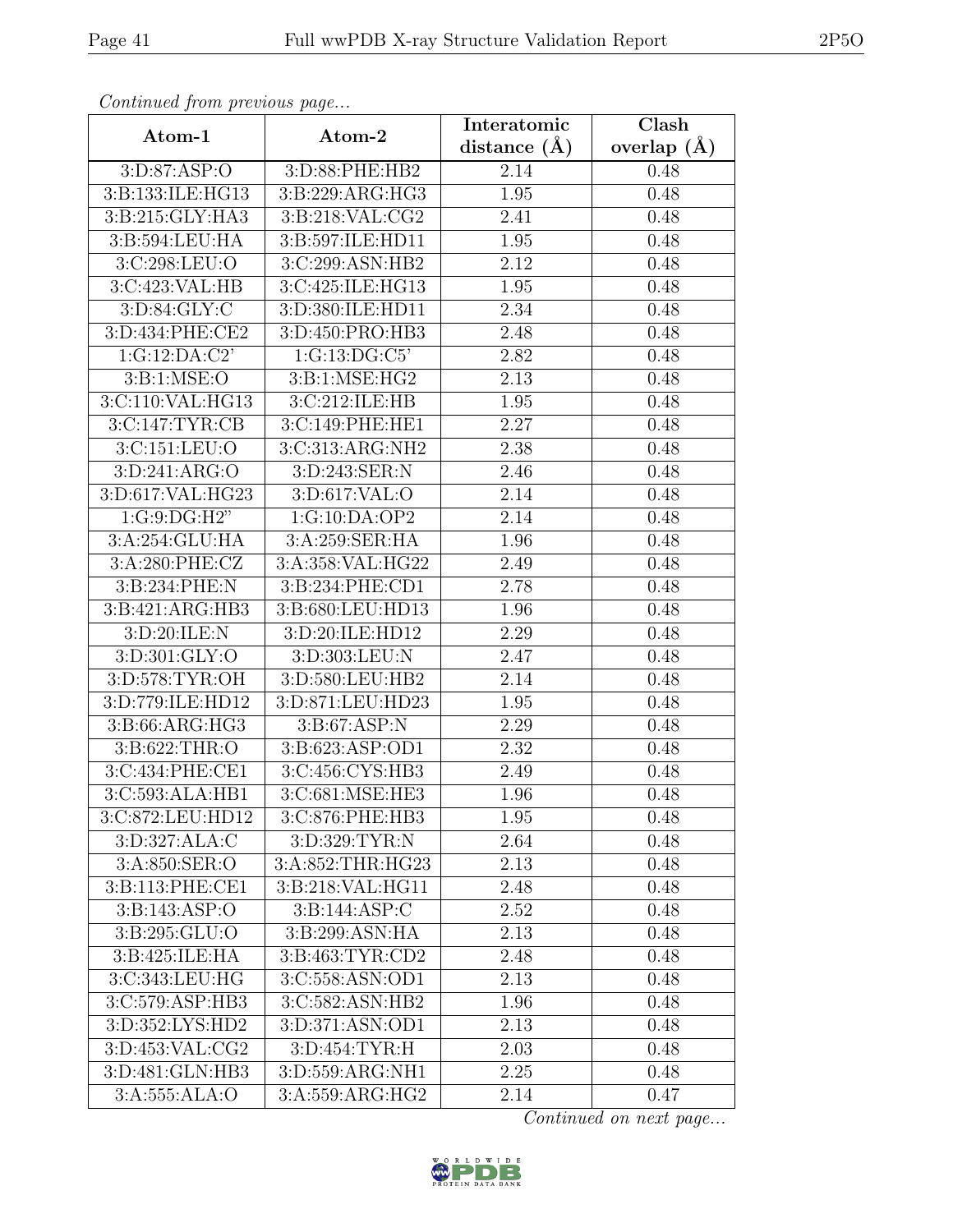| Continuum from protious page |                    | Interatomic       | $\overline{\text{Cl}}$ ash |
|------------------------------|--------------------|-------------------|----------------------------|
| Atom-1                       | Atom-2             | distance $(A)$    | overlap $(A)$              |
| 3:B:47:THR:HG23              | 3:B:49:TYR:H       | 1.79              | 0.47                       |
| 3:B:212:ILE:HG22             | 3:B:212:ILE:O      | 2.14              | 0.47                       |
| 3:B:687:ALA:HB2              | 3:B:715:MSE:CE     | 2.26              | 0.47                       |
| 3: D: 5: TYR: HA             | 3: D: 19: TYR: HA  | 1.96              | 0.47                       |
| 3:D:458:PRO:HG3              | 3:D:592:MSE:SE     | 2.64              | 0.47                       |
| 3: D: 722: GLU: CG           | 3:D:723:PRO:HD2    | 2.40              | 0.47                       |
| 3:A:17:GLU:OE1               | 3:A:29:ARG:NH1     | 2.47              | 0.47                       |
| 3:B:176:ASP:HA               | 3:B:319:ARG:NE     | 2.23              | 0.47                       |
| 3:B:338:ARG:O                | 3:B:339:GLN:HB2    | 2.14              | 0.47                       |
| 3:D:570:LEU:HD12             | 3:D:570:LEU:O      | 2.13              | 0.47                       |
| 3:D:595:GLN:HA               | 3:D:598:GLU:HG2    | 1.96              | 0.47                       |
| 3: A:208: LYS: NZ            | 4:A:925:HOH:O      | 2.46              | 0.47                       |
| 3:A:339:GLN:NE2              | 3:A:339:GLN:HA     | 2.29              | 0.47                       |
| 3:B:229:ARG:NH1              | 3:B:233:ILE:HD11   | 2.28              | 0.47                       |
| 3:B:316:ASN:C                | 3:B:318:GLN:H      | 2.17              | 0.47                       |
| 3:C:170:LEU:HB2              | 4:C:1033:HOH:O     | 2.14              | 0.47                       |
| 3:C:738:PRO:HG2              | 3:C:741:VAL:CB     | $\overline{2.43}$ | 0.47                       |
| 3:D:90:LEU:CD2               | 3: D: 353: ILE: HA | 2.44              | 0.47                       |
| 3:D:732:THR:HG22             | 3:D:733:GLN:H      | 1.78              | 0.47                       |
| 3:C:45:GLN:O                 | 3:C:47:THR:HG23    | 2.14              | 0.47                       |
| 3:C:61:LEU:HD23              | 3:C:62:PHE:N       | 2.28              | 0.47                       |
| 3:C:78:ILE:HG13              | 3:C:80:LEU:HD23    | 1.97              | 0.47                       |
| 3:C:159:VAL:HG11             | 3:C:317:HIS:CG     | 2.49              | 0.47                       |
| 3:C:186:ILE:HG22             | 3:C:187:ILE:H      | 1.79              | 0.47                       |
| 3:C:199:MSE:HG2              | 3:C:234:PHE:CZ     | 2.49              | 0.47                       |
| 3: B: 19: TYR: HE1           | 3:B:29:ARG:HG2     | 1.79              | 0.47                       |
| 3:B:405:LYS:HG3              | 3:B:691:PRO:HD3    | 1.97              | 0.47                       |
| $3: B:471:\overline{VAL:N}$  | 3:B:472:PRO:HD2    | 2.29              | 0.47                       |
| 3:B:893:LYS:HA               | 3:B:893:LYS:CE     | 2.45              | 0.47                       |
| 3:C:83:LEU:HD22              | 3:C:83:LEU:N       | 2.30              | 0.47                       |
| 3:C:277:TYR:O                | 3:C:281:SER:HB3    | 2.14              | 0.47                       |
| 3:C:560:LYS:HE3              | 3:C:564:ASN:HD21   | 1.78              | 0.47                       |
| 3: D:449: ARG:HD2            | 3:D:673:TYR:O      | 2.15              | 0.47                       |
| 3:D:758:GLU:O                | 3:D:762:GLU:CB     | 2.63              | 0.47                       |
| 3:A:725:LEU:HD22             | 3:A:753:LEU:HD12   | 1.95              | 0.47                       |
| 3:A:895:ALA:O                | 3:A:896:SER:C      | 2.52              | 0.47                       |
| 3: B: 443: ILE: HD13         | 3:B:595:GLN:CB     | 2.45              | 0.47                       |
| 3:D:42:PRO:O                 | 3:D:44:SER:N       | 2.48              | 0.47                       |
| 3:D:302:LYS:O                | 3:D:326:ILE:HG21   | 2.14              | 0.47                       |
| 3:D:862:VAL:O                | 3:D:864:HIS:N      | 2.48              | 0.47                       |
| 1:1:1:DC:H4'                 | 3:C:255:ASN:OD1    | 2.14              | 0.47                       |

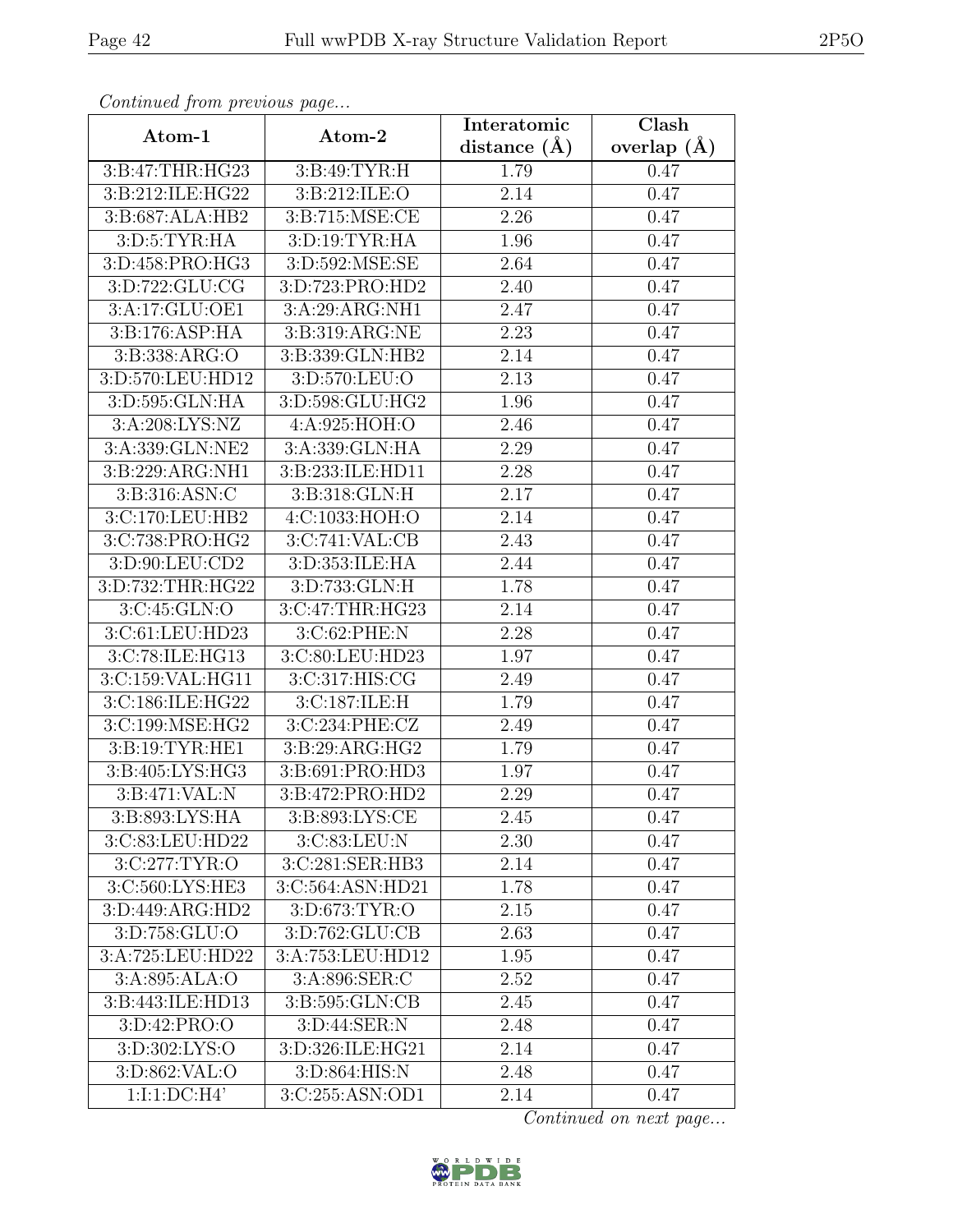| Continued from previous page  |                    | Interatomic       | Clash           |
|-------------------------------|--------------------|-------------------|-----------------|
| Atom-1                        | Atom-2             | distance $(\AA)$  | overlap $(\AA)$ |
| 1:K:18:DG:O6                  | 3:A:380:ILE:HG12   | 2.14              | 0.47            |
| 3:A:206:GLN:NE2               | 3:A:241:ARG:O      | 2.37              | 0.47            |
| 3:A:303:LEU:HB3               | 3:A:323:TYR:HD1    | 1.80              | 0.47            |
| 3:A:339:GLN:HA                | 3:A:339:GLN:HE21   | 1.80              | 0.47            |
| 3:A:347:MSE:HE2               | 3:A:558:ASN:OD1    | 2.14              | 0.47            |
| 3:A:443:ILE:HD13              | 3:A:595:GLN:HB2    | 1.96              | 0.47            |
| 3:B:139:TYR:CE2               | 3:B:332:LEU:HD21   | 2.49              | 0.47            |
| 3:B:231:LYS:HA                | 3:B:235:GLY:CA     | 2.42              | 0.47            |
| 3:B:290:LEU:HD13              | 3:B:302:LYS:HE3    | 1.97              | 0.47            |
| 3:B:604:TYR:O                 | 3:B:607:GLU:HB3    | 2.15              | 0.47            |
| 3:B:702:TRP:CZ3               | 3:B:710:LEU:HD21   | 2.49              | 0.47            |
| 3:B:730:LEU:N                 | 3:B:730:LEU:HD23   | 2.30              | 0.47            |
| 3:C:233:ILE:HG22              | 3:C:234:PHE:N      | 2.28              | 0.47            |
| $3:C:424:A\overline{SN:HD21}$ | 3:C:469:GLY:N      | 2.03              | 0.47            |
| 3:C:482:ARG:CZ                | 3:C:560:LYS:HD3    | 2.44              | 0.47            |
| 3:C:633:ILE:CD1               | 3:C:651:LEU:HD11   | 2.39              | 0.47            |
| 3: D: 13: ASP: HA             | 3:D:65:MSE:HB3     | 1.97              | 0.47            |
| 3:D:210:PRO:HD2               | 3:D:242:LEU:HD21   | 1.97              | 0.47            |
| 3:D:415:LEU:CD2               | 3:D:622:THR:HG23   | 2.41              | 0.47            |
| 3:D:605:LEU:HD21              | 3:D:654:PHE:HE1    | 1.79              | 0.47            |
| $2:$ F:108:DT:C2'             | 2:F:109:DC:H5"     | 2.44              | 0.47            |
| 2:H:115:DA:H4'                | 3:B:117:VAL:HG22   | 1.97              | 0.47            |
| 3:A:553:MSE:O                 | 3:A:556:GLN:HB3    | 2.15              | 0.47            |
| 3:A:751:ARG:NE                | 3:A:763:TYR:HB2    | $\overline{2}.30$ | 0.47            |
| 3: B:145: ARG: HB2            | 3:B:147:TYR:CE1    | 2.49              | 0.47            |
| 3: B: 154: SER: O             | 3: B: 157: GLY: N  | 2.42              | 0.47            |
| 3:C:129:ALA:O                 | 3:C:229:ARG:NH1    | 2.48              | 0.47            |
| 3:C:313:ARG:HH11              | 3:C:313:ARG:HG3    | 1.79              | 0.47            |
| 3:D:558:ASN:HA                | 3:D:561:LEU:HD13   | 1.96              | 0.47            |
| 3:D:635:LYS:N                 | 3:D:635:LYS:HE3    | 2.29              | 0.47            |
| 2:J:112:DA:C5'                | 3:C:734:LYS:HG2    | 2.45              | 0.47            |
| 3:A:83:LEU:HD22               | 3:A:83:LEU:N       | 2.30              | 0.47            |
| 3:A:825:VAL:HB                | 3:A:828:GLU:CG     | 2.40              | 0.47            |
| 3:B:145:ARG:HD3               | 3: B:185: LYS: HB2 | 1.95              | 0.47            |
| 3:B:599:ARG:NH2               | 3:B:600:LYS:HE2    | 2.30              | 0.47            |
| 3:C:189:MSE:O                 | 3:C:191:PHE:CE1    | 2.68              | 0.47            |
| 3:C:298:LEU:O                 | 3:C:299:ASN:CB     | 2.63              | 0.47            |
| 3:D:542:LEU:C                 | 3:D:544:ARG:H      | 2.18              | 0.47            |
| 3:A:366:ASP:OD1               | 3:A:576:ARG:HD2    | 2.14              | 0.47            |
| 3:A:488:TYR:O                 | 3:A:492:ALA:N      | 2.47              | 0.47            |
| 3:A:740:ALA:HB2               | 3:A:778:SER:HB2    | 1.96              | 0.47            |

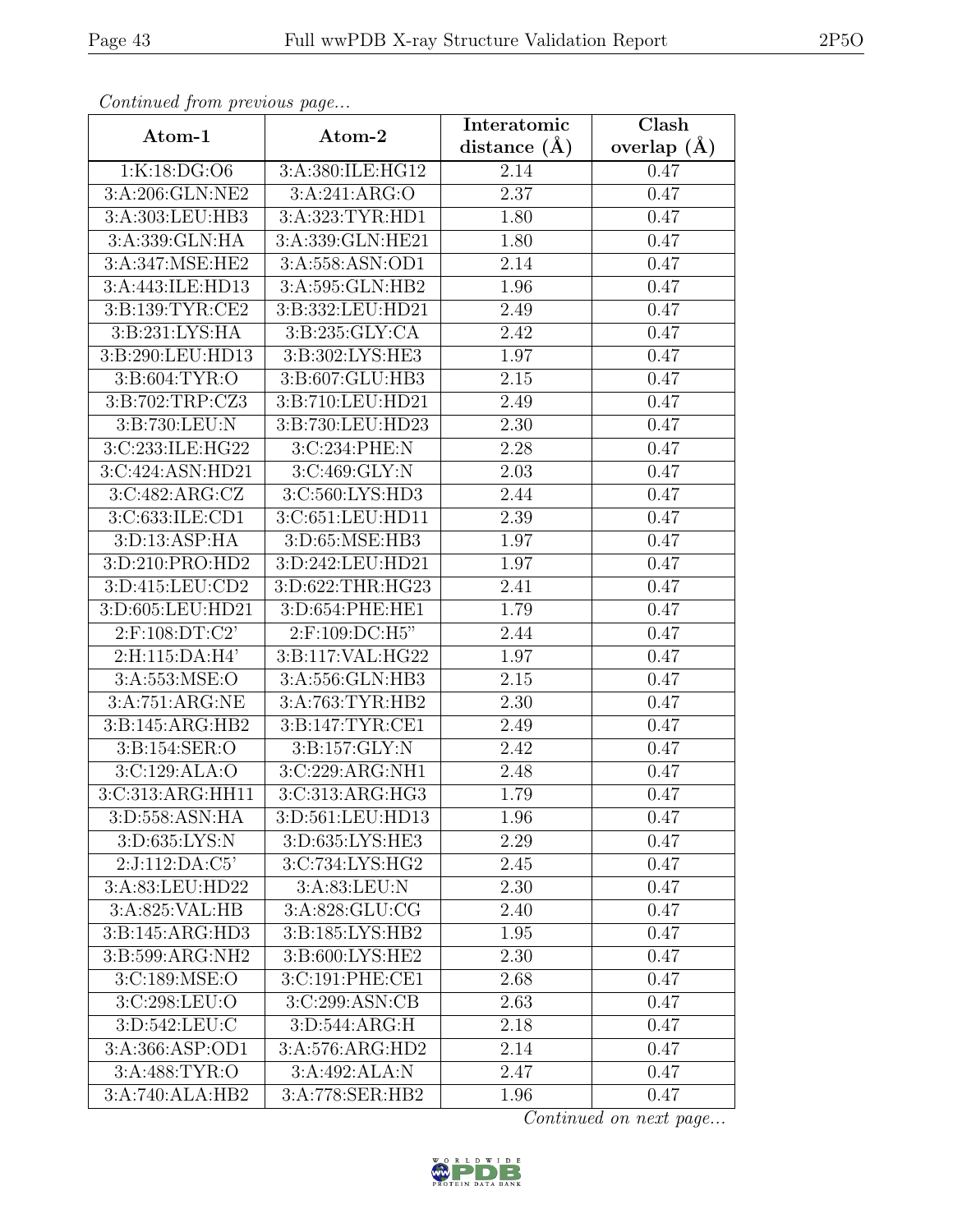| $\sim$ onttinuo $\omega$ from protio $\omega$ o pago $\ldots$ |                              | Interatomic    | Clash           |
|---------------------------------------------------------------|------------------------------|----------------|-----------------|
| Atom-1                                                        | Atom-2                       | distance $(A)$ | overlap $(\AA)$ |
| 3:B:216:TRP:H                                                 | 3:B:218:VAL:HG23             | 1.80           | 0.47            |
| 3:B:543:PHE:C                                                 | 3:B:545:ALA:H                | 2.19           | 0.47            |
| 3: C:37: LEU: C                                               | 3:C:38:PHE:CD1               | 2.88           | 0.47            |
| 3:C:70:GLN:HE21                                               | 3:C:70:GLN:CA                | 2.25           | 0.47            |
| 3:C:593:ALA:CB                                                | 3:C:681:MSE:CE               | 2.92           | 0.47            |
| 3:D:313:ARG:O                                                 | 3:D:313:ARG:HD2              | 2.15           | 0.47            |
| 3:B:15:ILE:HG13                                               | 3: B:65: MSE:CE              | 2.42           | 0.46            |
| 3:B:221:PHE:O                                                 | 3: B: 225: TYR: HB2          | 2.15           | 0.46            |
| 3:B:273:TYR:O                                                 | 3:B:276:LEU:N                | 2.48           | 0.46            |
| 3:B:396:VAL:HG13                                              | 3:B:705:LYS:HZ1              | 1.76           | 0.46            |
| 3:B:116:GLU:HB3                                               | 3:B:320:TYR:OH               | 2.15           | 0.46            |
| 3:B:288:TYR:HD1                                               | 3:B:293:ILE:HD11             | 1.79           | 0.46            |
| 3: B: 411: ASP: OD2                                           | 3:B:624:SER:HB2              | 2.16           | 0.46            |
| 3:B:423:VAL:O                                                 | 3:B:424:ASN:HB3              | 2.15           | 0.46            |
| 3:B:434:PHE:HB3                                               | 3:B:462:MSE:HE3              | 1.97           | 0.46            |
| 3:B:747:GLU:O                                                 | 3: B:751: ARG: HG3           | 2.15           | 0.46            |
| 3:C:318:GLN:C                                                 | 3:C:318:GLN:HE21             | 2.19           | 0.46            |
| 3:C:319:ARG:O                                                 | 3:C:322:SER:N                | 2.47           | 0.46            |
| 3:C:436:VAL:HG23                                              | 3:C:436:VAL:O                | 2.14           | 0.46            |
| 3:C:738:PRO:O                                                 | 3:C:742:GLN:HG3              | 2.16           | 0.46            |
| 3:D:417:PRO:O                                                 | 3:D:421:ARG:HG3              | 2.16           | 0.46            |
| 3:B:186:ILE:O                                                 | 3:B:188:TYR:N                | 2.48           | 0.46            |
| 3:B:486:LYS:C                                                 | 3:B:488:TYR:N                | 2.68           | 0.46            |
| 3:C:173:GLN:CG                                                | 3:C:174:GLY:H                | 2.27           | 0.46            |
| 3:D:244:PRO:HG2                                               | 3:D:245:HIS:H                | 1.81           | 0.46            |
| 3:D:293:ILE:HG23                                              | 3:D:294:SER:N                | 2.29           | 0.46            |
| 3:D:605:LEU:HD21                                              | 3:D:654:PHE:CE1              | 2.50           | 0.46            |
| 3: A:329:TYR:CE2                                              | 3:A:333:GLN:NE2              | 2.83           | 0.46            |
| 3:B:157:GLY:C                                                 | 3:B:313:ARG:HH12             | 2.19           | 0.46            |
| 3:B:437:ALA:HB1                                               | 3:B:438:PRO:CD               | 2.46           | 0.46            |
| 3:C:12:GLY:C                                                  | 3: C:14: SER:H               | 2.18           | 0.46            |
| 3: C: 104: ASP: OD2                                           | 3:C:106:THR:HB               | 2.15           | 0.46            |
| 3: D: 102: LYS: CD                                            | 3:D:103:TYR:H                | 2.26           | 0.46            |
| 3:A:309:ILE:N                                                 | 4:A:917:HOH:O                | 2.44           | 0.46            |
| 3: A:438: PRO:HB2                                             | 3:A:440:HIS:CE1              | 2.51           | 0.46            |
| 3:A:491:ALA:C                                                 | 3:A:493:GLN:H                | 2.19           | 0.46            |
| 3: B: 103: TYR: H                                             | 3:B:103:TYR:HD1              | 1.61           | 0.46            |
| 3:B:300:VAL:CG1                                               | $3: B:301: \overline{GLY:H}$ | 2.25           | 0.46            |
| 3:B:451:SER:CB                                                | 3:B:462:MSE:CE               | 2.93           | 0.46            |
| 3:C:424:ASN:HD22                                              | 3:C:472:PRO:HG2              | 1.81           | 0.46            |
| 3:C:457:SER:C                                                 | 3:C:674:MSE:HE2              | 2.36           | 0.46            |

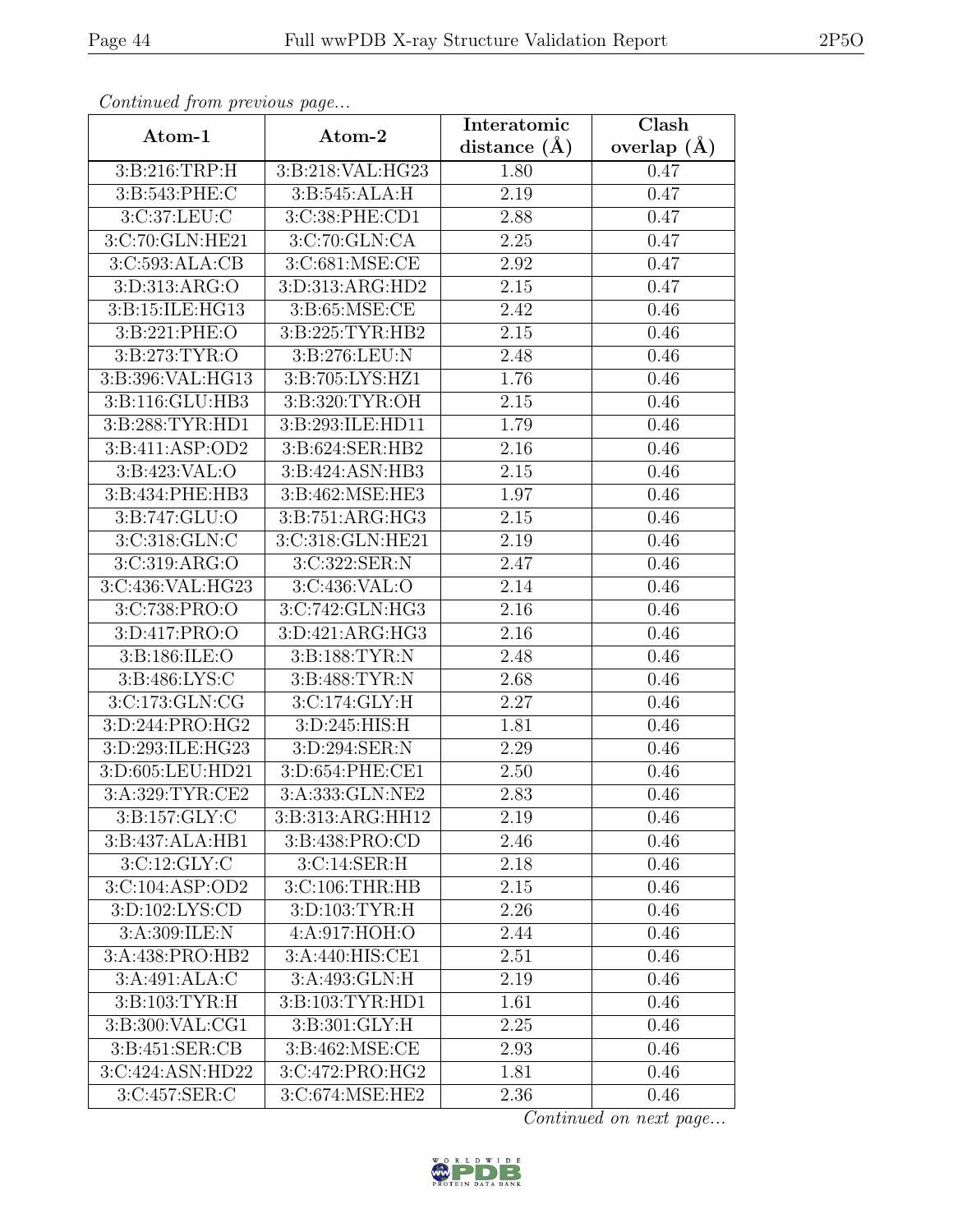| Continuation procession page |                                 | Interatomic    | Clash           |
|------------------------------|---------------------------------|----------------|-----------------|
| Atom-1                       | Atom-2                          | distance $(A)$ | overlap $(\AA)$ |
| 3: D: 102: LYS: HA           | 3: D: 102: LYS: H <sub>Z2</sub> | 1.80           | 0.46            |
| 3:D:449:ARG:HA               | 3:D:450:PRO:HD2                 | 1.72           | 0.46            |
| 3:D:451:SER:HB3              | 3:D:456:CYS:SG                  | 2.54           | 0.46            |
| 3:C:413:THR:O                | 3:C:414:SER:C                   | 2.54           | 0.46            |
| 3:D:98:ASN:O                 | 3:D:352:LYS:HE2                 | 2.16           | 0.46            |
| 3:D:233:ILE:N                | 4:D:935:HOH:O                   | 2.49           | 0.46            |
| 3:D:576:ARG:HH11             | 3:D:576:ARG:CB                  | 2.29           | 0.46            |
| 3:D:320:TYR:C                | 3:D:322:SER:N                   | 2.67           | 0.46            |
| 3: D:444: ASN: HA            | 3:D:599:ARG:NE                  | 2.31           | 0.46            |
| 1:G:7:DA:H1'                 | 1:G:8:DT:O5'                    | 2.15           | 0.46            |
| 2:J:101:DG:H2"               | 2:J:102:DC:O5'                  | 2.16           | 0.46            |
| 3:A:610:GLY:HA2              | 4:A:1037:HOH:O                  | 2.16           | 0.46            |
| 3:B:149:PHE:O                | 3:B:197:LEU:HD21                | 2.15           | 0.46            |
| 3:B:436:VAL:HG22             | 3:B:437:ALA:O                   | 2.16           | 0.46            |
| 3:C:2:LYS:O                  | 3:C:3:GLU:HB3                   | 2.16           | 0.46            |
| 3:C:11:ILE:O                 | 3:C:12:GLY:O                    | 2.34           | 0.46            |
| 3:C:154:SER:O                | 3:C:156:TYR:N                   | 2.49           | 0.46            |
| 3:C:285:GLN:OE1              | 3:C:285:GLN:HA                  | 2.15           | 0.46            |
| 3:C:290:LEU:HD11             | 3:C:330:ARG:HB3                 | 1.96           | 0.46            |
| 3:C:297:GLU:OE1              | 3:C:338:ARG:NH2                 | 2.46           | 0.46            |
| 3:C:353:ILE:HB               | 4:C:925:HOH:O                   | 2.15           | 0.46            |
| 3:D:692:PRO:HG3              | 3:D:713:TRP:HZ2                 | 1.81           | 0.46            |
| 3:A:720:TYR:CZ               | 3:A:724:LYS:HD2                 | 2.51           | 0.46            |
| 3:B:52:ILE:HG13              | 3:B:470:VAL:HG21                | 1.98           | 0.46            |
| 3:C:171:GLN:O                | 3:C:173:GLN:N                   | 2.48           | 0.46            |
| 3:C:273:TYR:OH               | 3:C:340:PHE:HB2                 | 2.16           | 0.46            |
| 3:C:410:PHE:CD2              | 3:C:685:ARG:HA                  | 2.51           | 0.46            |
| 3:C:747:GLU:HB3              | 3:C:763:TYR:CE1                 | 2.50           | 0.46            |
| 3:D:367:ALA:O                | 3:D:370:PHE:HB3                 | 2.16           | 0.46            |
| $3: D:692: \overline{PRO:O}$ | 3:D:693:LEU:C                   | 2.54           | 0.46            |
| 1:K:16:DG:H2"                | 1:K:17:DC:C6                    | 2.50           | 0.46            |
| 3:A:411:ASP:O                | 3:A:683:MSE:HA                  | 2.16           | 0.46            |
| 3:B:53:TYR:CD1               | 3: B:53: TYR: N                 | 2.84           | 0.46            |
| 3:B:109:ARG:CZ               | 3:B:142:ILE:HD12                | 2.46           | 0.46            |
| 3:B:171:GLN:O                | 3:B:173:GLN:N                   | 2.49           | 0.46            |
| 3:C:685:ARG:NH1              | 3:C:688:ILE:HG13                | 2.31           | 0.46            |
| 3:D:3:GLU:HG2                | 3:D:22:SER:HA                   | 1.98           | 0.46            |
| 3:D:216:TRP:CD1              | 3:D:290:LEU:HB2                 | 2.50           | 0.46            |
| 1:I:8:DT:H2"                 | 1:1:9:DG:H8                     | 1.81           | 0.45            |
| $3:$ A:37:LEU:C              | 3: A:38: PHE:CD1                | 2.90           | 0.45            |
| 3:A:858:ILE:O                | 3:A:859:LYS:O                   | 2.33           | 0.45            |

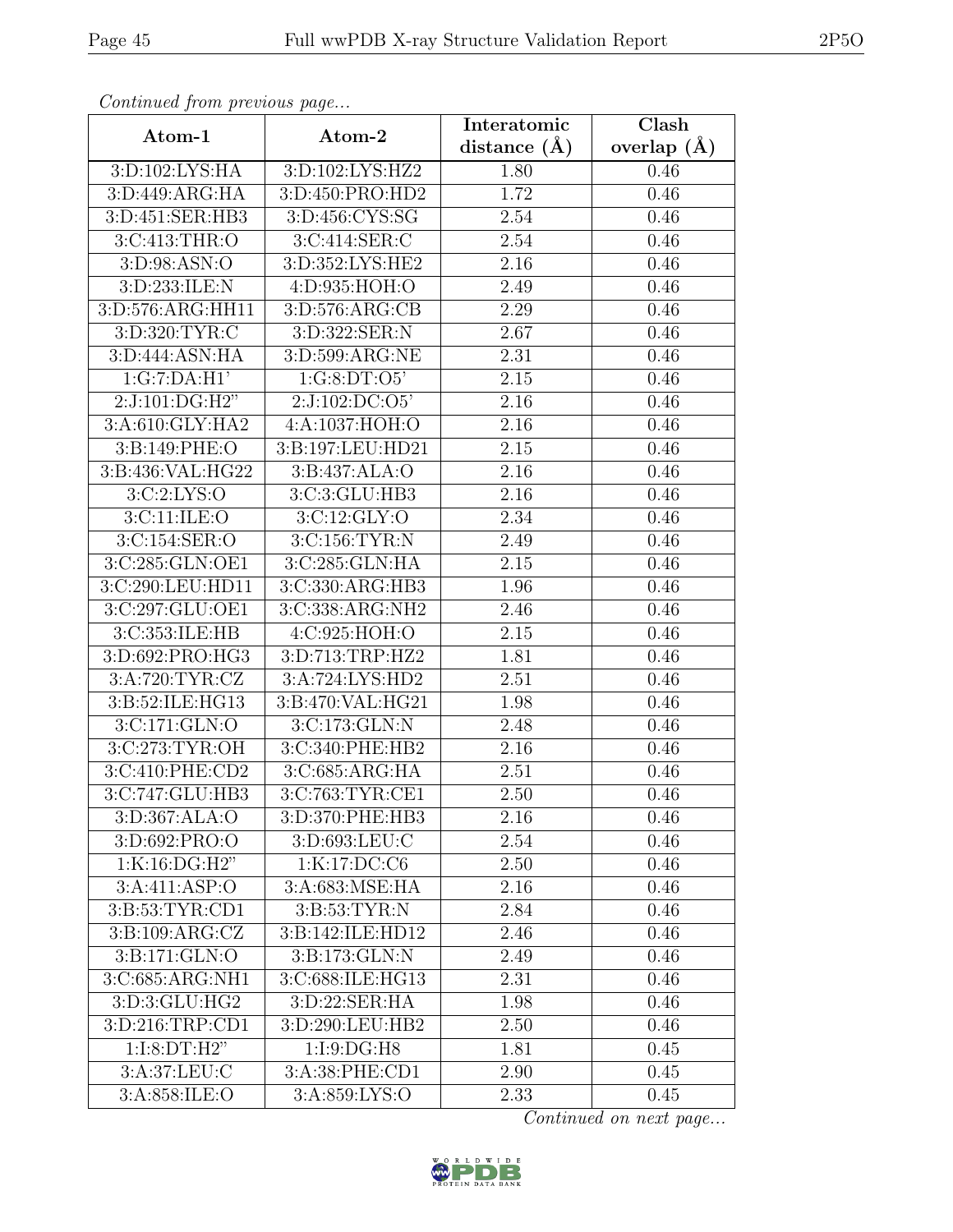| Continueu jiomi pretious page |                                                  | Interatomic    | $\overline{\text{Clash}}$ |
|-------------------------------|--------------------------------------------------|----------------|---------------------------|
| Atom-1                        | Atom-2                                           | distance $(A)$ | overlap $(\AA)$           |
| 3:B:183:ILE:H                 | 3:B:183:ILE:CD1                                  | 2.26           | 0.45                      |
| 3:C:144:ASP:OD2               | 3:C:185:LYS:HD3                                  | 2.15           | 0.45                      |
| 3:C:176:ASP:OD1               | 3:C:318:GLN:NE2                                  | 2.49           | 0.45                      |
| 3:C:697:GLY:HA2               | 3:C:755:GLU:O                                    | 2.15           | 0.45                      |
| 3:D:4:PHE:H                   | 3:D:20:ILE:HB                                    | 1.81           | 0.45                      |
| 3:D:109:ARG:O                 | 3:D:109:ARG:HD2                                  | 2.15           | 0.45                      |
| 3:D:210:PRO:CG                | 3:D:242:LEU:HD21                                 | 2.46           | 0.45                      |
| 3: D:291: ASP:OD2             | 3:D:303:LEU:HD13                                 | 2.15           | 0.45                      |
| 3:A:71:TRP:O                  | 3:A:75:MSE:HB2                                   | 2.16           | 0.45                      |
| 3:B:201:TYR:O                 | 3:B:205:TRP:N                                    | 2.48           | 0.45                      |
| 3:B:405:LYS:HG3               | 3:B:691:PRO:CD                                   | 2.46           | 0.45                      |
| 3:C:83:LEU:H                  | 3:C:83:LEU:CD2                                   | 2.30           | 0.45                      |
| 3:C:365:TRP:HZ2               | 3:C:562:LEU:O                                    | 1.99           | 0.45                      |
| 3:C:443:ILE:HG21              | 3:C:595:GLN:HB3                                  | 1.99           | 0.45                      |
| 3:C:776:TYR:CB                | 3:C:866:MSE:HE1                                  | 2.46           | 0.45                      |
| 3:D:327:ALA:HA                | 3:D:330:ARG:HD3                                  | 1.98           | 0.45                      |
| 3:A:217:ASN:HA                | 3:A:272:ASP:OD2                                  | 2.17           | 0.45                      |
| 3:B:592:MSE:HE3               | 3:B:670:MSE:SE                                   | 2.65           | 0.45                      |
| 3:C:412:LEU:HD23              | 3:C:683:MSE:HB2                                  | 1.98           | 0.45                      |
| 3:D:212:ILE:O                 | 3:D:214:THR:N                                    | 2.49           | 0.45                      |
| 3:A:9:GLU:HA                  | 3:A:89:LYS:HD3                                   | 1.98           | 0.45                      |
| 3:A:20:ILE:HG23               | 3:A:24:GLY:HA2                                   | 1.97           | 0.45                      |
| 3:A:162:TRP:CH2               | 3:A:164:ILE:HG23                                 | 2.51           | 0.45                      |
| 3:A:547:ARG:CZ                | 3:A:547:ARG:O                                    | 2.64           | 0.45                      |
| $3:$ A:655:ALA:O              | 3:A:660:GLU:HG2                                  | 2.16           | 0.45                      |
| 3:B:116:GLU:HB2               | 3: B: 135: ALA: H                                | 1.81           | 0.45                      |
| 3:B:231:LYS:O                 | 3:B:235:GLY:N                                    | 2.49           | 0.45                      |
| 3:B:397:LYS:HE2               | 3:B:598:GLU:OE1                                  | 2.17           | 0.45                      |
| 3:B:458:PRO:HG3               | 3:B:592:MSE:SE                                   | 2.66           | 0.45                      |
| 3:C:136:ILE:HB                | 3:C:149:PHE:HB2                                  | 1.98           | 0.45                      |
| 3:C:395:PHE:HB2               | 3:C:591:GLN:HG2                                  | 1.97           | 0.45                      |
| 3: C:416: TYR:N               | 3:C:416:TYR:CD2                                  | 2.82           | 0.45                      |
| 3:C:818:ASN:HD21              | 3:C:820:ASP:H                                    | 1.64           | 0.45                      |
| 3:D:13:ASP:HB2                | 3: D:66: ARG:CB                                  | 2.46           | 0.45                      |
| 3:D:210:PRO:CD                | 3:D:242:LEU:HD21                                 | 2.46           | 0.45                      |
| 3:D:273:TYR:CZ                | 3:D:340:PHE:HB2                                  | 2.52           | 0.45                      |
| 3: D: 335: ASP: O             | 3:D:339:GLN:N                                    | 2.43           | 0.45                      |
| 1:G:12:DA:H2"                 | $1:G:13: \overline{\text{DG:H5}^{\prime\prime}}$ | 1.92           | 0.45                      |
| 3: A:391: TYR: CZ             | 3:A:583:ALA:HB1                                  | 2.51           | 0.45                      |
| 3:B:272:ASP:CG                | 3:B:274:ILE:HG22                                 | 2.36           | 0.45                      |
| 3:B:369:ILE:HG22              | 3:B:373:LEU:HD12                                 | 1.99           | 0.45                      |

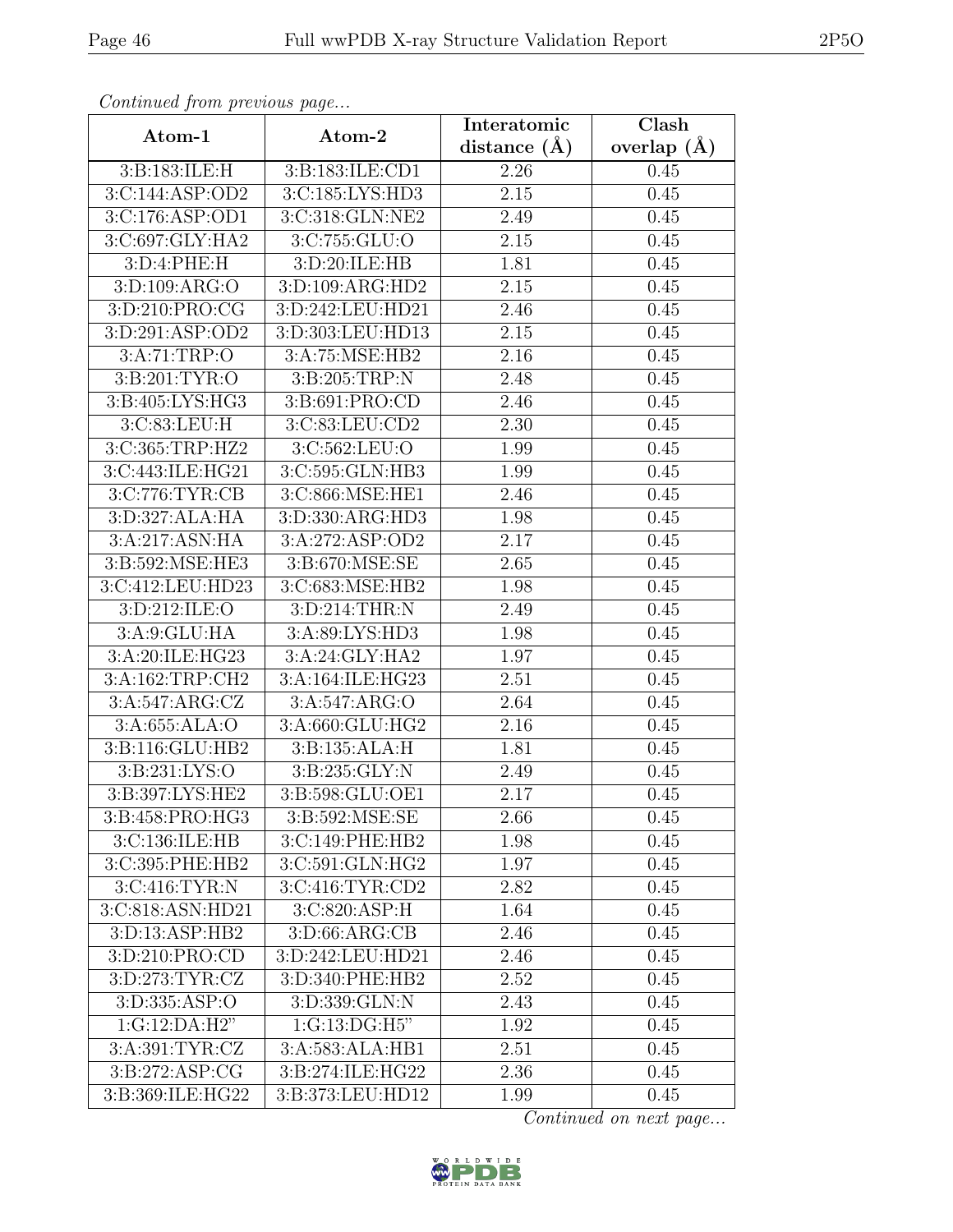| Continuum from protious page |                  | Interatomic    | $\overline{\text{Clash}}$ |
|------------------------------|------------------|----------------|---------------------------|
| Atom-1                       | Atom-2           | distance $(A)$ | overlap $(\AA)$           |
| 3:B:403:ARG:HH21             | 3:B:889:LEU:HG   | 1.81           | 0.45                      |
| 3:B:658:ARG:C                | 3:B:661:PRO:HD2  | 2.37           | 0.45                      |
| 3:B:775:ASN:HB3              | 4:B:982:HOH:O    | 2.16           | 0.45                      |
| 3:D:218:VAL:CA               | 3:D:222:ALA:HB3  | 2.46           | 0.45                      |
| 3:D:243:SER:HA               | 3:D:268:ILE:HD11 | 1.98           | 0.45                      |
| 3:D:617:VAL:HG12             | 3:D:627:VAL:HG12 | 1.97           | 0.45                      |
| 3:D:660:GLU:OE2              | 3:D:663:ILE:HD12 | 2.16           | 0.45                      |
| 3:D:714:ASP:HB3              | 3:D:719:ARG:HD3  | 1.99           | 0.45                      |
| 2:L:107:DG:H2'               | 2:L:108:DT:H71   | 1.85           | 0.45                      |
| 3:A:19:TYR:CE1               | 3:A:29:ARG:HG2   | 2.52           | 0.45                      |
| 3:C:411:ASP:CG               | 3:C:624:SER:HB3  | 2.37           | 0.45                      |
| 3:C:437:ALA:O                | 3:C:442:TYR:HE2  | 1.99           | 0.45                      |
| 3:C:791:TYR:CE2              | 3:C:802:PRO:HD3  | 2.52           | 0.45                      |
| 3:D:380:ILE:HD12             | 3:D:576:ARG:NH2  | 2.32           | 0.45                      |
| 4:E:366:HOH:O                | 3:A:806:ARG:HD2  | 2.16           | 0.45                      |
| 3:A:408:MSE:CE               | 3:A:685:ARG:HD2  | 2.46           | 0.45                      |
| 3:A:556:GLN:HE21             | 3:A:556:GLN:C    | 2.20           | 0.45                      |
| 3:A:859:LYS:C                | 3:A:861:ASP:H    | 2.18           | 0.45                      |
| 3:C:660:GLU:O                | 3:C:663:ILE:HB   | 2.16           | 0.45                      |
| 3:D:581:ARG:HG2              | 3:D:581:ARG:NH1  | 2.29           | 0.45                      |
| 3:D:771:PHE:CE1              | 3:D:779:ILE:HG21 | 2.51           | 0.45                      |
| 3:A:752:MSE:HG3              | 3:A:760:LEU:HD22 | 1.98           | 0.45                      |
| 3:B:83:LEU:HD12              | 3:B:83:LEU:N     | 2.32           | 0.45                      |
| 3:B:489:MSE:SE               | 3:B:553:MSE:SE   | 3.34           | 0.45                      |
| 3:C:131:HIS:HB3              | 3:C:132:PRO:HD2  | 1.99           | 0.45                      |
| 3:C:202:LEU:O                | 3:C:206:GLN:HG2  | 2.16           | 0.45                      |
| 3:C:347:MSE:CA               | 3:C:558:ASN:ND2  | 2.80           | 0.45                      |
| 3:D:21:ASP:HB2               | 3:D:25:ARG:C     | 2.37           | 0.45                      |
| 3:D:537:SER:C                | 3:D:539:ASN:H    | 2.19           | 0.45                      |
| 3:D:597:ILE:CG1              | 3:D:683:MSE:HE1  | 2.47           | 0.45                      |
| 1:K:15:DC:N4                 | 2:L:102:DC:N4    | 2.65           | 0.45                      |
| 3:A:222:ALA:O                | 3:A:226:VAL:HG23 | 2.17           | 0.45                      |
| 3:A:547:ARG:HH22             | 3:A:551:ALA:HB2  | 1.82           | 0.45                      |
| 3:B:302:LYS:O                | 3:B:302:LYS:HG2  | 2.16           | 0.45                      |
| 3:C:204:PHE:CD1              | 3:C:208:LYS:HD3  | 2.52           | 0.45                      |
| 3:C:218:VAL:HA               | 3:C:222:ALA:HB3  | 1.98           | 0.45                      |
| 3:D:320:TYR:C                | 3:D:322:SER:H    | 2.19           | 0.45                      |
| 3:A:697:GLY:HA3              | 3:A:753:LEU:O    | 2.16           | 0.45                      |
| 3:A:834:PRO:O                | 3:A:866:MSE:HA   | 2.17           | 0.45                      |
| 3:A:854:ILE:CG1              | 3:A:859:LYS:HB2  | 2.46           | 0.45                      |
| 3:B:227:TYR:CE1              | 3:B:239:ALA:HB1  | 2.52           | 0.45                      |

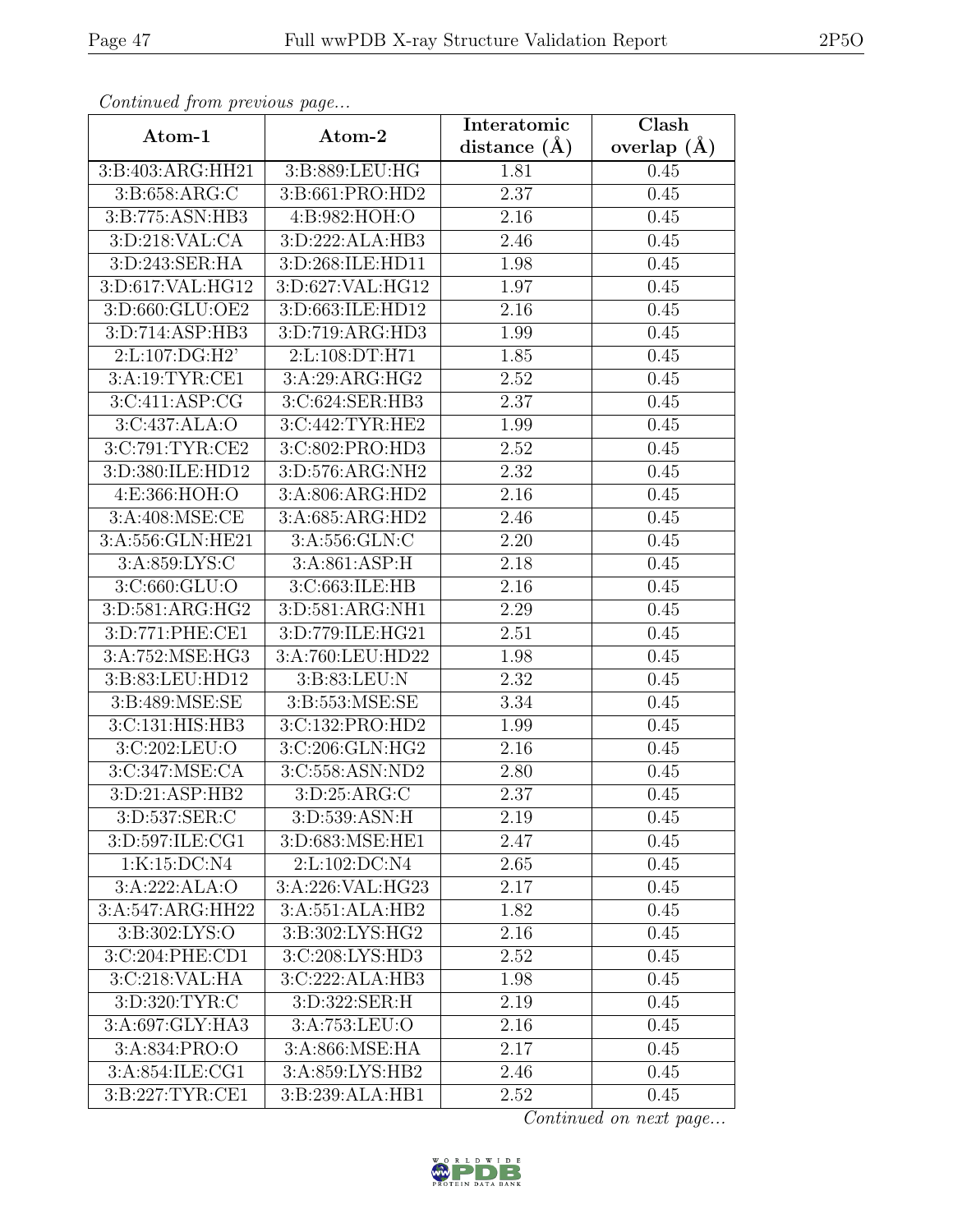| Convenaca from previous page               |                                               | Interatomic      | Clash         |
|--------------------------------------------|-----------------------------------------------|------------------|---------------|
| Atom-1                                     | Atom-2                                        | distance $(\AA)$ | overlap $(A)$ |
| 3:B:896:SER:OG                             | 3:B:898:PHE:HD2                               | 2.00             | 0.45          |
| 3:D:243:SER:OG                             | 3:D:246:ARG:HA                                | 2.16             | 0.45          |
| 3:D:453:VAL:CG2                            | 3:D:454:TYR:N                                 | 2.72             | 0.45          |
| 3:B:78:ILE:HA                              | 3:B:78:ILE:HD12                               | 1.85             | 0.44          |
| 3:D:268:ILE:HG22                           | 3:D:269:SER:H                                 | 1.80             | 0.44          |
| 3:D:459:ASN:HD21                           | 3:D:585:ALA:HB2                               | 1.81             | 0.44          |
| 3:D:701:PHE:HE1                            | 3:D:749:ILE:HG23                              | 1.81             | 0.44          |
| 3:D:747:GLU:HG2                            | 3:D:763:TYR:CE2                               | 2.52             | 0.44          |
| 3:D:770:GLU:O                              | 3:D:774:LEU:HD22                              | 2.17             | 0.44          |
| 1:I:8:DT:H2"                               | 1:1:9:DG:CS                                   | 2.52             | 0.44          |
| 3: A:681: MSE: HE2                         | 3:A:681:MSE:HA                                | 1.99             | 0.44          |
| 3:B:548:THR:O                              | 3:B:548:THR:HG22                              | 2.17             | 0.44          |
| 3:C:90:LEU:HD21                            | 3:C:363:LYS:HE3                               | 1.98             | 0.44          |
| 3:C:897:LEU:HD23                           | 3:C:897:LEU:C                                 | 2.38             | 0.44          |
| 3:D:219:GLU:HB2                            | 3:D:272:ASP:HB2                               | 1.99             | 0.44          |
| 3: D:709: ALA:O                            | 3:D:710:LEU:HD23                              | 2.18             | 0.44          |
| 3:B:394:ALA:HB1                            | 3:B:622:THR:CB                                | 2.41             | 0.44          |
| 3:B:421:ARG:HB3                            | 3:B:680:LEU:CD1                               | 2.46             | 0.44          |
| 3:B:631:LYS:HB2                            | $3: B:631: \overline{\text{LYS}: \text{HZ2}}$ | 1.82             | 0.44          |
| 3:C:144:ASP:OD2                            | 3:C:144:ASP:O                                 | 2.36             | 0.44          |
| $3:C:231:\overline{\text{LYS}:\text{HG3}}$ | 3:C:236:GLU:HA                                | 2.00             | 0.44          |
| 3:C:448:GLU:O                              | 3:C:449:ARG:C                                 | 2.56             | 0.44          |
| 3:D:35:PRO:HG3                             | 3:D:65:MSE:HA                                 | 2.00             | 0.44          |
| 3: D: 217: ASN: O                          | 3:D:221:PHE:HB3                               | 2.18             | 0.44          |
| 3: D: 323: TYR: CA                         | 3:D:326:ILE:HG12                              | 2.48             | 0.44          |
| 3:D:692:PRO:HG3                            | 3:D:713:TRP:CZ2                               | 2.52             | 0.44          |
| 3:D:864:HIS:C                              | 3:D:866:MSE:H                                 | 2.19             | 0.44          |
| 3:A:369:ILE:HG12                           | 3:A:474:GLU:HG3                               | 1.98             | 0.44          |
| 3:B:2:LYS:HD3                              | 3: B:2: LYS: HA                               | 1.87             | 0.44          |
| 3:B:544:ARG:HH11                           | 3:B:544:ARG:HB2                               | 1.82             | 0.44          |
| 3:CI1:ILE: HB                              | 3:C:16:PHE:CE1                                | 2.51             | 0.44          |
| 3:C:152:LEU:HD11                           | 3:C:190:PRO:HB2                               | 1.99             | 0.44          |
| 3:C:347:MSE:HE1                            | 3:C:558:ASN:O                                 | 2.18             | 0.44          |
| 3:C:395:PHE:HD2                            | 3:C:594:LEU:HD23                              | 1.83             | 0.44          |
| 3:A:357:SER:C                              | 3:A:359:PHE:N                                 | 2.70             | 0.44          |
| 3:A:805:ILE:O                              | 3:A:808:ILE:HB                                | 2.17             | 0.44          |
| 3:B:279:LYS:O                              | 3:B:279:LYS:HG2                               | 2.17             | 0.44          |
| 3:B:321:ILE:N                              | 3:B:321:ILE:CD1                               | 2.80             | 0.44          |
| 3:B:433:THR:HG23                           | 3: B: 433: THR:O                              | 2.17             | 0.44          |
| 3:C:1:MSE:HA                               | 3: C: 1: MSE: CE                              | 2.42             | 0.44          |
| 3:C:252:VAL:HA                             | 3:C:260:ARG:O                                 | 2.17             | 0.44          |

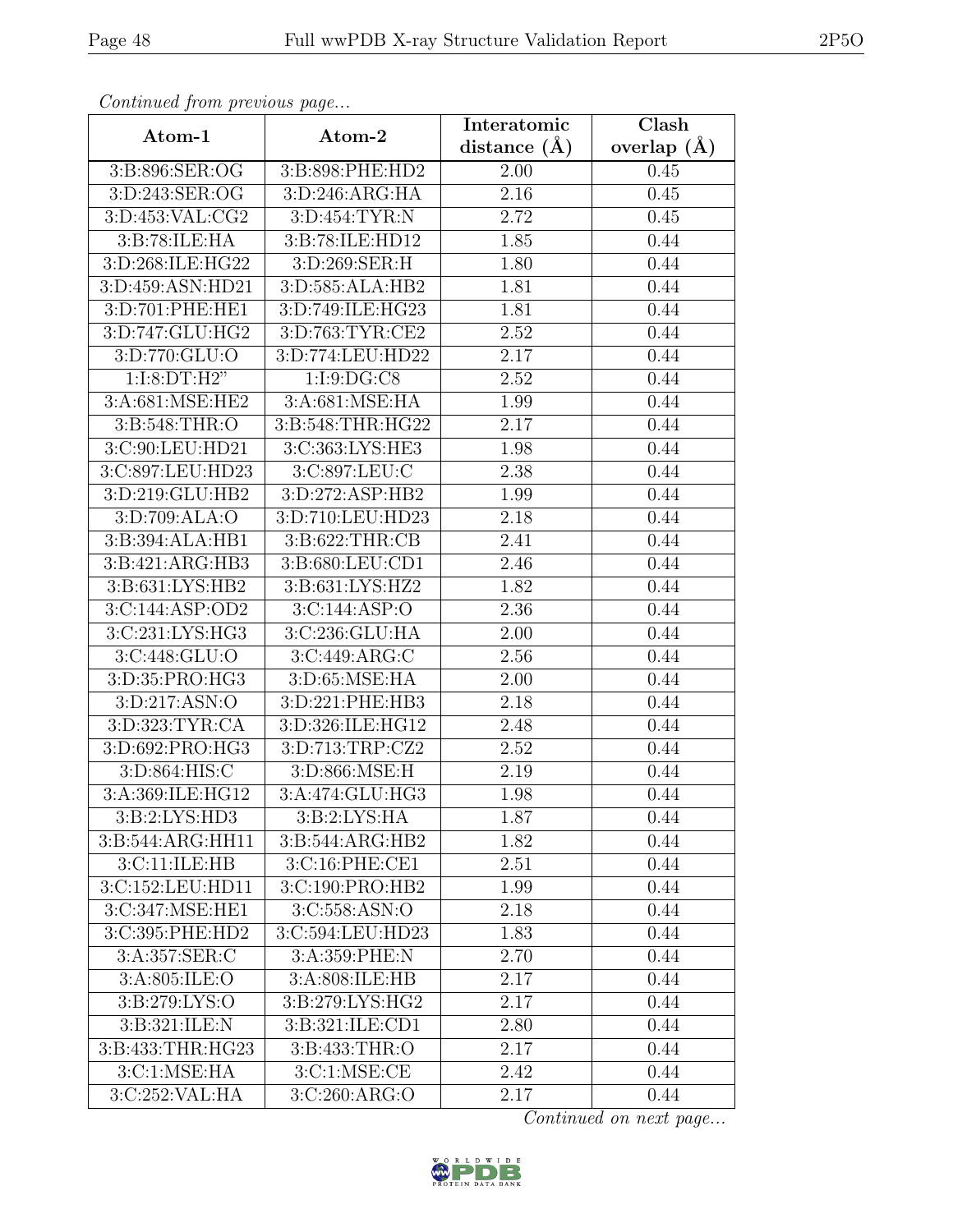| Continuation procession page |                    | Interatomic      | Clash         |
|------------------------------|--------------------|------------------|---------------|
| Atom-1                       | Atom-2             | distance $(\AA)$ | overlap $(A)$ |
| 3: D:64: ASN:O               | 3: D:68: ALA:HB2   | 2.18             | 0.44          |
| 3:A:72:ILE:O                 | 3:A:76:GLU:HG3     | 2.18             | 0.44          |
| 3:B:116:GLU:OE1              | 3:B:116:GLU:HA     | 2.17             | 0.44          |
| 3:B:276:LEU:O                | 3:B:280:PHE:CD2    | 2.71             | 0.44          |
| 3:B:316:ASN:C                | 3:B:318:GLN:N      | 2.71             | 0.44          |
| 3:B:413:THR:O                | 3:B:414:SER:C      | 2.56             | 0.44          |
| 3:B:440:HIS:CE1              | 3:B:444:ASN:HD21   | 2.36             | 0.44          |
| 3:B:681:MSE:HA               | 3:B:681:MSE:CE     | 2.46             | 0.44          |
| 3:C:45:GLN:O                 | 3:C:46:ALA:C       | 2.56             | 0.44          |
| 3:C:221:PHE:O                | 3:C:224:PRO:HD2    | 2.17             | 0.44          |
| 3:C:290:LEU:HD13             | 3:C:290:LEU:C      | 2.38             | 0.44          |
| 3:C:727:ILE:C                | 3:C:728:MSE:HE2    | 2.37             | 0.44          |
| 3:D:606:ASN:HD22             | 3:D:611:THR:HB     | 1.81             | 0.44          |
| 3: A:52: ILE: O              | $3:A:428:$ GLU:HG3 | 2.18             | 0.44          |
| 3:A:556:GLN:C                | 3:A:556:GLN:NE2    | 2.71             | 0.44          |
| 3:A:790:LYS:HB2              | 4:A:991:HOH:O      | 2.17             | 0.44          |
| 3:C:173:GLN:HG3              | 3:C:174:GLY:H      | 1.80             | 0.44          |
| 3:C:255:ASN:O                | 3:C:257:TYR:N      | 2.49             | 0.44          |
| 3:C:319:ARG:O                | 3:C:320:TYR:C      | 2.55             | 0.44          |
| 3:A:443:ILE:C                | 3:A:444:ASN:HD22   | 2.20             | 0.44          |
| 3:A:486:LYS:O                | 3:A:486:LYS:HG2    | 2.18             | 0.44          |
| 3:A:547:ARG:HG3              | 3:A:548:THR:HG23   | 2.00             | 0.44          |
| 3:B:145:ARG:HH11             | 3:B:145:ARG:HG3    | 1.83             | 0.44          |
| 3: B: 319: ARG: O            | 3:B:323:TYR:HB2    | 2.18             | 0.44          |
| 3:B:685:ARG:NH2              | 3:B:714:ASP:OD1    | 2.47             | 0.44          |
| 3:C:202:LEU:HD23             | 3:C:202:LEU:HA     | 1.76             | 0.44          |
| 3:C:206:GLN:HA               | 3:C:206:GLN:HE21   | 1.83             | 0.44          |
| 3:D:29:ARG:C                 | 3:D:31:VAL:H       | 2.21             | 0.44          |
| 3:D:50:PHE:O                 | 3:D:379:VAL:HG23   | 2.17             | 0.44          |
| 3: D: 578: TYR: CD1          | 3:D:579:ASP:N      | 2.86             | 0.44          |
| 3:A:408:MSE:CE               | 3:A:655:ALA:HB2    | 2.40             | 0.44          |
| 3:A:471:VAL:N                | 3:A:472:PRO:HD2    | 2.32             | 0.44          |
| 3: C: 660: GLU: CB           | 3:C:661:PRO:HD3    | 2.45             | 0.44          |
| 3:D:251:LYS:O                | 3:D:261:GLU:O      | 2.36             | 0.44          |
| 3:D:581:ARG:CG               | 3:D:581:ARG:NH1    | 2.78             | 0.44          |
| 3:D:622:THR:O                | 3:D:623:ASP:OD1    | 2.36             | 0.44          |
| 1: E: 7: DA: H2"             | 1:E:8:DT:OP2       | 2.18             | 0.43          |
| 3:A:398:GLU:OE1              | 3:A:705:LYS:HE3    | 2.18             | 0.43          |
| 3:A:642:ARG:HE               | $3:$ A:646:HIS:CE1 | 2.36             | 0.43          |
| 3: A:752: MSE: CG            | 3:A:760:LEU:HD22   | 2.48             | 0.43          |
| 3:C:55:LYS:N                 | 3:C:55:LYS:HD2     | 2.32             | 0.43          |

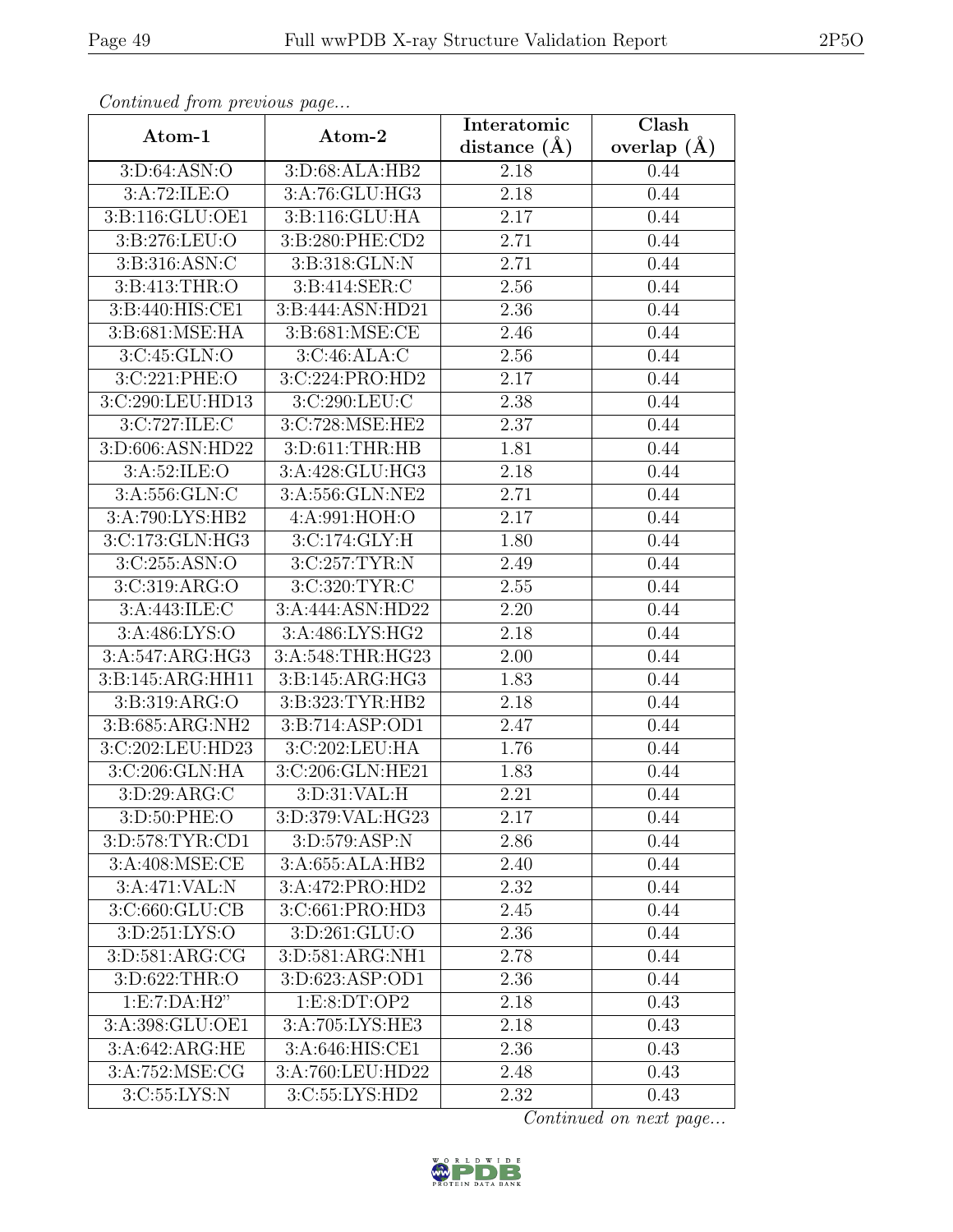| Continuea from previous page |                  | Interatomic        | Clash           |
|------------------------------|------------------|--------------------|-----------------|
| Atom-1                       | Atom-2           | distance $(A)$     | overlap $(\AA)$ |
| 3:C:127:SER:O                | 3:C:128:GLN:NE2  | 2.51               | 0.43            |
| 3:D:261:GLU:O                | 3:D:262:ILE:C    | 2.56               | 0.43            |
| 3:D:372:SER:O                | 3:D:376:GLN:HG3  | 2.18               | 0.43            |
| 3:D:458:PRO:CG               | 3:D:592:MSE:SE   | 3.16               | 0.43            |
| 3:D:611:THR:CG2              | 3:D:612:GLU:N    | 2.79               | 0.43            |
| 3:D:759:SER:O                | 3:D:763:TYR:HB3  | 2.17               | 0.43            |
| 2:H:115:DA:H5'               | 3:B:221:PHE:CE2  | $\overline{2}.53$  | 0.43            |
| 1:I:7:DA:H2"                 | 1:I:8:DT:O5'     | 2.19               | 0.43            |
| 3:A:83:LEU:CD2               | 3:A:83:LEU:H     | 2.29               | 0.43            |
| 3:B:322:SER:O                | 3:B:326:ILE:HG12 | 2.18               | 0.43            |
| 3:C:700:GLY:HA2              | 3:C:753:LEU:HD21 | 1.96               | 0.43            |
| 3:D:327:ALA:O                | 3:D:330:ARG:N    | 2.52               | 0.43            |
| 3:D:552:GLY:O                | 3:D:553:MSE:HG2  | 2.18               | 0.43            |
| 3:A:164:ILE:HG12             | 4:A:913:HOH:O    | 2.19               | 0.43            |
| 3:B:745:LEU:HD22             | 3:B:883:PHE:HE2  | 1.83               | 0.43            |
| 3:C:113:PHE:HB2              | 3:C:137:THR:O    | 2.18               | 0.43            |
| 3:C:651:LEU:HD23             | 3:C:651:LEU:HA   | 1.85               | 0.43            |
| $2:$ F:108:DT:H1'            | 2:F:109:DC:H5"   | 1.99               | 0.43            |
| 3:A:214:THR:OG1              | 3: A:215: GLY:N  | 2.50               | 0.43            |
| 3:B:135:ALA:HB1              | 3:B:324:ASN:OD1  | 2.18               | 0.43            |
| 3:C:404:TYR:CZ               | 3:C:618:LEU:HD13 | 2.53               | 0.43            |
| 3:D:52:ILE:CD1               | 3:D:381:PRO:HD3  | 2.45               | 0.43            |
| 3:D:71:TRP:O                 | 3:D:75:MSE:HG2   | 2.18               | 0.43            |
| 2:F:111:DT:C2'               | 2:F:112:DA:H5"   | 2.49               | 0.43            |
| 2:H:115:DA:O3'               | 3:B:117:VAL:HG22 | 2.19               | 0.43            |
| 3:A:482:ARG:HH22             | 3:A:560:LYS:HD2  | $\overline{1}$ .83 | 0.43            |
| 3:A:731:GLU:HG3              | 3:A:879:PRO:CB   | 2.48               | 0.43            |
| 3:B:161:GLU:HB3              | 4:B:945:HOH:O    | 2.17               | 0.43            |
| 3:B:235:GLY:HA2              | 3:B:239:ALA:HB2  | 2.00               | 0.43            |
| 3:B:655:ALA:O                | 3:B:660:GLU:HG2  | 2.18               | 0.43            |
| 3:C:313:ARG:HG3              | 3:C:313:ARG:NH1  | 2.34               | 0.43            |
| 3: C: 863: LEU: CA           | 3:C:866:MSE:HE3  | 2.33               | 0.43            |
| 3:D:212:ILE:O                | 3:D:212:ILE:CG2  | 2.62               | 0.43            |
| 3:D:212:ILE:HD11             | 3:D:345:LEU:HD21 | 2.01               | 0.43            |
| 3: D: 216: TRP:O             | 3:D:217:ASN:CB   | 2.66               | 0.43            |
| 3:D:618:LEU:HD23             | 3:D:626:TYR:O    | 2.18               | 0.43            |
| 3: D:644:THR:O               | 3:D:648:VAL:HG23 | 2.18               | 0.43            |
| 3:D:698:ILE:O                | 3:D:753:LEU:HA   | 2.18               | 0.43            |
| 3:D:767:PHE:CD2              | 3:D:770:GLU:HB2  | 2.54               | 0.43            |
| 3:A:36:SER:HA                | 3:A:60:LYS:O     | 2.17               | 0.43            |
| 3:A:162:TRP:HB3              | 3:A:188:TYR:CZ   | 2.53               | 0.43            |

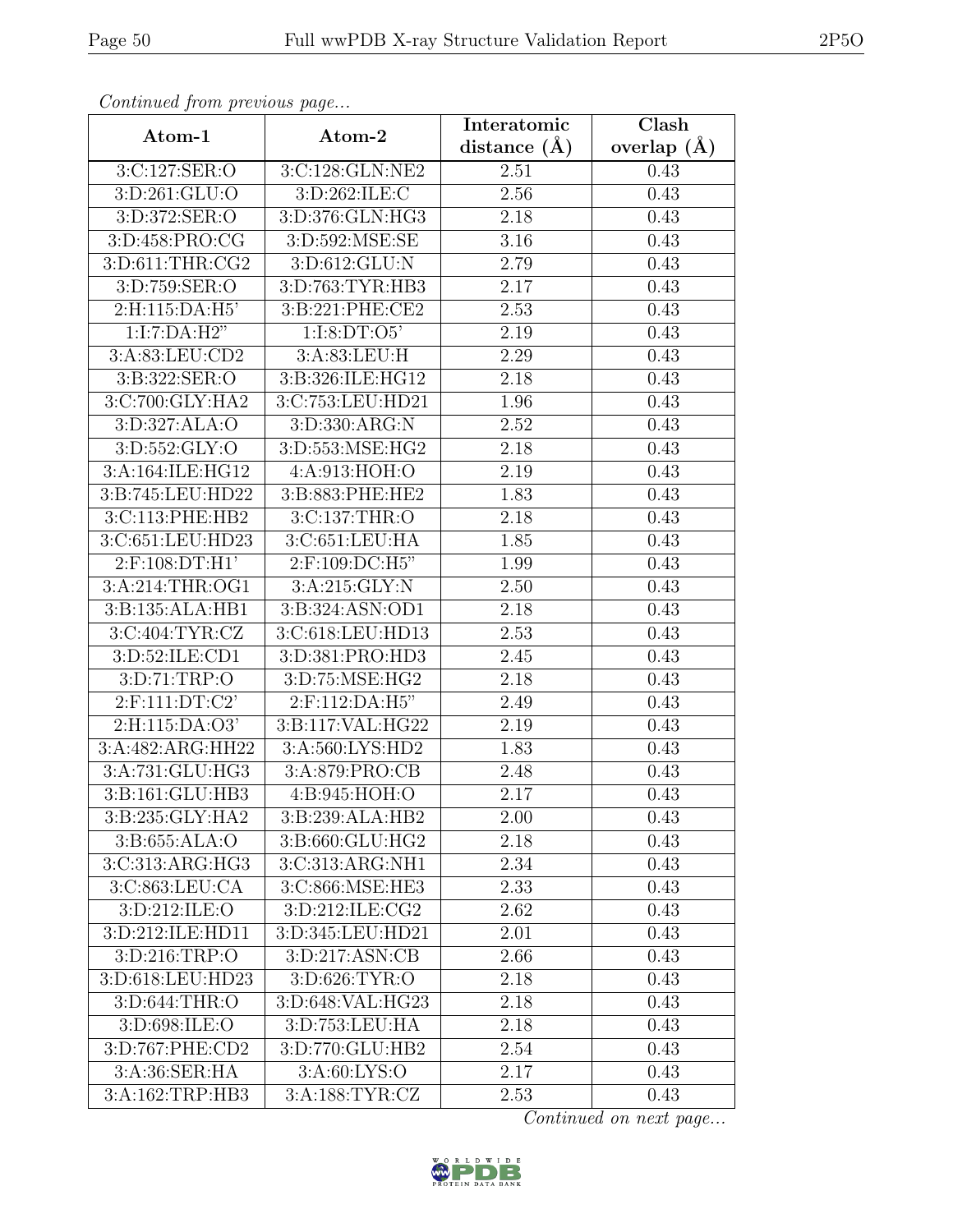| Continua from previous page |                                     | Interatomic       | Clash<br>overlap $(\AA)$ |  |
|-----------------------------|-------------------------------------|-------------------|--------------------------|--|
| Atom-1                      | Atom-2                              | distance $(A)$    |                          |  |
| 3:A:641:PHE:HD1             | 3:A:646:HIS:CG                      | 2.37              | 0.43                     |  |
| 3:A:799:PRO:O               | 3:A:800:LYS:CB                      | 2.66              | 0.43                     |  |
| 3: B: 12: GLY:O             | 3:B:13:ASP:HB2                      | 2.19              | 0.43                     |  |
| 3:B:73:LYS:HA               | 4:B:986:HOH:O                       | 2.19              | $\overline{0.43}$        |  |
| 3:B:162:TRP:HB3             | 3: B: 188: TYR: OH                  | 2.19              | 0.43                     |  |
| 3:B:202:LEU:O               | 3: B:205:TRP:N                      | 2.52              | 0.43                     |  |
| 3:B:486:LYS:O               | $3: B:490: \overline{\text{LEU}:N}$ | 2.50              | 0.43                     |  |
| 3:C:162:TRP:HB3             | 3:C:188:TYR:CZ                      | 2.53              | 0.43                     |  |
| 3:C:422:GLN:CG              | 3:C:678:GLN:O                       | 2.51              | 0.43                     |  |
| 3:C:702:TRP:CZ3             | 3:C:710:LEU:HD21                    | 2.54              | 0.43                     |  |
| 3:A:11:ILE:O                | 3:A:12:GLY:O                        | 2.36              | 0.43                     |  |
| 3:A:170:LEU:HA              | 3:A:177:GLU:HG2                     | 2.01              | 0.43                     |  |
| 3:B:159:VAL:CG2             | 3:B:160:GLU:H                       | 2.28              | 0.43                     |  |
| 3:B:303:LEU:HD12            | 3:B:304:LYS:O                       | 2.18              | 0.43                     |  |
| 3:B:304:LYS:CG              | 3:B:305:TYR:H                       | 2.31              | 0.43                     |  |
| 3:B:871:LEU:O               | 3:B:871:LEU:HD12                    | 2.18              | 0.43                     |  |
| 3:C:15:ILE:HG13             | 3:C:65:MSE:HE1                      | $\overline{2.01}$ | 0.43                     |  |
| 3:C:44:SER:C                | 3: C:46: ALA:H                      | 2.22              | 0.43                     |  |
| 3:C:49:TYR:CE1              | 3:C:59:ARG:HB2                      | 2.54              | 0.43                     |  |
| 3:C:426:SER:CB              | 3:C:428:GLU:OE2                     | 2.66              | 0.43                     |  |
| 3:C:542:LEU:N               | 3:C:542:LEU:HD12                    | $\overline{2.34}$ | 0.43                     |  |
| 3:D:205:TRP:HA              | 4:D:936:HOH:O                       | 2.19              | 0.43                     |  |
| 2:J:112:DA:H2"              | 2:J:113:DA:H8                       | 1.77              | 0.43                     |  |
| 3:A:825:VAL:CG1             | 3:A:826:GLU:H                       | 2.23              | 0.43                     |  |
| 3:A:825:VAL:CG1             | 3:A:826:GLU:N                       | 2.77              | 0.43                     |  |
| 3:B:159:VAL:CG2             | $3: B: 160: \overline{GLU: N}$      | 2.81              | 0.43                     |  |
| 3:C:233:ILE:HG22            | 3:C:234:PHE:CD1                     | 2.54              | 0.43                     |  |
| 3:C:668:ARG:NH1             | 3:C:668:ARG:CG                      | 2.78              | 0.43                     |  |
| 3:D:556:GLN:N               | 4:D:918:HOH:O                       | 2.52              | 0.43                     |  |
| 3:D:563:ILE:HG13            | 3:D:563:ILE:H                       | 1.48              | 0.43                     |  |
| 3:B:70:GLN:HA               | 3:B:70:GLN:OE1                      | 2.19              | 0.43                     |  |
| 3:B:101:ILE:HG21            | 3:B:349:TYR:CD1                     | 2.54              | 0.43                     |  |
| 3:B:425:ILE:HG23            | $3: B: 463: TYR: \overline{CE2}$    | 2.53              | 0.43                     |  |
| 3:C:12:GLY:C                | 3:C:14:SER:N                        | 2.72              | 0.43                     |  |
| 3:C:138:HIS:C               | 3:C:138:HIS:CD2                     | 2.92              | 0.43                     |  |
| 3:C:815:ILE:O               | 3:C:815:ILE:HG22                    | 2.18              | 0.43                     |  |
| 3:D:265:LEU:HD12            | 3:D:265:LEU:O                       | 2.19              | 0.43                     |  |
| 3:D:551:ALA:HA              | 3:D:555:ALA:CB                      | 2.48              | 0.43                     |  |
| 3:C:244:PRO:HG2             | 3:C:267:GLY:HA3                     | 2.00              | 0.43                     |  |
| 3:C:380:ILE:HA              | 3:C:381:PRO:HD3                     | 1.85              | 0.43                     |  |
| 3:D:244:PRO:CG              | 3:D:267:GLY:HA3                     | 2.49              | 0.43                     |  |

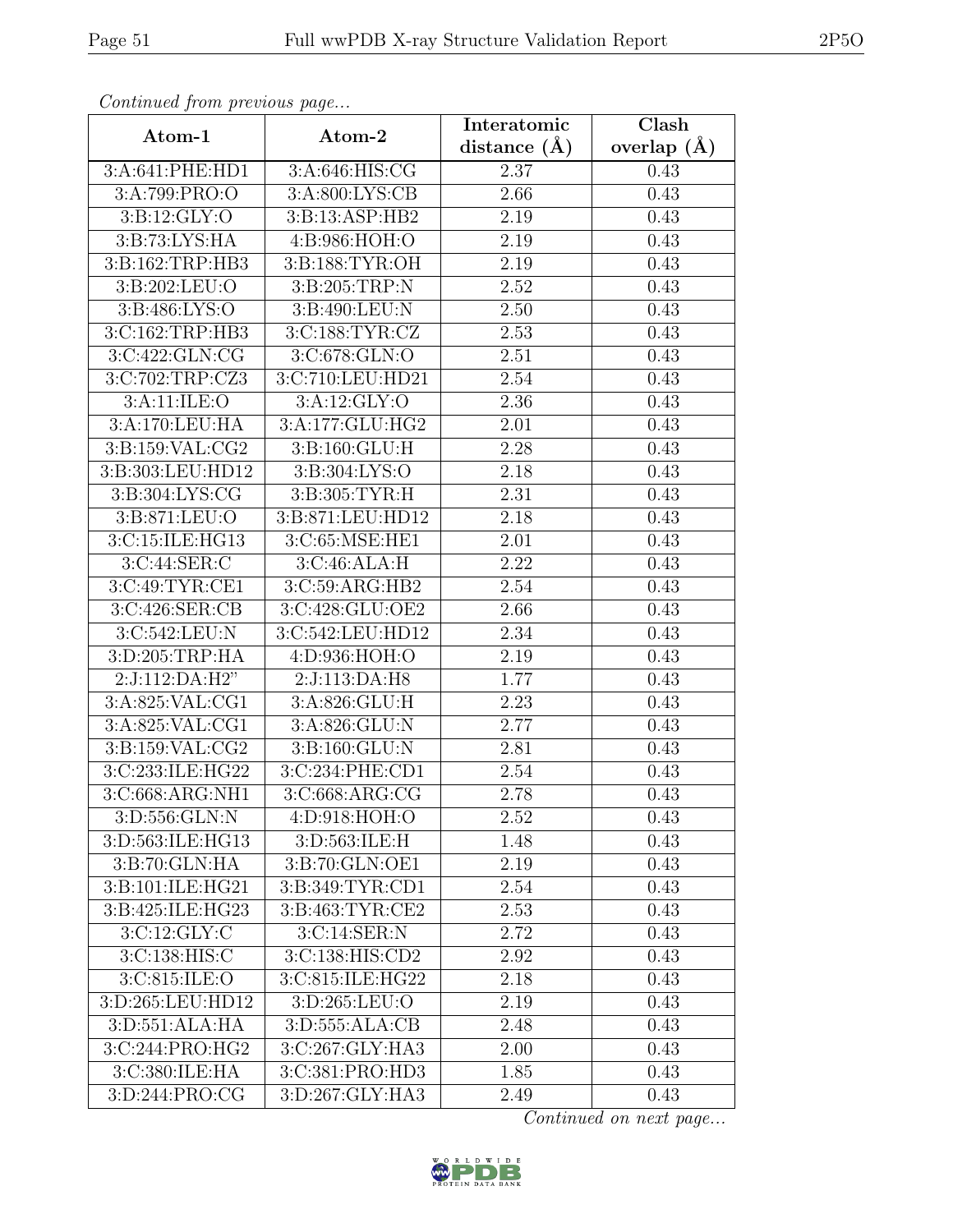| Continued from previous page               |                                | Interatomic       | Clash           |
|--------------------------------------------|--------------------------------|-------------------|-----------------|
| Atom-1                                     | Atom-2                         | distance $(A)$    | overlap $(\AA)$ |
| 3:D:770:GLU:O                              | 3:D:774:LEU:HB2                | 2.19              | 0.43            |
| 2:J:102:DC:H2"                             | 2:J:103:DG:C8                  | 2.55              | 0.42            |
| 3:A:55:LYS:HB3                             | 4:A:977:HOH:O                  | 2.18              | 0.42            |
| 3:A:83:LEU:HB3                             | 3:A:379:VAL:HG11               | 2.01              | 0.42            |
| 3: B: 165: GLU: O                          | 3:B:166:ILE:C                  | 2.57              | 0.42            |
| 3:B:351:ALA:O                              | 3:B:352:LYS:HB2                | 2.18              | 0.42            |
| 3:B:398:GLU:OE2                            | 3:B:398:GLU:HA                 | 2.19              | 0.42            |
| 3:B:557:ILE:O                              | 3:B:560:LYS:HB3                | 2.19              | 0.42            |
| 3:C:83:LEU:HB3                             | 3:C:379:VAL:HG12               | 2.01              | 0.42            |
| 3:C:380:ILE:CG2                            | 3:C:576:ARG:HD3                | 2.43              | 0.42            |
| 3:C:541:MSE:O                              | 3:C:544:ARG:HG3                | 2.19              | 0.42            |
| 3:D:219:GLU:CB                             | 3:D:272:ASP:HB2                | 2.48              | 0.42            |
| 3:D:242:LEU:O                              | 3:D:265:LEU:HD22               | 2.18              | 0.42            |
| 3:D:434:PHE:CD2                            | 3:D:450:PRO:HB3                | 2.53              | 0.42            |
| 3:D:619:TYR:CD1                            | 3:D:619:TYR:C                  | 2.92              | 0.42            |
| 3:A:51:ASP:HB2                             | 4:A:919:HOH:O                  | 2.18              | 0.42            |
| 3:B:170:LEU:HG                             | 3:B:171:GLN:N                  | 2.34              | 0.42            |
| 3:C:434:PHE:HE1                            | 3:C:456:CYS:HB3                | 1.83              | 0.42            |
| 3:C:660:GLU:HB3                            | 3:C:661:PRO:CD                 | 2.43              | 0.42            |
| 3:D:406:TYR:CD1                            | 3:D:406:TYR:N                  | 2.86              | 0.42            |
| 3:D:888:LYS:O                              | 3:D:888:LYS:HG3                | 2.19              | 0.42            |
| $2:$ F:105:DC:C2'                          | 2:F:106:DT:H71                 | 2.49              | 0.42            |
| 3:A:860:ASP:O                              | 3:A:864:HIS:HB2                | 2.19              | 0.42            |
| 3:B:188:TYR:CG                             | 3:B:190:PRO:HD3                | $\overline{2.54}$ | 0.42            |
| 3:B:297:GLU:HA                             | 3:B:297:GLU:OE2                | 2.19              | 0.42            |
| 3:B:391:TYR:N                              | 3:B:391:TYR:CD2                | 2.88              | 0.42            |
| 3:A:651:LEU:HD23                           | 3:A:651:LEU:HA                 | 1.84              | 0.42            |
| 3:B:149:PHE:HB3                            | 3:B:197:LEU:HG                 | 2.00              | 0.42            |
| 3:B:176:ASP:OD2                            | $3: B:318: \overline{GLN:HG3}$ | 2.18              | 0.42            |
| $3:C:189:\overline{\text{MSE}:\text{HE1}}$ | 3:C:200:GLU:OE1                | 2.19              | 0.42            |
| 3:C:453:VAL:HG23                           | 3:C:454:TYR:N                  | 2.35              | 0.42            |
| 3:C:892:GLU:O                              | 3:C:894:LYS:HE2                | 2.19              | 0.42            |
| 3: D: 61: LEU: C                           | 3:D:62:PHE:CD1                 | 2.93              | 0.42            |
| 3:D:64:ASN:O                               | 3:D:68:ALA:N                   | 2.52              | 0.42            |
| 3:D:92:TYR:C                               | 3:D:92:TYR:CD2                 | 2.93              | 0.42            |
| 3: D: 422: GLN: CD                         | 3:D:681:MSE:HE2                | 2.40              | 0.42            |
| 3:A:6:LEU:CD2                              | 3:A:108:ILE:HG12               | 2.49              | 0.42            |
| 3:A:898:PHE:C                              | 3:A:900:MSE:N                  | 2.68              | 0.42            |
| 3:C:7:THR:OG1                              | 3: C: 18: ARG: HD3             | 2.19              | 0.42            |
| 3:C:302:LYS:NZ                             | 3:C:302:LYS:CB                 | 2.82              | 0.42            |
| 3:C:486:LYS:O                              | 3:C:490:LEU:HG                 | 2.20              | 0.42            |

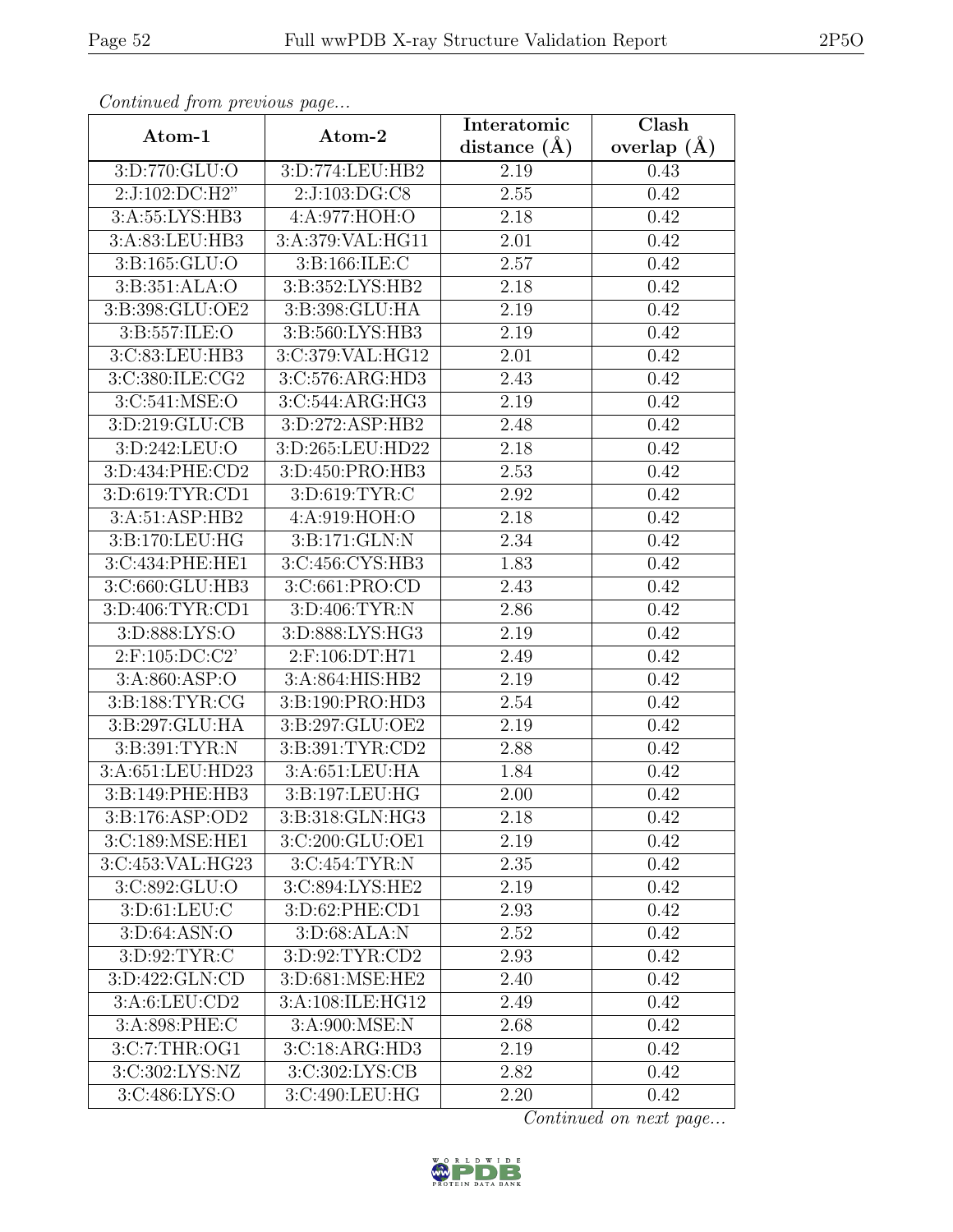| Continuati jibin protibus puga |                      | Interatomic | Clash             |  |
|--------------------------------|----------------------|-------------|-------------------|--|
| Atom-1                         | Atom-2               |             | overlap $(\AA)$   |  |
| 3:D:14:SER:O                   | 3:D:16:PHE:N         | 2.52        | 0.42              |  |
| 3:D:326:ILE:HG23               | 3:D:330:ARG:NH1      | 2.34        | $\overline{0.42}$ |  |
| 3:D:426:SER:HB2                | 3:D:471:VAL:HG23     | 2.02        | 0.42              |  |
| 3: D:621: ASP:O                | 3:D:622:THR:C        | 2.57        | 0.42              |  |
| $3: A:221:$ PHE:O              | 3:A:225:TYR:HB2      | 2.19        | 0.42              |  |
| 3:A:405:LYS:HE2                | 3:A:638:GLU:OE2      | 2.20        | 0.42              |  |
| 3:A:629:ALA:HA                 | 3:A:632:ILE:HD13     | 2.00        | 0.42              |  |
| 3:B:465:LYS:O                  | 3:B:677:LYS:HE3      | 2.19        | 0.42              |  |
| 3:C:8:VAL:O                    | 3:C:9:GLU:HG2        | 2.19        | 0.42              |  |
| 3:C:290:LEU:HD13               | 3:C:290:LEU:O        | 2.19        | 0.42              |  |
| 3:C:394:ALA:HB1                | 3:C:622:THR:HA       | 2.01        | 0.42              |  |
| 3:C:450:PRO:O                  | 3:C:451:SER:HB2      | 2.20        | 0.42              |  |
| 3: D: 222: ALA: O              | 3: D: 226: VAL: HG22 | 2.19        | 0.42              |  |
| 3:D:355:ILE:HB                 | 3:D:356:GLN:OE1      | 2.19        | 0.42              |  |
| 3:D:606:ASN:O                  | 3:D:611:THR:N        | 2.53        | 0.42              |  |
| 3:D:884:THR:HB                 | 3:D:889:LEU:O        | 2.20        | 0.42              |  |
| 3:A:410:PHE:HA                 | 3:A:684:ASP:O        | 2.19        | 0.42              |  |
| 3:A:632:ILE:N                  | 3:A:632:ILE:CD1      | 2.83        | 0.42              |  |
| 3:A:659:MSE:HE2                | 3:A:659:MSE:HB3      | 1.97        | 0.42              |  |
| 3:B:228:ASN:O                  | 3:B:231:LYS:N        | 2.53        | 0.42              |  |
| 3:B:720:TYR:CZ                 | 3:B:724:LYS:HD2      | 2.54        | 0.42              |  |
| 3:C:145:ARG:HB3                | 3:C:187:ILE:HD12     | 2.01        | 0.42              |  |
| 3:C:150:ASP:C                  | 3:C:150:ASP:OD2      | 2.57        | 0.42              |  |
| 3:C:831:TYR:O                  | 3:C:847:ALA:HA       | 2.20        | 0.42              |  |
| 3:D:51:ASP:HB2                 | 3:D:52:ILE:HD12      | 2.02        | 0.42              |  |
| 3: D: 212: ILE: CD1            | 3:D:345:LEU:HD21     | 2.50        | 0.42              |  |
| 3:D:281:SER:O                  | 3:D:283:THR:N        | 2.53        | 0.42              |  |
| 3:D:347:MSE:HB2                | 3:D:358:VAL:HG12     | 2.01        | 0.42              |  |
| 3:D:539:ASN:C                  | 3:D:541:MSE:H        | 2.23        | 0.42              |  |
| 3:D:616:PHE:O                  | 3:D:627:VAL:HA       | 2.20        | 0.42              |  |
| 1:1:13:DG:HS'                  | 3:C:800:LYS:HG2      | 2.00        | 0.42              |  |
| 3:A:159:VAL:HG21               | 3:A:317:HIS:CD2      | 2.54        | 0.42              |  |
| 3:A:489:MSE:HG3                | 3:A:553:MSE:HB2      | 2.02        | 0.42              |  |
| 3:A:546:GLN:O                  | 3: A:547: ARG: C     | 2.57        | 0.42              |  |
| 3: B: 739: LYS: O              | 3:B:742:GLN:HB2      | 2.20        | 0.42              |  |
| 3:C:90:LEU:HD11                | 3:C:353:ILE:HG22     | 2.02        | 0.42              |  |
| 3:C:772:ARG:HH11               | 3:C:772:ARG:HG3      | 1.83        | 0.42              |  |
| 2:Li101:DG:C3'                 | 2:L:102:DC:H5"       | 2.47        | 0.42              |  |
| 3:A:105:HIS:ND1                | 3:A:106:THR:N        | 2.67        | 0.42              |  |
| 3:B:136:ILE:O                  | 3:B:148:VAL:HA       | 2.20        | 0.42              |  |
| 3:B:137:THR:OG1                | 3:B:328:VAL:CG2      | 2.66        | 0.42              |  |

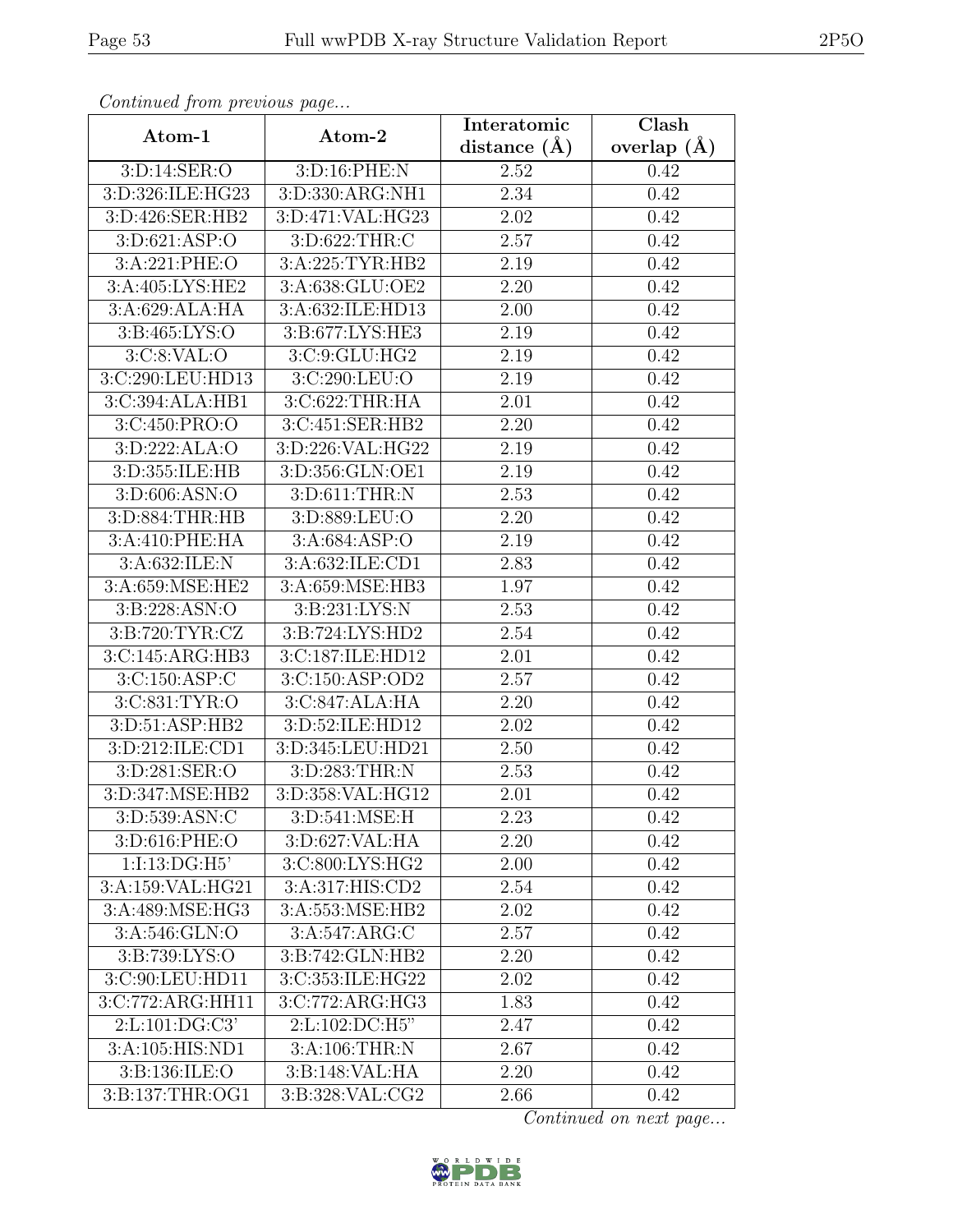| Continuati jibni protibus puga |                     | Interatomic       | Clash         |  |
|--------------------------------|---------------------|-------------------|---------------|--|
| Atom-1                         | Atom-2              |                   | overlap $(A)$ |  |
| 3:B:139:TYR:HA                 | 3:Bi:145:ARG:O      | 2.19              | 0.42          |  |
| 3:B:216:TRP:CZ2                | 3:B:293:ILE:HD12    | 2.55              | 0.42          |  |
| 3:C:667:PHE:HB3                | 3:C:679:HIS:HE1     | 1.84              | 0.42          |  |
| 3:D:244:PRO:HD2                | 3:D:268:ILE:HG13    | 2.02              | 0.42          |  |
| 3:D:273:TYR:HE2                | 3:D:341:ILE:HG13    | 1.85              | 0.42          |  |
| 3:D:408:MSE:HG3                | 3:D:688:ILE:HG12    | 2.00              | 0.42          |  |
| 3:D:776:TYR:CD1                | 3:D:777:ILE:N       | 2.88              | 0.42          |  |
| 3:A:92:TYR:CD1                 | 3: A:92: TYR: C     | 2.93              | 0.42          |  |
| 3:A:309:ILE:HB                 | 4:A:917:HOH:O       | 2.19              | 0.42          |  |
| 3:A:482:ARG:NH2                | 3:A:560:LYS:HD2     | 2.34              | 0.42          |  |
| 3:A:642:ARG:N                  | 3:A:646:HIS:ND1     | 2.62              | 0.42          |  |
| 3:B:356:GLN:C                  | 3: B: 358: VAL: N   | 2.73              | 0.42          |  |
| 3:B:709:ALA:O                  | 3:B:710:LEU:HD23    | 2.19              | 0.42          |  |
| 3:B:878:LYS:HB2                | 3:B:879:PRO:HD2     | 2.02              | 0.42          |  |
| 3:B:899:ASP:OD2                | 3:B:899:ASP:N       | 2.53              | 0.42          |  |
| 3:C:55:LYS:N                   | 3:C:55:LYS:CD       | 2.83              | 0.42          |  |
| 3:C:253:ILE:HB                 | 3:C:260:ARG:HB2     | 2.02              | 0.42          |  |
| 3:A:410:PHE:CD2                | 3:A:685:ARG:HA      | 2.55              | 0.41          |  |
| 3:A:848:TRP:CE2                | 3:A:854:ILE:HG22    | 2.54              | 0.41          |  |
| 3:B:52:ILE:HD11                | 3:B:373:LEU:HD21    | 2.01              | 0.41          |  |
| 3:B:315:SER:OG                 | 3:B:316:ASN:N       | 2.52              | 0.41          |  |
| 3: B:441: ASP:CB               | 3:B:447:ALA:HB2     | 2.48              | 0.41          |  |
| 3:B:773:GLN:O                  | 3:B:774:LEU:C       | 2.58              | 0.41          |  |
| 3:C:85:MSE:HB2                 | 3:C:370:PHE:CE2     | $\overline{2.56}$ | 0.41          |  |
| 3:C:130:LYS:C                  | 3:C:131:HIS:ND1     | 2.73              | 0.41          |  |
| 3:C:163:SER:HB3                | 3:C:318:GLN:OE1     | 2.20              | 0.41          |  |
| 3:C:412:LEU:CD2                | 3:C:683:MSE:HB2     | 2.50              | 0.41          |  |
| 3:D:463:TYR:N                  | 3: D: 463: TYR: CD1 | 2.88              | 0.41          |  |
| 3:D:578:TYR:CG                 | 3:D:579:ASP:N       | 2.88              | 0.41          |  |
| 3:D:644:THR:C                  | 3:D:646:HIS:H       | 2.23              | 0.41          |  |
| 3:A:112:ASN:C                  | 3:A:112:ASN:ND2     | 2.74              | 0.41          |  |
| 3:A:485:HIS:C                  | 3:A:487:GLY:H       | 2.23              | 0.41          |  |
| 3:A:757:GLU:HB2                | 3:A:889:LEU:HD22    | 2.02              | 0.41          |  |
| 3:A:802:PRO:HG2                | 3:A:805:ILE:HD12    | 2.02              | 0.41          |  |
| 3:B:36:SER:HA                  | 3:B:60:LYS:O        | 2.20              | 0.41          |  |
| 3: B: 231: LYS: CB             | 4:B:915:HOH:O       | 2.68              | 0.41          |  |
| 3:B:486:LYS:C                  | 3:B:488:TYR:H       | 2.23              | 0.41          |  |
| 3:B:605:LEU:HD12               | 3:B:616:PHE:HB3     | 2.01              | 0.41          |  |
| 3:B:878:LYS:CB                 | 3:B:879:PRO:CD      | 2.98              | 0.41          |  |
| 3:C:725:LEU:HD23               | 3:C:725:LEU:HA      | 1.80              | 0.41          |  |
| 3:C:745:LEU:HA                 | 3:C:745:LEU:HD23    | 1.80              | 0.41          |  |

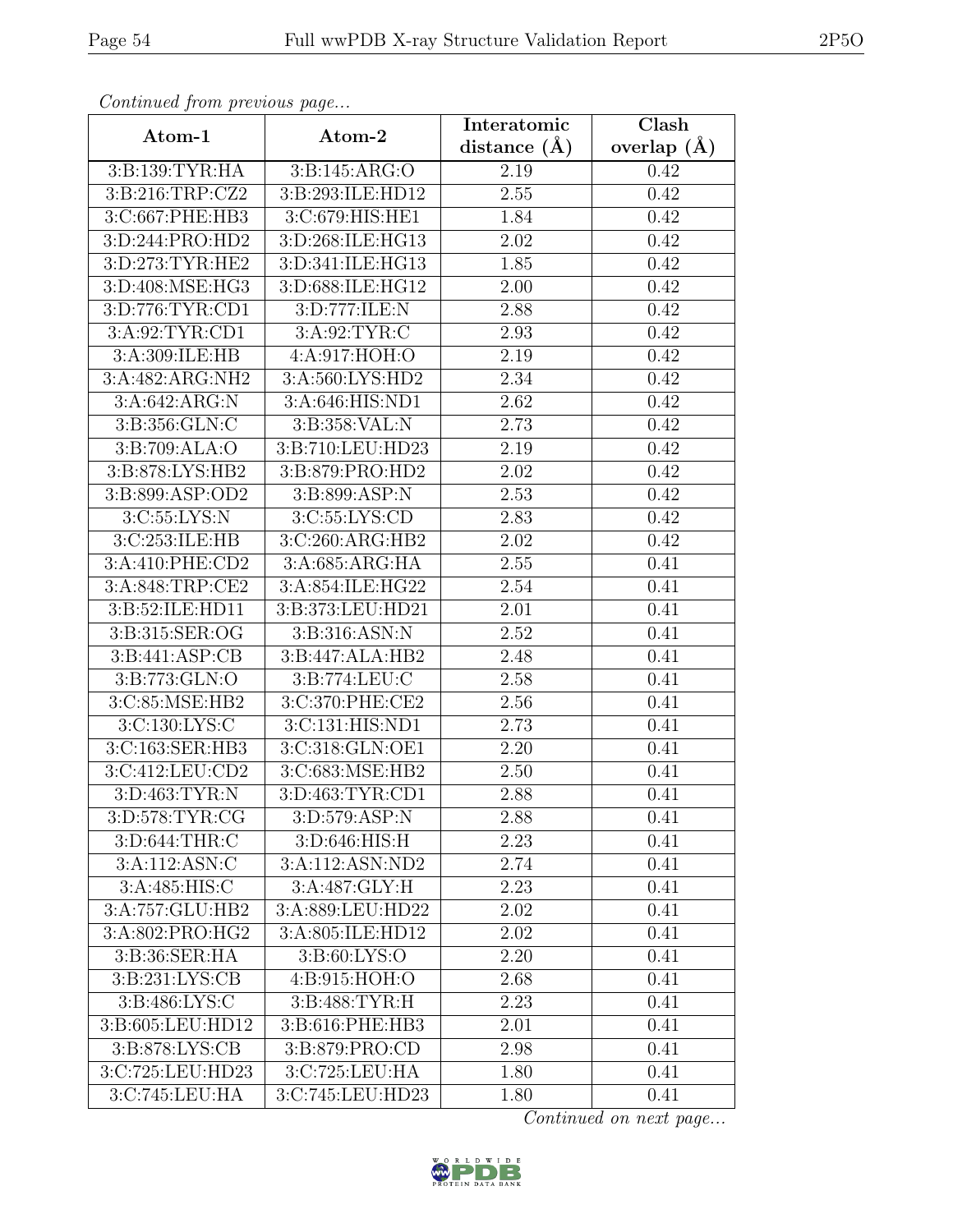| Continuati jibni protibus puga   |                   | Interatomic | $\overline{\text{Clash}}$ |  |
|----------------------------------|-------------------|-------------|---------------------------|--|
| Atom-1                           | Atom-2            |             | overlap $(A)$             |  |
| 3:C:880:LEU:O                    | 3:C:881:GLU:C     | 2.58        | 0.41                      |  |
| 3:D:285:GLN:N                    | 3:D:285:GLN:OE1   | 2.53        | 0.41                      |  |
| 3:D:302:LYS:C                    | 3:D:303:LEU:HD12  | 2.40        | 0.41                      |  |
| 3:A:163:SER:HA                   | 4:A:913:HOH:O     | 2.19        | 0.41                      |  |
| 3:A:326:ILE:HD13                 | 3:A:326:ILE:HA    | 1.90        | 0.41                      |  |
| 3:B:175:GLY:O                    | 3: B: 176: ASP: O | 2.39        | 0.41                      |  |
| 3: B:622:THR:O                   | 3:B:623:ASP:HB3   | 2.19        | 0.41                      |  |
| 3:C:183:ILE:CG2                  | 3:C:184:ASP:N     | 2.84        | 0.41                      |  |
| 3:C:391:TYR:N                    | 3:C:391:TYR:CD1   | 2.88        | 0.41                      |  |
| 3:D:294:SER:HB2                  | 3:D:298:LEU:HD12  | 2.02        | 0.41                      |  |
| 3:D:410:PHE:CD2                  | 3:D:685:ARG:HA    | 2.55        | 0.41                      |  |
| 3:D:434:PHE:O                    | 3:D:436:VAL:N     | 2.52        | 0.41                      |  |
| 3:D:479:PHE:CE2                  | 3:D:563:ILE:HG21  | 2.55        | 0.41                      |  |
| 3:D:635:LYS:HE3                  | 3:D:635:LYS:CA    | 2.49        | 0.41                      |  |
| 3:D:765:LYS:C                    | 3:D:767:PHE:H     | 2.23        | 0.41                      |  |
| 3:A:115:ILE:HA                   | 3:A:115:ILE:HD13  | 1.82        | 0.41                      |  |
| 3:A:757:GLU:O                    | 3:A:761:GLN:HG3   | 2.20        | 0.41                      |  |
| 3:A:854:ILE:O                    | 3:A:855:THR:C     | 2.58        | 0.41                      |  |
| 3:A:855:THR:C                    | 3:A:857:LEU:H     | 2.22        | 0.41                      |  |
| 3:B:116:GLU:HB3                  | 3:B:320:TYR:CZ    | 2.55        | 0.41                      |  |
| 3:D:59:ARG:HH12                  | 3:D:61:LEU:HG     | 1.85        | 0.41                      |  |
| 3:D:756:GLY:C                    | 3:D:758:GLU:H     | 2.23        | 0.41                      |  |
| 1:I:4:DC:H2"                     | 1:I:5:DT:H71      | 2.03        | 0.41                      |  |
| 3:A:290:LEU:O                    | 3:A:294:SER:HB2   | 2.21        | 0.41                      |  |
| 3:B:304:LYS:HG2                  | 3:B:305:TYR:H     | 1.85        | 0.41                      |  |
| 3:B:494:ARG:O                    | 3:B:495:ASN:ND2   | 2.54        | 0.41                      |  |
| 3:B:594:LEU:HG                   | 3:B:594:LEU:O     | 2.20        | 0.41                      |  |
| 3: B:689: ALA:HB2                | 3:B:712:VAL:HG22  | 2.03        | 0.41                      |  |
| 3:B:747:GLU:OE1                  | 3:B:747:GLU:HA    | 2.20        | 0.41                      |  |
| 3: C: 8: VAL: C                  | 3:C:9:GLU:HG2     | 2.41        | 0.41                      |  |
| 3:C:59:ARG:HG2                   | 3:C:59:ARG:HH11   | 1.85        | 0.41                      |  |
| 3:C:593:ALA:HA                   | 3:C:670:MSE:SE    | 2.70        | 0.41                      |  |
| 3:A:261:GLU:O                    | 3:A:261:GLU:HG3   | 2.19        | 0.41                      |  |
| 3:A:621:ASP:C                    | 3:A:622:THR:HG23  | 2.40        | 0.41                      |  |
| 3:A:656:ARG:CB                   | 3:A:656:ARG:HH11  | 2.33        | 0.41                      |  |
| 3:A:837:GLU:OE1                  | 3:A:837:GLU:HA    | 2.20        | 0.41                      |  |
| 3:B:42:PRO:CG                    | 3:B:45:GLN:HG2    | 2.49        | 0.41                      |  |
| 3:B:149:PHE:HB3                  | 3:B:197:LEU:CG    | 2.51        | 0.41                      |  |
| 3:B:702:TRP:CD1                  | 3:B:708:TYR:HB3   | 2.56        | 0.41                      |  |
| 3:D:37:LEU:C                     | 3:D:38:PHE:CD1    | 2.94        | 0.41                      |  |
| $3: D: 293: ILE: \overline{CG2}$ | 3:D:294:SER:N     | 2.83        | 0.41                      |  |

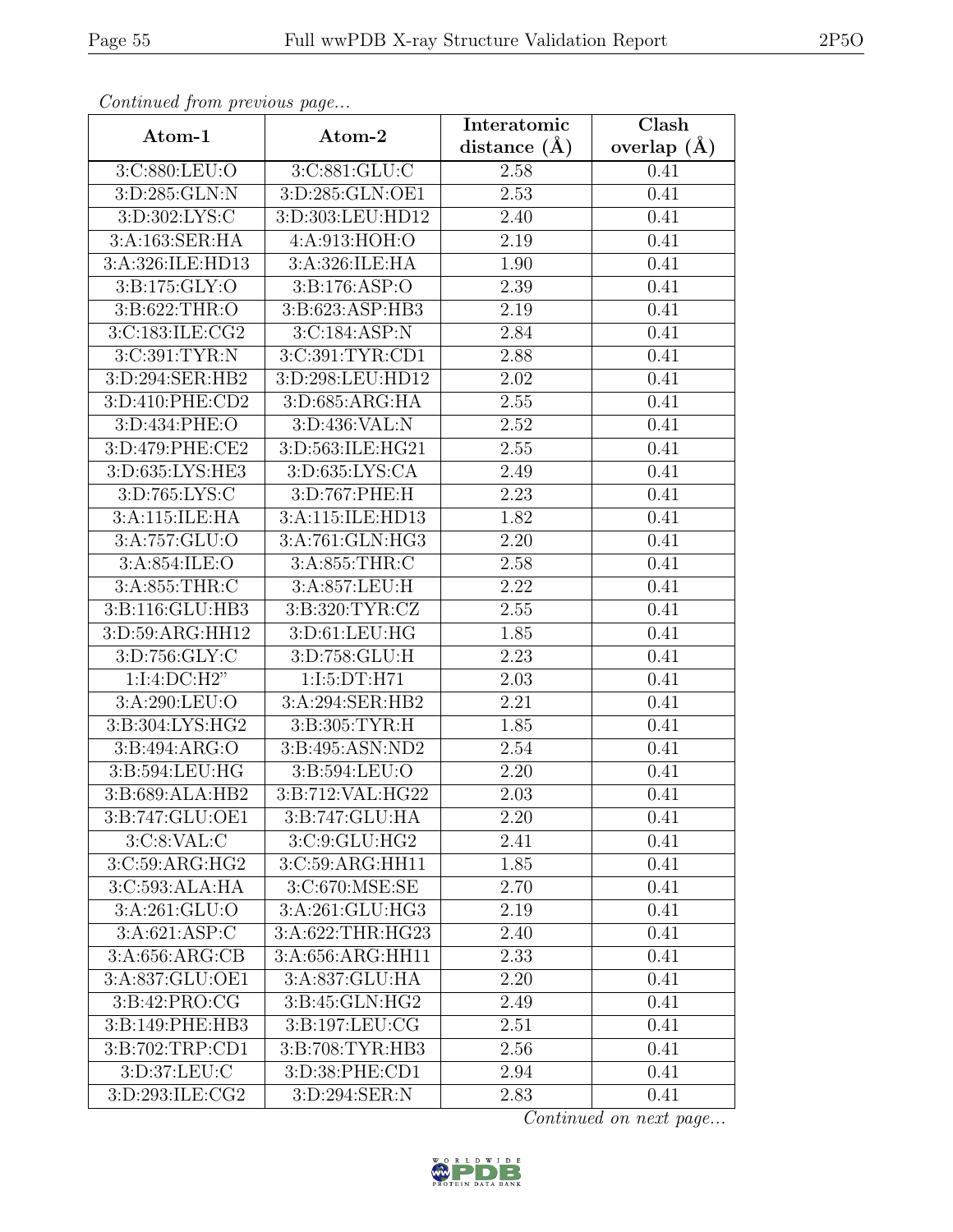| Continua from previous page |                  | Interatomic       | $\overline{\text{Clash}}$ |  |
|-----------------------------|------------------|-------------------|---------------------------|--|
| Atom-1                      | Atom-2           | distance $(A)$    | overlap $(A)$             |  |
| 1:E:4:DC:N3                 | 2:F:114:DG:O6    | 2.53              | 0.41                      |  |
| 3:A:302:LYS:HE2             | 3:A:323:TYR:CZ   | $\overline{2.55}$ | 0.41                      |  |
| 3:A:358:VAL:HG22            | 3:A:358:VAL:O    | 2.21              | 0.41                      |  |
| 3:A:625:ILE:CD1             | 3:A:683:MSE:HE1  | 2.35              | 0.41                      |  |
| 3:B:121:ASP:OD2             | 3:B:121:ASP:N    | 2.54              | 0.41                      |  |
| 3:B:143:ASP:OD2             | 3:B:208:LYS:CE   | 2.69              | 0.41                      |  |
| 3: B:202:LEU:O              | 3:B:205:TRP:HB3  | 2.20              | 0.41                      |  |
| 3:B:221:PHE:CE1             | 3:B:225:TYR:CD1  | 3.09              | 0.41                      |  |
| 3:B:277:TYR:CD1             | 3:B:340:PHE:HE2  | 2.38              | 0.41                      |  |
| 3:B:567:TYR:O               | 3:B:568:GLY:C    | 2.59              | 0.41                      |  |
| 3:C:302:LYS:HZ3             | 3:C:302:LYS:HA   | 1.85              | 0.41                      |  |
| 3:C:605:LEU:HD23            | 3:C:605:LEU:HA   | 1.93              | 0.41                      |  |
| 3:D:294:SER:O               | 3:D:296:PHE:N    | 2.53              | 0.41                      |  |
| 3:D:423:VAL:O               | 3:D:424:ASN:HB3  | 2.19              | 0.41                      |  |
| 3:D:560:LYS:HA              | 3:D:563:ILE:CG1  | 2.50              | 0.41                      |  |
| 3:D:872:LEU:C               | 3:D:874:LYS:H    | 2.20              | 0.41                      |  |
| 1: E: 4: DC: H2"            | 1:E:5:DT:H71     | 2.03              | 0.41                      |  |
| 1: E: 6: DT: C2'            | 1:E:7:DA:C5'     | 2.96              | 0.41                      |  |
| 2:F:110:DA:C8               | 2:F:111:DT:H71   | 2.55              | 0.41                      |  |
| 3:A:17:GLU:OE2              | 3: A:97: TYR:OH  | 2.28              | 0.41                      |  |
| 3:A:201:TYR:O               | 3:A:204:PHE:HB3  | $\overline{2.21}$ | 0.41                      |  |
| 3:A:598:GLU:HG3             | 3:A:617:VAL:HB   | 2.02              | 0.41                      |  |
| 3:A:898:PHE:O               | 3:A:900:MSE:N    | 2.53              | 0.41                      |  |
| 3:B:333:GLN:O               | 3:B:336:ALA:HB3  | 2.20              | 0.41                      |  |
| 3: B:715: MSE:O             | 3:B:716:GLU:HB2  | 2.21              | 0.41                      |  |
| 3:C:276:LEU:HD23            | 3:C:276:LEU:HA   | 1.93              | 0.41                      |  |
| 3:D:85:MSE:HE1              | 3:D:87:ASP:N     | 2.36              | 0.41                      |  |
| 3:D:85:MSE:CE               | 3: D:87: ASP:N   | 2.83              | 0.41                      |  |
| 3:D:597:ILE:HG12            | 3:D:683:MSE:HE1  | 2.03              | 0.41                      |  |
| 1:G:8:DT:H2"                | 1:G:9:DG:OP2     | 2.20              | 0.41                      |  |
| $2:$ H:108:DT:H2"           | 2:H:109:DC:H5'   | 1.98              | 0.41                      |  |
| 3:A:6:LEU:HB2               | 3:A:18:ARG:O     | 2.21              | 0.41                      |  |
| 3:A:117:VAL:HG13            | 3:A:132:PRO:O    | 2.21              | 0.41                      |  |
| $3:A:\overline{304:LYS:HA}$ | 3:A:304:LYS:HE3  | 2.03              | 0.41                      |  |
| 3:A:365:TRP:CD2             | 3:A:566:LEU:HD13 | 2.56              | 0.41                      |  |
| 3:B:5:TYR:HB3               | 3:B:97:TYR:CE2   | 2.56              | 0.41                      |  |
| 3:B:178:VAL:HB              | 4: B:991: HOH:O  | 2.21              | 0.41                      |  |
| 3:B:407:VAL:HG11            | 3:B:710:LEU:HD22 | $2.02\,$          | 0.41                      |  |
| 3:B:642:ARG:HB2             | 3:B:646:HIS:CG   | 2.56              | 0.41                      |  |
| 3:C:245:HIS:O               | 3:C:246:ARG:C    | 2.59              | 0.41                      |  |
| 3:C:362:ILE:HG23            | 3:C:575:PHE:CD1  | 2.56              | 0.41                      |  |

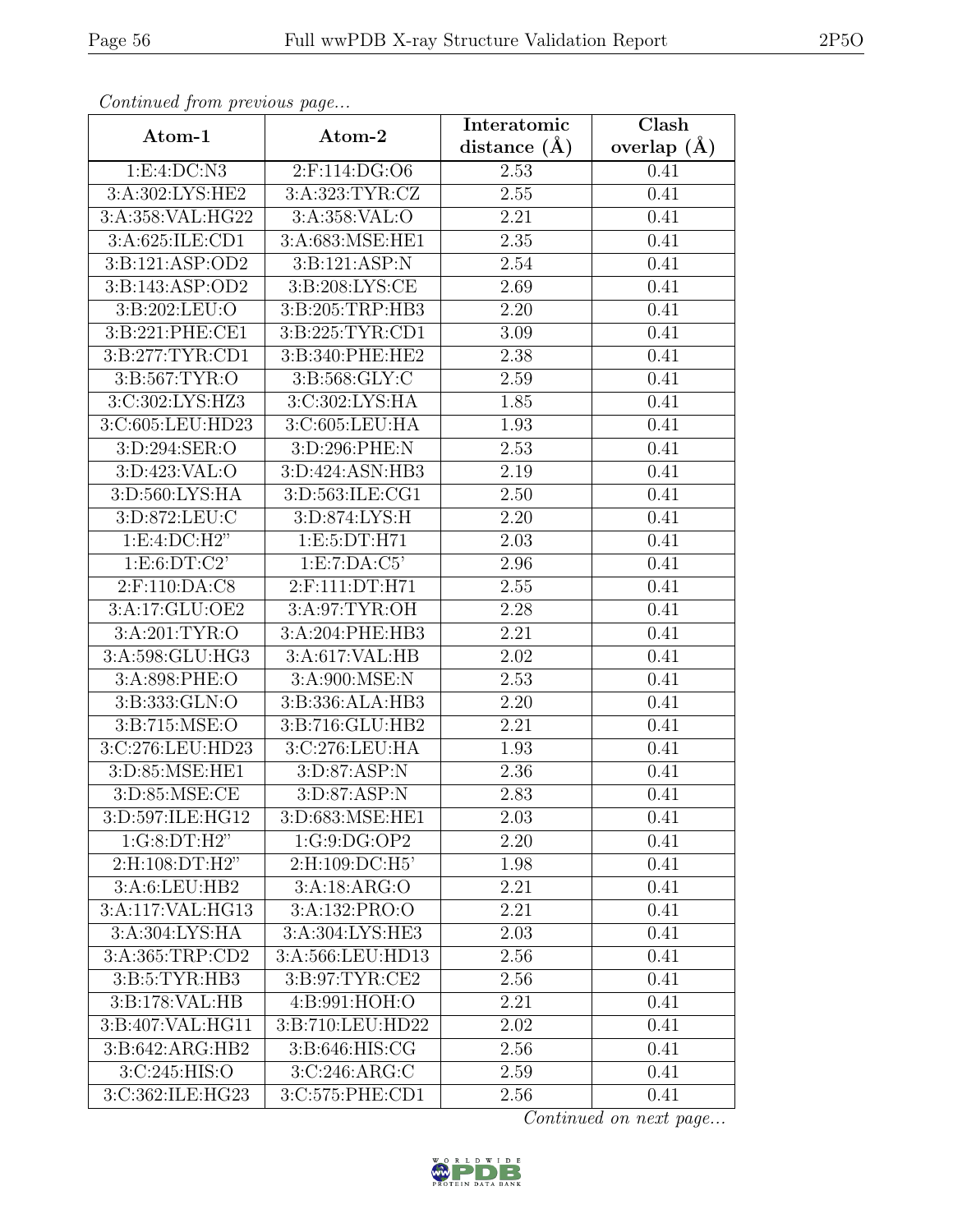| Continued from previous page         |                                      | Interatomic       | Clash           |  |
|--------------------------------------|--------------------------------------|-------------------|-----------------|--|
| Atom-1                               | Atom-2                               |                   | overlap $(\AA)$ |  |
| 3:C:482:ARG:NH2                      | 3:C:560:LYS:HD3                      | 2.36              | 0.41            |  |
| 3:C:815:ILE:HG23                     | 3:C:821:ALA:HB3                      | $\overline{2.03}$ | 0.41            |  |
| 3: D: 8: VAL: O                      | 3:D:354:GLN:NE2                      | 2.54              | 0.41            |  |
| 3:D:216:TRP:HH2                      | 3:D:293:ILE:HG12                     | 1.85              | 0.41            |  |
| 3:A:581:ARG:HG3                      | 3:A:581:ARG:NH1                      | 2.14              | 0.41            |  |
| 3:B:279:LYS:O                        | 3:B:280:PHE:CG                       | 2.74              | 0.41            |  |
| 3:B:476:THR:HG22                     | 3:B:480:ASN:ND2                      | 2.36              | 0.41            |  |
| 3:B:490:LEU:O                        | 3: B:491:ALA:C                       | 2.59              | 0.41            |  |
| 3:C:89:LYS:HZ2                       | 3:C:354:GLN:HE22                     | 1.64              | 0.41            |  |
| 3:C:330:ARG:HD3                      | 3:C:330:ARG:HA                       | 1.74              | 0.41            |  |
| 3:D:468:ASP:HB3                      | 3:D:473:THR:OG1                      | 2.21              | 0.41            |  |
| 3:D:655:ALA:CA                       | 3:D:659:MSE:HB2                      | 2.41              | 0.41            |  |
| 2:F:104:DG:H2"                       | $2:$ F:105:DC:C5'                    | 2.51              | 0.40            |  |
| $3: B: 344: \overline{\text{SER}:O}$ | 3:B:345:LEU:C                        | 2.59              | 0.40            |  |
| 3:B:443:ILE:HD13                     | 3:B:595:GLN:HB2                      | 2.03              | 0.40            |  |
| 3:B:478:VAL:HG13                     | 3:B:559:ARG:HG3                      | 2.04              | 0.40            |  |
| 3:B:622:THR:O                        | 3:B:622:THR:HG23                     | 2.22              | 0.40            |  |
| 3:B:893:LYS:HZ3                      | 3:B:894:LYS:H                        | 1.69              | 0.40            |  |
| 3:C:140:ASP:OD1                      | 3:C:142:ILE:N                        | 2.53              | 0.40            |  |
| 3:C:373:LEU:O                        | 3:C:374:LYS:C                        | 2.60              | 0.40            |  |
| 3:D:28:THR:O                         | 3:D:29:ARG:CB                        | 2.68              | 0.40            |  |
| 3:D:697:GLY:HA3                      | 3:D:756:GLY:HA2                      | 2.03              | 0.40            |  |
| $2:J:105:D\overline{C:H2'}$          | 2:J:106:DT:C7                        | 2.51              | 0.40            |  |
| 3:A:121:ASP:HB2                      | 3:A:122:GLY:H                        | 1.73              | 0.40            |  |
| 3:A:269:SER:CB                       | 3:A:356:GLN:HE21                     | 2.35              | 0.40            |  |
| 3:A:394:ALA:CB                       | 3: A:622:THR:HB                      | 2.44              | 0.40            |  |
| 3:B:178:VAL:O                        | 3:B:178:VAL:HG23                     | 2.21              | 0.40            |  |
| 3:C:154:SER:C                        | 3:C:156:TYR:N                        | 2.73              | 0.40            |  |
| 3:C:779:ILE:O                        | 3:C:871:LEU:HD21                     | 2.20              | 0.40            |  |
| 3:D:37:LEU:HD22                      | 3:D:71:TRP:CZ3                       | 2.55              | 0.40            |  |
| 3:D:373:LEU:N                        | 3:D:373:LEU:CD1                      | 2.84              | 0.40            |  |
| 3:D:437:ALA:O                        | 3:D:438:PRO:C                        | 2.59              | 0.40            |  |
| 3:D:630:ASP:O                        | 3:D:633:ILE:HG22                     | 2.21              | 0.40            |  |
| 3:A:132:PRO:HB3                      | 3:A:194:GLU:OE2                      | 2.21              | 0.40            |  |
| 3: A:416: TYR: HB2                   | 3:A:417:PRO:HD3                      | 2.02              | 0.40            |  |
| 3:A:627:VAL:HG12                     | 3: A:628: SER: N                     | 2.37              | 0.40            |  |
| 3: A:634: ASP:C                      | 3:A:636:VAL:N                        | 2.72              | 0.40            |  |
| 3:A:863:LEU:HD12                     | $3: A:866: \overline{\text{MSE:CE}}$ | 2.51              | 0.40            |  |
| 3:B:73:LYS:HG3                       | 4:B:986:HOH:O                        | 2.20              | 0.40            |  |
| 3: B: 188: TYR: CD1                  | 3:B:190:PRO:HD3                      | 2.56              | 0.40            |  |
| 3: B: 292: TYR:O                     | 3:B:296:PHE:N                        | 2.51              | 0.40            |  |

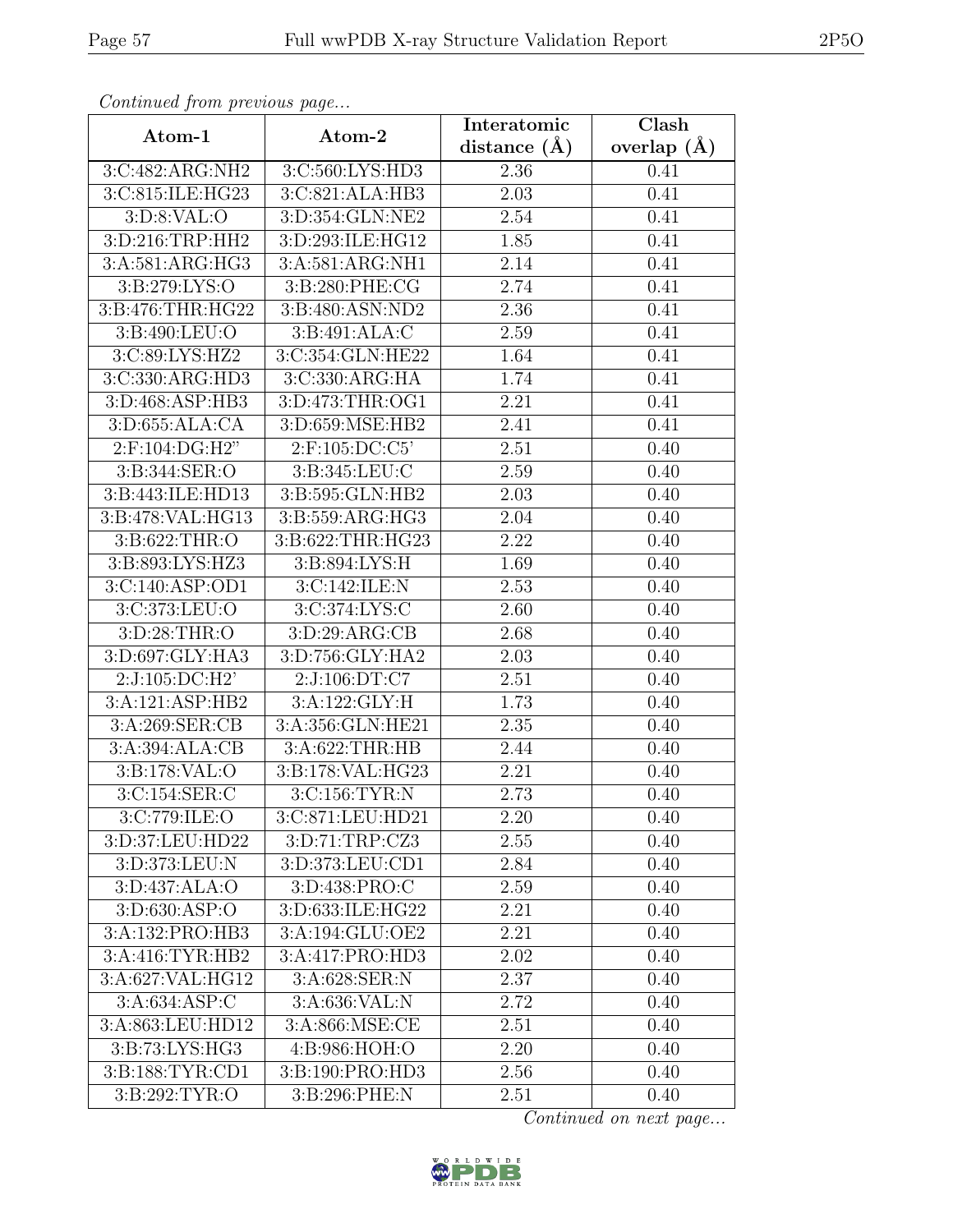| Continueu from previous page |                  | Interatomic       | $\overline{\text{Clash}}$ |
|------------------------------|------------------|-------------------|---------------------------|
| Atom-1                       | Atom-2           | distance $(\AA)$  | overlap $(\AA)$           |
| 3:B:343:LEU:HD12             | 3:B:558:ASN:ND2  | 2.36              | 0.40                      |
| 3:C:206:GLN:HA               | 3:C:206:GLN:NE2  | $\overline{2.36}$ | 0.40                      |
| 3:C:437:ALA:O                | 3:C:438:PRO:C    | 2.58              | 0.40                      |
| 3:C:720:TYR:CG               | 3:C:724:LYS:HG3  | 2.57              | 0.40                      |
| 3:D:85:MSE:HE1               | 3: D:87: ASP:H   | 1.85              | 0.40                      |
| 3:D:644:THR:CG2              | 3:D:692:PRO:HA   | 2.52              | 0.40                      |
| 3:A:167:ALA:O                | 3:A:177:GLU:N    | 2.54              | 0.40                      |
| 3:A:859:LYS:C                | 3:A:861:ASP:N    | 2.74              | 0.40                      |
| 3:B:27:ARG:HH11              | 3:B:27:ARG:HG3   | $\overline{1.86}$ | 0.40                      |
| 3:B:113:PHE:CE1              | 3:B:213:LEU:HD11 | 2.57              | 0.40                      |
| 3:B:200:GLU:O                | 3:B:201:TYR:C    | 2.60              | 0.40                      |
| 3:B:340:PHE:O                | 3:B:343:LEU:HB3  | 2.20              | 0.40                      |
| 3:B:364:THR:HG21             | 3:B:562:LEU:HD21 | 2.03              | 0.40                      |
| 3:B:426:SER:O                | 3:B:429:THR:OG1  | 2.36              | 0.40                      |
| 3:B:579:ASP:OD1              | 3:B:581:ARG:HB2  | 2.21              | 0.40                      |
| 3:B:670:MSE:O                | 3:B:673:TYR:HB3  | $\overline{2.21}$ | 0.40                      |
| 3:B:738:PRO:HD2              | 3:B:875:THR:HG21 | 2.03              | 0.40                      |
| 3:C:170:LEU:CD1              | 3:C:170:LEU:N    | 2.84              | 0.40                      |
| 3:C:384:ARG:HH11             | 3:C:384:ARG:HG2  | 1.86              | 0.40                      |
| 3:D:302:LYS:HD2              | 3:D:303:LEU:N    | 2.10              | 0.40                      |
| 3:D:697:GLY:O                | 3: D:698: ILE: O | 2.40              | 0.40                      |
| 3:A:831:TYR:HD2              | 3:A:848:TRP:NE1  | 2.20              | 0.40                      |
| 3:B:225:TYR:O                | 3:B:229:ARG:HB2  | 2.22              | 0.40                      |
| 3:B:256:MSE:C                | 3:B:256:MSE:SE   | $\overline{3.10}$ | 0.40                      |
| 3:B:268:ILE:CG2              | 3:B:269:SER:H    | 2.34              | 0.40                      |
| 3:B:302:LYS:O                | 3:B:303:LEU:CB   | 2.69              | 0.40                      |
| 3:B:379:VAL:O                | 4:B:934:HOH:O    | 2.22              | 0.40                      |
| 3:D:42:PRO:HG2               | 3:D:44:SER:HB2   | $\overline{2}.04$ | 0.40                      |
| 3:D:205:TRP:N                | 4:D:946:HOH:O    | $\overline{2.55}$ | 0.40                      |
| 3:D:273:TYR:O                | 3:D:274:ILE:C    | 2.60              | 0.40                      |
| 3:D:577:TYR:CD1              | 3:D:577:TYR:N    | 2.90              | 0.40                      |

There are no symmetry-related clashes.

## 5.3 Torsion angles (i)

#### 5.3.1 Protein backbone (i)

In the following table, the Percentiles column shows the percent Ramachandran outliers of the chain as a percentile score with respect to all X-ray entries followed by that with respect to entries of similar resolution.

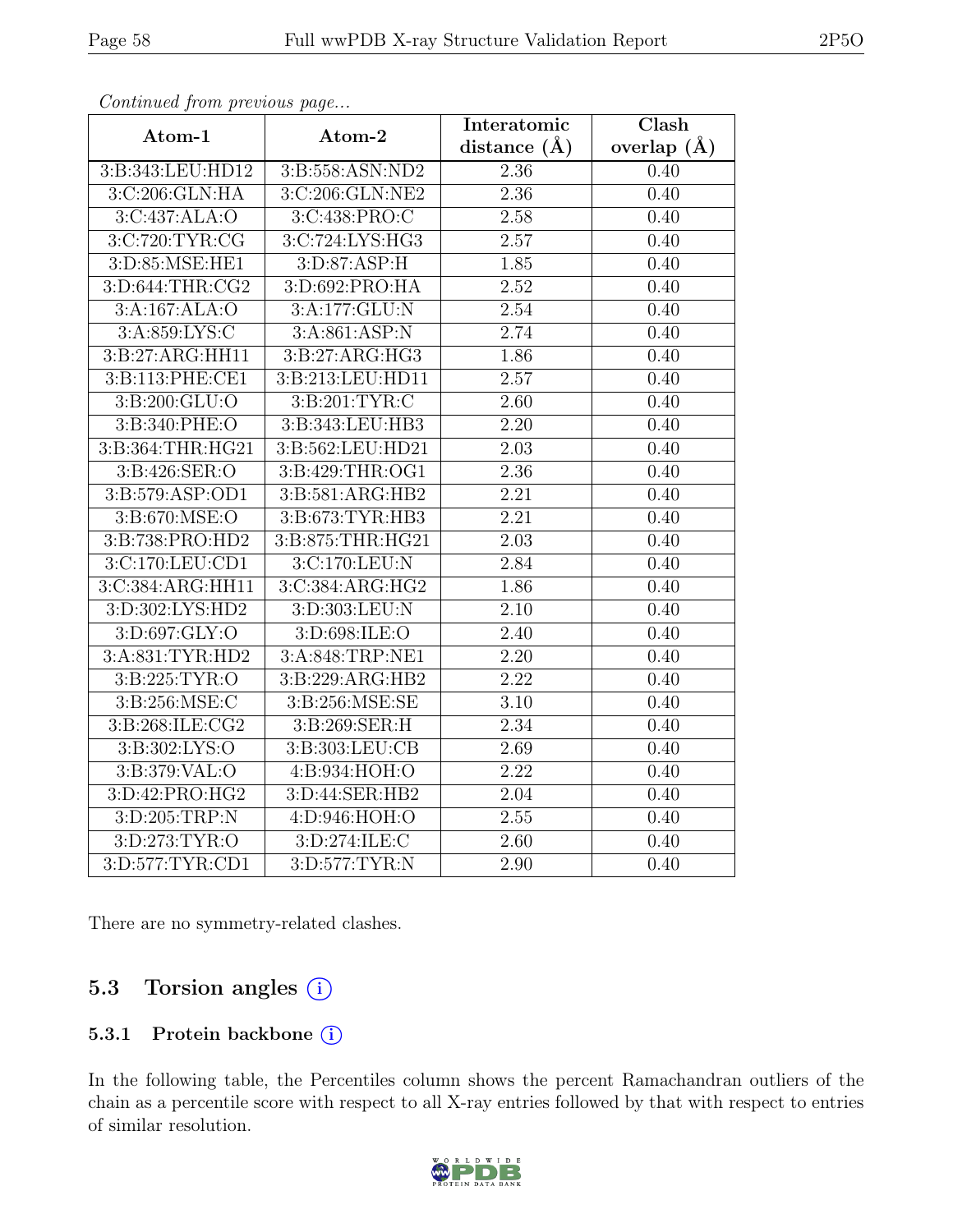| Mol | Chain   | Analysed        | Favoured    | Allowed      | Outliers    |                | Percentiles       |  |
|-----|---------|-----------------|-------------|--------------|-------------|----------------|-------------------|--|
| 3   | A       | $852/903(94\%)$ | 760 (89%)   | 76 (9%)      | $16(2\%)$   | $\overline{8}$ | 26                |  |
| 3   | B.      | 763/903 (84%)   | 621 (81%)   | 110 $(14\%)$ | 32 $(4\%)$  |                | $\boxed{9}$<br> 3 |  |
| 3   | $\rm C$ | 849/903 (94%)   | 745 (88%)   | 74 (9%)      | 30 $(4\%)$  | $ 3\rangle$    | $\overline{12}$   |  |
| 3   | D       | 661/903 (73%)   | 433 (66\%)  | 155 (23%)    | 73 $(11\%)$ |                | $\vert$ 1         |  |
| All | All     | 3125/3612 (86%) | 2559 (82\%) | 415 $(13%)$  | 151(5%)     |                | $\overline{7}$    |  |

The Analysed column shows the number of residues for which the backbone conformation was analysed, and the total number of residues.

All (151) Ramachandran outliers are listed below:

| Mol            | Chain                                                                                                    | Res              | Type                      |
|----------------|----------------------------------------------------------------------------------------------------------|------------------|---------------------------|
| $\overline{3}$ | $\overline{A}$                                                                                           | $\overline{12}$  | $\overline{\mathrm{GLY}}$ |
| $\overline{3}$ | $\frac{\overline{A}}{\overline{A}}$                                                                      | $\overline{542}$ | LEU                       |
| $\overline{3}$ |                                                                                                          | 859              | $\overline{\text{LYS}}$   |
| $\overline{3}$ | $\frac{\overline{A}}{\overline{B}}$                                                                      | $\overline{894}$ | <b>LYS</b>                |
| $\overline{3}$ |                                                                                                          | 164              | ILE                       |
| $\overline{3}$ | $\overline{\mathbf{B}}$                                                                                  | 176              | $\overline{\text{ASP}}$   |
| $\overline{3}$ | $\overline{\mathbf{B}}$                                                                                  | 195              | <b>LYS</b>                |
| $\overline{3}$ | $\overline{\mathrm{B}}$                                                                                  | 236              | $\overline{\text{GLU}}$   |
| $\overline{3}$ | $\overline{\mathrm{B}}$                                                                                  | 305              | <b>TYR</b>                |
| $\overline{3}$ | $\overline{\mathbf{B}}$                                                                                  | 622              | <b>THR</b>                |
| $\overline{3}$ | $\overline{B}$                                                                                           | 705              | <b>LYS</b>                |
| $\overline{3}$ |                                                                                                          | 776              | <b>TYR</b>                |
| $\overline{3}$ | $\overline{B}$ $\overline{C}$ $\overline{C}$ $\overline{C}$ $\overline{D}$ $\overline{D}$ $\overline{D}$ | $\overline{13}$  | <b>ASP</b>                |
| $\overline{3}$ |                                                                                                          | $\overline{24}$  | $\overline{\text{GLY}}$   |
| 3              |                                                                                                          | 172              | $\overline{\text{GLU}}$   |
| $\overline{3}$ |                                                                                                          | $\overline{608}$ | <b>VAL</b>                |
| $\overline{3}$ |                                                                                                          | $\overline{14}$  | $\overline{\text{SER}}$   |
| $\overline{3}$ |                                                                                                          | $\overline{28}$  | THR                       |
| $\overline{3}$ | $\frac{\overline{D}}{D}$                                                                                 | $\overline{29}$  | $\overline{\rm{ARG}}$     |
| $\overline{3}$ |                                                                                                          | $\overline{213}$ | LEU                       |
| $\overline{3}$ | $\frac{\overline{D}}{\overline{D}}$                                                                      | $\overline{302}$ | <b>LYS</b>                |
| $\overline{3}$ |                                                                                                          | $\overline{314}$ | $\overline{\text{GLU}}$   |
| $\overline{3}$ | $\overline{D}$                                                                                           | 637              | $\overline{\text{GLY}}$   |
| $\overline{3}$ | $\frac{\overline{D}}{D}$                                                                                 | 656              | $\overline{\rm{ARG}}$     |
| $\overline{3}$ |                                                                                                          | 698              | ILE                       |
| $\overline{3}$ | $\frac{\overline{D}}{\overline{A}}$<br>$\frac{\overline{A}}{\overline{A}}$                               | 718              | <b>THR</b>                |
| $\overline{3}$ |                                                                                                          | 280              | PHE                       |
| $\overline{3}$ |                                                                                                          | $\overline{547}$ | $\overline{\rm{ARG}}$     |
| $\overline{3}$ |                                                                                                          | $\overline{622}$ | <b>THR</b>                |
| $\overline{3}$ | $\overline{A}$                                                                                           | $\overline{642}$ | $\overline{\rm{ARG}}$     |

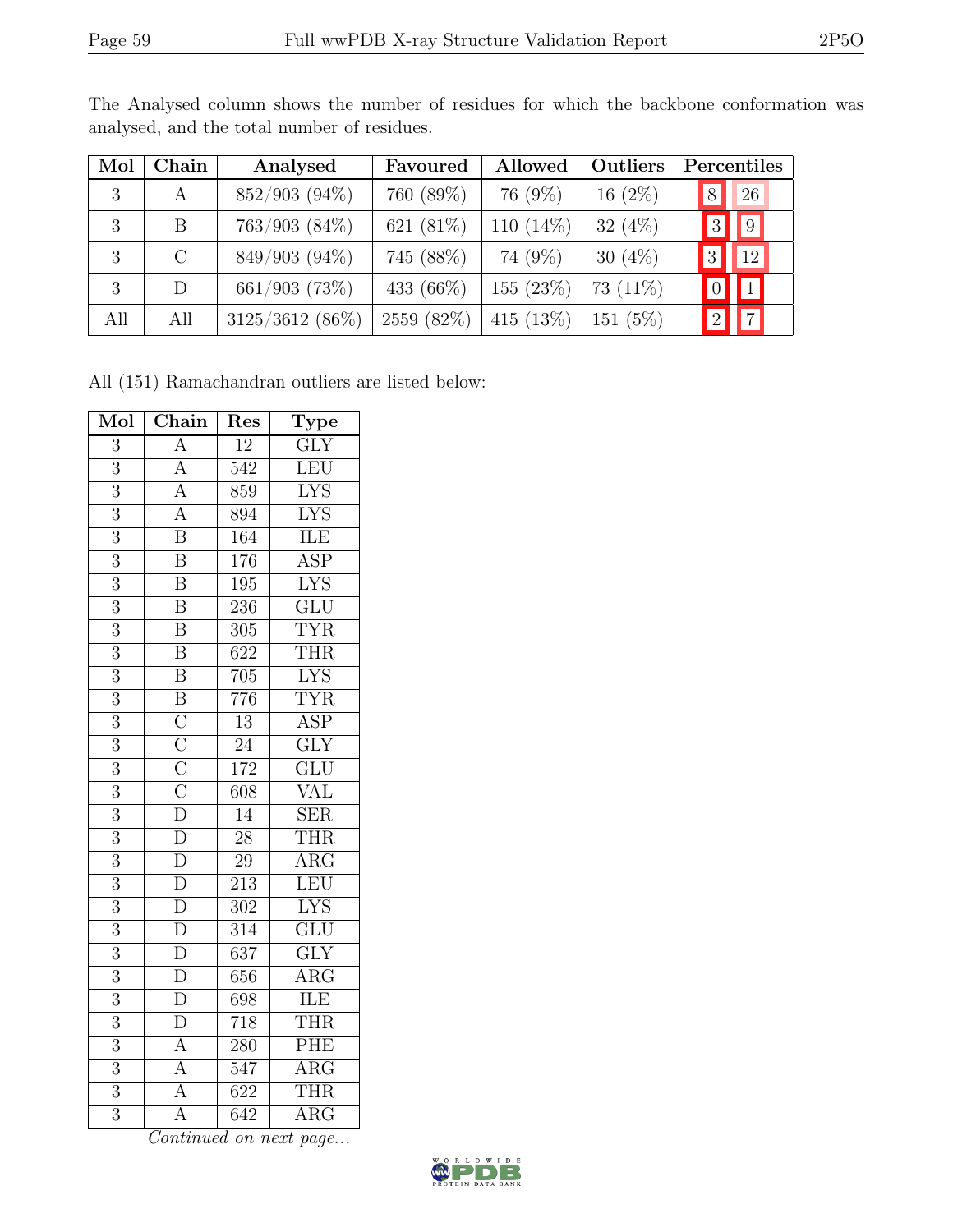| $\overline{\text{Mol}}$ | $\frac{1}{\sqrt{2}}$<br>Chain                                                                                                          | <b>I</b><br>Res  | $\mathbf{r}$<br>$\overline{v}$<br>$\overline{\text{Type}}$ |
|-------------------------|----------------------------------------------------------------------------------------------------------------------------------------|------------------|------------------------------------------------------------|
| $\overline{3}$          | $\overline{B}$                                                                                                                         | 12               | $\overline{\text{GLY}}$                                    |
| $\overline{3}$          | $\boldsymbol{B}$                                                                                                                       | 153              | $\overline{\text{ASN}}$                                    |
| $\overline{3}$          | B                                                                                                                                      | 159              | $\overline{\text{VAL}}$                                    |
| $\boldsymbol{3}$        | $\overline{\mathbf{B}}$                                                                                                                | 162              | $\overline{\text{TRP}}$                                    |
| $\overline{3}$          | $\overline{\mathbf{B}}$                                                                                                                | 165              | GLU                                                        |
| $\overline{3}$          | $\overline{\mathrm{B}}$                                                                                                                | 168              | <b>ALA</b>                                                 |
| 3                       | $\overline{\mathbf{B}}$                                                                                                                | 172              | $\overline{\text{GLU}}$                                    |
| $\overline{3}$          | $\overline{\mathrm{B}}$                                                                                                                | $\overline{315}$ | $\overline{\text{SER}}$                                    |
| 3                       |                                                                                                                                        | 406              | $\overline{\text{TYR}}$                                    |
| $\overline{3}$          |                                                                                                                                        | $\overline{12}$  | $\overline{\text{GLY}}$                                    |
| $\overline{3}$          |                                                                                                                                        | 255              | <b>ASN</b>                                                 |
| $\overline{3}$          |                                                                                                                                        | $\overline{258}$ | $\overline{\text{GLY}}$                                    |
| $\overline{3}$          |                                                                                                                                        | 622              | THR                                                        |
| $\sqrt{3}$              | $\overline{B}$ $\overline{C}$ $\overline{C}$ $\overline{C}$ $\overline{C}$ $\overline{C}$ $\overline{D}$ $\overline{D}$ $\overline{D}$ | 816              | <b>LYS</b>                                                 |
| $\overline{3}$          |                                                                                                                                        | $\overline{2}$   | <b>LYS</b>                                                 |
| $\mathfrak{Z}$          |                                                                                                                                        | $\overline{12}$  | $\overline{\text{GLY}}$                                    |
| $\overline{3}$          |                                                                                                                                        | $\overline{15}$  | <b>ILE</b>                                                 |
| $\boldsymbol{3}$        | $\overline{\frac{D}{D}}$<br>$\overline{\frac{D}{D}}$                                                                                   | $2\overline{6}$  | $\overline{\text{GLU}}$                                    |
| $\overline{3}$          |                                                                                                                                        | 235              | $\overline{\text{GLY}}$                                    |
| $\overline{3}$          |                                                                                                                                        | 242              | LEU                                                        |
| $\overline{3}$          | $\frac{\overline{D}}{\overline{D}}$                                                                                                    | 244              | PRO                                                        |
| $\overline{3}$          |                                                                                                                                        | $\overline{262}$ | <b>ILE</b>                                                 |
| 3                       |                                                                                                                                        | 282              | PHE                                                        |
| $\overline{3}$          | $\overline{D}$                                                                                                                         | 315              | $\overline{\text{SER}}$                                    |
| $\overline{3}$          | $\frac{\overline{D}}{\overline{D}}$                                                                                                    | 388              | $\overline{\text{VAL}}$                                    |
| $\overline{3}$          |                                                                                                                                        | 458              | <b>PRO</b>                                                 |
| $\overline{3}$          | $\frac{\overline{D}}{D}$                                                                                                               | 551              | <b>ALA</b>                                                 |
| $\overline{3}$          |                                                                                                                                        | $555\,$          | <b>ALA</b>                                                 |
| $\overline{3}$          | $\overline{\rm D}$                                                                                                                     | 606              | <b>ASN</b>                                                 |
| 3                       | $\mathbf D$                                                                                                                            | 658              | $\rm{ARG}$                                                 |
| 3                       | $\mathbf D$                                                                                                                            | 712              | <b>VAL</b>                                                 |
| $\overline{3}$          | $\overline{D}$                                                                                                                         | 720              | $\overline{\text{TYR}}$                                    |
| $\boldsymbol{3}$        | $\overline{D}$                                                                                                                         | 730              | LEU                                                        |
| $\overline{3}$          | $\overline{\rm D}$                                                                                                                     | 755              | $\overline{\text{GLU}}$                                    |
| 3                       | $\overline{D}$                                                                                                                         | 873              | GLU                                                        |
| $\overline{3}$          | $\overline{A}$                                                                                                                         | 279              | $\overline{\text{LYS}}$                                    |
| 3                       | A                                                                                                                                      | 896              | $\overline{\text{SER}}$                                    |
| 3                       | $\overline{\mathrm{B}}$                                                                                                                | 181              | $\overline{\text{GLU}}$                                    |
| 3                       | $\overline{\mathbf{B}}$                                                                                                                | 187              | ILE                                                        |
| $\overline{3}$          | $\overline{\mathrm{B}}$                                                                                                                | $\overline{2}37$ | <b>SER</b>                                                 |
| $\overline{3}$          | $\overline{\mathrm{B}}$                                                                                                                | 274              | <b>ILE</b>                                                 |
| 3                       | $\overline{\mathrm{B}}$                                                                                                                | 490              | LEU                                                        |

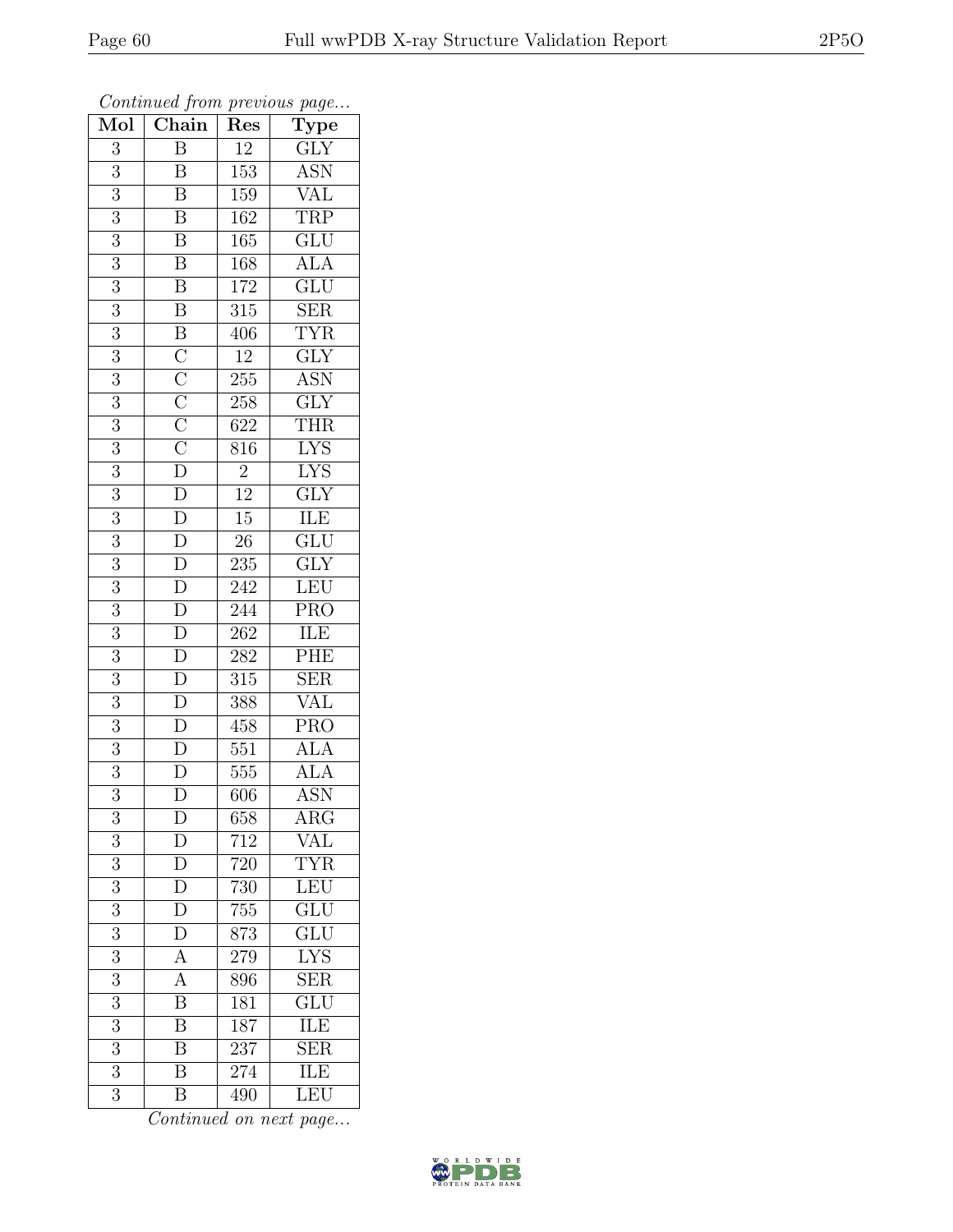| Mol              | $\frac{J}{\sqrt{2}}$<br>$\overline{\text{Chain}}$                                                                                                                                                                                                                                                                                                                                    | x.<br>Res        | $\mathbf{r}$<br>$\overline{v}$<br>Type |
|------------------|--------------------------------------------------------------------------------------------------------------------------------------------------------------------------------------------------------------------------------------------------------------------------------------------------------------------------------------------------------------------------------------|------------------|----------------------------------------|
| 3                | $\overline{\mathbf{B}}$                                                                                                                                                                                                                                                                                                                                                              | 731              | $\overline{\text{GLU}}$                |
| $\overline{3}$   |                                                                                                                                                                                                                                                                                                                                                                                      | $\overline{45}$  | $\overline{\text{GLN}}$                |
| $\overline{3}$   |                                                                                                                                                                                                                                                                                                                                                                                      | $\overline{46}$  | ALA<br>ALA                             |
| $\overline{3}$   |                                                                                                                                                                                                                                                                                                                                                                                      | 135              |                                        |
| $\overline{3}$   |                                                                                                                                                                                                                                                                                                                                                                                      | 179              | $\overline{\text{PRO}}$                |
| 3                |                                                                                                                                                                                                                                                                                                                                                                                      | 234              | PHE                                    |
| $\boldsymbol{3}$ |                                                                                                                                                                                                                                                                                                                                                                                      | 315              | $\overline{\text{SER}}$                |
| $\overline{3}$   |                                                                                                                                                                                                                                                                                                                                                                                      | 402              | <b>ASN</b>                             |
| 3                |                                                                                                                                                                                                                                                                                                                                                                                      | 414              | <b>SER</b>                             |
| $\overline{3}$   |                                                                                                                                                                                                                                                                                                                                                                                      | 415              | LEU                                    |
| 3                |                                                                                                                                                                                                                                                                                                                                                                                      | 466              | ASP <sup>-</sup>                       |
| $\overline{3}$   |                                                                                                                                                                                                                                                                                                                                                                                      | $\overline{607}$ | $\overline{\text{GLU}}$                |
| $\overline{3}$   |                                                                                                                                                                                                                                                                                                                                                                                      | $30\,$           | $\overline{\text{GLU}}$                |
| 3                | $\overline{C}$ $\overline{C}$ $\overline{C}$ $\overline{C}$ $\overline{C}$ $\overline{C}$ $\overline{C}$ $\overline{C}$ $\overline{D}$ $\overline{D}$ $\overline{D}$ $\overline{D}$ $\overline{D}$ $\overline{D}$ $\overline{D}$ $\overline{D}$ $\overline{D}$ $\overline{D}$ $\overline{D}$ $\overline{D}$ $\overline{D}$ $\overline{D}$ $\overline{A}$ $\overline{A}$ $\overline{$ | 43               | $\overline{\text{GLU}}$                |
| $\overline{3}$   |                                                                                                                                                                                                                                                                                                                                                                                      | <b>222</b>       | <b>ALA</b>                             |
| $\sqrt{3}$       |                                                                                                                                                                                                                                                                                                                                                                                      | 241              | $\overline{\text{ARG}}$                |
| $\overline{3}$   |                                                                                                                                                                                                                                                                                                                                                                                      | $\overline{290}$ | LEU                                    |
| $\mathfrak{Z}$   |                                                                                                                                                                                                                                                                                                                                                                                      | 295              | GLU                                    |
| $\overline{3}$   |                                                                                                                                                                                                                                                                                                                                                                                      | 370              | $\overline{\text{PHE}}$                |
| $\overline{3}$   |                                                                                                                                                                                                                                                                                                                                                                                      | 405              | $\frac{\text{LYS}}{\text{MSE}}$        |
| $\overline{3}$   |                                                                                                                                                                                                                                                                                                                                                                                      | 728              |                                        |
| $\overline{3}$   |                                                                                                                                                                                                                                                                                                                                                                                      | 735              | $\overline{\text{SER}}$                |
| $\overline{3}$   |                                                                                                                                                                                                                                                                                                                                                                                      | 887              | <b>ALA</b>                             |
| $\overline{3}$   |                                                                                                                                                                                                                                                                                                                                                                                      | 895              | $\frac{\text{ALA}}{\text{ASP}}$        |
| $\overline{3}$   |                                                                                                                                                                                                                                                                                                                                                                                      | $\overline{13}$  |                                        |
| 3                |                                                                                                                                                                                                                                                                                                                                                                                      | 99               | <b>TYR</b>                             |
| $\overline{3}$   |                                                                                                                                                                                                                                                                                                                                                                                      | 554              | <b>THR</b>                             |
| 3                |                                                                                                                                                                                                                                                                                                                                                                                      | 899              | ASP                                    |
| $\overline{3}$   | $\overline{\mathrm{B}}$                                                                                                                                                                                                                                                                                                                                                              | $\overline{155}$ | $\overline{\text{PRO}}$                |
| 3                | Β                                                                                                                                                                                                                                                                                                                                                                                    | 163              | $\operatorname{SER}$                   |
| 3                | $\boldsymbol{B}$                                                                                                                                                                                                                                                                                                                                                                     | 173              | $\overline{\text{GLN}}$                |
| $\overline{3}$   | $\overline{B}$                                                                                                                                                                                                                                                                                                                                                                       | 280              | $\overline{\text{PHE}}$                |
| 3                | $\overline{\mathbf{B}}$                                                                                                                                                                                                                                                                                                                                                              | 303              | LEU                                    |
| $\overline{3}$   |                                                                                                                                                                                                                                                                                                                                                                                      | 774              | LEU                                    |
| $\boldsymbol{3}$ | $\overline{B}$ $\overline{C}$ $\overline{C}$ $\overline{C}$ $\overline{C}$ $\overline{C}$ $\overline{C}$ $\overline{D}$                                                                                                                                                                                                                                                              | $\sqrt{3}$       | $\overline{{\rm GLU}}$                 |
| $\overline{3}$   |                                                                                                                                                                                                                                                                                                                                                                                      | 170              | LEU                                    |
| 3                |                                                                                                                                                                                                                                                                                                                                                                                      | 175              | $\overline{\text{GLY}}$                |
| $\overline{3}$   |                                                                                                                                                                                                                                                                                                                                                                                      | 187              | $\overline{\text{ILE}}$                |
| 3                |                                                                                                                                                                                                                                                                                                                                                                                      | $22\overline{7}$ | <b>TYR</b>                             |
| 3                |                                                                                                                                                                                                                                                                                                                                                                                      | 320              | <b>TYR</b>                             |
| $\overline{3}$   |                                                                                                                                                                                                                                                                                                                                                                                      | 36               | $\overline{\text{SER}}$                |
| $\overline{3}$   | $\overline{\rm D}$                                                                                                                                                                                                                                                                                                                                                                   | 100              | GLU                                    |

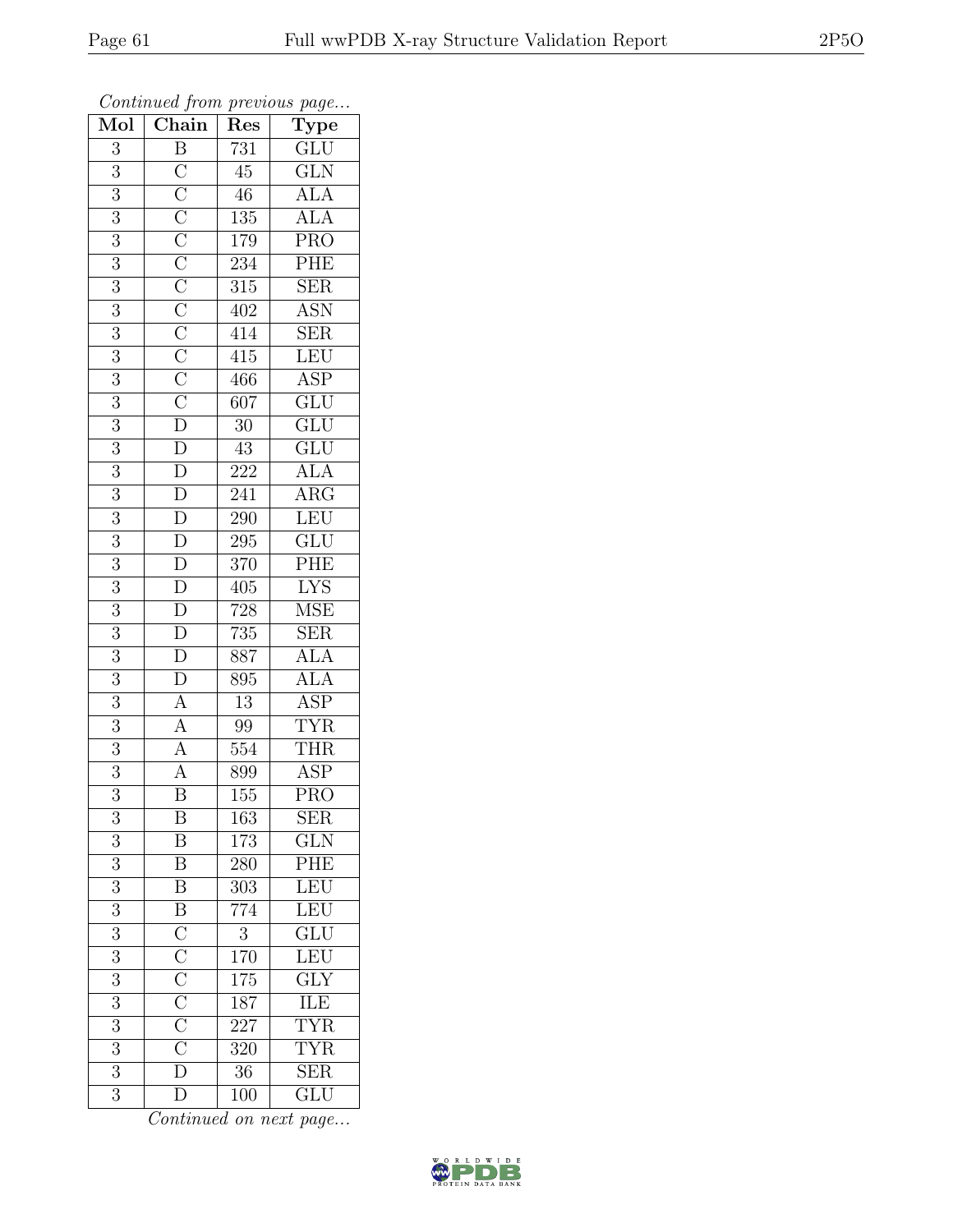| Mol              | $\frac{v}{\sqrt{2}}$<br>$\overline{\text{Chain}}$                                                                                               | ı<br>Res         | ÷.<br>$\cdot$<br>$\overline{\text{Type}}$ |
|------------------|-------------------------------------------------------------------------------------------------------------------------------------------------|------------------|-------------------------------------------|
| $\overline{3}$   | $\overline{D}$                                                                                                                                  | 106              | <b>THR</b>                                |
| $\overline{3}$   | $\overline{D}$                                                                                                                                  | 240              | $\overline{\text{LYS}}$                   |
| $\overline{3}$   | $\overline{D}$                                                                                                                                  | 280              | PHE                                       |
| $\boldsymbol{3}$ | $\overline{D}$                                                                                                                                  | 308              | $\overline{\text{PRO}}$                   |
| $\overline{3}$   |                                                                                                                                                 | 364              | <b>THR</b>                                |
| $\overline{3}$   | $\frac{\overline{D}}{\overline{D}}$                                                                                                             | 553              | <b>MSE</b>                                |
| 3                | $\overline{D}$                                                                                                                                  | 576              | $\overline{\rm{ARG}}$                     |
| $\overline{3}$   |                                                                                                                                                 | 630              | $\overline{\text{ASP}}$                   |
| 3                | $\frac{\overline{D}}{\overline{D}}$                                                                                                             | $\overline{6}45$ | <b>ASN</b>                                |
| $\overline{3}$   |                                                                                                                                                 | 693              | LEU                                       |
| 3                | $\overline{D}$                                                                                                                                  | 867              | $\overline{\text{ASP}}$                   |
| $\overline{3}$   | $\frac{\overline{A}}{\overline{B}}$                                                                                                             | $\overline{897}$ | LEU                                       |
| $\overline{3}$   |                                                                                                                                                 | $\overline{c}$   | <b>LYS</b>                                |
| $\boldsymbol{3}$ | $\frac{\overline{B}}{\overline{C}}$ $\frac{\overline{C}}{\overline{D}}$ $\frac{\overline{D}}{\overline{D}}$                                     | 778              | <b>SER</b>                                |
| $\overline{3}$   |                                                                                                                                                 | 98               | <b>ASN</b>                                |
| $\mathfrak{Z}$   |                                                                                                                                                 | 303              | LEU                                       |
| $\overline{3}$   |                                                                                                                                                 | $\overline{27}$  | $\overline{\rm{ARG}}$                     |
| $\boldsymbol{3}$ |                                                                                                                                                 | $35\,$           | PRO                                       |
| $\overline{3}$   |                                                                                                                                                 | $\overline{243}$ | $\overline{\text{SER}}$                   |
| $\overline{3}$   | $\frac{1}{D}$                                                                                                                                   | 279              | LYS                                       |
| $\overline{3}$   | $\overline{D}$                                                                                                                                  | 344              | $\overline{\text{SER}}$                   |
| $\overline{3}$   |                                                                                                                                                 | $\overline{391}$ | <b>TYR</b>                                |
| 3                |                                                                                                                                                 | 435              | $\overline{\text{LYS}}$                   |
| $\overline{3}$   |                                                                                                                                                 | 872              | LEU                                       |
| $\overline{3}$   |                                                                                                                                                 | 863              | LEU                                       |
| 3                |                                                                                                                                                 | 155              | <b>PRO</b>                                |
| $\overline{3}$   | $\frac{\overline{D}}{\overline{D}}$ $\frac{\overline{D}}{\overline{D}}$ $\frac{\overline{A}}{\overline{C}}$ $\frac{\overline{D}}{\overline{D}}$ | 224              | $\overline{\text{PRO}}$                   |
| 3                |                                                                                                                                                 | 316              | <b>ASN</b>                                |
| $\overline{3}$   | $\overline{\rm D}$                                                                                                                              | 424              | $\overline{\mathrm{ASN}}$                 |
| 3                | $\rm \bar{C}$                                                                                                                                   | 233              | ILE                                       |
| 3                | D                                                                                                                                               | 353              | ILE                                       |
| $\overline{3}$   | $\overline{\rm D}$                                                                                                                              | 401              | <b>PRO</b>                                |
| $\boldsymbol{3}$ | $\boldsymbol{B}$                                                                                                                                | 166              | ILE                                       |
| $\overline{3}$   | $\overline{\rm D}$                                                                                                                              | 586              | ILE                                       |
| 3                | D                                                                                                                                               | 450              | <b>PRO</b>                                |
| $\overline{3}$   | $\overline{\rm D}$                                                                                                                              | 877              | <b>ILE</b>                                |
| 3                | $\overline{\rm D}$                                                                                                                              | 24               | $\overline{\text{GLY}}$                   |

#### 5.3.2 Protein sidechains (i)

In the following table, the Percentiles column shows the percent sidechain outliers of the chain as a percentile score with respect to all X-ray entries followed by that with respect to entries of similar

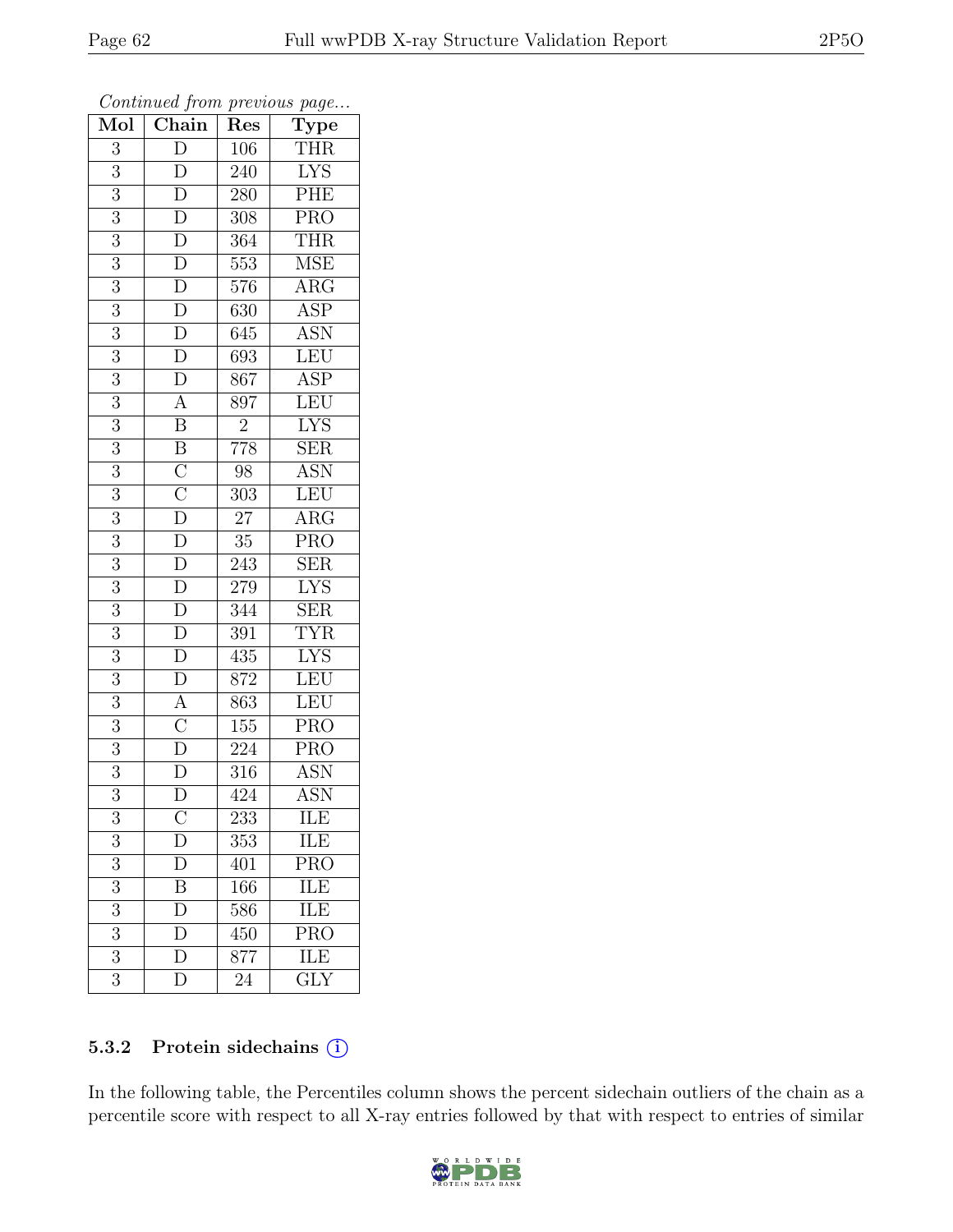resolution.

| Mol | Chain         | Analysed        | Rotameric    | <b>Outliers</b> | Percentiles |
|-----|---------------|-----------------|--------------|-----------------|-------------|
| 3   | $\mathsf{A}$  | 745/775 (96%)   | 701 (94%)    | 44 (6%)         | 19<br>49    |
| 3   | B             | 663/775 (86%)   | 613 $(92\%)$ | $50(8\%)$       | 37<br>13    |
| 3   | $\mathcal{C}$ | 737/775 (95%)   | 689 (94%)    | 48 $(6\%)$      | 44<br>17    |
| 3   | D             | $453/775$ (58%) | 413 (91%)    | 40 $(9\%)$      | 29          |
| All | All           | 2598/3100 (84%) | 2416 (93%)   | 182 (7%)        | 15<br>40    |

The Analysed column shows the number of residues for which the sidechain conformation was analysed, and the total number of residues.

All (182) residues with a non-rotameric sidechain are listed below:

| Mol            | Chain                                                                                                                                                                                                                                                                             | Res              | Type                    |
|----------------|-----------------------------------------------------------------------------------------------------------------------------------------------------------------------------------------------------------------------------------------------------------------------------------|------------------|-------------------------|
| $\overline{3}$ | $\overline{A}$                                                                                                                                                                                                                                                                    | $\overline{1}$   | <b>MSE</b>              |
| $\overline{3}$ | $\overline{A}$                                                                                                                                                                                                                                                                    | $\overline{32}$  | $\overline{\text{GLU}}$ |
| $\overline{3}$ |                                                                                                                                                                                                                                                                                   | $\overline{34}$  | <b>LYS</b>              |
| $\overline{3}$ |                                                                                                                                                                                                                                                                                   | $\overline{60}$  | <b>LYS</b>              |
| $\overline{3}$ |                                                                                                                                                                                                                                                                                   | $\overline{66}$  | $\overline{\text{ARG}}$ |
| $\overline{3}$ | $\frac{\overline{A}}{\overline{A}}$ $\frac{\overline{A}}{\overline{A}}$ $\frac{\overline{A}}{\overline{A}}$                                                                                                                                                                       | $\overline{83}$  | LEU                     |
| $\overline{3}$ |                                                                                                                                                                                                                                                                                   | 106              | THR                     |
| $\overline{3}$ |                                                                                                                                                                                                                                                                                   | $\overline{112}$ | <b>ASN</b>              |
| $\overline{3}$ |                                                                                                                                                                                                                                                                                   | 121              | <b>ASP</b>              |
| $\overline{3}$ |                                                                                                                                                                                                                                                                                   | 143              | $\overline{\text{ASP}}$ |
| $\overline{3}$ |                                                                                                                                                                                                                                                                                   | 154              | $\overline{\text{SER}}$ |
| $\overline{3}$ |                                                                                                                                                                                                                                                                                   | 164              | ILE                     |
| $\overline{3}$ |                                                                                                                                                                                                                                                                                   | $\overline{171}$ | $\overline{\text{GLN}}$ |
| $\overline{3}$ |                                                                                                                                                                                                                                                                                   | 197              | LEU                     |
| $\overline{3}$ |                                                                                                                                                                                                                                                                                   | 199              | $\overline{\rm MSE}$    |
| $\overline{3}$ |                                                                                                                                                                                                                                                                                   | $\overline{304}$ | $\overline{\text{LYS}}$ |
| $\overline{3}$ |                                                                                                                                                                                                                                                                                   | $3\overline{19}$ | $\overline{\rm{ARG}}$   |
| $\overline{3}$ |                                                                                                                                                                                                                                                                                   | $\overline{342}$ | <b>ASN</b>              |
| 3              |                                                                                                                                                                                                                                                                                   | $\overline{384}$ | $\overline{\text{ARG}}$ |
| $\overline{3}$ |                                                                                                                                                                                                                                                                                   | 403              | $\overline{\text{ARG}}$ |
| $\overline{3}$ |                                                                                                                                                                                                                                                                                   | 411              | $\overline{\text{ASP}}$ |
| $\overline{3}$ |                                                                                                                                                                                                                                                                                   | 466              | $\overline{\text{ASP}}$ |
| $\overline{3}$ |                                                                                                                                                                                                                                                                                   | $\overline{475}$ | ILE                     |
| $\overline{3}$ | $\frac{\overline{A}}{\overline{A}} \frac{\overline{A}}{\overline{A}} \frac{\overline{A}}{\overline{A}} \frac{\overline{A}}{\overline{A}} \frac{\overline{A}}{\overline{A}} \frac{\overline{A}}{\overline{A}} \frac{\overline{A}}{\overline{A}} \frac{\overline{A}}{\overline{A}}$ | 541              | MSE                     |
| $\overline{3}$ |                                                                                                                                                                                                                                                                                   | $\overline{553}$ | <b>MSE</b>              |
| $\overline{3}$ | $\overline{A}$                                                                                                                                                                                                                                                                    | 556              | GLN                     |
| $\overline{3}$ | $\overline{A}$                                                                                                                                                                                                                                                                    | 581              | $\rm{ARG}$              |
| $\overline{3}$ | $\overline{A}$                                                                                                                                                                                                                                                                    | $\overline{592}$ | $\overline{\rm MSE}$    |

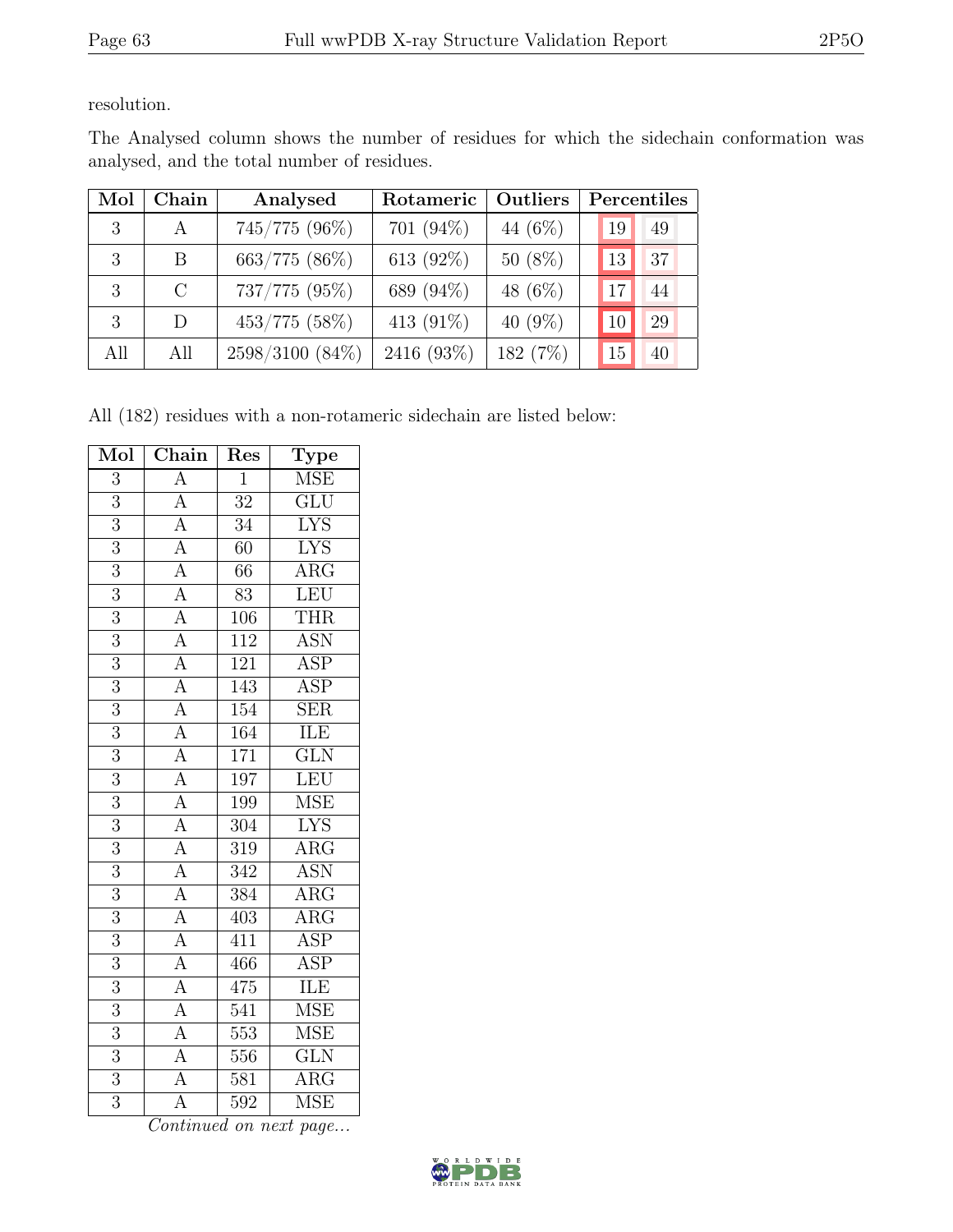| Mol              | $\overline{v}$<br>Chain                                                                                                                                                                                                                                                    | T.<br>Res        | $\mathbf{r}$<br>$\overline{u}$<br>$\overline{\text{Type}}$ |
|------------------|----------------------------------------------------------------------------------------------------------------------------------------------------------------------------------------------------------------------------------------------------------------------------|------------------|------------------------------------------------------------|
| 3                | $\overline{A}$                                                                                                                                                                                                                                                             | 622              | <b>THR</b>                                                 |
| 3                |                                                                                                                                                                                                                                                                            | 633              | ILE                                                        |
| $\overline{3}$   |                                                                                                                                                                                                                                                                            | 635              | <b>LYS</b>                                                 |
| $\overline{3}$   |                                                                                                                                                                                                                                                                            | 642              | $\overline{\text{ARG}}$                                    |
| $\overline{3}$   |                                                                                                                                                                                                                                                                            | $\overline{645}$ | <b>ASN</b>                                                 |
| 3                |                                                                                                                                                                                                                                                                            | 681              | <b>MSE</b>                                                 |
| $\overline{3}$   |                                                                                                                                                                                                                                                                            | 683              | <b>MSE</b>                                                 |
| $\overline{3}$   |                                                                                                                                                                                                                                                                            | 702              | <b>TRP</b>                                                 |
| $\overline{3}$   |                                                                                                                                                                                                                                                                            | 731              | $\overline{\text{GLU}}$                                    |
| $\overline{3}$   |                                                                                                                                                                                                                                                                            | 743              | $\overline{\text{LYS}}$                                    |
| $\overline{3}$   |                                                                                                                                                                                                                                                                            | 758              | GLU                                                        |
| $\overline{3}$   |                                                                                                                                                                                                                                                                            | 781              | $\overline{\text{SER}}$                                    |
| $\overline{3}$   |                                                                                                                                                                                                                                                                            | 819              | ILE                                                        |
| $\overline{3}$   | $\frac{\overline{A}}{\overline{A}}\frac{\overline{A}}{\overline{A}}\frac{\overline{A}}{\overline{A}}\frac{\overline{A}}{\overline{A}}\frac{\overline{A}}{\overline{A}}\frac{\overline{A}}{\overline{A}}\frac{\overline{A}}{\overline{A}}\frac{\overline{A}}{\overline{A}}$ | 855              | <b>THR</b>                                                 |
| $\overline{3}$   |                                                                                                                                                                                                                                                                            | 861              | $\overline{\text{ASP}}$                                    |
| 3                |                                                                                                                                                                                                                                                                            | 897              | LEU                                                        |
| $\overline{3}$   |                                                                                                                                                                                                                                                                            | $\overline{22}$  | $\overline{\text{SER}}$                                    |
| $\overline{3}$   | $\overline{\mathbf{B}}$                                                                                                                                                                                                                                                    | $2\overline{7}$  | $\rm{ARG}$                                                 |
| $\overline{3}$   | $\overline{\text{B}}$                                                                                                                                                                                                                                                      | $\overline{29}$  | $\overline{\rm{ARG}}$                                      |
| $\overline{3}$   | $\overline{\mathbf{B}}$                                                                                                                                                                                                                                                    | 58               | <b>THR</b>                                                 |
| 3                | $\overline{\mathbf{B}}$                                                                                                                                                                                                                                                    | 66               | $\overline{\text{ARG}}$                                    |
| $\overline{3}$   | $\overline{\mathbf{B}}$                                                                                                                                                                                                                                                    | $\overline{103}$ | $\overline{\text{TYR}}$                                    |
| 3                | $\boldsymbol{B}$                                                                                                                                                                                                                                                           | 113              | PHE                                                        |
| $\overline{3}$   | $\overline{\mathrm{B}}$                                                                                                                                                                                                                                                    | 115              | <b>ILE</b>                                                 |
| $\overline{3}$   | $\overline{\mathbf{B}}$                                                                                                                                                                                                                                                    | 121              | <b>ASP</b>                                                 |
| 3                | $\overline{\mathbf{B}}$                                                                                                                                                                                                                                                    | 128              | $\overline{\text{GLN}}$                                    |
| $\overline{3}$   | $\overline{\mathbf{B}}$                                                                                                                                                                                                                                                    | 152              | LEU                                                        |
| $\overline{3}$   | $\overline{\mathrm{B}}$                                                                                                                                                                                                                                                    | 156              | <b>TYR</b>                                                 |
| $\overline{3}$   | $\overline{\mathrm{B}}$                                                                                                                                                                                                                                                    | $\overline{160}$ | $\overline{\text{GLU}}$                                    |
| 3                | Β                                                                                                                                                                                                                                                                          | 164              | ILE                                                        |
| 3                | B                                                                                                                                                                                                                                                                          | 165              | <b>GLU</b>                                                 |
| 3                | $\overline{\mathrm{B}}$                                                                                                                                                                                                                                                    | 181              | GLU                                                        |
| 3                | $\boldsymbol{B}$                                                                                                                                                                                                                                                           | 183              | ILE                                                        |
| $\overline{3}$   | $\overline{\mathrm{B}}$                                                                                                                                                                                                                                                    | 184              | $\overline{\text{ASP}}$                                    |
| $\boldsymbol{3}$ | Β                                                                                                                                                                                                                                                                          | 229              | $\rm{ARG}$                                                 |
| $\overline{3}$   | $\overline{\mathrm{B}}$                                                                                                                                                                                                                                                    | 234              | PHE                                                        |
| 3                | $\boldsymbol{B}$                                                                                                                                                                                                                                                           | 252              | <b>VAL</b>                                                 |
| $\overline{3}$   | $\overline{\mathrm{B}}$                                                                                                                                                                                                                                                    | 256              | <b>MSE</b>                                                 |
| 3                | $\overline{\mathrm{B}}$                                                                                                                                                                                                                                                    | 290              | LEU                                                        |
| 3                | $\overline{\mathrm{B}}$                                                                                                                                                                                                                                                    | 295              | <b>GLU</b>                                                 |
| 3                | $\boldsymbol{B}$                                                                                                                                                                                                                                                           | 299              | $\overline{\text{ASN}}$                                    |
| 3                | B                                                                                                                                                                                                                                                                          | 303              | <b>LEU</b>                                                 |

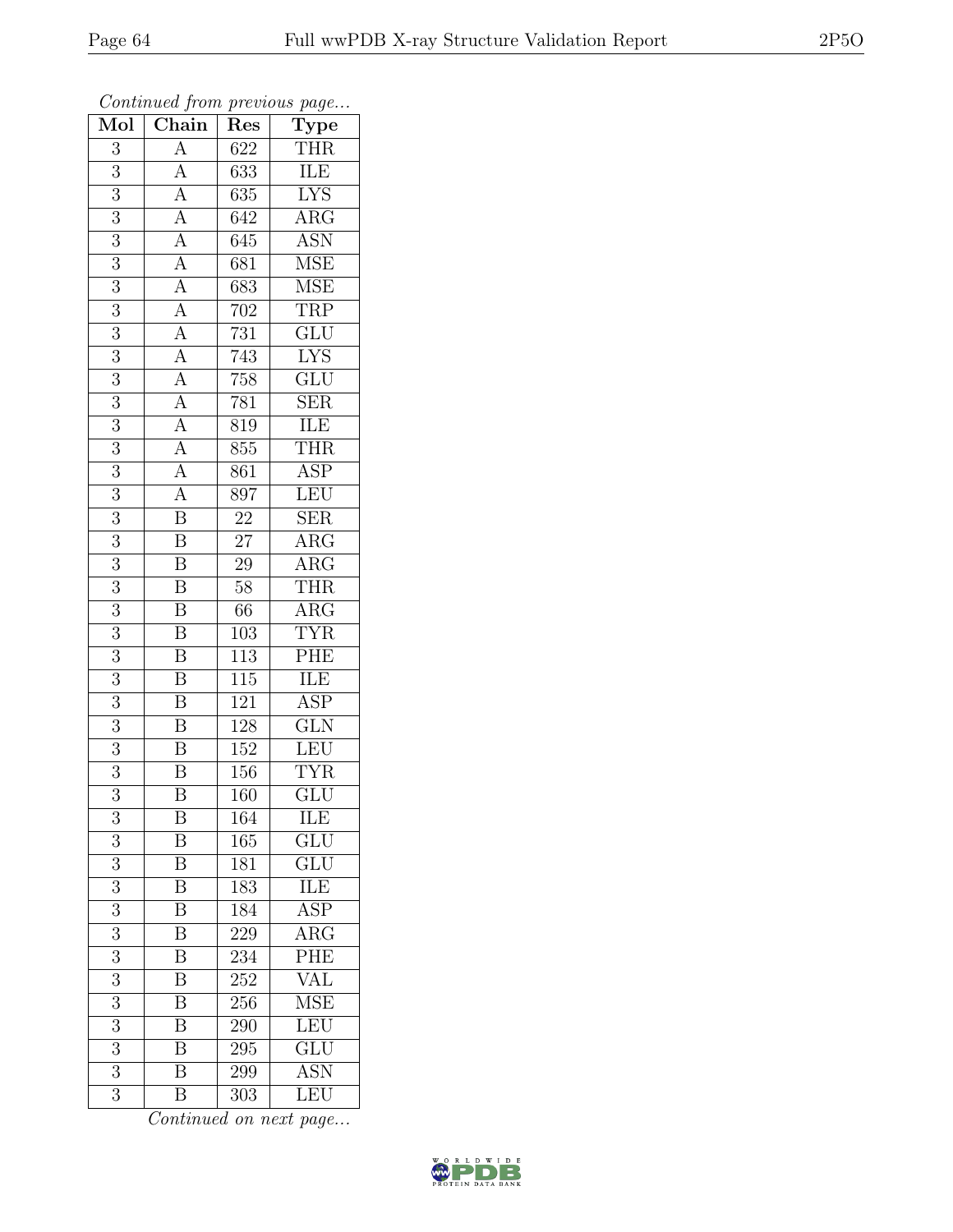| Mol              | $\boldsymbol{\theta}$<br>Chain                                          | ı<br>Res         | ÷.<br>$\overline{v}$<br>$\overline{\text{Type}}$ |
|------------------|-------------------------------------------------------------------------|------------------|--------------------------------------------------|
| $\overline{3}$   | $\overline{B}$                                                          | 305              | <b>TYR</b>                                       |
| $\overline{3}$   | B                                                                       | 316              | <b>ASN</b>                                       |
| $\overline{3}$   | B                                                                       | $\overline{319}$ | $\overline{\rm{ARG}}$                            |
| 3                | $\overline{\mathrm{B}}$                                                 | 324              | <b>ASN</b>                                       |
| $\overline{3}$   | $\overline{\mathrm{B}}$                                                 | $36\overline{2}$ | ILE                                              |
| 3                | $\overline{\mathrm{B}}$                                                 | 391              | <b>TYR</b>                                       |
| 3                | $\overline{\mathrm{B}}$                                                 | 421              | $\rm{ARG}$                                       |
| $\overline{3}$   | $\overline{\mathbf{B}}$                                                 | 479              | PHE                                              |
| 3                | $\overline{B}$                                                          | 493              | GLN                                              |
| $\overline{3}$   | $\overline{\mathbf{B}}$                                                 | 495              | <b>ASN</b>                                       |
| 3                | $\overline{\mathrm{B}}$                                                 | 543              | PHE                                              |
| $\overline{3}$   | $\overline{\mathrm{B}}$                                                 | 622              | <b>THR</b>                                       |
| $\overline{3}$   | $\overline{\mathbf{B}}$                                                 | 623              | <b>ASP</b>                                       |
| $\boldsymbol{3}$ | $\boldsymbol{\mathrm{B}}$                                               | 643              | $\overline{\text{ASP}}$                          |
| $\overline{3}$   | $\overline{\mathrm{B}}$                                                 | 645              | <b>ASN</b>                                       |
| $\mathfrak{Z}$   | $\boldsymbol{B}$                                                        | 658              | $\overline{\text{ARG}}$                          |
| $\overline{3}$   | $\overline{\mathbf{B}}$                                                 | 681              | <b>MSE</b>                                       |
| $\boldsymbol{3}$ | $\overline{\mathbf{B}}$                                                 | 685              | $\rm{ARG}$                                       |
| $\overline{3}$   | $\overline{\mathrm{B}}$                                                 | 702              | <b>TRP</b>                                       |
| $\overline{3}$   | $\overline{\mathrm{B}}$                                                 | 722              | $\overline{\text{GLU}}$                          |
| $\overline{3}$   | $\overline{\mathrm{B}}$                                                 | $\overline{747}$ | $\overline{\text{GLU}}$                          |
| $\overline{3}$   | $\overline{\mathrm{B}}$                                                 | 776              | <b>TYR</b>                                       |
| 3                | $\overline{\mathbf{B}}$                                                 | 893              | <b>LYS</b>                                       |
| 3                | $\overline{B}$                                                          | 899              | $\overline{\rm ASP}$                             |
| $\overline{3}$   |                                                                         | 14               | <b>SER</b>                                       |
| 3                |                                                                         | $15\,$           | <b>ILE</b>                                       |
| $\overline{3}$   | $\frac{\overline{C}}{\overline{C}}$ $\frac{\overline{C}}{\overline{C}}$ | $\overline{23}$  | <b>ASN</b>                                       |
| 3                |                                                                         | 43               | <b>GLU</b>                                       |
| $\overline{3}$   |                                                                         | 58               | <b>THR</b>                                       |
| $\boldsymbol{3}$ |                                                                         | 61               | LEU                                              |
| 3                |                                                                         | 81               | $\overline{\text{GLU}}$                          |
| $\overline{3}$   |                                                                         | $\overline{83}$  | $\frac{LEU}{E}$                                  |
| 3                |                                                                         | 90               | LEU                                              |
| $\overline{3}$   |                                                                         | 128              | $\overline{\text{GLN}}$                          |
| $\sqrt{3}$       |                                                                         | 138              | $\overline{\text{HIS}}$                          |
| $\overline{3}$   |                                                                         | $\overline{153}$ | <b>ASN</b>                                       |
| $\overline{3}$   |                                                                         | 158              | ASN<br>ILE                                       |
| $\overline{3}$   |                                                                         | 183              |                                                  |
| 3                |                                                                         | 194              | $\frac{\overbrace{\text{GLU}}}{\text{LYS}}$      |
| $\overline{3}$   |                                                                         | $\overline{208}$ |                                                  |
| $\overline{3}$   |                                                                         | $2\overline{17}$ | <b>ASN</b>                                       |
| $\overline{3}$   |                                                                         | 255              | <b>ASN</b>                                       |

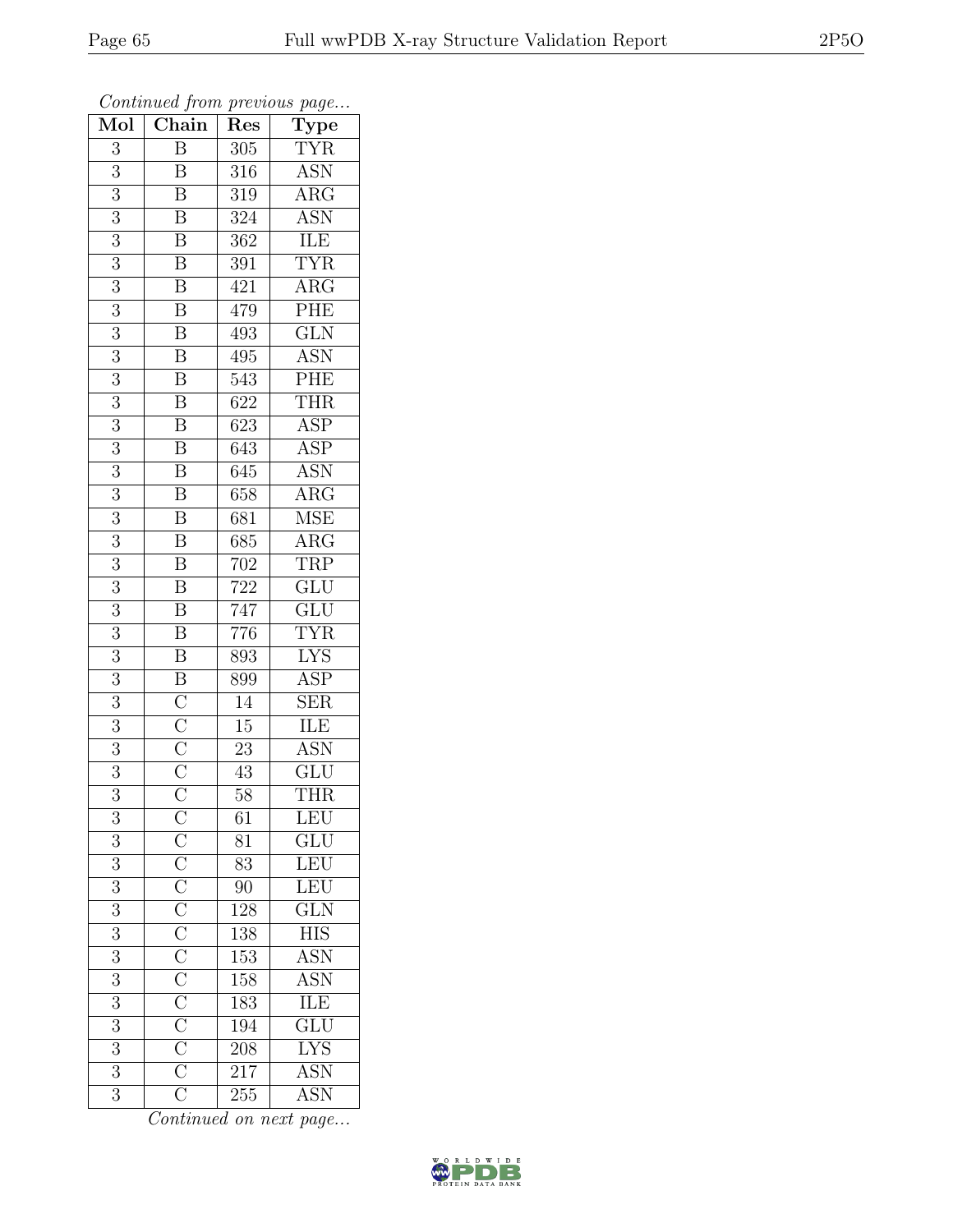| $\overline{\text{Mol}}$ | $\frac{1}{\text{Chain}}$ | <b>I</b><br>Res  | $\overline{ }$<br>$\overline{ }$<br>Type       |
|-------------------------|--------------------------|------------------|------------------------------------------------|
| $\overline{3}$          |                          | 257              | $\frac{\text{TYR}}{\text{TYR}}$                |
| $\overline{3}$          |                          | 273              |                                                |
| $\overline{3}$          |                          | $\sqrt{284}$     | $\frac{\overline{\mathrm{ASN}}}{\mathrm{ASP}}$ |
| $\boldsymbol{3}$        |                          | 291              |                                                |
| $\overline{3}$          |                          | $\,299$          | <b>ASN</b>                                     |
| $\overline{3}$          |                          | $302\,$          | <b>LYS</b>                                     |
| $\boldsymbol{3}$        |                          | $318\,$          | $\frac{\text{GLN}}{\text{ARG}}$                |
| $\overline{3}$          |                          | 384              |                                                |
| $\boldsymbol{3}$        |                          | 391              | $\frac{\text{TYR}}{\text{ASN}}$                |
| $\overline{3}$          |                          | 402              |                                                |
| $\overline{3}$          |                          | 422              | $\overline{\text{GLN}}$                        |
| $\overline{3}$          |                          | 424              | <b>ASN</b>                                     |
| $\overline{3}$          |                          | 426              | SER                                            |
| $\sqrt{3}$              |                          | $\overline{428}$ | $\overline{\text{GLU}}$                        |
| $\overline{3}$          |                          | 439              | LEU                                            |
| $\boldsymbol{3}$        |                          | 440              | $\overline{\mathrm{HIS}}$                      |
| $\overline{3}$          |                          | 441              | $\overline{\text{ASP}}$                        |
| $\boldsymbol{3}$        |                          | 479              | $\frac{\text{PHE}}{\text{ARG}}$                |
| $\overline{3}$          |                          | $\overline{494}$ |                                                |
| $\overline{3}$          |                          | 495              | ASN<br>LEU                                     |
| $\overline{3}$          |                          | 562              |                                                |
| $\overline{3}$          |                          | 618              | LEU<br>MSE                                     |
| 3                       |                          | 674              |                                                |
| $\overline{3}$          |                          | $\sqrt{702}$     | TRP                                            |
| $\overline{3}$          |                          | 731              | $\overline{\text{GLU}}$                        |
| 3                       |                          | 732              | <b>THR</b>                                     |
| $\overline{3}$          |                          | 760              | LEU                                            |
| 3                       |                          | 818              | <b>ASN</b>                                     |
| $\overline{3}$          |                          | 829              | $\overline{\text{LYS}}$                        |
| 3                       | $\bar{C}$                | 833              | LEU                                            |
| 3                       | D                        | 9                | $\overline{\text{GLU}}$                        |
| $\overline{3}$          | $\overline{D}$           | $\overline{17}$  | $\overline{\text{GLU}}$                        |
| 3                       | $\overline{D}$           | 43               | GLU                                            |
| $\overline{3}$          | $\overline{D}$           | $\overline{52}$  | ILE                                            |
| $\sqrt{3}$              | $\overline{D}$           | 64               | ASN                                            |
| $\overline{3}$          | $\frac{\overline{D}}{D}$ | $\overline{70}$  | $\overline{\text{GLN}}$                        |
| $\overline{3}$          |                          | 85               | <b>MSE</b>                                     |
| 3                       | $\overline{\rm D}$       | 86               | <b>ASP</b>                                     |
| 3                       | $\overline{\mathbf{D}}$  | 92               | <b>TYR</b>                                     |
| $\overline{3}$          | $\mathbf D$              | 102              | <b>LYS</b>                                     |
| $\overline{3}$          | $\overline{\rm D}$       | 197              | LEU                                            |
| $\overline{3}$          | $\overline{\rm D}$       | 204              | $\overline{\mathrm{PHE}}$                      |

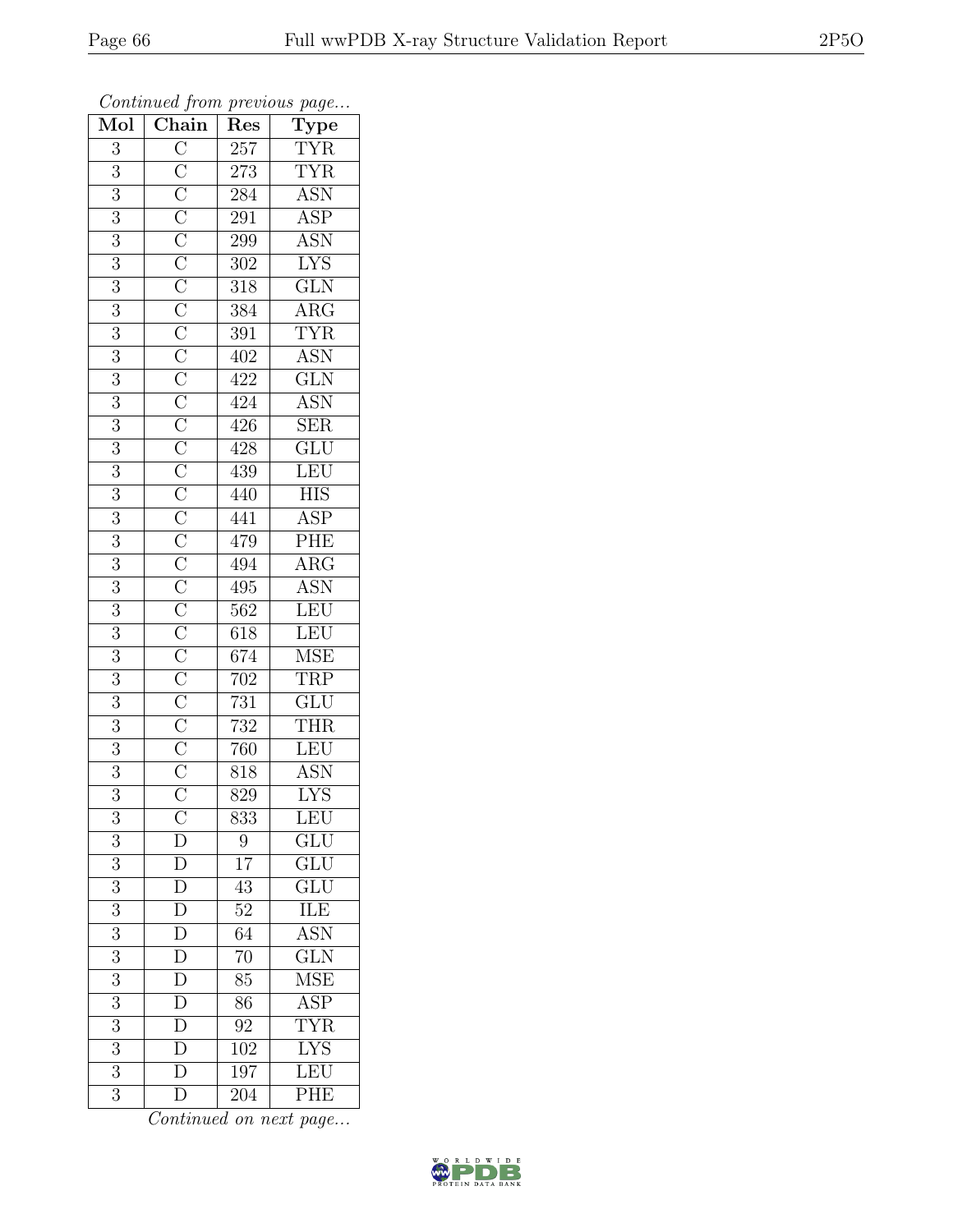| Mol              | $\mathbf{v}$<br>Chain | x.<br>Res        | $\mathbf{r}$<br>$\overline{v}$<br>$\overline{\mathrm{T}}$ ype |
|------------------|-----------------------|------------------|---------------------------------------------------------------|
| 3                | D                     | 242              | LEU                                                           |
| $\overline{3}$   | $\overline{\rm D}$    | 273              | <b>TYR</b>                                                    |
| $\overline{3}$   | $\overline{D}$        | 285              | $\overline{\text{GLN}}$                                       |
| $\overline{3}$   | $\overline{\rm D}$    | 292              | <b>TYR</b>                                                    |
| $\overline{3}$   | $\overline{\rm D}$    | 302              | $\overline{\text{LYS}}$                                       |
| $\overline{3}$   | $\overline{\rm D}$    | 305              | <b>TYR</b>                                                    |
| $\overline{3}$   | $\overline{\rm D}$    | 346              | <b>ASP</b>                                                    |
| $\overline{3}$   | $\overline{D}$        | 354              | $\overline{\text{GLN}}$                                       |
| $\overline{3}$   | $\overline{\rm D}$    | 403              | $AR\overline{G}$                                              |
| $\overline{3}$   | $\overline{D}$        | 422              | $\overline{\text{GLN}}$                                       |
| $\overline{3}$   | $\overline{D}$        | 441              | ASP                                                           |
| $\overline{3}$   | $\overline{\rm D}$    | 449              | $\overline{\rm{ARG}}$                                         |
| $\overline{3}$   | $\overline{\rm D}$    | 458              | <b>PRO</b>                                                    |
| $\overline{3}$   | $\overline{\rm D}$    | 479              | PHE                                                           |
| $\overline{3}$   | $\overline{\rm D}$    | 556              | $\overline{\text{GLN}}$                                       |
| $\overline{3}$   | $\overline{\rm D}$    | 563              | <b>ILE</b>                                                    |
| $\boldsymbol{3}$ | $\overline{D}$        | 574              | <b>TRP</b>                                                    |
| $\overline{3}$   | $\overline{D}$        | 592              | <b>MSE</b>                                                    |
| 3                | $\overline{D}$        | 606              | $\overline{\text{ASN}}$                                       |
| $\overline{3}$   | $\overline{\rm D}$    | 618              | LEU                                                           |
| 3                | $\overline{\rm D}$    | 621              | <b>ASP</b>                                                    |
| $\overline{3}$   | $\overline{\rm D}$    | $\overline{623}$ | $\overline{\text{ASP}}$                                       |
| $\overline{3}$   | $\overline{\rm D}$    | 635              | $\overline{\text{LYS}}$                                       |
| $\overline{3}$   | $\overline{D}$        | 677              | $\overline{\text{LYS}}$                                       |
| $\overline{3}$   | $\overline{\rm D}$    | 702              | <b>TRP</b>                                                    |
| 3                | $\overline{D}$        | 722              | $\overline{\text{GLU}}$                                       |
| $\overline{3}$   | $\overline{D}$        | 728              | $\overline{\rm MSE}$                                          |
| $\overline{3}$   | $\overline{\rm D}$    | 768              | <b>GLU</b>                                                    |

Sometimes sidechains can be flipped to improve hydrogen bonding and reduce clashes. All (66) such sidechains are listed below:

| Mol | Chain | Res | Type       |
|-----|-------|-----|------------|
| 3   | A     | 112 | <b>ASN</b> |
| 3   | A     | 171 | <b>GLN</b> |
| 3   | А     | 339 | <b>GLN</b> |
| 3   | А     | 356 | <b>GLN</b> |
| 3   | А     | 422 | <b>GLN</b> |
| 3   | А     | 444 | <b>ASN</b> |
| 3   | А     | 493 | <b>GLN</b> |
| 3   | А     | 564 | <b>ASN</b> |
| 3   |       | 645 | <b>ASN</b> |
| 3   |       | 773 | <b>GLN</b> |

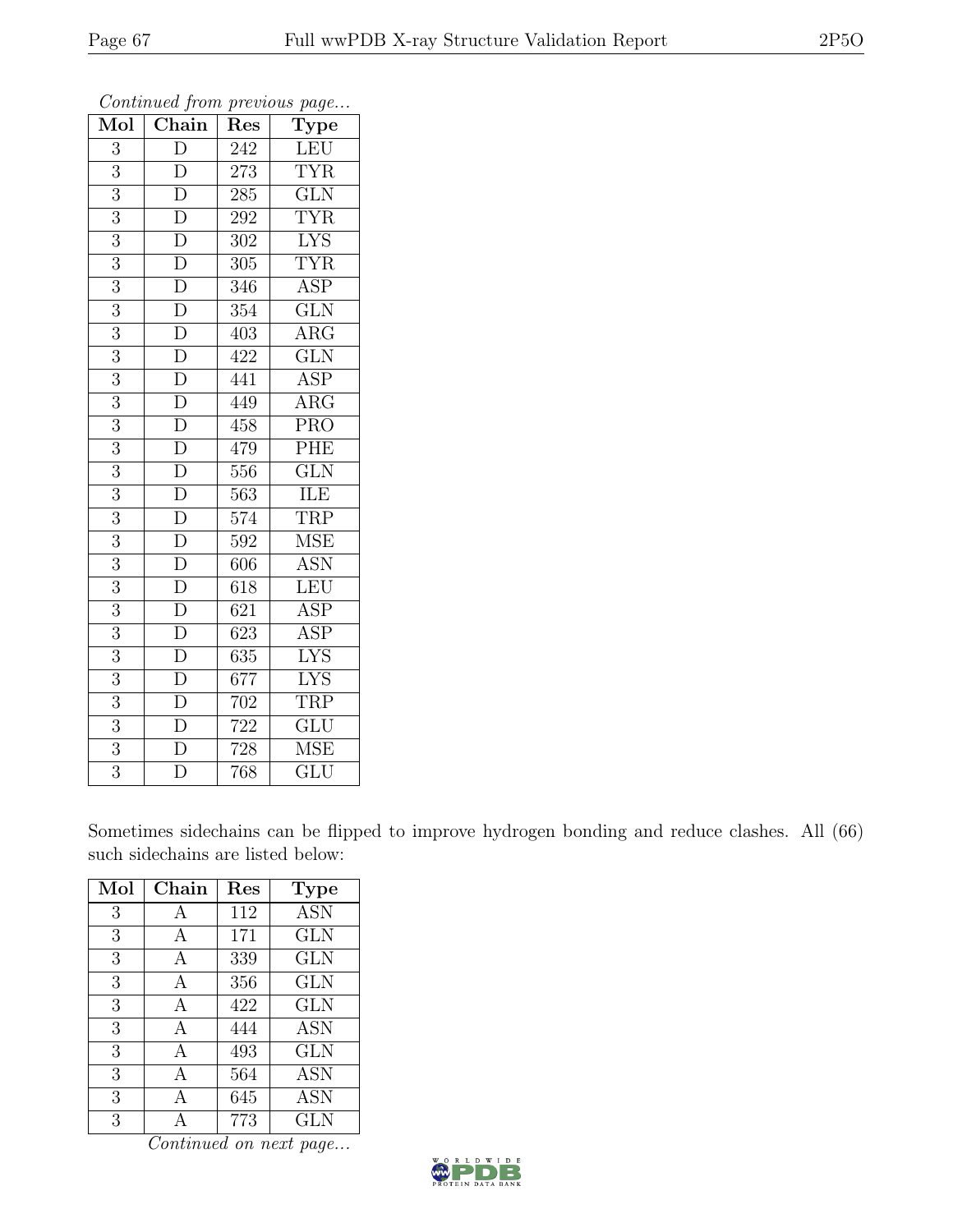| $\overline{A}$<br><b>HIS</b><br>3<br>864<br>$\overline{\text{GLN}}$<br>3<br>$\boldsymbol{B}$<br>10<br>$\overline{\mathrm{B}}$<br><b>ASN</b><br>$\overline{3}$<br>23<br>$\overline{3}$<br>GLN<br>$\boldsymbol{B}$<br>$45\,$<br>$\overline{3}$<br>$\overline{\mathrm{B}}$<br>$\overline{153}$<br><b>ASN</b><br>$\overline{\mathrm{B}}$<br><b>ASN</b><br>3<br>158<br>$\overline{\mathbf{B}}$<br>$\overline{\mathrm{ASN}}$<br>$\boldsymbol{3}$<br>193<br>$\overline{\mathrm{B}}$<br><b>ASN</b><br>$\overline{3}$<br>217<br>$\overline{\mathrm{B}}$<br>3<br><b>ASN</b><br>299<br>$\overline{\mathrm{B}}$<br><b>ASN</b><br>$\overline{3}$<br>316<br>$\overline{\text{B}}$<br><b>HIS</b><br>3<br>317<br>$\overline{\mathrm{B}}$<br>$\overline{\text{GLN}}$<br>3<br>318<br>$\overline{\mathbf{B}}$<br>$\overline{\text{GLN}}$<br>$\overline{3}$<br>376<br>$\overline{\mathrm{B}}$<br>$\overline{\text{GLN}}$<br>3<br>$\overline{389}$<br>$\overline{\mathbf{B}}$<br>$\overline{3}$<br><b>ASN</b><br>424<br><b>ASN</b><br>$\boldsymbol{\mathrm{B}}$<br>$\sqrt{3}$<br>444<br>$\overline{\mathbf{B}}$<br>$\overline{3}$<br><b>ASN</b><br>480<br>$\overline{\text{GLN}}$<br>3<br>$\boldsymbol{\mathrm{B}}$<br>493<br>$\overline{\mathrm{B}}$<br>$\overline{3}$<br><b>ASN</b><br>495<br>$\overline{\text{GLN}}$<br>$\overline{\mathbf{B}}$<br>$\overline{3}$<br>556<br>$\overline{\mathrm{B}}$<br><b>ASN</b><br>3<br>676<br>$\overline{\mathbf{B}}$<br>$\overline{\text{GLN}}$<br>$\overline{3}$<br>733<br>$\overline{3}$<br>$\overline{\mathbf{B}}$<br>GLN<br>742<br>$\frac{\overline{C}}{\overline{C}}$ $\frac{\overline{C}}{\overline{C}}$<br>$\overline{3}$<br>$\overline{10}$<br>GLN<br>$\overline{\text{GLN}}$<br>$\overline{3}$<br>45<br>3<br><b>GLN</b><br>70<br>$\overline{3}$<br><b>ASN</b><br>112<br>GLN<br>3<br>128<br>$\frac{8}{\text{C}}$<br>$\overline{3}$<br>$\overline{\mathrm{ASN}}$<br>153<br>$\underbrace{\overline{C}}_{\overline{C}} \overline{\overline{C}}_{\overline{C}} \overline{\overline{C}}_{\overline{C}} \overline{\overline{C}}_{\overline{C}} \overline{\overline{C}}_{\overline{C}} \overline{\overline{C}}_{\overline{C}} \overline{\overline{C}}_{\overline{C}}$<br>158<br>$\operatorname{ASN}$<br>3<br>$\widetilde{{\rm GLN}}$<br>3<br>206<br>$\overline{3}$<br>$\overline{\text{ASN}}$<br>217<br><b>ASN</b><br>3<br>255<br>$\overline{3}$<br>ASN<br>284<br>$\overline{\text{GLN}}$<br>$\sqrt{3}$<br>318<br>ASN <sup>-</sup><br>$\overline{3}$<br>324<br>$\overline{\text{GLN}}$<br>354<br>3<br>$\overline{\text{GLN}}$<br>$\overline{3}$<br>376<br>$\frac{\overline{\mathrm{ASN}}}{\overline{\phantom{a}}}\$<br>$\boldsymbol{3}$<br>402<br>$\overline{\text{GLN}}$<br>3<br>422<br><b>ASN</b><br>$\overline{3}$<br>424<br>$\overline{3}$<br>495<br><b>ASN</b> | Mol | $\frac{1}{\sqrt{2}}$<br>Chain | x.<br>Res | x.<br>$\overline{v}$<br>$\overline{\text{Type}}$ |
|----------------------------------------------------------------------------------------------------------------------------------------------------------------------------------------------------------------------------------------------------------------------------------------------------------------------------------------------------------------------------------------------------------------------------------------------------------------------------------------------------------------------------------------------------------------------------------------------------------------------------------------------------------------------------------------------------------------------------------------------------------------------------------------------------------------------------------------------------------------------------------------------------------------------------------------------------------------------------------------------------------------------------------------------------------------------------------------------------------------------------------------------------------------------------------------------------------------------------------------------------------------------------------------------------------------------------------------------------------------------------------------------------------------------------------------------------------------------------------------------------------------------------------------------------------------------------------------------------------------------------------------------------------------------------------------------------------------------------------------------------------------------------------------------------------------------------------------------------------------------------------------------------------------------------------------------------------------------------------------------------------------------------------------------------------------------------------------------------------------------------------------------------------------------------------------------------------------------------------------------------------------------------------------------------------------------------------------------------------------------------------------------------------------------------------------------------------------------------------------------------------------------------------------------------------------------------------------------------------------------------------------------------------------------------------------------------------------------------------------------------------------------------------------|-----|-------------------------------|-----------|--------------------------------------------------|
|                                                                                                                                                                                                                                                                                                                                                                                                                                                                                                                                                                                                                                                                                                                                                                                                                                                                                                                                                                                                                                                                                                                                                                                                                                                                                                                                                                                                                                                                                                                                                                                                                                                                                                                                                                                                                                                                                                                                                                                                                                                                                                                                                                                                                                                                                                                                                                                                                                                                                                                                                                                                                                                                                                                                                                                        |     |                               |           |                                                  |
|                                                                                                                                                                                                                                                                                                                                                                                                                                                                                                                                                                                                                                                                                                                                                                                                                                                                                                                                                                                                                                                                                                                                                                                                                                                                                                                                                                                                                                                                                                                                                                                                                                                                                                                                                                                                                                                                                                                                                                                                                                                                                                                                                                                                                                                                                                                                                                                                                                                                                                                                                                                                                                                                                                                                                                                        |     |                               |           |                                                  |
|                                                                                                                                                                                                                                                                                                                                                                                                                                                                                                                                                                                                                                                                                                                                                                                                                                                                                                                                                                                                                                                                                                                                                                                                                                                                                                                                                                                                                                                                                                                                                                                                                                                                                                                                                                                                                                                                                                                                                                                                                                                                                                                                                                                                                                                                                                                                                                                                                                                                                                                                                                                                                                                                                                                                                                                        |     |                               |           |                                                  |
|                                                                                                                                                                                                                                                                                                                                                                                                                                                                                                                                                                                                                                                                                                                                                                                                                                                                                                                                                                                                                                                                                                                                                                                                                                                                                                                                                                                                                                                                                                                                                                                                                                                                                                                                                                                                                                                                                                                                                                                                                                                                                                                                                                                                                                                                                                                                                                                                                                                                                                                                                                                                                                                                                                                                                                                        |     |                               |           |                                                  |
|                                                                                                                                                                                                                                                                                                                                                                                                                                                                                                                                                                                                                                                                                                                                                                                                                                                                                                                                                                                                                                                                                                                                                                                                                                                                                                                                                                                                                                                                                                                                                                                                                                                                                                                                                                                                                                                                                                                                                                                                                                                                                                                                                                                                                                                                                                                                                                                                                                                                                                                                                                                                                                                                                                                                                                                        |     |                               |           |                                                  |
|                                                                                                                                                                                                                                                                                                                                                                                                                                                                                                                                                                                                                                                                                                                                                                                                                                                                                                                                                                                                                                                                                                                                                                                                                                                                                                                                                                                                                                                                                                                                                                                                                                                                                                                                                                                                                                                                                                                                                                                                                                                                                                                                                                                                                                                                                                                                                                                                                                                                                                                                                                                                                                                                                                                                                                                        |     |                               |           |                                                  |
|                                                                                                                                                                                                                                                                                                                                                                                                                                                                                                                                                                                                                                                                                                                                                                                                                                                                                                                                                                                                                                                                                                                                                                                                                                                                                                                                                                                                                                                                                                                                                                                                                                                                                                                                                                                                                                                                                                                                                                                                                                                                                                                                                                                                                                                                                                                                                                                                                                                                                                                                                                                                                                                                                                                                                                                        |     |                               |           |                                                  |
|                                                                                                                                                                                                                                                                                                                                                                                                                                                                                                                                                                                                                                                                                                                                                                                                                                                                                                                                                                                                                                                                                                                                                                                                                                                                                                                                                                                                                                                                                                                                                                                                                                                                                                                                                                                                                                                                                                                                                                                                                                                                                                                                                                                                                                                                                                                                                                                                                                                                                                                                                                                                                                                                                                                                                                                        |     |                               |           |                                                  |
|                                                                                                                                                                                                                                                                                                                                                                                                                                                                                                                                                                                                                                                                                                                                                                                                                                                                                                                                                                                                                                                                                                                                                                                                                                                                                                                                                                                                                                                                                                                                                                                                                                                                                                                                                                                                                                                                                                                                                                                                                                                                                                                                                                                                                                                                                                                                                                                                                                                                                                                                                                                                                                                                                                                                                                                        |     |                               |           |                                                  |
|                                                                                                                                                                                                                                                                                                                                                                                                                                                                                                                                                                                                                                                                                                                                                                                                                                                                                                                                                                                                                                                                                                                                                                                                                                                                                                                                                                                                                                                                                                                                                                                                                                                                                                                                                                                                                                                                                                                                                                                                                                                                                                                                                                                                                                                                                                                                                                                                                                                                                                                                                                                                                                                                                                                                                                                        |     |                               |           |                                                  |
|                                                                                                                                                                                                                                                                                                                                                                                                                                                                                                                                                                                                                                                                                                                                                                                                                                                                                                                                                                                                                                                                                                                                                                                                                                                                                                                                                                                                                                                                                                                                                                                                                                                                                                                                                                                                                                                                                                                                                                                                                                                                                                                                                                                                                                                                                                                                                                                                                                                                                                                                                                                                                                                                                                                                                                                        |     |                               |           |                                                  |
|                                                                                                                                                                                                                                                                                                                                                                                                                                                                                                                                                                                                                                                                                                                                                                                                                                                                                                                                                                                                                                                                                                                                                                                                                                                                                                                                                                                                                                                                                                                                                                                                                                                                                                                                                                                                                                                                                                                                                                                                                                                                                                                                                                                                                                                                                                                                                                                                                                                                                                                                                                                                                                                                                                                                                                                        |     |                               |           |                                                  |
|                                                                                                                                                                                                                                                                                                                                                                                                                                                                                                                                                                                                                                                                                                                                                                                                                                                                                                                                                                                                                                                                                                                                                                                                                                                                                                                                                                                                                                                                                                                                                                                                                                                                                                                                                                                                                                                                                                                                                                                                                                                                                                                                                                                                                                                                                                                                                                                                                                                                                                                                                                                                                                                                                                                                                                                        |     |                               |           |                                                  |
|                                                                                                                                                                                                                                                                                                                                                                                                                                                                                                                                                                                                                                                                                                                                                                                                                                                                                                                                                                                                                                                                                                                                                                                                                                                                                                                                                                                                                                                                                                                                                                                                                                                                                                                                                                                                                                                                                                                                                                                                                                                                                                                                                                                                                                                                                                                                                                                                                                                                                                                                                                                                                                                                                                                                                                                        |     |                               |           |                                                  |
|                                                                                                                                                                                                                                                                                                                                                                                                                                                                                                                                                                                                                                                                                                                                                                                                                                                                                                                                                                                                                                                                                                                                                                                                                                                                                                                                                                                                                                                                                                                                                                                                                                                                                                                                                                                                                                                                                                                                                                                                                                                                                                                                                                                                                                                                                                                                                                                                                                                                                                                                                                                                                                                                                                                                                                                        |     |                               |           |                                                  |
|                                                                                                                                                                                                                                                                                                                                                                                                                                                                                                                                                                                                                                                                                                                                                                                                                                                                                                                                                                                                                                                                                                                                                                                                                                                                                                                                                                                                                                                                                                                                                                                                                                                                                                                                                                                                                                                                                                                                                                                                                                                                                                                                                                                                                                                                                                                                                                                                                                                                                                                                                                                                                                                                                                                                                                                        |     |                               |           |                                                  |
|                                                                                                                                                                                                                                                                                                                                                                                                                                                                                                                                                                                                                                                                                                                                                                                                                                                                                                                                                                                                                                                                                                                                                                                                                                                                                                                                                                                                                                                                                                                                                                                                                                                                                                                                                                                                                                                                                                                                                                                                                                                                                                                                                                                                                                                                                                                                                                                                                                                                                                                                                                                                                                                                                                                                                                                        |     |                               |           |                                                  |
|                                                                                                                                                                                                                                                                                                                                                                                                                                                                                                                                                                                                                                                                                                                                                                                                                                                                                                                                                                                                                                                                                                                                                                                                                                                                                                                                                                                                                                                                                                                                                                                                                                                                                                                                                                                                                                                                                                                                                                                                                                                                                                                                                                                                                                                                                                                                                                                                                                                                                                                                                                                                                                                                                                                                                                                        |     |                               |           |                                                  |
|                                                                                                                                                                                                                                                                                                                                                                                                                                                                                                                                                                                                                                                                                                                                                                                                                                                                                                                                                                                                                                                                                                                                                                                                                                                                                                                                                                                                                                                                                                                                                                                                                                                                                                                                                                                                                                                                                                                                                                                                                                                                                                                                                                                                                                                                                                                                                                                                                                                                                                                                                                                                                                                                                                                                                                                        |     |                               |           |                                                  |
|                                                                                                                                                                                                                                                                                                                                                                                                                                                                                                                                                                                                                                                                                                                                                                                                                                                                                                                                                                                                                                                                                                                                                                                                                                                                                                                                                                                                                                                                                                                                                                                                                                                                                                                                                                                                                                                                                                                                                                                                                                                                                                                                                                                                                                                                                                                                                                                                                                                                                                                                                                                                                                                                                                                                                                                        |     |                               |           |                                                  |
|                                                                                                                                                                                                                                                                                                                                                                                                                                                                                                                                                                                                                                                                                                                                                                                                                                                                                                                                                                                                                                                                                                                                                                                                                                                                                                                                                                                                                                                                                                                                                                                                                                                                                                                                                                                                                                                                                                                                                                                                                                                                                                                                                                                                                                                                                                                                                                                                                                                                                                                                                                                                                                                                                                                                                                                        |     |                               |           |                                                  |
|                                                                                                                                                                                                                                                                                                                                                                                                                                                                                                                                                                                                                                                                                                                                                                                                                                                                                                                                                                                                                                                                                                                                                                                                                                                                                                                                                                                                                                                                                                                                                                                                                                                                                                                                                                                                                                                                                                                                                                                                                                                                                                                                                                                                                                                                                                                                                                                                                                                                                                                                                                                                                                                                                                                                                                                        |     |                               |           |                                                  |
|                                                                                                                                                                                                                                                                                                                                                                                                                                                                                                                                                                                                                                                                                                                                                                                                                                                                                                                                                                                                                                                                                                                                                                                                                                                                                                                                                                                                                                                                                                                                                                                                                                                                                                                                                                                                                                                                                                                                                                                                                                                                                                                                                                                                                                                                                                                                                                                                                                                                                                                                                                                                                                                                                                                                                                                        |     |                               |           |                                                  |
|                                                                                                                                                                                                                                                                                                                                                                                                                                                                                                                                                                                                                                                                                                                                                                                                                                                                                                                                                                                                                                                                                                                                                                                                                                                                                                                                                                                                                                                                                                                                                                                                                                                                                                                                                                                                                                                                                                                                                                                                                                                                                                                                                                                                                                                                                                                                                                                                                                                                                                                                                                                                                                                                                                                                                                                        |     |                               |           |                                                  |
|                                                                                                                                                                                                                                                                                                                                                                                                                                                                                                                                                                                                                                                                                                                                                                                                                                                                                                                                                                                                                                                                                                                                                                                                                                                                                                                                                                                                                                                                                                                                                                                                                                                                                                                                                                                                                                                                                                                                                                                                                                                                                                                                                                                                                                                                                                                                                                                                                                                                                                                                                                                                                                                                                                                                                                                        |     |                               |           |                                                  |
|                                                                                                                                                                                                                                                                                                                                                                                                                                                                                                                                                                                                                                                                                                                                                                                                                                                                                                                                                                                                                                                                                                                                                                                                                                                                                                                                                                                                                                                                                                                                                                                                                                                                                                                                                                                                                                                                                                                                                                                                                                                                                                                                                                                                                                                                                                                                                                                                                                                                                                                                                                                                                                                                                                                                                                                        |     |                               |           |                                                  |
|                                                                                                                                                                                                                                                                                                                                                                                                                                                                                                                                                                                                                                                                                                                                                                                                                                                                                                                                                                                                                                                                                                                                                                                                                                                                                                                                                                                                                                                                                                                                                                                                                                                                                                                                                                                                                                                                                                                                                                                                                                                                                                                                                                                                                                                                                                                                                                                                                                                                                                                                                                                                                                                                                                                                                                                        |     |                               |           |                                                  |
|                                                                                                                                                                                                                                                                                                                                                                                                                                                                                                                                                                                                                                                                                                                                                                                                                                                                                                                                                                                                                                                                                                                                                                                                                                                                                                                                                                                                                                                                                                                                                                                                                                                                                                                                                                                                                                                                                                                                                                                                                                                                                                                                                                                                                                                                                                                                                                                                                                                                                                                                                                                                                                                                                                                                                                                        |     |                               |           |                                                  |
|                                                                                                                                                                                                                                                                                                                                                                                                                                                                                                                                                                                                                                                                                                                                                                                                                                                                                                                                                                                                                                                                                                                                                                                                                                                                                                                                                                                                                                                                                                                                                                                                                                                                                                                                                                                                                                                                                                                                                                                                                                                                                                                                                                                                                                                                                                                                                                                                                                                                                                                                                                                                                                                                                                                                                                                        |     |                               |           |                                                  |
|                                                                                                                                                                                                                                                                                                                                                                                                                                                                                                                                                                                                                                                                                                                                                                                                                                                                                                                                                                                                                                                                                                                                                                                                                                                                                                                                                                                                                                                                                                                                                                                                                                                                                                                                                                                                                                                                                                                                                                                                                                                                                                                                                                                                                                                                                                                                                                                                                                                                                                                                                                                                                                                                                                                                                                                        |     |                               |           |                                                  |
|                                                                                                                                                                                                                                                                                                                                                                                                                                                                                                                                                                                                                                                                                                                                                                                                                                                                                                                                                                                                                                                                                                                                                                                                                                                                                                                                                                                                                                                                                                                                                                                                                                                                                                                                                                                                                                                                                                                                                                                                                                                                                                                                                                                                                                                                                                                                                                                                                                                                                                                                                                                                                                                                                                                                                                                        |     |                               |           |                                                  |
|                                                                                                                                                                                                                                                                                                                                                                                                                                                                                                                                                                                                                                                                                                                                                                                                                                                                                                                                                                                                                                                                                                                                                                                                                                                                                                                                                                                                                                                                                                                                                                                                                                                                                                                                                                                                                                                                                                                                                                                                                                                                                                                                                                                                                                                                                                                                                                                                                                                                                                                                                                                                                                                                                                                                                                                        |     |                               |           |                                                  |
|                                                                                                                                                                                                                                                                                                                                                                                                                                                                                                                                                                                                                                                                                                                                                                                                                                                                                                                                                                                                                                                                                                                                                                                                                                                                                                                                                                                                                                                                                                                                                                                                                                                                                                                                                                                                                                                                                                                                                                                                                                                                                                                                                                                                                                                                                                                                                                                                                                                                                                                                                                                                                                                                                                                                                                                        |     |                               |           |                                                  |
|                                                                                                                                                                                                                                                                                                                                                                                                                                                                                                                                                                                                                                                                                                                                                                                                                                                                                                                                                                                                                                                                                                                                                                                                                                                                                                                                                                                                                                                                                                                                                                                                                                                                                                                                                                                                                                                                                                                                                                                                                                                                                                                                                                                                                                                                                                                                                                                                                                                                                                                                                                                                                                                                                                                                                                                        |     |                               |           |                                                  |
|                                                                                                                                                                                                                                                                                                                                                                                                                                                                                                                                                                                                                                                                                                                                                                                                                                                                                                                                                                                                                                                                                                                                                                                                                                                                                                                                                                                                                                                                                                                                                                                                                                                                                                                                                                                                                                                                                                                                                                                                                                                                                                                                                                                                                                                                                                                                                                                                                                                                                                                                                                                                                                                                                                                                                                                        |     |                               |           |                                                  |
|                                                                                                                                                                                                                                                                                                                                                                                                                                                                                                                                                                                                                                                                                                                                                                                                                                                                                                                                                                                                                                                                                                                                                                                                                                                                                                                                                                                                                                                                                                                                                                                                                                                                                                                                                                                                                                                                                                                                                                                                                                                                                                                                                                                                                                                                                                                                                                                                                                                                                                                                                                                                                                                                                                                                                                                        |     |                               |           |                                                  |
|                                                                                                                                                                                                                                                                                                                                                                                                                                                                                                                                                                                                                                                                                                                                                                                                                                                                                                                                                                                                                                                                                                                                                                                                                                                                                                                                                                                                                                                                                                                                                                                                                                                                                                                                                                                                                                                                                                                                                                                                                                                                                                                                                                                                                                                                                                                                                                                                                                                                                                                                                                                                                                                                                                                                                                                        |     |                               |           |                                                  |
|                                                                                                                                                                                                                                                                                                                                                                                                                                                                                                                                                                                                                                                                                                                                                                                                                                                                                                                                                                                                                                                                                                                                                                                                                                                                                                                                                                                                                                                                                                                                                                                                                                                                                                                                                                                                                                                                                                                                                                                                                                                                                                                                                                                                                                                                                                                                                                                                                                                                                                                                                                                                                                                                                                                                                                                        |     |                               |           |                                                  |
|                                                                                                                                                                                                                                                                                                                                                                                                                                                                                                                                                                                                                                                                                                                                                                                                                                                                                                                                                                                                                                                                                                                                                                                                                                                                                                                                                                                                                                                                                                                                                                                                                                                                                                                                                                                                                                                                                                                                                                                                                                                                                                                                                                                                                                                                                                                                                                                                                                                                                                                                                                                                                                                                                                                                                                                        |     |                               |           |                                                  |
|                                                                                                                                                                                                                                                                                                                                                                                                                                                                                                                                                                                                                                                                                                                                                                                                                                                                                                                                                                                                                                                                                                                                                                                                                                                                                                                                                                                                                                                                                                                                                                                                                                                                                                                                                                                                                                                                                                                                                                                                                                                                                                                                                                                                                                                                                                                                                                                                                                                                                                                                                                                                                                                                                                                                                                                        |     |                               |           |                                                  |
|                                                                                                                                                                                                                                                                                                                                                                                                                                                                                                                                                                                                                                                                                                                                                                                                                                                                                                                                                                                                                                                                                                                                                                                                                                                                                                                                                                                                                                                                                                                                                                                                                                                                                                                                                                                                                                                                                                                                                                                                                                                                                                                                                                                                                                                                                                                                                                                                                                                                                                                                                                                                                                                                                                                                                                                        |     |                               |           |                                                  |
|                                                                                                                                                                                                                                                                                                                                                                                                                                                                                                                                                                                                                                                                                                                                                                                                                                                                                                                                                                                                                                                                                                                                                                                                                                                                                                                                                                                                                                                                                                                                                                                                                                                                                                                                                                                                                                                                                                                                                                                                                                                                                                                                                                                                                                                                                                                                                                                                                                                                                                                                                                                                                                                                                                                                                                                        |     |                               |           |                                                  |

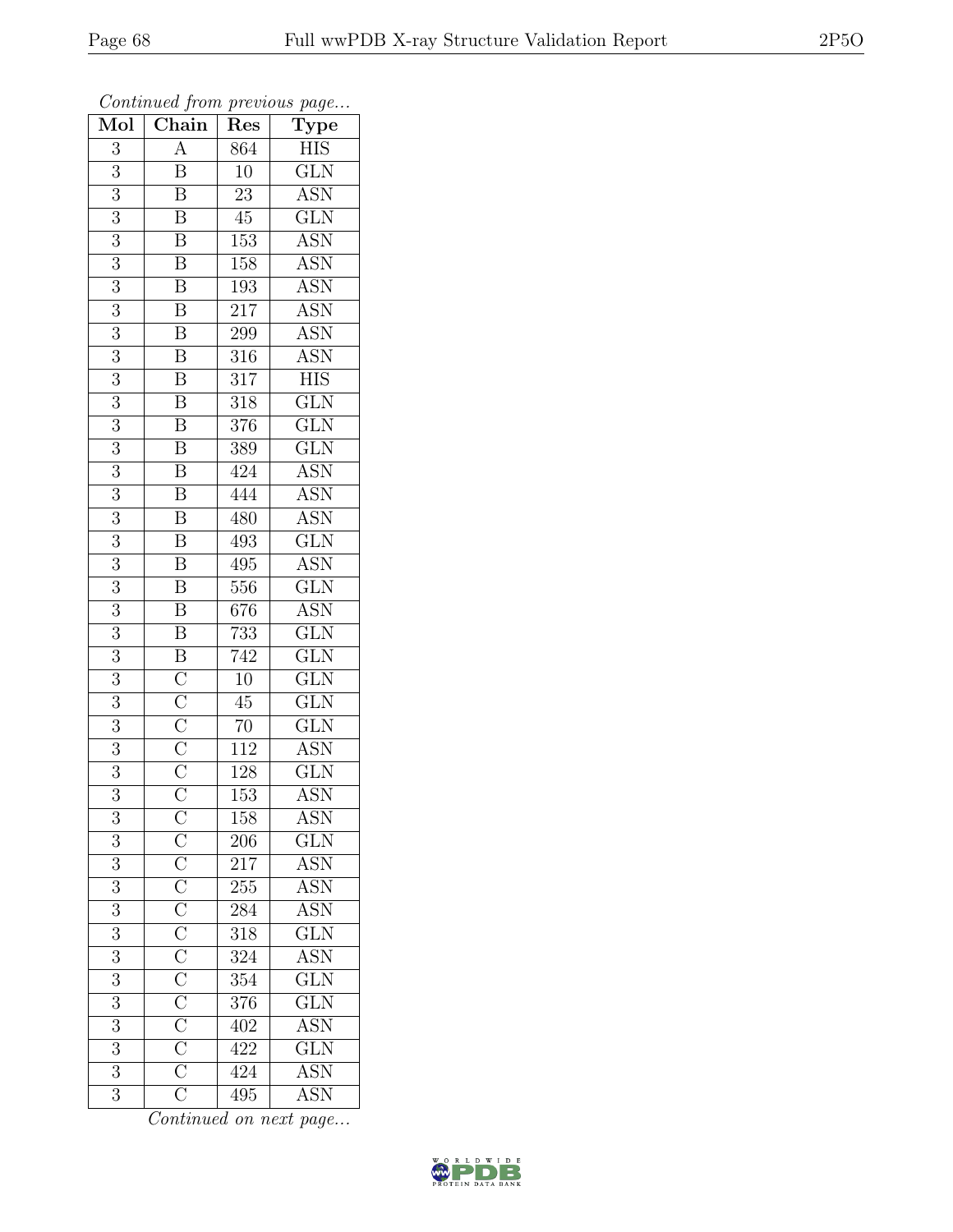| Mol              | Chain              | Res | Type       |
|------------------|--------------------|-----|------------|
| 3                | $\overline{\rm C}$ | 546 | <b>GLN</b> |
| 3                | $\overline{\rm C}$ | 556 | <b>GLN</b> |
| $\overline{3}$   | $\overline{\rm C}$ | 564 | <b>ASN</b> |
| $\overline{3}$   | $\overline{\rm C}$ | 582 | <b>ASN</b> |
| $\overline{3}$   | $\overline{\rm C}$ | 595 | <b>GLN</b> |
| $\boldsymbol{3}$ | $\overline{\rm C}$ | 679 | <b>HIS</b> |
| 3                | $\overline{\rm C}$ | 818 | <b>ASN</b> |
| $\overline{3}$   | $\overline{D}$     | 70  | <b>GLN</b> |
| 3                | D                  | 333 | <b>GLN</b> |
| $\overline{3}$   | D                  | 354 | <b>GLN</b> |
| $\overline{3}$   | D                  | 606 | <b>ASN</b> |
| $\overline{3}$   | $\overline{D}$     | 675 | <b>ASN</b> |
| $\overline{3}$   | D                  | 733 | <b>GLN</b> |
| 3                | D                  | 742 | <b>GLN</b> |

#### 5.3.3 RNA  $(i)$

There are no RNA molecules in this entry.

## 5.4 Non-standard residues in protein, DNA, RNA chains (i)

2 non-standard protein/DNA/RNA residues are modelled in this entry.

In the following table, the Counts columns list the number of bonds (or angles) for which Mogul statistics could be retrieved, the number of bonds (or angles) that are observed in the model and the number of bonds (or angles) that are defined in the Chemical Component Dictionary. The Link column lists molecule types, if any, to which the group is linked. The Z score for a bond length (or angle) is the number of standard deviations the observed value is removed from the expected value. A bond length (or angle) with  $|Z| > 2$  is considered an outlier worth inspection. RMSZ is the root-mean-square of all Z scores of the bond lengths (or angles).

| Mol |      | Chain | Res | $\pm$ Link $\pm$ | Bond lengths |          |         | Bond angles |             |   |
|-----|------|-------|-----|------------------|--------------|----------|---------|-------------|-------------|---|
|     | Type |       |     |                  | ۔ounts       | RMSZ     | $\# Z $ | Counts      | <b>RMSZ</b> | # |
|     | 3DR  |       |     |                  |              | $0.34\,$ |         | 9, 14, 17   |             |   |
|     | 3DR  |       |     |                  |              | $0.35\,$ |         | 9,14,17     | 0.75        |   |

In the following table, the Chirals column lists the number of chiral outliers, the number of chiral centers analysed, the number of these observed in the model and the number defined in the Chemical Component Dictionary. Similar counts are reported in the Torsion and Rings columns. '-' means no outliers of that kind were identified.

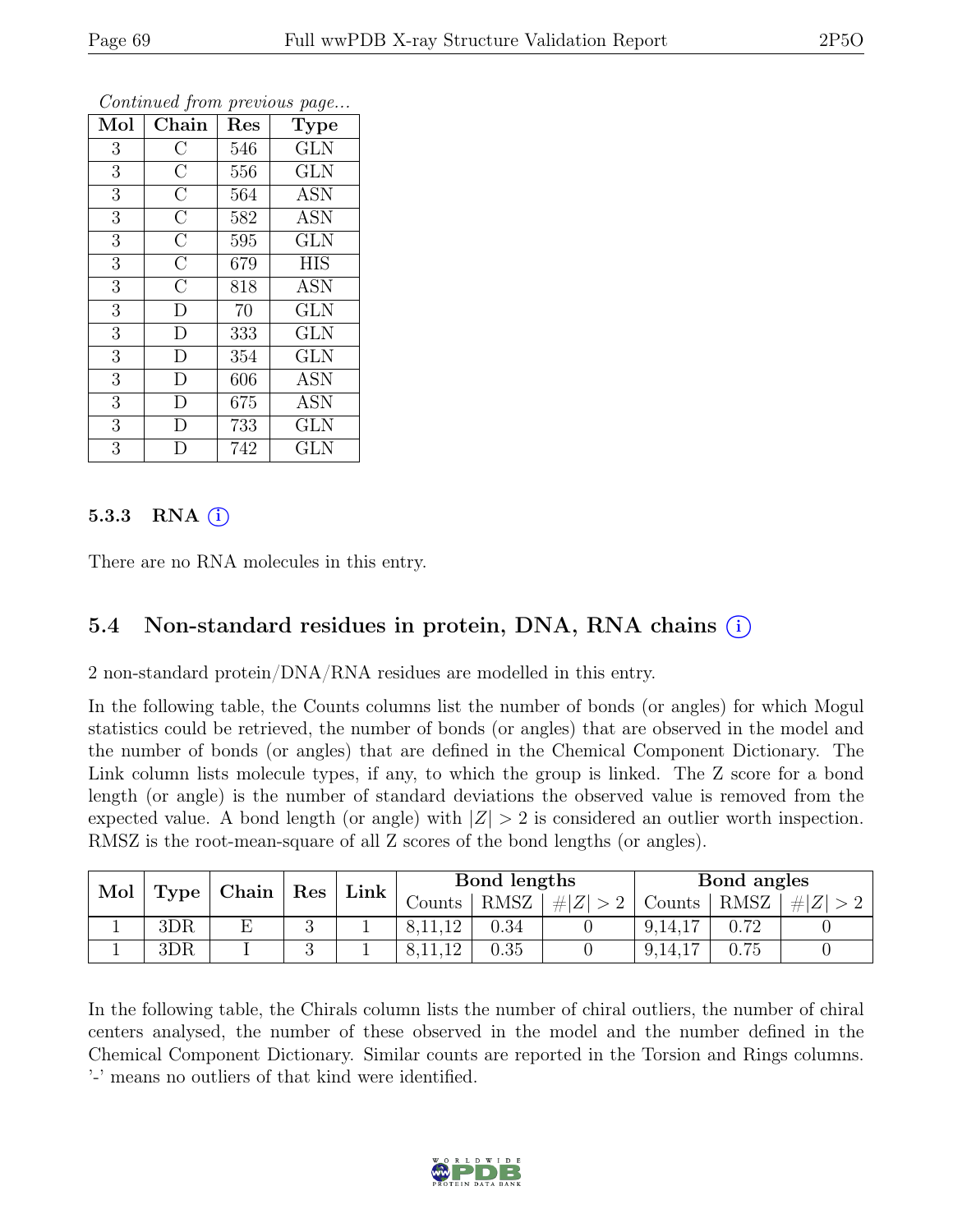|     |  |  | Mol   Type   Chain   Res   Link   Chirals   Torsions   Rings |  |
|-----|--|--|--------------------------------------------------------------|--|
| 3DR |  |  | $1/3/15/16$   $0/1/1/1$                                      |  |
| 3DR |  |  | $1/3/15/16$   $0/1/1/1$                                      |  |

There are no bond length outliers.

There are no bond angle outliers.

There are no chirality outliers.

All (2) torsion outliers are listed below:

| $Mol$   Chain   Res   Type |     | Atoms                         |
|----------------------------|-----|-------------------------------|
|                            | 3DR | $\vert$ O4'-C4'-C5'-O5'       |
|                            | 3DR | $\overline{)$ Q4'-C4'-C5'-O5' |

There are no ring outliers.

2 monomers are involved in 4 short contacts:

|  |  | Mol   Chain   Res   Type   Clashes   Symm-Clashes |
|--|--|---------------------------------------------------|
|  |  |                                                   |
|  |  |                                                   |

### 5.5 Carbohydrates  $(i)$

There are no monosaccharides in this entry.

## 5.6 Ligand geometry  $(i)$

There are no ligands in this entry.

#### 5.7 Other polymers  $(i)$

There are no such residues in this entry.

### 5.8 Polymer linkage issues (i)

There are no chain breaks in this entry.

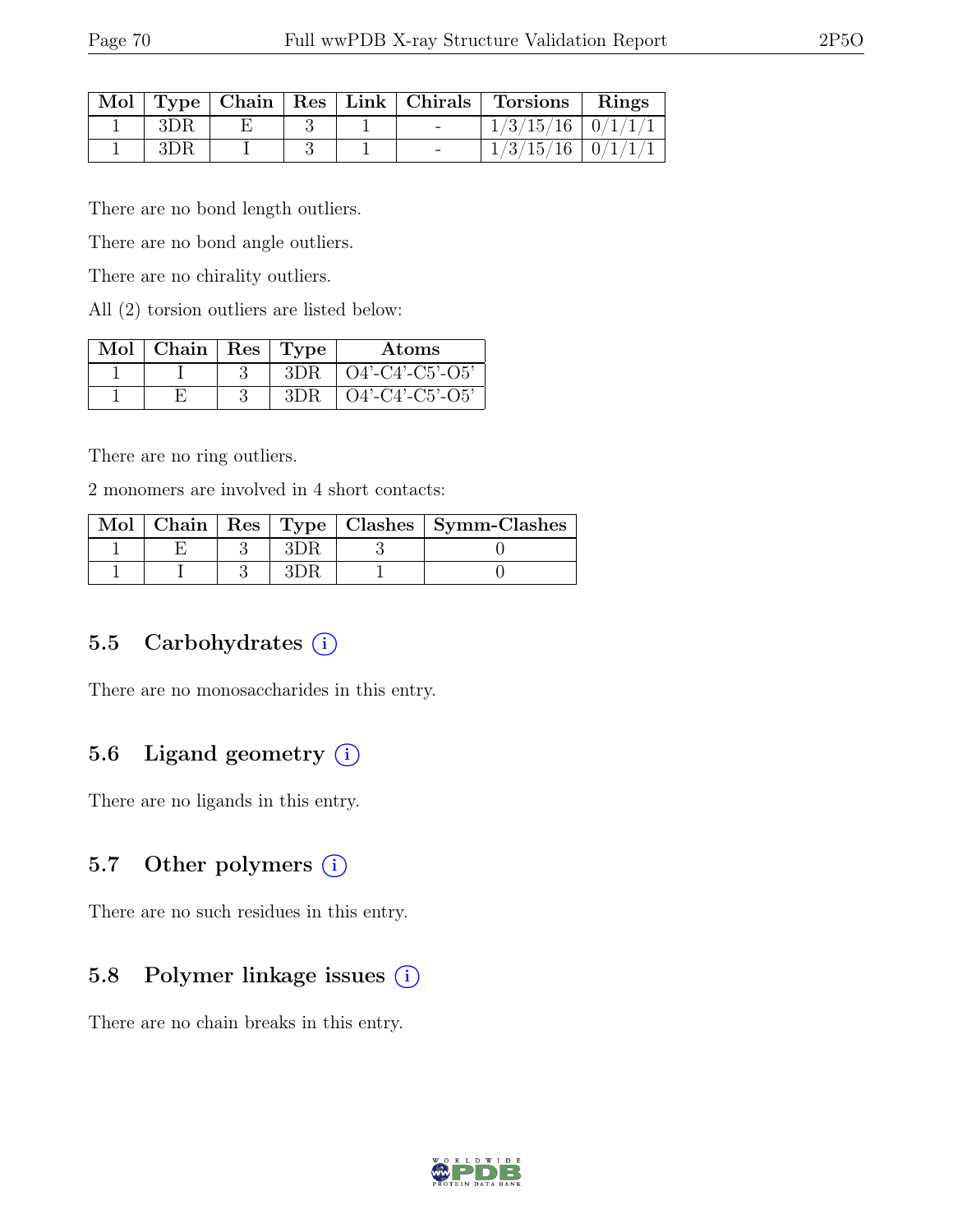# 6 Fit of model and data  $(i)$

## 6.1 Protein, DNA and RNA chains (i)

In the following table, the column labelled ' $\#\text{RSRZ}>2$ ' contains the number (and percentage) of RSRZ outliers, followed by percent RSRZ outliers for the chain as percentile scores relative to all X-ray entries and entries of similar resolution. The OWAB column contains the minimum, median,  $95<sup>th</sup>$  percentile and maximum values of the occupancy-weighted average B-factor per residue. The column labelled 'Q< 0.9' lists the number of (and percentage) of residues with an average occupancy less than 0.9.

| Mol            | Chain         | Analysed        | $<$ RSRZ $>$ | $\#\text{RSRZ}\text{>2}$                    | $OWAB(A^2)$        | Q <sub>0.9</sub> |
|----------------|---------------|-----------------|--------------|---------------------------------------------|--------------------|------------------|
| $\mathbf{1}$   | Ε             | $17/18$ (94\%)  | 0.57         | $1(5\%)$<br>22<br> 14                       | 57, 95, 121, 134   | $\theta$         |
| $\mathbf{1}$   | $\rm G$       | $13/18$ (72%)   | 1.28         | 7 <br>13<br>$1(7\%)$                        | 48, 103, 143, 144  | $\overline{0}$   |
| $\mathbf{1}$   | $\mathbf I$   | $17/18$ (94%)   | $-0.12$      | $\vert$ 100<br>$0 \mid 100 \mid$            | 27, 43, 112, 123   | $\theta$         |
| $\mathbf{1}$   | $\rm K$       | $9/18(50\%)$    | 1.80         | $4(44\%)$<br>$\vert\vert 0 \vert$<br> 0     | 38, 140, 155, 159  | $\overline{0}$   |
| 2              | $\mathbf{F}$  | $15/15$ (100%)  | 0.73         | $1(6\%)$ 17<br> 10                          | 77, 104, 136, 140  | $\overline{0}$   |
| 2              | H             | $15/15$ (100%)  | 1.31         | $4(26\%)$ 0<br>$\vert \vert 0 \vert$        | 75, 118, 131, 139  | $\overline{0}$   |
| $\overline{2}$ | J             | $15/15$ (100%)  | 0.10         | $ 10\rangle$<br>$1(6\%)$<br>17 <sup>1</sup> | 28, 57, 97, 114    | $\theta$         |
| 2              | L             | $8/15$ (53\%)   | 2.62         | 0 <br>7(87%)<br> 0                          | 144, 148, 149, 149 | $\overline{0}$   |
| 3              | A             | 831/903 (92%)   | $-0.06$      | $9(1\%)$<br>75<br>80                        | 16, 40, 83, 133    | $\overline{0}$   |
| 3              | B             | 746/903(82%)    | 0.29         | 14<br>44 (5%)<br>22                         | 19, 57, 112, 140   | $\overline{0}$   |
| 3              | $\mathcal{C}$ | 829/903 (91%)   | 0.01         | 70<br>$12(1\%)$<br>75                       | 18, 46, 86, 119    | $\overline{0}$   |
| 3              | D             | 650/903(71%)    | 0.90         | $102(15\%)$   2 <br>$\vert 1 \vert$         | 78, 102, 134, 142  | $\overline{0}$   |
| All            | All           | 3165/3744 (84%) | 0.27         | 186 $(5%)$<br>14<br>22                      | 16, 56, 123, 159   | $\theta$         |

All (186) RSRZ outliers are listed below:

| Mol            | Chain | Res | <b>Type</b> | <b>RSRZ</b> |
|----------------|-------|-----|-------------|-------------|
| $\mathfrak{Z}$ | D     | 450 | <b>PRO</b>  | 7.1         |
| 3              | D     | 309 | ILE         | 6.3         |
| 3              | D     | 394 | ALA         | 5.8         |
| 3              | В     | 254 | GLU         | 5.5         |
| 3              | D     | 216 | TRP         | 5.2         |
| 3              | D     | 283 | <b>THR</b>  | 5.2         |
| 3              | D     | 239 | ALA         | 4.9         |
| 3              | D     | 875 | THR         | 4.9         |
| 3              | B     | 160 | GLU         | 4.6         |
| 3              | D     | 432 | GLY         | 4.6         |
| 3              | I)    | 876 | PHE         | 4.5         |

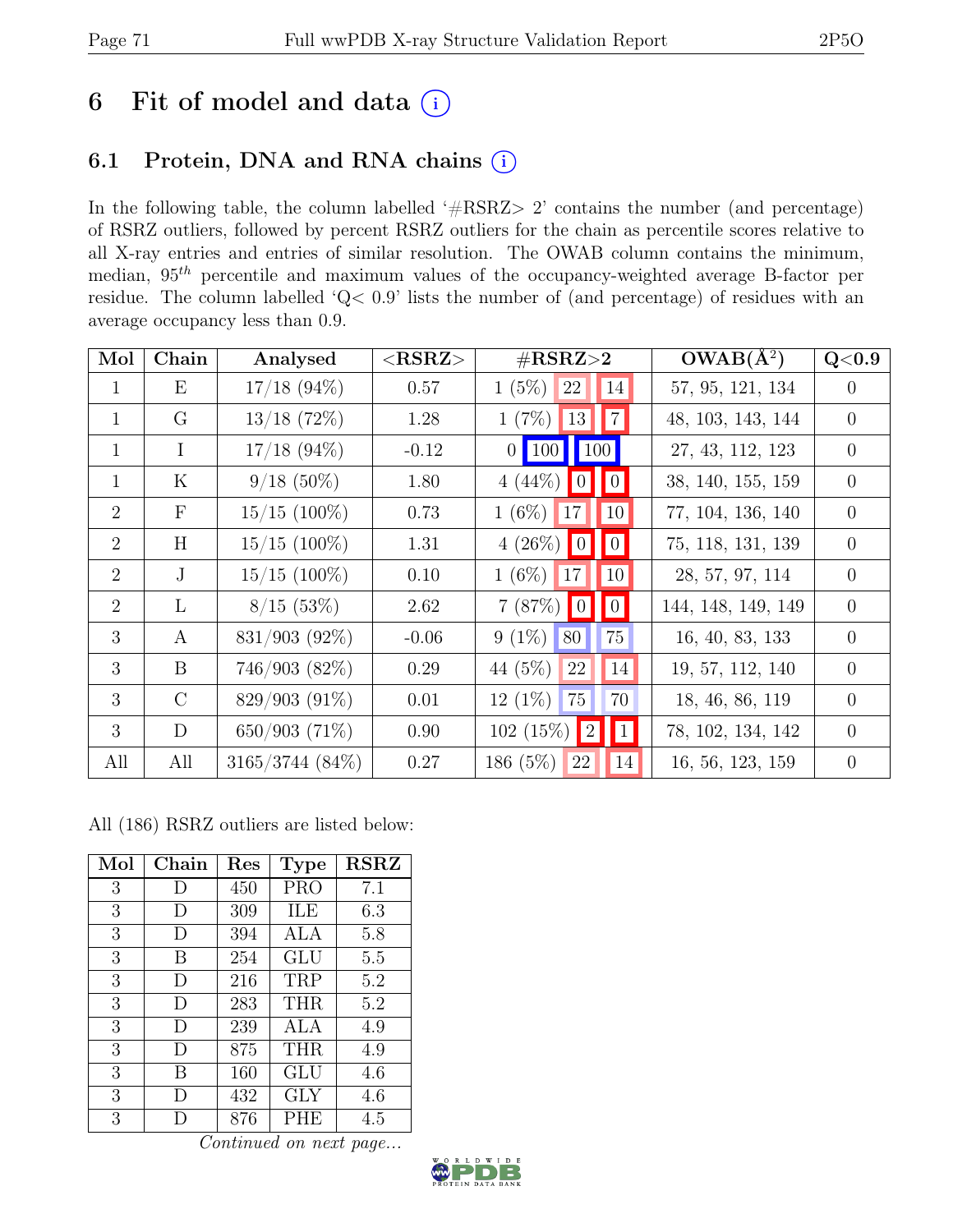| Mol              | $\overline{\text{Chain}}$ | Res             | <b>Type</b>             | $\operatorname{RSRZ}$ |
|------------------|---------------------------|-----------------|-------------------------|-----------------------|
| $\overline{3}$   | $\overline{D}$            | 315             | <b>SER</b>              | $\overline{4.5}$      |
| 3                | D                         | 306             | <b>ASP</b>              | 4.4                   |
| $\overline{3}$   | $\overline{\rm D}$        | 771             | PHE                     | $\overline{4.4}$      |
| $\overline{3}$   | ${\rm D}$                 | 310             | <b>SER</b>              | 4.4                   |
| $\overline{3}$   | $\overline{\mathbf{B}}$   | 546             | $\overline{\text{GLN}}$ | $\overline{4.4}$      |
| $\overline{3}$   | D                         | 308             | <b>PRO</b>              | $4.\overline{4}$      |
| $\overline{3}$   | $\overline{A}$            | 490             | <b>LEU</b>              | $\overline{4.3}$      |
| $\overline{3}$   | $\overline{\rm D}$        | 66              | $AR\overline{G}$        | 4.3                   |
| $\overline{3}$   | ${\rm D}$                 | 546             | <b>GLN</b>              | $4.3\,$               |
| $\overline{3}$   | $\overline{\mathrm{D}}$   | 390             | <b>PRO</b>              | $\overline{4.2}$      |
| $\overline{3}$   | $\mathbf D$               | 48              | <b>LYS</b>              | $\overline{4.2}$      |
| $\overline{3}$   | $\overline{\mathrm{B}}$   | 545             | <b>ALA</b>              | $\overline{4.1}$      |
| $\overline{3}$   | $\overline{\rm C}$        | 495             | <b>ASN</b>              | 4.0                   |
| $\overline{3}$   | $\overline{\rm D}$        | 864             | <b>HIS</b>              | 4.0                   |
| $\overline{1}$   | $\overline{\mathrm{K}}$   | 12              | DA                      | 4.0                   |
| $\overline{3}$   | $\boldsymbol{B}$          | 542             | $\overline{\text{LEU}}$ | 3.9                   |
| $\overline{3}$   | $\overline{\rm D}$        | 203             | <b>ASN</b>              | $\overline{3.8}$      |
| 3                | $\boldsymbol{B}$          | 255             | <b>ASN</b>              | 3.8                   |
| 3                | ${\rm D}$                 | 284             | <b>ASN</b>              | 3.8                   |
| $\overline{3}$   | $\overline{D}$            | 327             | <b>ALA</b>              | $3.8\,$               |
| $\overline{3}$   | D                         | 545             | <b>ALA</b>              | $\overline{3.7}$      |
| $\overline{3}$   | $\overline{\rm D}$        | 865             | <b>TRP</b>              | $\overline{3.7}$      |
| 3                | D                         | 305             | <b>TYR</b>              | 3.7                   |
| $\overline{3}$   | $\overline{\mathrm{B}}$   | 865             | TRP                     | $3.6\,$               |
| $\overline{3}$   | $\mathbf{D}$              | $50\,$          | PHE                     | 3.6                   |
| $\overline{3}$   | $\boldsymbol{B}$          | 305             | <b>TYR</b>              | 3.6                   |
| $\overline{3}$   | $\overline{\rm D}$        | $\overline{70}$ | $\overline{\text{GLN}}$ | 3.5                   |
| $\overline{3}$   | $\mathbf{D}$              | 46              | <b>ALA</b>              | $\overline{3.5}$      |
| $\overline{3}$   | $\mathbf{D}$              | 229             | ARG                     | 3.5                   |
| 3                | D                         | 103             | <b>TYR</b>              | $\overline{3.4}$      |
| $\overline{3}$   | D                         | 696             | <b>LYS</b>              | 3.4                   |
| $\overline{3}$   | $\overline{\rm C}$        | 491             | ALA                     | $\overline{3.4}$      |
| $\boldsymbol{3}$ | $\overline{D}$            | 886             | <b>ALA</b>              | 3.4                   |
| $\overline{2}$   | $\overline{H}$            | 108             | $\overline{\text{DT}}$  | $\overline{3.4}$      |
| $\overline{2}$   | $\overline{\mathrm{L}}$   | 103             | DG                      | 3.4                   |
| $\overline{3}$   | $\overline{\mathrm{D}}$   | 282             | PHE                     | $\overline{3.3}$      |
| $\overline{3}$   | D                         | 265             | <b>LEU</b>              | $\overline{3.3}$      |
| 3                | B                         | 122             | <b>GLY</b>              | 3.3                   |
| $\overline{3}$   | $\overline{\mathrm{B}}$   | 175             | GLY                     | $3.\overline{2}$      |
| $\mathbf{1}$     | K                         | 11              | $\overline{DC}$         | $3.\overline{2}$      |
| $\overline{3}$   | $\overline{\rm D}$        | 448             | $\overline{\text{GLU}}$ | $\overline{3.2}$      |
| $\overline{2}$   | $\boldsymbol{\mathrm{F}}$ | 115             | DA                      | 3.2                   |

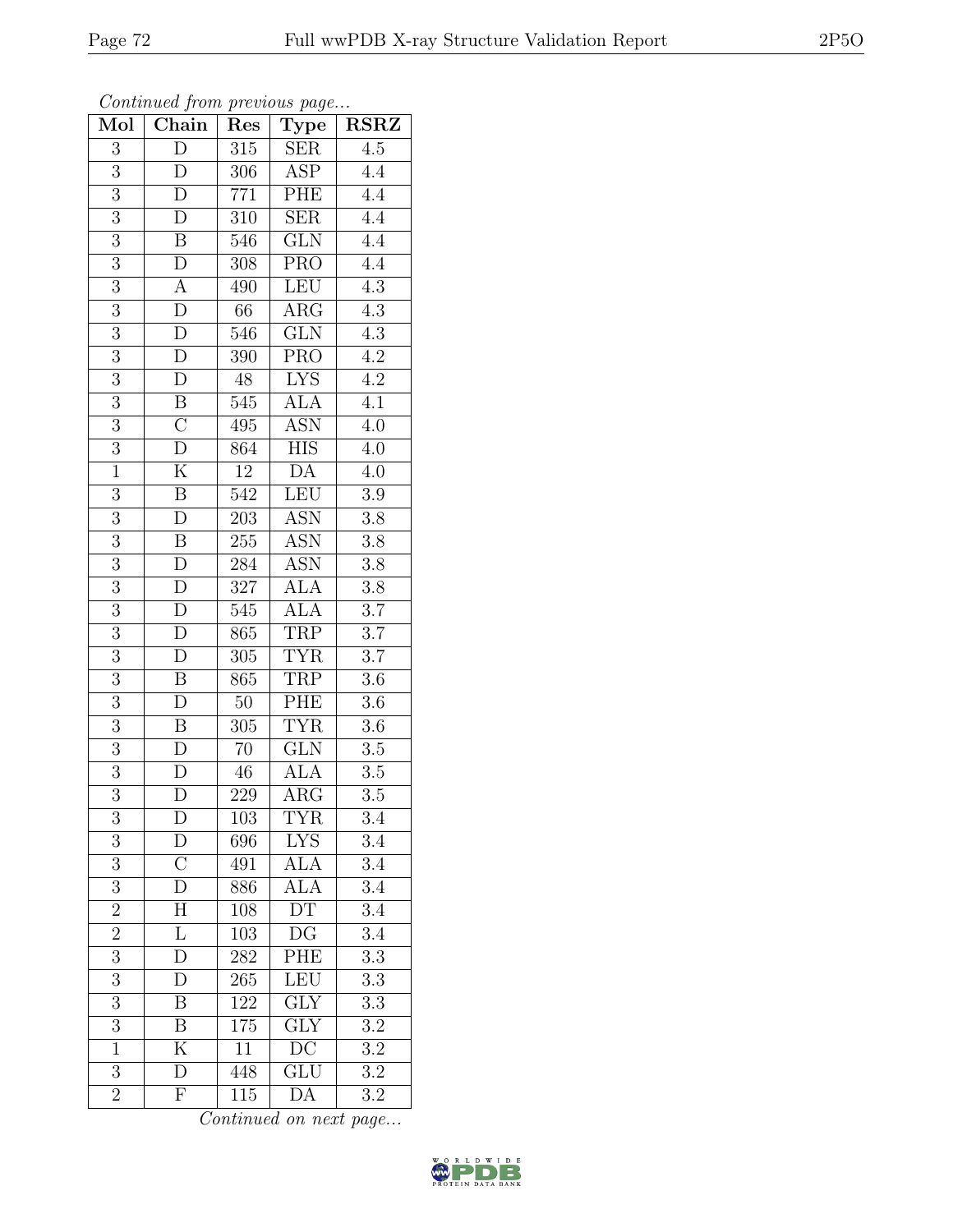| Mol            | Chain                         | Res              | <b>Type</b>                | <b>RSRZ</b>      |  |
|----------------|-------------------------------|------------------|----------------------------|------------------|--|
| $\mathbf{1}$   | $\overline{\mathrm{K}}$       | $\overline{13}$  | $\overline{\mathrm{DG}}$   | $\overline{3.2}$ |  |
| 3              | ${\rm D}$                     | 325              | ILE                        | $\overline{3.2}$ |  |
| $\overline{3}$ | $\overline{\rm D}$            | 215              | $\overline{\text{GLY}}$    | $\overline{3.2}$ |  |
| $\overline{3}$ | $\overline{C}$                | $171\,$          | $\overline{\text{GLN}}$    | $\overline{3.1}$ |  |
| $\overline{3}$ | $\overline{C}$                | $\overline{303}$ | <b>LEU</b>                 | $\overline{3.1}$ |  |
| $\overline{3}$ | $\overline{\mathbf{B}}$       | $178\,$          | <b>VAL</b>                 | $\overline{3.1}$ |  |
| $\overline{3}$ | $\overline{\rm C}$            | 490              | LEU                        | $\overline{3.1}$ |  |
| $\overline{3}$ | $\overline{\rm D}$            | $\overline{7}$   | <b>THR</b>                 | $\overline{3.1}$ |  |
| $\overline{3}$ | $\overline{D}$                | $\overline{248}$ | <b>THR</b>                 | $\overline{3.1}$ |  |
| $\overline{3}$ | $\overline{D}$                | $\overline{337}$ | <b>LYS</b>                 | $\overline{3.1}$ |  |
| $\overline{3}$ | $\mathbf{D}$                  | 869              | <b>THR</b>                 | $\overline{3.1}$ |  |
| $\overline{2}$ | $\overline{\mathrm{L}}$       | 106              | DT                         | $\overline{3.1}$ |  |
| $\overline{3}$ | $\overline{B}$                | 733              | $\overline{\text{GLN}}$    | $\overline{3.1}$ |  |
| $\overline{3}$ | $\overline{D}$                | $228\,$          | <b>ASN</b>                 | $\overline{3.1}$ |  |
| $\overline{3}$ | $\overline{\mathbf{B}}$       | 174              | $\overline{\text{GLY}}$    | $\overline{3.0}$ |  |
| $\overline{3}$ | $\overline{B}$                | 171              | GLN                        | $3.0\,$          |  |
| $\overline{3}$ | $\overline{D}$                | 779              | <b>ILE</b>                 | $\overline{3.0}$ |  |
| $\overline{3}$ | $\overline{D}$                | $30\overline{3}$ | LEU                        | $3.0\,$          |  |
| $\overline{3}$ | ${\rm D}$                     | 293              | ILE                        | $3.0\,$          |  |
| $\overline{3}$ | $\overline{\rm D}$            | LEU<br>298       |                            | 2.9              |  |
| $\overline{3}$ | $\, {\bf B}$                  | 393              | $\overline{GIY}$           | $2.9\,$          |  |
| $\overline{3}$ | $\overline{D}$                | $\overline{90}$  | <b>LEU</b>                 | $\overline{2.9}$ |  |
| $\overline{3}$ | $\overline{C}$                | 306              | ASP                        | $2.\overline{9}$ |  |
| $\overline{2}$ | $\overline{\text{J}}$         | $\overline{115}$ | $\overline{\rm DA}$        | $\overline{2.9}$ |  |
| $\overline{3}$ | D                             | 436              | $\overline{\text{VAL}}$    | $2.9\,$          |  |
| $\overline{3}$ | $\, {\bf B}$                  | $\overline{551}$ | <b>ALA</b>                 | $\overline{2.9}$ |  |
| $\overline{3}$ | $\overline{D}$                | $\overline{17}$  | GLU                        | $2.9\,$          |  |
| $\overline{3}$ | $\overline{\rm C}$            | 164              | <b>ILE</b>                 | $2.9\,$          |  |
| $\overline{3}$ | D                             | 569              | ALA                        | 2.8              |  |
| 3              | D                             | 15               | ILE                        | 2.8              |  |
| 3              | D                             | 776              | <b>TYR</b>                 | $2.8\,$          |  |
| $\overline{3}$ | D                             | 8                | <b>VAL</b>                 | $2.\overline{8}$ |  |
| 3              | $\boldsymbol{A}$              | 821              | $\widehat{ALA}$            | 2.8              |  |
| $\overline{3}$ | $\overline{\mathbf{B}}$       | 862              | $\overline{\text{VAL}}$    | $2.\overline{8}$ |  |
| $\overline{3}$ | A                             | 545              | $\overline{ALA}$           | 2.8              |  |
| $\overline{3}$ | $\overline{D}$                | 619              | $\overline{\text{TYR}}$    | $2.8\,$          |  |
| $\overline{2}$ | $\overline{\text{L}}$         | 108              | $\mathop{\rm DT}\nolimits$ | 2.8              |  |
| 3              | $\overline{\text{C}}$         | 486              | <b>LYS</b>                 | $2.8\,$          |  |
| $\overline{3}$ | $\overline{\overline{\rm C}}$ | 493              | GLN                        | 2.7              |  |
| 3              | $\overline{D}$                | 225              | <b>TYR</b>                 | 2.7              |  |
| $\overline{3}$ | $\overline{\mathbf{B}}$       | 253              | ILE                        | $\overline{2.7}$ |  |
| $\overline{3}$ | Β                             | 250              | VAL                        | 2.7              |  |

Continued from previous page...

Continued on next page...

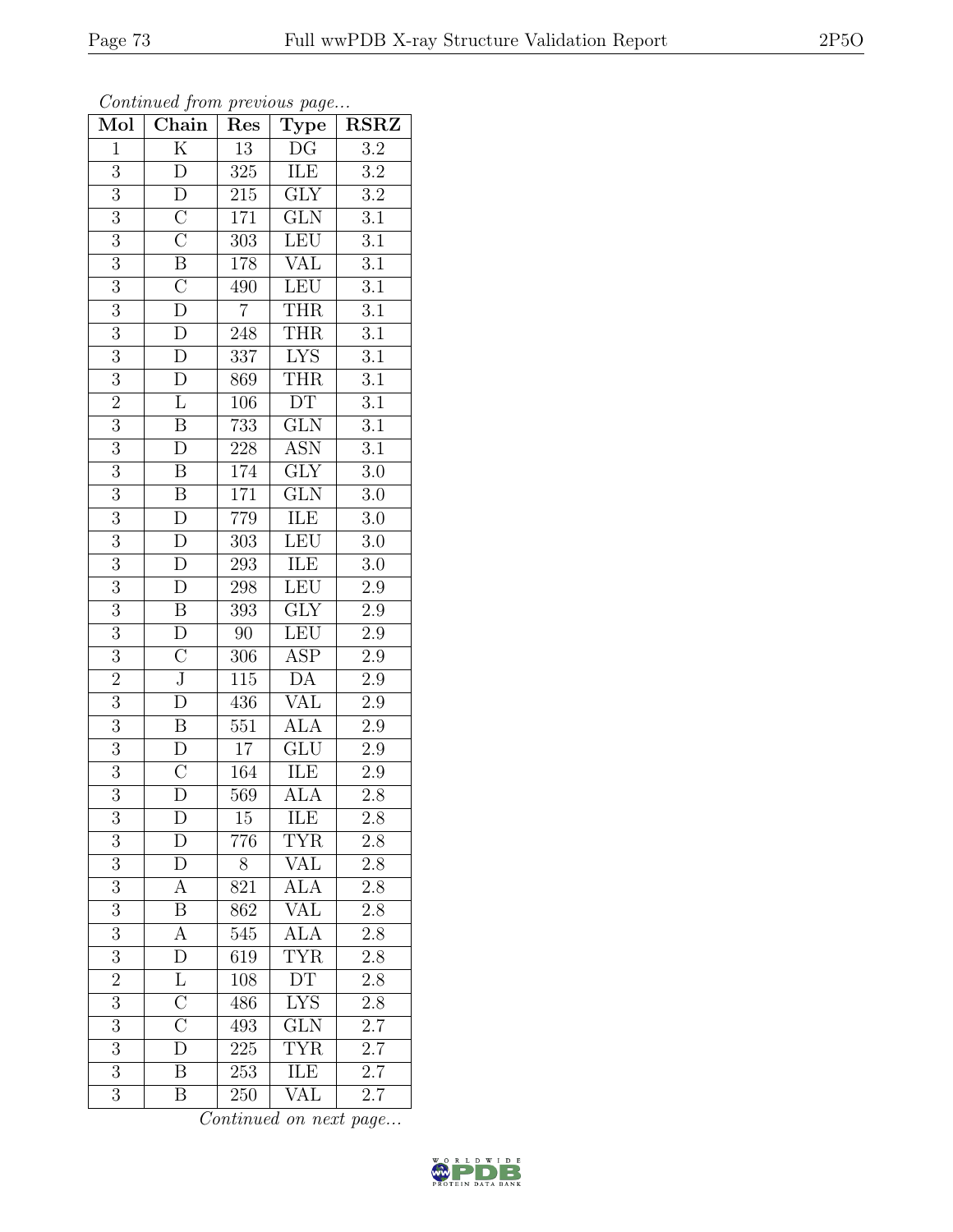| Mol            | Chain                   | Type<br>Res                    |                                | <b>RSRZ</b>      |  |
|----------------|-------------------------|--------------------------------|--------------------------------|------------------|--|
| $\overline{2}$ | L                       | DG<br>104                      |                                | 2.7              |  |
| $\overline{3}$ | А                       | 544<br>$\rm{ARG}$              |                                | 2.7              |  |
| $\overline{3}$ | $\overline{\rm D}$      | 557<br>ILE                     |                                | $2.6\,$          |  |
| $\overline{3}$ | $\, {\bf B}$            | 137<br><b>THR</b>              |                                | $2.6\,$          |  |
| $\overline{3}$ | $\overline{\mathrm{B}}$ | 492                            | <b>ALA</b><br>$\overline{2.6}$ |                  |  |
| $\overline{3}$ | $\, {\bf B}$            | 230                            | ILE                            | 2.6              |  |
| $\overline{2}$ | $\overline{\mathrm{L}}$ | 105                            | $\overline{DC}$                | $2.6\,$          |  |
| $\overline{3}$ | D                       | 242                            | <b>LEU</b>                     | 2.6              |  |
| $\overline{3}$ | $\overline{\rm D}$      | 64                             | <b>ASN</b>                     | 2.6              |  |
| $\overline{3}$ | $\overline{\rm D}$      | 868                            | <b>TYR</b>                     | $\overline{2.6}$ |  |
| $\overline{3}$ | $\, {\bf B}$            | 155                            | <b>PRO</b>                     | $2.6\,$          |  |
| $\overline{3}$ | $\overline{\mathbf{B}}$ | 303                            | LEU                            | $2.5\,$          |  |
| $\overline{3}$ | $\overline{D}$          | 872                            | <b>LEU</b>                     | $2.5\,$          |  |
| $\overline{3}$ | $\overline{\rm D}$      | 61                             | $\overline{\text{LEU}}$        | $2.5\,$          |  |
| $\overline{3}$ | $\overline{\mathbf{B}}$ | 129                            | $\overline{ALA}$               | $\overline{2.5}$ |  |
| $\overline{3}$ | ${\rm D}$               | 297                            | GLU                            | $2.5\,$          |  |
| $\overline{2}$ | $\overline{H}$          | 107                            | $\overline{\mathrm{DG}}$       | $\overline{2.5}$ |  |
| $\overline{3}$ | D                       | 227                            | <b>TYR</b>                     | $2.5\,$          |  |
| $\overline{3}$ | $\mathbf D$             | 442                            | <b>TYR</b>                     | $\overline{2.5}$ |  |
| $\overline{1}$ | $\overline{\mathrm{K}}$ | $\overline{DC}$<br>14          |                                | $2.\overline{5}$ |  |
| $\overline{3}$ | D                       | 334                            | ILE                            | $2.5\,$          |  |
| $\overline{3}$ | $\overline{\mathbf{B}}$ | $\overline{\text{GLU}}$<br>172 |                                | $\overline{2.5}$ |  |
| $\overline{2}$ | H                       | 115                            | DA                             | $\overline{2.5}$ |  |
| $\overline{3}$ | $\overline{\rm D}$      | $\overline{563}$               | ILE                            | $2.5\,$          |  |
| $\overline{3}$ | $\overline{D}$          | 196                            | GLU                            | $2.4\,$          |  |
| $\overline{3}$ | $\mathbf{D}$            | 465                            | <b>LYS</b>                     | 2.4              |  |
| $\overline{3}$ | $\mathbf{D}$            | 323                            | <b>TYR</b>                     | 2.4              |  |
| $\overline{3}$ | $\overline{D}$          | 340                            | <b>PHE</b>                     | 2.4              |  |
| $\overline{3}$ | $\overline{\rm D}$      | 654                            | PHE                            | 2.4              |  |
| $\overline{c}$ | L                       | 107                            | DG                             | 2.4              |  |
| 3              | D                       | 40                             | <b>HIS</b>                     | 2.4              |  |
| $\overline{3}$ | $\overline{\mathrm{B}}$ | 152                            | LEU                            | 2.4              |  |
| $\overline{2}$ | $\mathbf H$             | 109                            | DC                             | $2.\overline{4}$ |  |
| $\overline{3}$ | $\overline{\rm D}$      | 479                            | $\overline{\mathrm{PHE}}$      | $\overline{2.4}$ |  |
| 3              | A                       | 854                            | ILE                            | 2.4              |  |
| $\overline{3}$ | $\mathbf D$             | $\overline{410}$               | PHE                            | $\overline{2.4}$ |  |
| $\overline{3}$ | A                       | 857                            | <b>LEU</b>                     | 2.4              |  |
| $\overline{3}$ | B                       | 123                            | PHE                            | $2.\overline{4}$ |  |
| $\overline{3}$ | D                       | 47                             | <b>THR</b>                     | 2.4              |  |
| 3              | Β                       | 288                            | <b>TYR</b>                     | 2.4              |  |
| $\overline{3}$ | Β                       | 870                            | <b>VAL</b>                     | 2.4              |  |
| $\overline{3}$ | D                       | 277                            | <b>TYR</b>                     | 2.4              |  |

Continued from previous page...

Continued on next page...

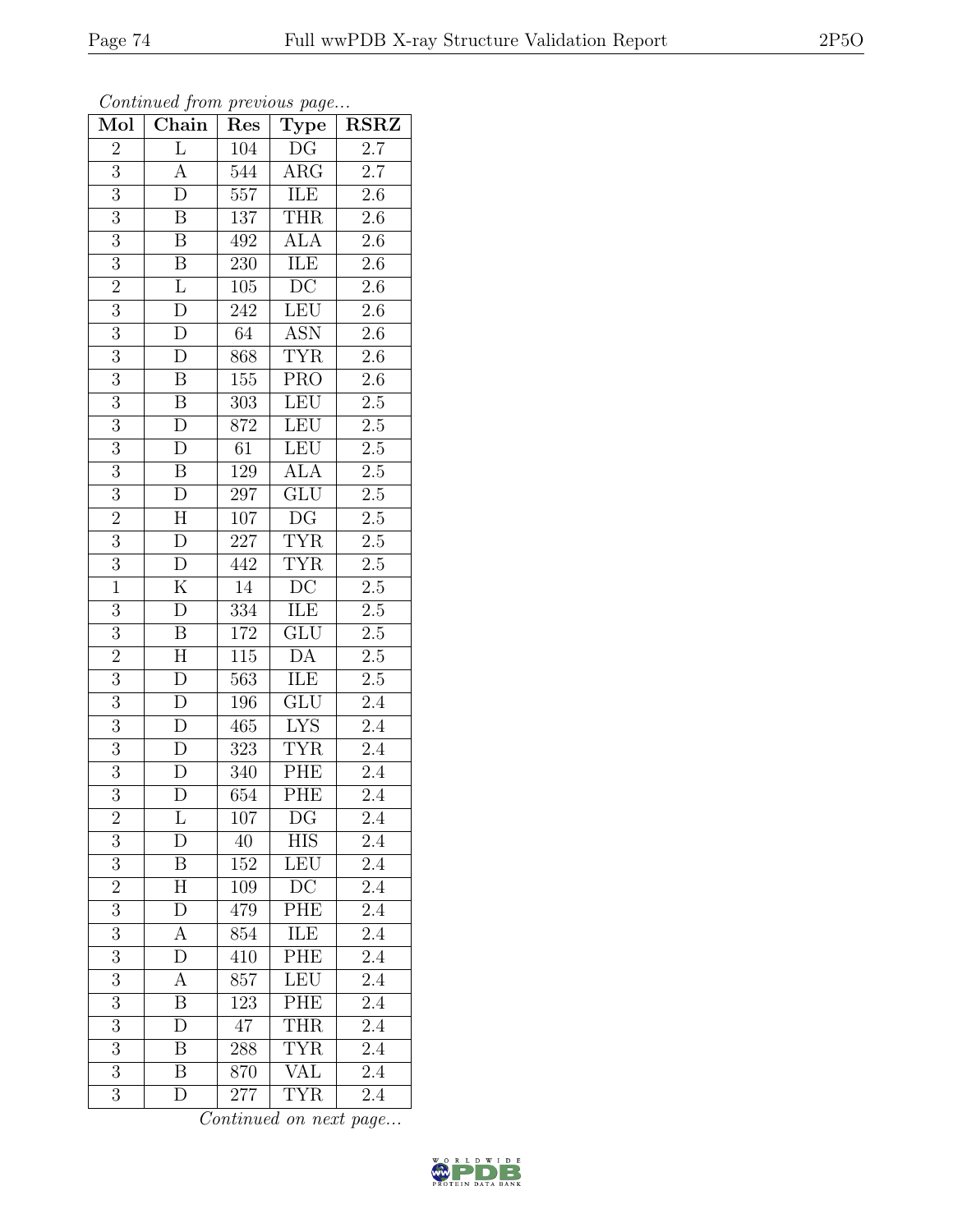| Mol            | Chain                   | Type<br>Res                            |                         | $\operatorname{RSRZ}$ |  |
|----------------|-------------------------|----------------------------------------|-------------------------|-----------------------|--|
| 3              | Β                       | 237<br><b>SER</b>                      |                         | 2.4                   |  |
| $\overline{1}$ | E                       | $\overline{\text{DC}}$<br>$\mathbf{1}$ |                         | $\overline{2.3}$      |  |
| $\overline{3}$ | $\overline{\mathrm{B}}$ | <b>TRP</b><br>162                      |                         | $2.\overline{3}$      |  |
| $\overline{3}$ | $\boldsymbol{A}$        | <b>LEU</b><br>542                      |                         | $2.3\,$               |  |
| $\overline{3}$ | $\overline{\rm D}$      | 240                                    | <b>LYS</b>              | $\overline{2.3}$      |  |
| 3              | $\boldsymbol{B}$        | 183                                    | ILE                     | $2.\overline{3}$      |  |
| $\overline{3}$ | $\overline{\mathrm{B}}$ | 876                                    | PHE                     | $\overline{2.3}$      |  |
| $\overline{3}$ | $\overline{D}$          | 867                                    | <b>ASP</b>              | $\overline{2.3}$      |  |
| $\overline{3}$ | ${\rm D}$               | 431                                    | ALA                     | $2.\overline{3}$      |  |
| $\overline{3}$ | $\overline{\mathrm{B}}$ | 487                                    | $\overline{\text{GLY}}$ | $\overline{2.3}$      |  |
| $\overline{3}$ | $\overline{D}$          | $45\,$                                 | GLN                     | $2.3\,$               |  |
| $\overline{3}$ | $\overline{\rm C}$      | 550                                    | $\rm \sqrt{AL}$         | $\overline{2.3}$      |  |
| $\overline{3}$ | $\overline{D}$          | 338                                    | ARG                     | $\overline{2.3}$      |  |
| $\overline{3}$ | ${\rm D}$               | 328                                    | <b>VAL</b>              | $2.\overline{3}$      |  |
| $\overline{3}$ | $\overline{\rm D}$      | 231                                    | $\overline{\text{LYS}}$ | $\overline{2.2}$      |  |
| $\overline{3}$ | $\mathbf D$             | 316                                    | <b>ASN</b>              | $2.\overline{2}$      |  |
| $\overline{3}$ | $\overline{\mathbf{B}}$ | $232\,$                                | <b>ASN</b>              | $\overline{2.2}$      |  |
| $\overline{3}$ | ${\rm D}$               | 415                                    | <b>LEU</b>              | $\overline{2.2}$      |  |
| $\overline{3}$ | $\overline{\rm C}$      | 172<br>GLU                             |                         | $\overline{2.2}$      |  |
| $\overline{3}$ | $\overline{\rm D}$      | 83<br>LEU                              |                         | $\overline{2.2}$      |  |
| $\overline{3}$ | $\overline{D}$          | 241                                    | $\rm{ARG}$              | $\overline{2.2}$      |  |
| $\overline{3}$ | $\overline{\rm D}$      | 625                                    | ILE                     | $\overline{2.2}$      |  |
| 3              | ${\rm D}$               | 764                                    | PHE                     | $2.2\,$               |  |
| $\overline{3}$ | $\overline{A}$          | <b>ALA</b><br>785                      |                         | $\overline{2.2}$      |  |
| $\overline{3}$ | ${\rm D}$               | 870                                    | VĀL                     | $2.2\,$               |  |
| $\overline{3}$ | $\overline{\rm C}$      | 307                                    | $\overline{\text{GLY}}$ | 2.1                   |  |
| $\overline{3}$ | $\overline{\mathrm{B}}$ | 234                                    | PHE                     | $\overline{2.1}$      |  |
| $\overline{3}$ | B                       | 861                                    | $\operatorname{ASP}$    | 2.1                   |  |
| $\overline{3}$ | $\overline{\rm D}$      | 605                                    | LEU                     | 2.1                   |  |
| 3              | Β                       | 188                                    | TYR                     | $\overline{2.1}$      |  |
| 3              | D                       | 312                                    | LEU                     | $2.\overline{1}$      |  |
| $\overline{3}$ | $\overline{D}$          | 205                                    | TRP                     | $\overline{2.1}$      |  |
| 3              | B                       | 299                                    | ASN                     | 2.1                   |  |
| $\overline{3}$ | B                       | $\overline{872}$                       | LEU                     | $\overline{2.1}$      |  |
| $\overline{3}$ | D                       | 38                                     | PHE                     | $2.\overline{1}$      |  |
| $\overline{3}$ | D                       | 192                                    | $\overline{\text{ASP}}$ | $\overline{2.1}$      |  |
| $\overline{2}$ | L                       | 101                                    | DG                      | 2.1                   |  |
| $\overline{3}$ | D                       | 456                                    | $\overline{\text{CYS}}$ | 2.1                   |  |
| $\overline{3}$ | Β                       | 863                                    | LEU                     | 2.1                   |  |
| 3              | D                       | 191                                    | PHE                     | 2.1                   |  |
| $\overline{3}$ | А                       | 494                                    | $\rm{ARG}$              | 2.1                   |  |
| 3              | D                       | 217                                    | ASN                     | 2.1                   |  |

Continued from previous page...

Continued on next page...